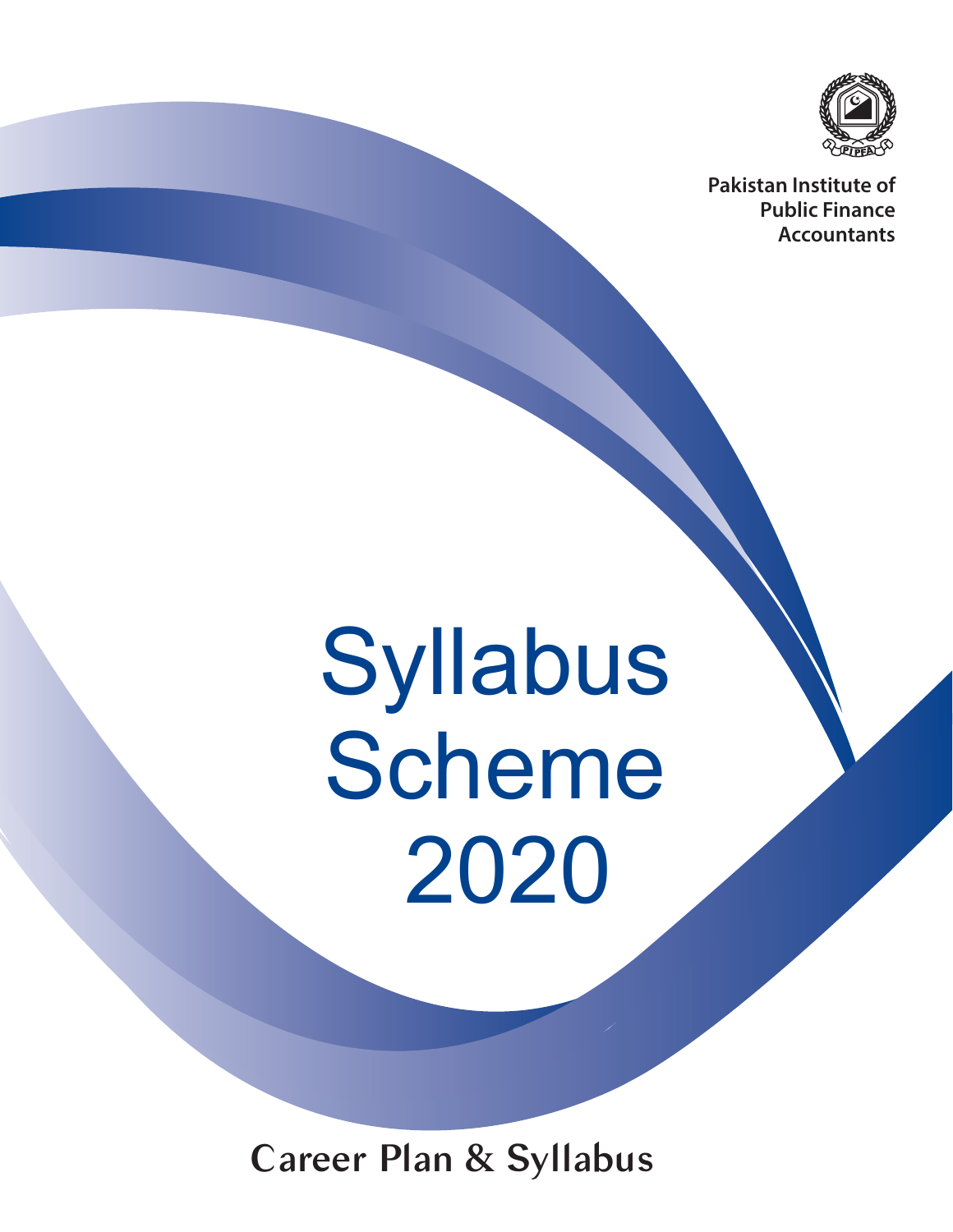|                                                                                                                                                                                             |                                | S. No Subjects                                                                                                                        | <b>Hours</b>         |
|---------------------------------------------------------------------------------------------------------------------------------------------------------------------------------------------|--------------------------------|---------------------------------------------------------------------------------------------------------------------------------------|----------------------|
| $LEVEL - 1 & 2$<br>There will be six subjects. Question paper<br>will be of two hours, each containing 50<br>MCQs (Computer Based Examinations).<br>Common in Corporate & Public Sector     | 1<br>$\overline{2}$<br>3       | <b>Quantitative Methods</b><br><b>Basic Accounting</b><br><b>Business English &amp; Behavioral</b><br><b>Studies</b>                  | 70<br>70<br>70       |
| Syllabus                                                                                                                                                                                    | 4<br>5<br>6                    | <b>Business Economics</b><br><b>Business Laws</b><br><b>Cost Accounting</b>                                                           | 60<br>60<br>70       |
| $LEVEL - 3$<br>There will be six subjects. Three hours<br>question paper will be set comprising of<br>short form questions 40%, long form ques-<br>tions 30%, scenario based questions 30%. | $\overline{7}$<br>8<br>9<br>10 | <b>Financial Accounting</b><br>Taxation<br><b>Business Communication &amp;</b><br><b>Report Writing</b><br><b>Management Strategy</b> | 60<br>66<br>70<br>60 |
| $LEVEL - 4$<br>There will be four subjects. Three hours<br>question paper will be set comprising of<br>short form questions 30%, long form ques-<br>tions 30% and scenario based 40%        | 11<br>12<br>13<br>14           | <b>Financial Reporting</b><br><b>Management Accounting</b><br>Audit, Assurance & Ethics<br><b>Business Organization</b>               | 70<br>70<br>66<br>60 |

Note: The students will be required to produce certificate of computer competency practical training (CCPT) from existing PIPFA approved CCPT Centrers, AATI Regional Campuses, ICAP RAETs, ICMA Pakistan Regional Campuses or W4/3 category universities, However, those students who do not have any additional qualification in IT from above mentioned institutes/universities or there is no PIPFA arrangements for the training of CCPT can appear in PIPFA Challenge Exam and get CCPT Certificate on qualifying the CCPT Challenge Exam.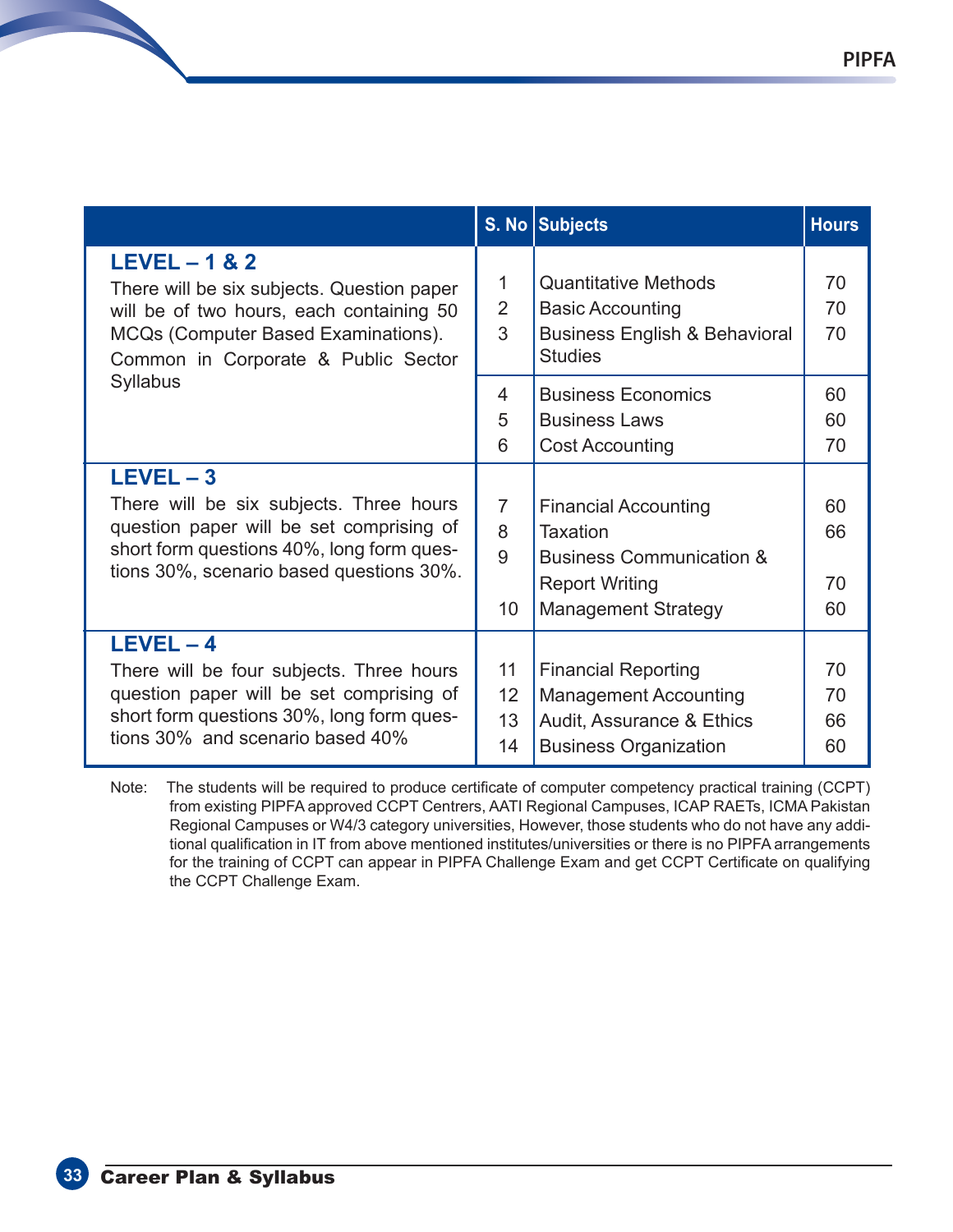# **Level – 1**

**1 Quantitative Methods**

**2 Basic Accounting**

**3 Business English and Behavioral Studies**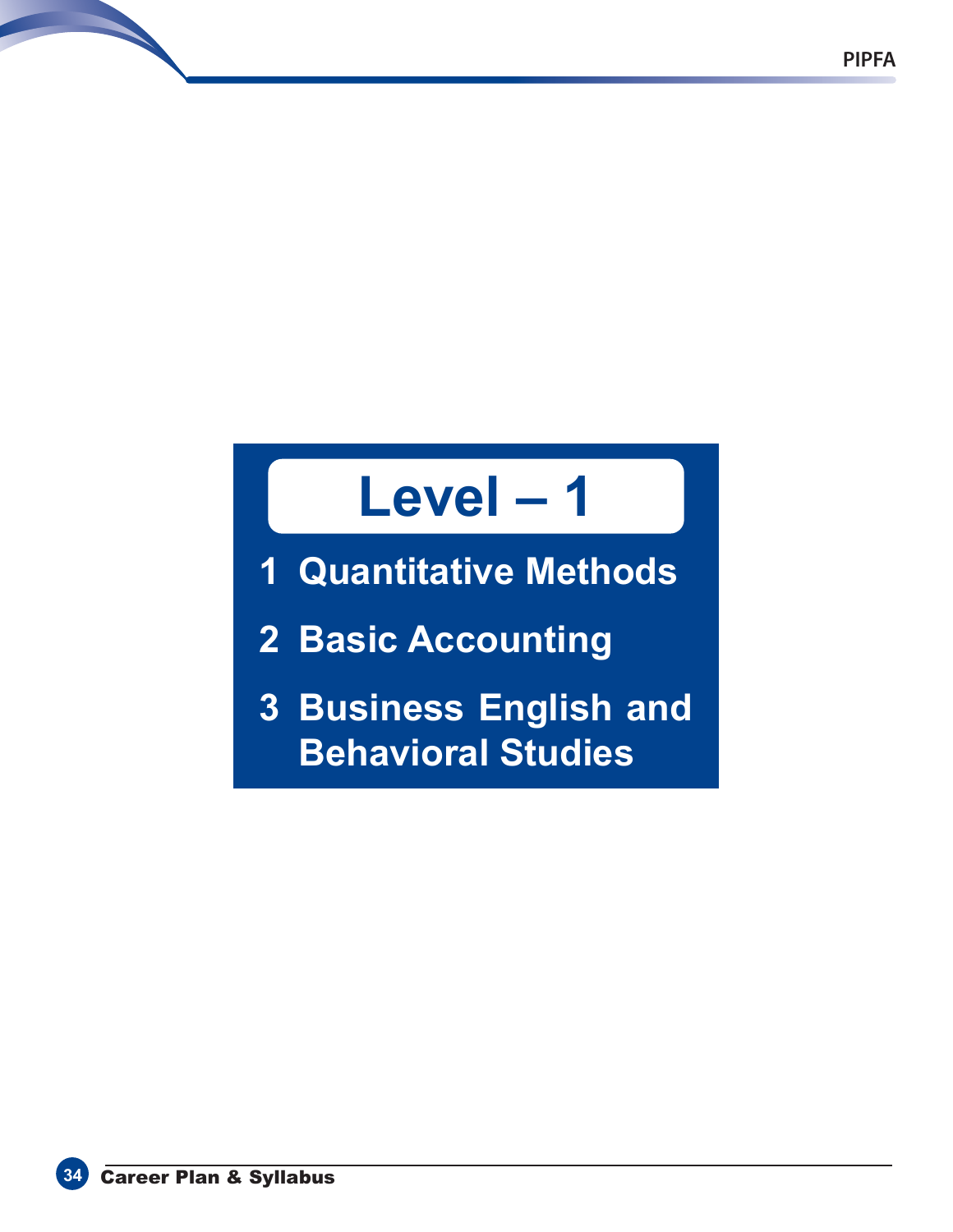# **LEVEL 1**

## **QUANTITATIVE METHODS**

#### **Objective**

To develop the ability to apply quantitative methods and statistics to business problems.

#### **Learning Outcomes**

On the successful completion of this paper candidates will be able to:

|                | Understand basic mathematical tools that would be used in financial analysis at the next levels                                                                              |  |  |  |  |  |
|----------------|------------------------------------------------------------------------------------------------------------------------------------------------------------------------------|--|--|--|--|--|
| $\overline{2}$ | Apply financial mathematics to solve problems related to financial management                                                                                                |  |  |  |  |  |
| 3              | Use calculus to solve maximization and minimization problems                                                                                                                 |  |  |  |  |  |
| 4              | Solve problems involving linear programming by the use of graphical methods                                                                                                  |  |  |  |  |  |
| 5              | Understand different methods of collecting and presenting statistical data                                                                                                   |  |  |  |  |  |
| 6              | Compute and analysis measures of central tendency and measures of dispersion                                                                                                 |  |  |  |  |  |
| $\overline{7}$ | Understand the concept of index numbers and their practical applications                                                                                                     |  |  |  |  |  |
| 8              | Using regression and correlation analysis to study historic trends and predicting changes independent<br>variable on the basis of its relationship with independent variable |  |  |  |  |  |
| 9              | Compute probability involving discreet as well as continuous data                                                                                                            |  |  |  |  |  |
| 10             | Making decisions using sampling techniques involved in hypothesis testing, confidence interval<br>estimation and determination of probability                                |  |  |  |  |  |

# **SPECIFICATION GRID**

|   | S. No. Syllabus Contents Area                 | <b>Weightage %</b> |
|---|-----------------------------------------------|--------------------|
| A | <b>Business Mathematics</b>                   |                    |
|   | <b>Basic Mathematics</b>                      | $10 - 15$          |
| 2 | Mathematics of Finance                        | $15 - 20$          |
| 3 | <b>Calculus and Linear Programming</b>        | $15 - 20$          |
| B | Statistical Data analysis for Decision making |                    |
| 4 | <b>Statistical Concepts</b>                   | $10 - 15$          |
| 5 | <b>Correlation &amp; Regression Analysis</b>  | $10 - 15$          |
| 6 | Probability and probability distribution      | $10 - 15$          |
| 7 | Sampling and decision making                  | $10 - 15$          |
|   | Total                                         | 100                |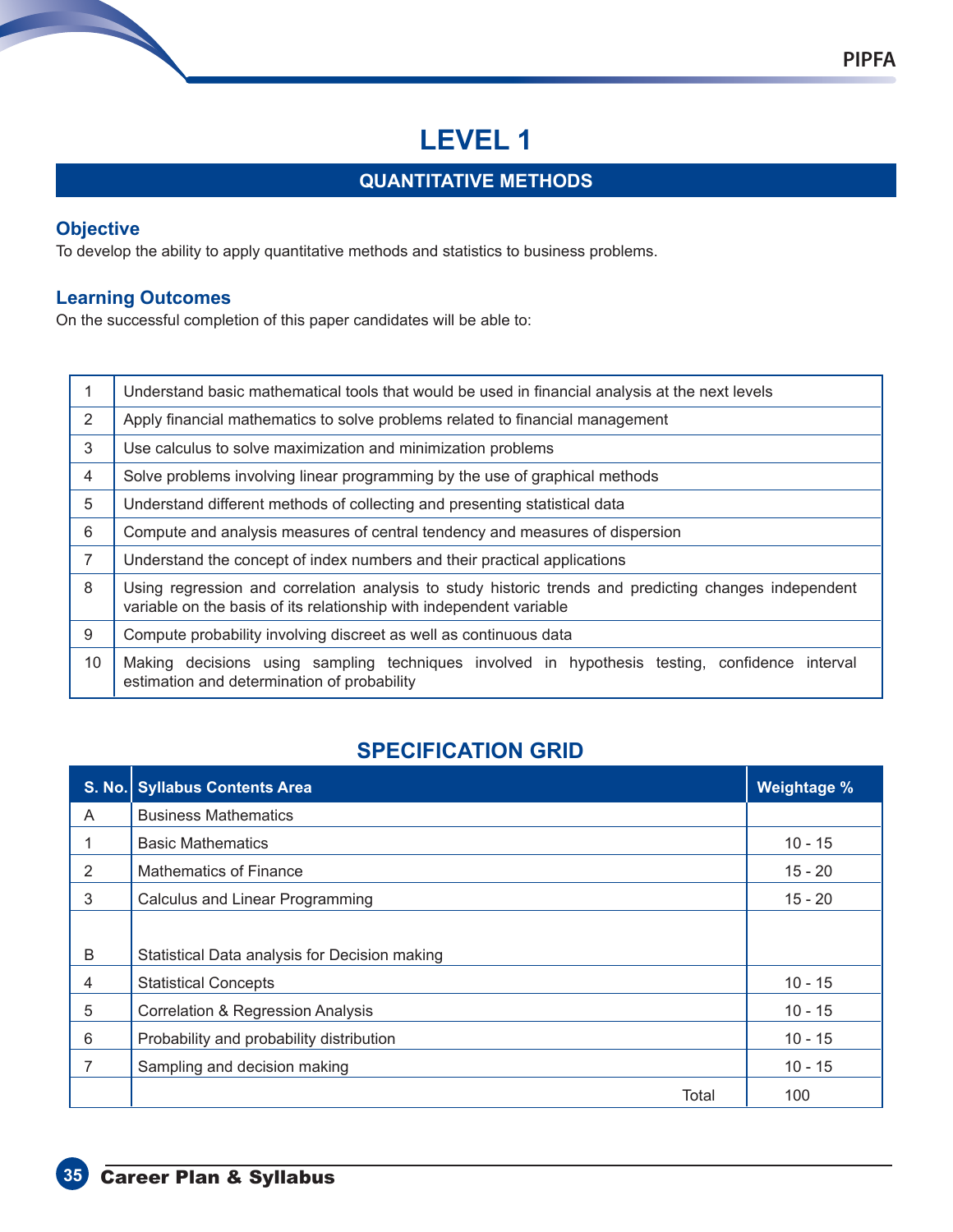| <b>Syllabus</b><br><b>Ref</b> |                | <b>Contents</b>                                                                                                                                | <b>Level</b>   | <b>Learning Outcome</b>                                                                                                                                                                        |
|-------------------------------|----------------|------------------------------------------------------------------------------------------------------------------------------------------------|----------------|------------------------------------------------------------------------------------------------------------------------------------------------------------------------------------------------|
| $\mathbf{A}$                  |                | <b>BUSINESS MATHEMATICS</b>                                                                                                                    |                |                                                                                                                                                                                                |
| 1                             |                | <b>Basic Mathematics</b>                                                                                                                       |                |                                                                                                                                                                                                |
|                               | 1              | Exponential and logarithmic<br>functions                                                                                                       | 2              | LO1.1.1: Demonstrate adequate knowledge of<br>laws of logarithm                                                                                                                                |
|                               |                |                                                                                                                                                |                | LO1.1.2: Make use of logarithms in solving<br>business problems                                                                                                                                |
|                               |                |                                                                                                                                                |                | LO1.1.3: Perform calculations involving<br>exponential and logarithmic functions                                                                                                               |
|                               |                |                                                                                                                                                |                | LO1.1.4: Analyze the behaviour of business<br>problems involving exponential and logarithmic<br>functions.                                                                                     |
|                               | $\overline{2}$ | Equation of straight line                                                                                                                      | $\overline{2}$ | LO1.2.1: Demonstrate adequate understanding of<br>various forms of the equation of a straight line.                                                                                            |
|                               |                |                                                                                                                                                |                | LO1.2.2: Identify business situations where the<br>equation of a straight line could be used                                                                                                   |
|                               |                |                                                                                                                                                |                | LO1.2.3: Use the equation of a straight line in<br>relevant business problems.                                                                                                                 |
|                               | 3              | Simultaneous linear equations and<br>their application                                                                                         | $\overline{2}$ | LO1.3.1: Demonstrate an understanding of linear<br>inequalities                                                                                                                                |
|                               |                |                                                                                                                                                |                | LO1.3.2: Demonstrate the graphical presentation<br>of linear inequalities.                                                                                                                     |
|                               | 4              | <b>Solving Quadratic Equation</b>                                                                                                              | 2              | LO1.4.1: Demonstrate adequate command of<br>solving simple equations, including two variable<br>simultaneous equations and quadratic equations.                                                |
|                               | 5              | Factorization of Equation<br>(Square of sum of two expressions,                                                                                | 2              | LO1.5.1: Perform multiplication and division<br>operations on linear and quadratic equations                                                                                                   |
|                               |                | Square of difference of two expres-<br>sions, Difference between two<br>squares completion of squares)                                         |                | LO1.5.2: Solve quadratic equations by factoring<br>and by completing the square method.                                                                                                        |
|                               | 6              | Co-ordinate System (Understanding<br>of slope, intercept, slope intercept<br>form of equation and preparation of<br>graph of linear equations) | 2              | LO1.6.1: Demonstrate understanding of the<br>coordinate system and be able to prepare graphs<br>of linear equations.                                                                           |
|                               | $\overline{7}$ | <b>Arithmetic and Geometric</b><br>progression and their application.                                                                          | 2              | LO1.7.1: Identify situations where data is in<br>arithmetic progression                                                                                                                        |
|                               |                |                                                                                                                                                |                | LO1.7.2: Use arithmetic progression in business<br>problems to calculate monthly installments, first<br>installment, total amount paid and total time required<br>for settlement of a loan etc |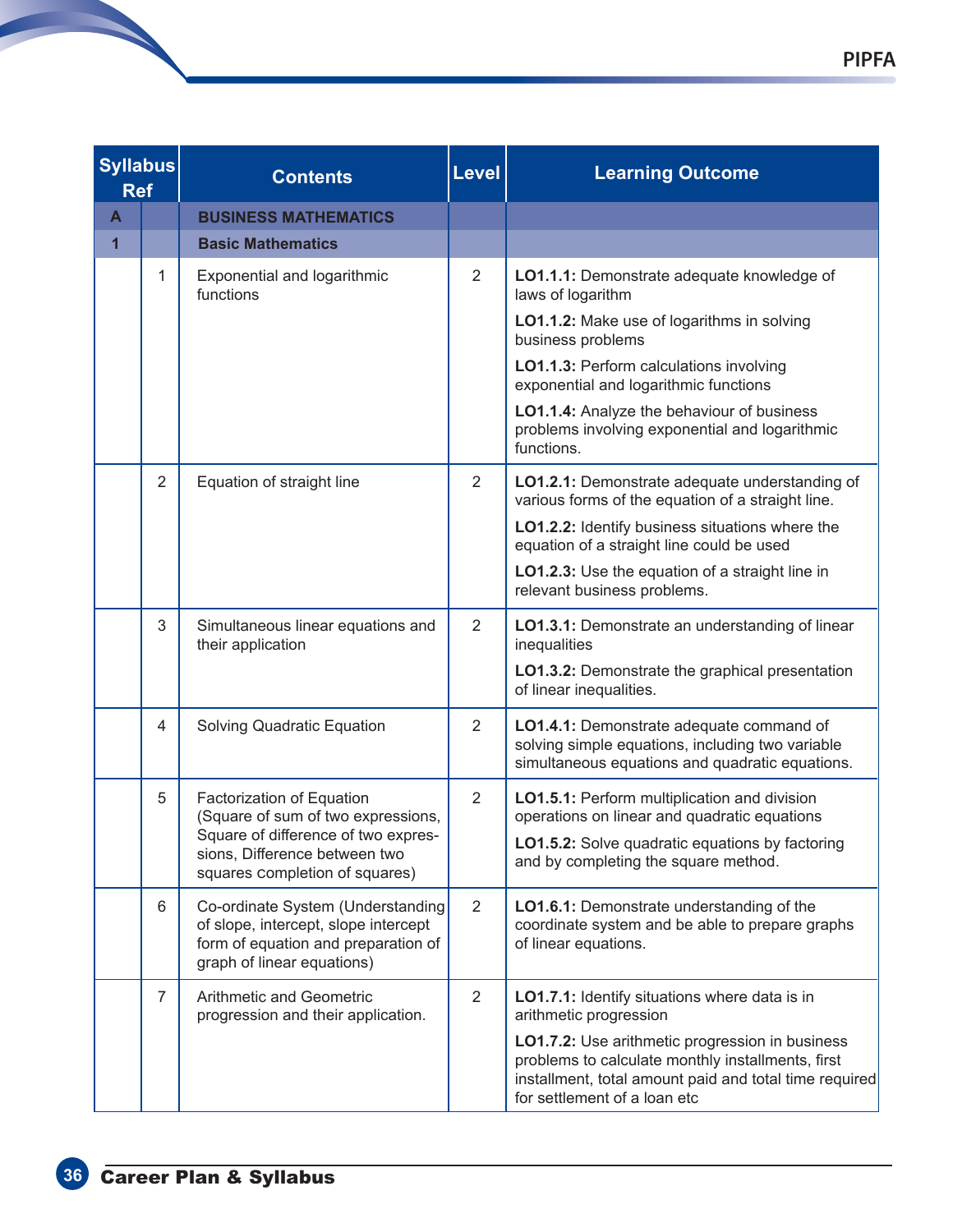| <b>Syllabus</b><br><b>Ref</b> |   | <b>Contents</b>                                                                                                                    | Level          | <b>Learning Outcome</b>                                                                                                                                                                                                                                                                                                                                                                                              |
|-------------------------------|---|------------------------------------------------------------------------------------------------------------------------------------|----------------|----------------------------------------------------------------------------------------------------------------------------------------------------------------------------------------------------------------------------------------------------------------------------------------------------------------------------------------------------------------------------------------------------------------------|
| $\overline{2}$                |   | <b>Mathematics of Finance</b>                                                                                                      |                |                                                                                                                                                                                                                                                                                                                                                                                                                      |
|                               | a | Simple and Compound Interest                                                                                                       | $\overline{2}$ | LO2.1.1: Calculate interest value using simple                                                                                                                                                                                                                                                                                                                                                                       |
|                               | b | Annual, periodic and effective<br>interest rates                                                                                   | $\overline{2}$ | interest.<br>LO2.2.1: Calculate interest value using compound                                                                                                                                                                                                                                                                                                                                                        |
|                               | C | Time value of money                                                                                                                | $\overline{2}$ | interest.<br>LO2.3.1: To understand investment return with<br>credit terms and inflation                                                                                                                                                                                                                                                                                                                             |
|                               | d | <b>Present Value and Discounting</b>                                                                                               | $\overline{2}$ | LO2.4.1: Calculate the present value of a future<br>cash sum using both a formula and tables<br>LO2.4.2: Calculate the net present value (NPV) of<br>a project<br>LO2.4.3: Use NPVs to choose between mutually<br>exclusive projects.                                                                                                                                                                                |
|                               | e | <b>Future Values</b>                                                                                                               | $\overline{2}$ | LO2.5.1: Calculate future values using both simple<br>and compound interest.                                                                                                                                                                                                                                                                                                                                         |
|                               | f | <b>Net Present Value</b>                                                                                                           | $\overline{2}$ | LO2.6.1: Calculate the present value of an annuity<br>using both a formula and tables.                                                                                                                                                                                                                                                                                                                               |
|                               | Ĺ | Annuities and Perpetuities                                                                                                         | $\overline{2}$ | LO2.7.1: Calculate the present value of an annuity<br>using both a formula and tables.                                                                                                                                                                                                                                                                                                                               |
|                               | j | Internal rate of return (including the<br>use of interpolation)                                                                    | $\overline{2}$ | LO2.8.1: Explain with examples the use of the<br>internal rate of return of a project.                                                                                                                                                                                                                                                                                                                               |
| 3A                            |   | <b>Calculus</b>                                                                                                                    |                |                                                                                                                                                                                                                                                                                                                                                                                                                      |
|                               | a | Rules for finding derivatives (Sum,<br>difference, product and quotient rule)                                                      | $\overline{2}$ | LO3A.1.1: Demonstrate an adequate understanding<br>of rules of differentiation.                                                                                                                                                                                                                                                                                                                                      |
|                               | b | Marginal Revenue, Cost and Profit<br>functions                                                                                     | $\overline{2}$ | LO3A.2.1: Make use of differentiation techniques in<br>determining marginal functions<br>LO3A.2.2: Calculate revenue, cost and profit of a<br>marginal unit using differentiation techniques.                                                                                                                                                                                                                        |
|                               | C | Maximization and minimizing<br>problems and the use of second<br>order derivatives                                                 | $\overline{2}$ | LO3A.3.1: Demonstrate the application of second<br>order derivatives in calculating maxima, minima<br>and the point of inflexion.                                                                                                                                                                                                                                                                                    |
| 3B                            |   | <b>Linear Programming</b>                                                                                                          |                |                                                                                                                                                                                                                                                                                                                                                                                                                      |
|                               | a | Linear inequalities                                                                                                                | $\overline{2}$ | LO3B.1.1: Analyze the solution of a linear                                                                                                                                                                                                                                                                                                                                                                           |
|                               | C | Converting simple situations into<br>linear inequalities                                                                           | $\overline{2}$ | programming problem and identify alternative and<br>optimum solutions, if any exist.                                                                                                                                                                                                                                                                                                                                 |
|                               | d | Graphical solution to linear<br>programming problems                                                                               | $\overline{2}$ | LO3B.2.1: Demonstrate adequate expertise in<br>transforming a business problem into a system of<br>linear programming.                                                                                                                                                                                                                                                                                               |
|                               | e | Feasible region (bounded as well as<br>unbounded), redundant constraints,<br>no feasible solution, alternative<br>optimum solution | $\overline{2}$ | LO3B.3.1: Identify constraints and cost minimization<br>or profit maximization functions<br>LO3B.3.2: Identify the redundant constraint<br>LO3B.3.3: Use the Corner Point Theorem<br>LO3B.3.4: Prepare a graphical solution of a linear<br>programming problem<br>LO3B.3.5: Analyze a graphical solution and identify<br>whether it has a bounded or an unbounded feasible<br>region or no feasible solution at all. |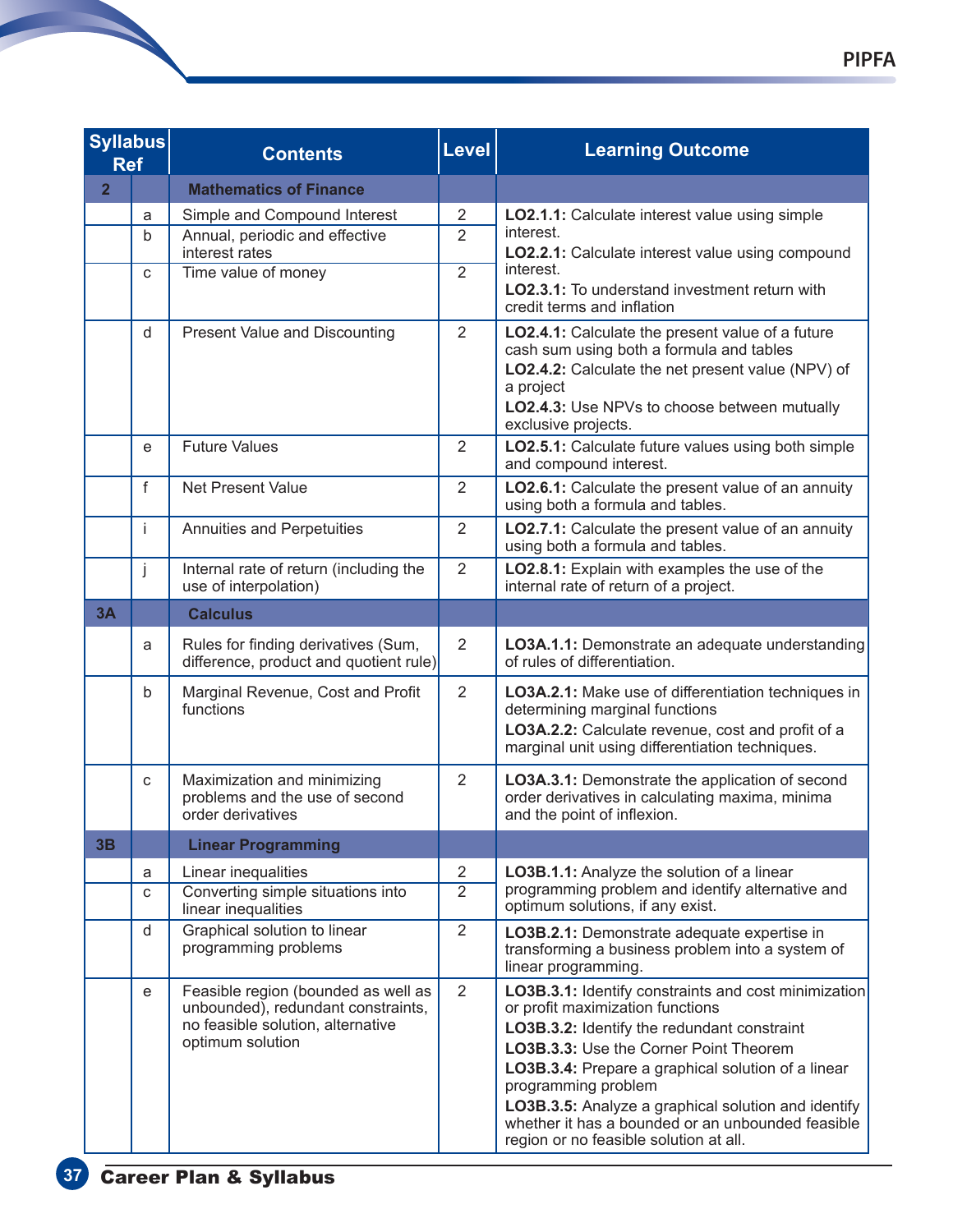| <b>Syllabus</b><br><b>Ref</b> |              | <b>Contents</b>                                                                                                                       | <b>Level</b>   | <b>Learning Outcome</b>                                                                                                                                                                                                                                                                                                                                                                                     |
|-------------------------------|--------------|---------------------------------------------------------------------------------------------------------------------------------------|----------------|-------------------------------------------------------------------------------------------------------------------------------------------------------------------------------------------------------------------------------------------------------------------------------------------------------------------------------------------------------------------------------------------------------------|
| B                             |              | <b>STATISTICAL DATA ANALYSIS</b><br><b>FOR DECISION MAKING</b>                                                                        |                |                                                                                                                                                                                                                                                                                                                                                                                                             |
| $\overline{\mathbf{4}}$       |              | <b>Statistical Concepts</b>                                                                                                           |                |                                                                                                                                                                                                                                                                                                                                                                                                             |
|                               | a            | Collection and tabulation of data                                                                                                     | 2              | LO4.1.1: Classify different types of data<br>LO4.1.2: Perform data collection through various<br>methods                                                                                                                                                                                                                                                                                                    |
|                               | $\mathsf{b}$ | Bar charts, pie charts, histograms,<br>frequency polygons, ogives, stem<br>and leaf display                                           | $\overline{2}$ | LO4.2.1: Present data using a simple bar chart, a<br>multiple bar chart and a component bar chart<br>LO4.2.2: Construct pie charts, histograms,<br>frequency polygons, ogives, stem and leaf display<br>and box and whisker plots<br>LO4.2.3: Analyze graphical representations of data.                                                                                                                    |
|                               | $\mathbf C$  | Measures of central tendencies<br>(Arithmetic/geometric/harmonic<br>means, median, mode)                                              | $\overline{2}$ | <b>LO4.3.1:</b> Calculate various measures of central<br>tendency such as mode, median, arithmetic,<br>geometric and harmonic means<br>LO4.3.2: Analyze the advantages and disadvantages<br>of various central tendency measures                                                                                                                                                                            |
|                               | d            | Measures of dispersion (standard<br>deviation, variance)                                                                              | $\overline{2}$ | LO4.4.1: Identify the characteristics and measures<br>of dispersion<br>LO4.4.2: Use measures of dispersion, such as<br>standard deviation or variance, to ascertain the<br>degree of variation or variability in a distribution.                                                                                                                                                                            |
|                               | e            | Index numbers, weighted index<br>numbers (Laspeyre, Paasche and<br>Fisher price indices), purchasing<br>power and deflation of income | $\overline{2}$ | LO4.5.1: Define the index number and its types<br><b>LO4.5.2:</b> Use different formulae/methods to<br>calculate various types of index number<br>LO4.5.3: Analyze the uses and limitations of index<br>numbers. For example, use index numbers to<br>deflate or inflate a series and explain the result.                                                                                                   |
| 5                             |              | <b>Correlation &amp; Regression Analysis</b>                                                                                          |                |                                                                                                                                                                                                                                                                                                                                                                                                             |
|                               | a            | Scatter diagram                                                                                                                       | $\overline{2}$ | LO5.1.1: Demonstrate an understanding of scatter<br>diagrams, including their construction, uses and<br>limitations                                                                                                                                                                                                                                                                                         |
|                               | $\mathsf b$  | Linear regression lines by method of<br>least squares                                                                                 | 2              | LO5.2.1: Demonstrate an understanding of the basic<br>concept of regression lines and how they are used<br>LO5.2.2: Use least squares linear regression to<br>construct a regression line (line of best fit)<br>LO5.2.3: Analyze regression lines<br>LO5.2.4: Use a regression line to calculate a<br>forecast of the value of a dependent variable<br>where the value of an independent variable is given. |
|                               | C            | Co-efficient of correlation and<br>determination                                                                                      | $\overline{2}$ | LO5.3.1: Calculate and analyze coefficients of<br>correlation and determination.                                                                                                                                                                                                                                                                                                                            |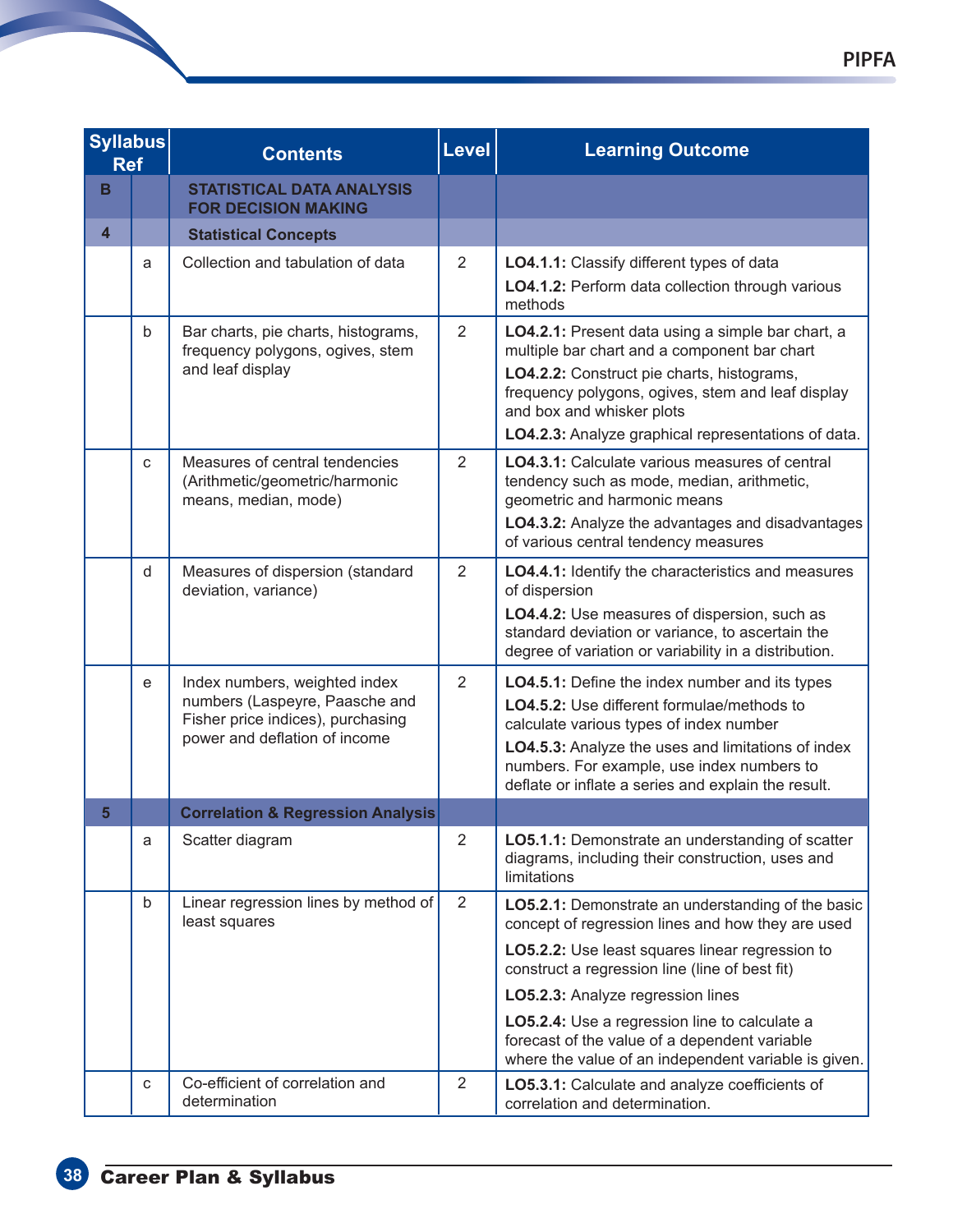| <b>Syllabus</b><br><b>Ref</b> |             | <b>Contents</b>                                                          | <b>Level</b>   | <b>Learning Outcome</b>                                                                                                                                                                   |
|-------------------------------|-------------|--------------------------------------------------------------------------|----------------|-------------------------------------------------------------------------------------------------------------------------------------------------------------------------------------------|
|                               | d           | Rank correlation                                                         | $\overline{2}$ | <b>LO5.4.1:</b> Define rank correlation<br><b>LO5.4.2:</b> Calculate the rank correlation coefficient<br>between two sets of data and explain the value.                                  |
|                               | e           | Interpretation                                                           | $\overline{2}$ | LO5.5.1: Demonstrate an understanding of the<br>basic concept of correlation coefficient analysis.                                                                                        |
| 6                             |             | <b>Probability and Probability</b><br><b>Distribution</b>                |                |                                                                                                                                                                                           |
|                               | a           | <b>Permutations and Combinations</b>                                     | $\overline{2}$ | LO6.1.1: Use counting techniques, like the mn<br>counting rule and factorials for calculating, for<br>example, a total number of outcomes<br>LO6.1.2: Use permutations and combination to |
|                               |             |                                                                          |                | calculate the total number of possible selections<br>from a set of data.                                                                                                                  |
|                               | b           | Probability                                                              | $\overline{2}$ | LO6.2.1: Understand the definition of probability<br>and other basic terms as well as their application.                                                                                  |
|                               | C           | Addition law for mutually exclusive<br>and not mutually exclusive events | $\overline{2}$ | LO6.3.1: Use the addition rule while calculating<br>probabilities<br>LO6.3.2: Identify the difference between mutually<br>exclusive and non- mutually exclusive events.                   |
|                               | d           | Multiplicative laws for dependent<br>and independent events              | $\overline{2}$ | LO6.4.1: Identify the difference between dependent<br>and independent events<br>LO6.4.2: The use of multiplication rule while<br>calculating conditional probabilities.                   |
|                               | e           | Probability Distributions (Binomial,<br>Hyper-geometric and Normal)      | $\overline{2}$ | LO6.5.1: Account for the assumptions that underlie<br>the Binomial distribution<br>LO6.5.2: Demonstrate the<br>use of Binomial distribution to calculate probabilities.                   |
| $\overline{7}$                |             | <b>Sampling and Decision Making</b>                                      |                |                                                                                                                                                                                           |
|                               | a           | Population and sample                                                    | $\overline{2}$ | LO7.1.1: Calculate a sample size for an interval<br>estimate of a population mean<br>LO7.1.2: Calculate a sample size for an interval<br>estimate of a population proportion.             |
|                               | $\mathsf b$ | Random Sampling                                                          | $\overline{2}$ | LO7.2.1: Understand the terms, population and<br>sample<br>LO7.2.2: Explain methods for selecting a simple                                                                                |
|                               |             |                                                                          |                | random sample.                                                                                                                                                                            |
|                               | $\mathbf C$ | Sampling with and without<br>replacement                                 | $\overline{2}$ | LO7.3.1: Define and construct a sampling<br>distribution of the sample means                                                                                                              |
|                               |             |                                                                          |                | <b>LO7.3.2:</b> Calculate the mean and standard deviation<br>of a sampling distribution of sampling means.                                                                                |
|                               | d           | Sampling Distribution and Sampling<br>Error of mean                      | $\overline{2}$ | LO7.4.1: Calculate standard error of mean.                                                                                                                                                |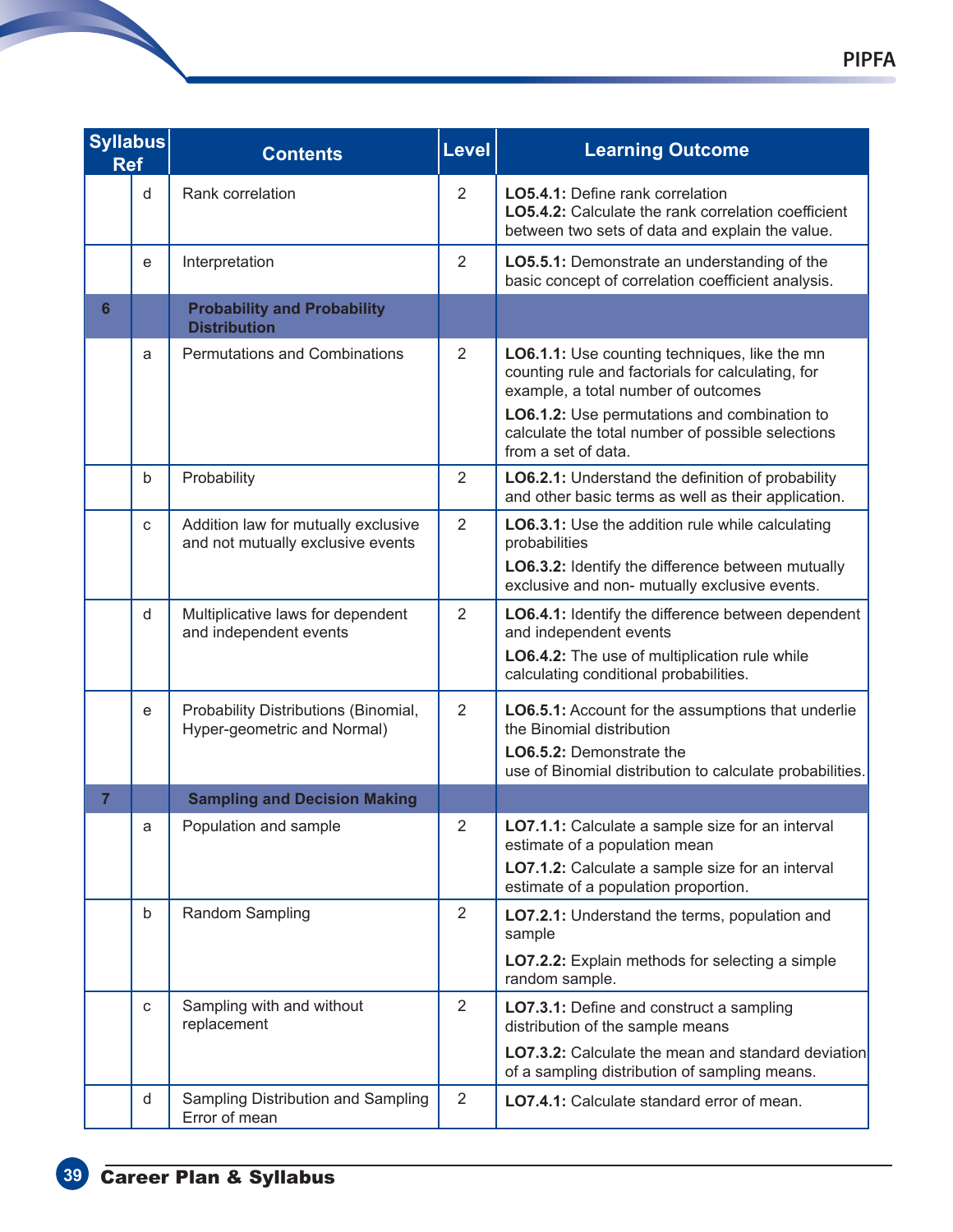| <b>Syllabus</b><br><b>Ref</b> |   | <b>Contents</b>                                                                                                                                                | <b>Level</b> | <b>Learning Outcome</b>                                                                                                                                                                                                                                                                                                                                                                                                                                                                                                                                       |
|-------------------------------|---|----------------------------------------------------------------------------------------------------------------------------------------------------------------|--------------|---------------------------------------------------------------------------------------------------------------------------------------------------------------------------------------------------------------------------------------------------------------------------------------------------------------------------------------------------------------------------------------------------------------------------------------------------------------------------------------------------------------------------------------------------------------|
|                               | e | Hypothesis testing (population<br>mean, population proportion,<br>difference between population<br>means and difference between two<br>population proportions) | 2            | LO7.5.1: Demonstrate the use of hypothesis testing,<br>significance testing and testing a hypothesis<br>LO7.5.2: Perform hypothesis test of population<br>means based on small and large samples<br>LO7.5.3: Perform hypothesis tests of the difference<br>between two population means based on small and<br>large samples<br><b>LO7.5.4:</b> Perform hypothesis tests of the difference<br>between two population proportions<br>LO7.5.5: Select appropriate distributions i.e., z or t<br>for constructing a confidence interval for a<br>population mean. |
|                               | f | Estimation (Confidence intervals for<br>population mean, proportion and<br>variance and difference between<br>population mean, proportion and<br>variance.     | 2            | <b>LO7.6.1:</b> Construct the confidence interval for<br>population means and difference of means<br>LO7.6.2: Construct the confidence interval for<br>population means and difference of proportion<br>and variance.                                                                                                                                                                                                                                                                                                                                         |
|                               |   | Chi-Square distribution (test of<br>independence and test of goodness<br>of fit)                                                                               |              |                                                                                                                                                                                                                                                                                                                                                                                                                                                                                                                                                               |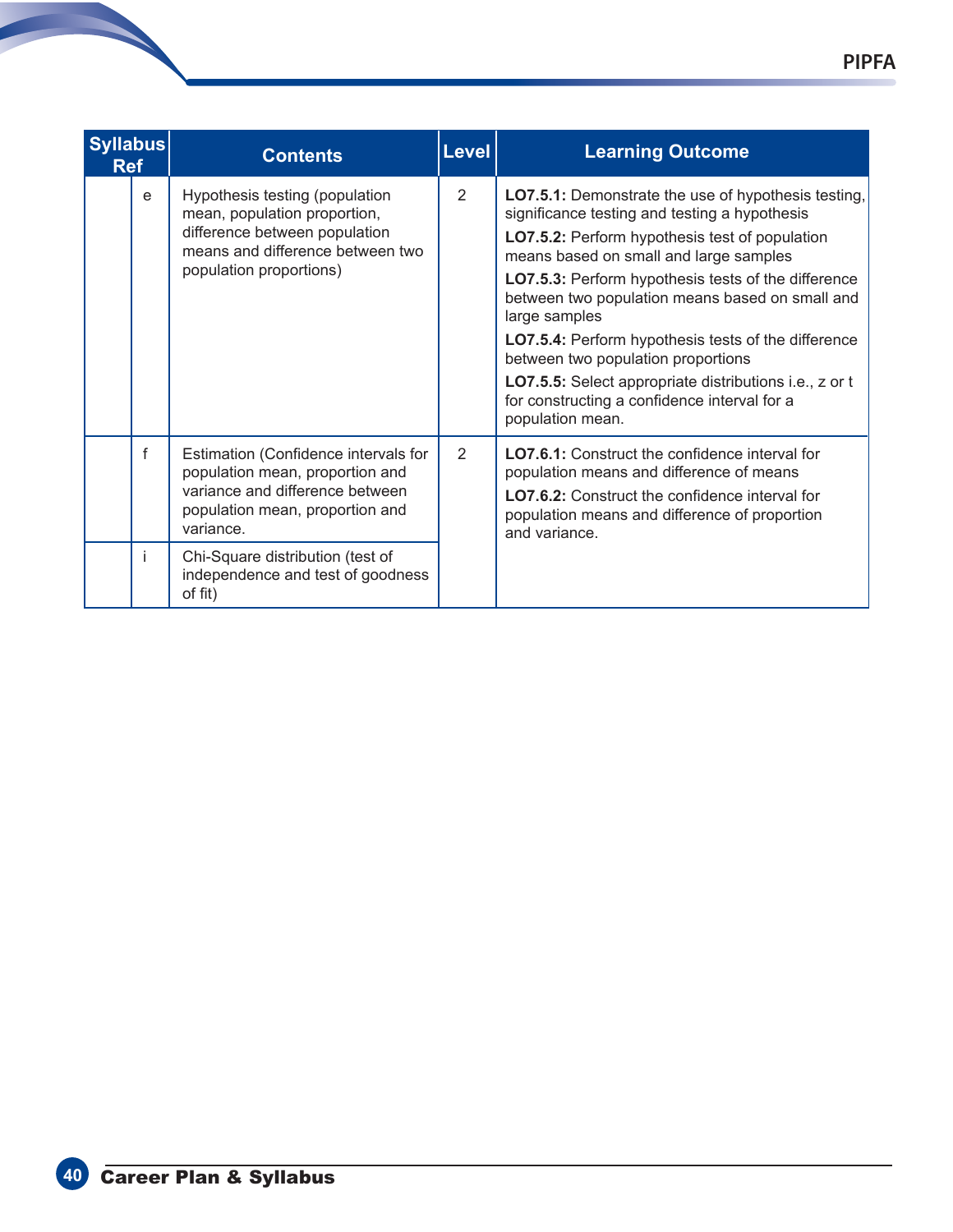#### **BASIC ACCOUNTING**

To enable candidates to equip themselves with the fundamental concepts of accounts needed as a foundation for higher studies of accounting.

| <b>Learning</b> | <b>Outcome</b>                                                                                                                                                      |  |  |  |
|-----------------|---------------------------------------------------------------------------------------------------------------------------------------------------------------------|--|--|--|
|                 | On the successful completion of this paper candidates will be able to:                                                                                              |  |  |  |
|                 | Understand how businesses are organized and the different types of business transactions.                                                                           |  |  |  |
| 2               | Identify financial transactions and make journal entries.                                                                                                           |  |  |  |
| 3               | Understand the formats of special journals and record entries therein.                                                                                              |  |  |  |
| $\overline{4}$  | Prepare journal ledger accounts and trial balance.                                                                                                                  |  |  |  |
| 5               | Make adjustments prior to preparation of final accounts.                                                                                                            |  |  |  |
| 6               | Prepare bank reconciliation statements, reconcile control accounts with subsidiary ledger and<br>Make related correcting entries in general and subsidiary ledgers. |  |  |  |
| 7               | Prepare financial statements of a sole trader                                                                                                                       |  |  |  |
| 8               | Prepare accounts from incomplete records                                                                                                                            |  |  |  |

# **SPECIFICATION GRID**

| <b>S. No.</b> | <b>Syllabus Contents Area</b>                        | Weightage % |
|---------------|------------------------------------------------------|-------------|
| 1             | Introduction to Accounting                           | $8 - 12$    |
| 2             | <b>Book Keeping</b>                                  | $35 - 45$   |
| 3             | Preparation of Financial Statements of a sole trader | $20 - 30$   |
| 4             | Preparation of Accounts from Incomplete Records      | $20 - 30$   |
|               | Total                                                | 100         |

| <b>Syllabus</b><br><b>Ref</b> |     | <b>Contents</b>                                                                                                                                                 | <b>Level</b> | <b>Learning Outcome</b>                                                                                                                                                                                                                                                                                                                                   |
|-------------------------------|-----|-----------------------------------------------------------------------------------------------------------------------------------------------------------------|--------------|-----------------------------------------------------------------------------------------------------------------------------------------------------------------------------------------------------------------------------------------------------------------------------------------------------------------------------------------------------------|
|                               |     | <b>Introduction to Accounting</b>                                                                                                                               |              |                                                                                                                                                                                                                                                                                                                                                           |
|                               | (a) | <b>Business Entities and Business</b><br>Transaction                                                                                                            | 1            | <b>LO1.1.1:</b> Explain the characteristics of a business<br><b>LO1.1.2:</b> Classify transactions that fall under the<br>definition of business transactions.                                                                                                                                                                                            |
|                               | (b) | Forms of business organizations<br>(sole proprietorship, partnership and<br>limited liability companies)                                                        | 1            | <b>LO1.2.1:</b> Describe the key features of sole<br>proprietorship, partnership and limited company<br>LO1.2.2: Differentiate amongst the features of sole<br>proprietorship, partnership and limited company                                                                                                                                            |
|                               | (c) | Fundamental accounting concepts<br>(Accrual, going concern, true and<br>fair view, consistency, prudence,<br>substance over form, materiality,<br>completeness) | 1            | LO1.3.1: Explain the difference between<br>book-keeping and accounting<br><b>LO1.3.2:</b> Understand and apply the main<br>accounting concepts, namely, accrual, consistency,<br>and completeness<br><b>LO1.3.3:</b> Demonstrate familiarity with the concepts<br>of true and fair view, materiality, prudence, going<br>concern and substance over form. |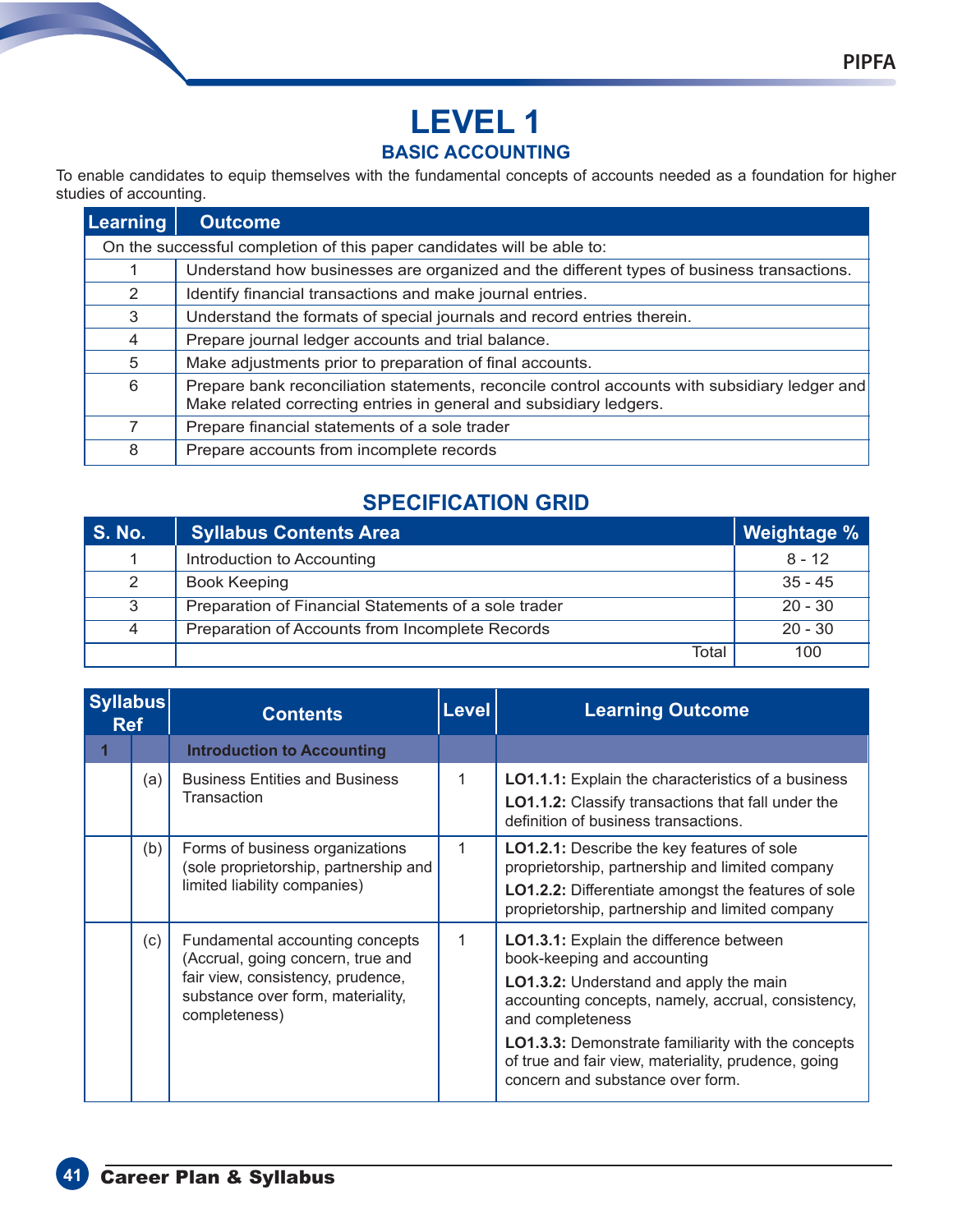| <b>Syllabus</b><br><b>Ref</b> |     | <b>Contents</b>                                                                                                           | <b>Level</b>   | <b>Learning Outcome</b>                                                                                                                                                                                                                                          |
|-------------------------------|-----|---------------------------------------------------------------------------------------------------------------------------|----------------|------------------------------------------------------------------------------------------------------------------------------------------------------------------------------------------------------------------------------------------------------------------|
|                               | (d) | <b>Financial Statements (Quantitative</b><br><b>Characteristics of Financial</b><br>Statements,<br>Objective, Components, | $\mathbf{1}$   | LO1.4.1: List the components of a set of financial<br>statements<br>LO1.4.2: Explain the characteristics and purpose of<br>the statement of financial position and the                                                                                           |
|                               |     | Assumptions of Preparing Financial<br><b>Statements &amp; Users)</b>                                                      |                | statement of comprehensive income<br>LO1.4.3: Describe the basic presentation layout of<br>statement of financial position and statement of<br>comprehensive income                                                                                              |
|                               |     |                                                                                                                           |                | LO1.4.4: Identify users of financial information and<br>describe how the information is useful to them.                                                                                                                                                          |
| $\overline{2}$                |     | <b>Book Keeping</b>                                                                                                       |                |                                                                                                                                                                                                                                                                  |
|                               | (a) | Elements of financial statements<br>(Assets, Liabilities, Equity, Income,<br>Expense)                                     | 1              | LO2.1.1: Define and identify examples of assets,<br>liabilities, equity, income and expenses<br>LO2.1.2: Apply the underlying concepts of assets,<br>liabilities, income and expenses.                                                                           |
|                               | (b) | Double entry system and rules for<br>debit and credit                                                                     | $\overline{2}$ | LO2.2.1: Understand and apply, the accounting<br>equation (Assets = Liabilities + Equity)<br>LO2.2.2: Identify financial and nonfinancial<br>transactions in a well- defined scenario<br>LO2.2.3: Understand and apply the concept of<br>double entry accounting |
|                               | (c) | General Journal                                                                                                           | $\overline{2}$ | <b>LO2.3.1:</b> Understand the use of business<br>documents as source of information                                                                                                                                                                             |
|                               | (d) | Cash Book                                                                                                                 | $\overline{2}$ | <b>LO2.4.1:</b> Understand the use and format of the<br>cash book and its types<br>LO2.4.2: Record their respective entries                                                                                                                                      |
|                               | (e) | Sales Journal and Sales Ledger                                                                                            | 2              | <b>LO2.5.1:</b> Describe the basic contents of the sales<br>day book, sales ledger,                                                                                                                                                                              |
|                               | (f) | <b>Purchase Journal and Purchase</b><br>Ledger                                                                            | $\overline{2}$ | LO2.6.1: Customer/debtor's ledger, purchase day book,<br>purchase journal and purchase ledger/creditors ledger                                                                                                                                                   |
|                               | (g) | <b>General Ledger</b>                                                                                                     | $\overline{2}$ | LO2.7.1: Describe the main features of the general<br>ledger                                                                                                                                                                                                     |
|                               | (h) | <b>General Ledger Control Accounts</b>                                                                                    | $\overline{2}$ | LO2.8.1: Post entries in the general ledger                                                                                                                                                                                                                      |
|                               |     | and their reconciliation with<br>subsidiary ledgers                                                                       |                | LO28.2: Balance the ledger accounts as required,<br>make transfers to the final accounts                                                                                                                                                                         |
|                               | (i) | <b>Bank Reconciliation Statement</b>                                                                                      | $\overline{2}$ | <b>LO2.9.1:</b> Understand the need for a bank reconciliation                                                                                                                                                                                                    |
|                               |     |                                                                                                                           |                | LO2.9.2: Identify the main reasons for differences<br>between the cash book and bank statements                                                                                                                                                                  |
|                               |     |                                                                                                                           |                | LO2.9.3: Prepare a bank reconciliation statement in the<br>circumstances of simple and well explained transactions                                                                                                                                               |
|                               |     |                                                                                                                           |                | LO2.9.4: Correct cash book errors and post journal entries<br>after identifying the same in bank reconciliation statement.                                                                                                                                       |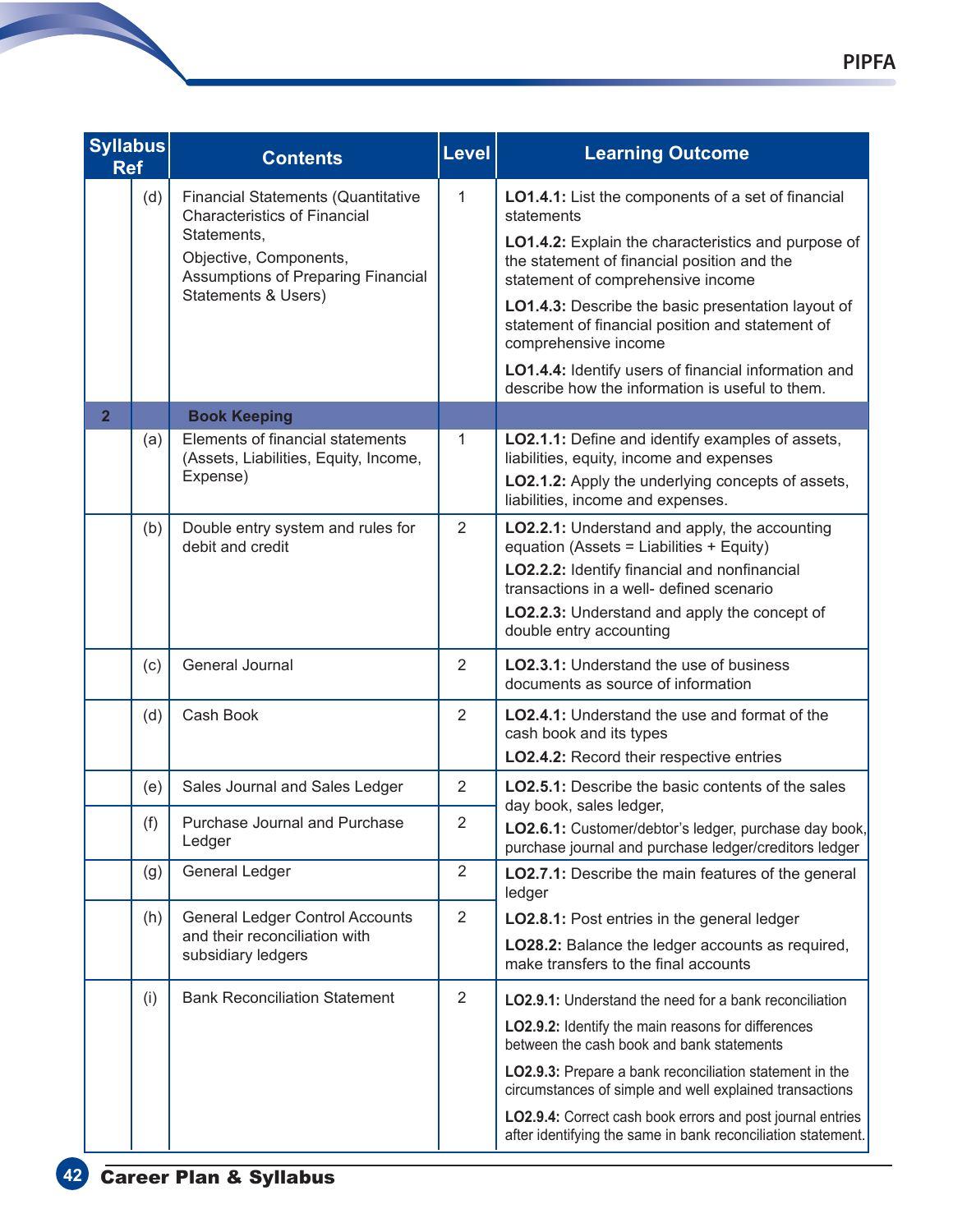| <b>Syllabus</b><br><b>Ref</b> |                |     | <b>Contents</b>                                                                                                                                                                                                                                   | Level          | <b>Learning Outcome</b>                                                                                                                                                            |
|-------------------------------|----------------|-----|---------------------------------------------------------------------------------------------------------------------------------------------------------------------------------------------------------------------------------------------------|----------------|------------------------------------------------------------------------------------------------------------------------------------------------------------------------------------|
|                               | $\overline{3}$ |     | <b>Preparation of Financial</b><br><b>Statements of a sole trader</b>                                                                                                                                                                             |                |                                                                                                                                                                                    |
|                               |                | (a) | Unadjusted trial balance                                                                                                                                                                                                                          | $\overline{2}$ | <b>LO3.1.1:</b> Understand the purpose of the trial balance                                                                                                                        |
|                               |                |     |                                                                                                                                                                                                                                                   |                | LO3.1.2: Understand and demonstrate mapping<br>between general ledger balances and the trial<br>balance                                                                            |
|                               |                |     |                                                                                                                                                                                                                                                   |                | LO3.1.3: Identify the limitations of a trial balance.                                                                                                                              |
|                               |                | (b) | Adjustments<br>• Depreciation on fixed assets and                                                                                                                                                                                                 | 2              | LO3.2.1: Explain the nature of depreciation expense<br>and accumulated depreciation                                                                                                |
|                               |                |     | methods of depreciation (Straight<br>Line, Diminishing Balance, Sum<br>of Years' digits, Number of                                                                                                                                                |                | LO3.2.2: Calculate depreciation expense using<br>straight line, diminution balance, sum-of-digits and<br>number of units produced methods                                          |
|                               |                |     | Units produced)<br>• Allowance for bad debts and write<br>offs<br>• Closing inventory<br>• Prepayments and accruals<br>• Correction of errors including those<br>relating to bank reconciliations<br>and other control account<br>reconciliations |                | LO3.2.3: To understand that the Closing stock is the<br>amount of inventory that a business still has on<br>hand at the end of a reporting period                                  |
|                               |                |     |                                                                                                                                                                                                                                                   |                | LO3.2.4: Understand the journal entry of closing<br>inventory and appreciating the impact of increase<br>and decrease of closing inventory on reported profit<br>or loss of entity |
|                               |                |     |                                                                                                                                                                                                                                                   |                | LO3.2.5: Post journal entries to record depreciation<br>expense                                                                                                                    |
|                               |                |     |                                                                                                                                                                                                                                                   |                | LO3.2.6: Understand the disposal of fixed assets<br>and gain/(loss) on disposal                                                                                                    |
|                               |                |     |                                                                                                                                                                                                                                                   |                | LO3.2.7: Post journal entry of disposal and gain or<br>loss on disposal                                                                                                            |
|                               |                |     |                                                                                                                                                                                                                                                   |                | LO3.2.8: Estimate allownce for bad debts based<br>on a given policy.                                                                                                               |
|                               |                |     |                                                                                                                                                                                                                                                   |                | LO3.2.9: Post journal entry to record bad debt expense                                                                                                                             |
|                               |                |     |                                                                                                                                                                                                                                                   |                | LO3.2.10: Compute and record write-off and<br>understand its impact on allownce of bed debts                                                                                       |
|                               |                |     |                                                                                                                                                                                                                                                   |                | <b>LO3.2.11:</b> Understand the matching concept that<br>applies to prepayments and accurals                                                                                       |
|                               |                |     |                                                                                                                                                                                                                                                   |                | LO3.2.12: Post journal entries and ladgers entries<br>for prepayments and accurals                                                                                                 |
|                               |                |     |                                                                                                                                                                                                                                                   |                | <b>LO3.2.13:</b> Post adjusting entries to recognized<br>revenue or expenses                                                                                                       |
|                               |                |     |                                                                                                                                                                                                                                                   |                | LO3.2.14: Identify the types of error which occur in<br>a record keeping system                                                                                                    |
|                               |                |     |                                                                                                                                                                                                                                                   |                | LO3.2.15: Calculate and understand the impact of errors<br>on the financial statements within a reporting period                                                                   |
|                               |                |     |                                                                                                                                                                                                                                                   |                | LO3.2.16: Prepare journal entries to correct errors<br>that have occured within a reporting period                                                                                 |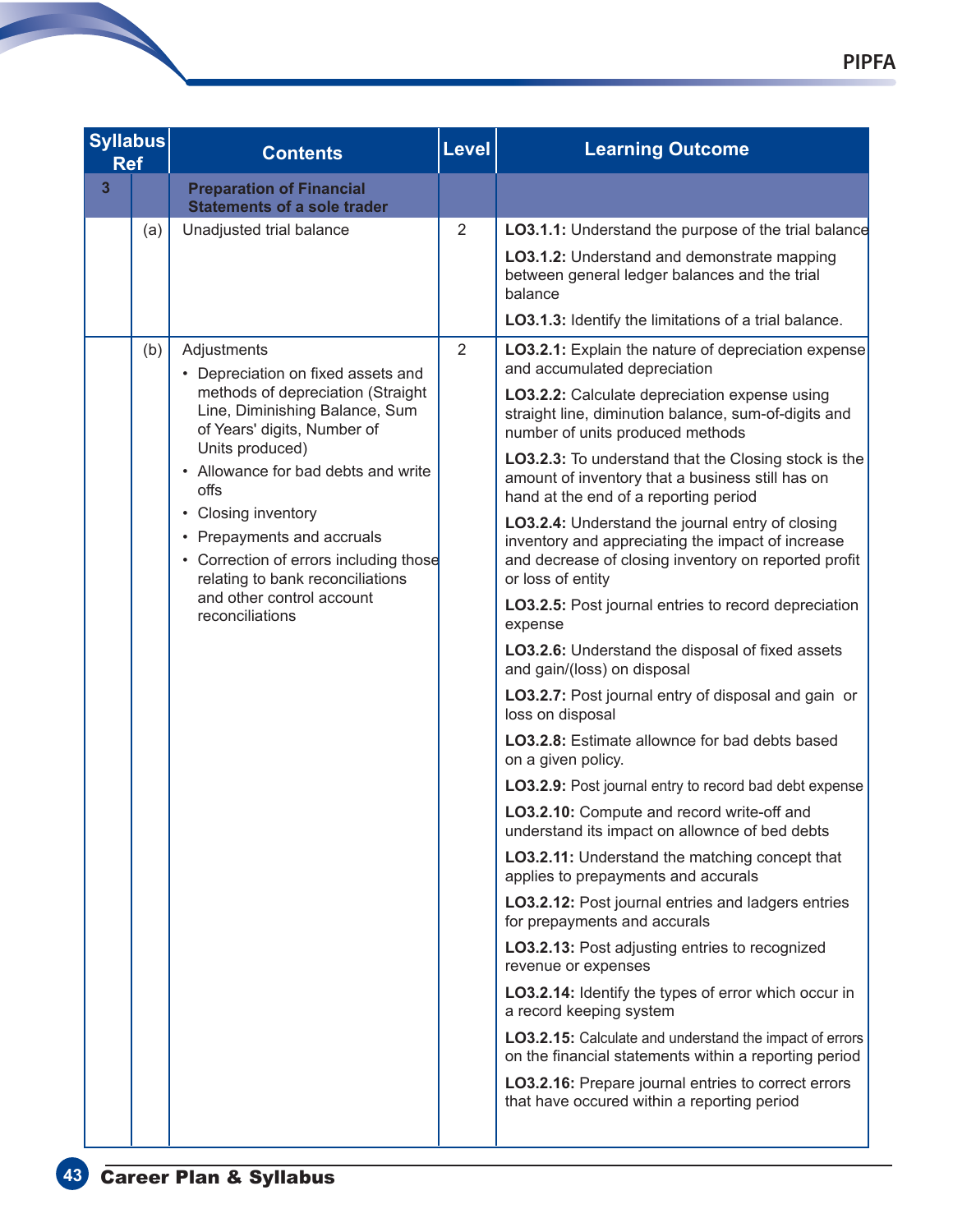| <b>Syllabus</b><br><b>Ref</b> |                           | <b>Contents</b>                                           | <b>Level</b>   | <b>Learning Outcome</b>                                                                         |
|-------------------------------|---------------------------|-----------------------------------------------------------|----------------|-------------------------------------------------------------------------------------------------|
|                               | (c)                       | <b>Statement of Financial Position</b><br>(Balance Sheet) | $\overline{2}$ | LO3.3.1: Explain the difference between a trading and a<br>service business                     |
|                               |                           |                                                           |                | <b>LO3.3.2:</b> Understand the purpose of the statement of<br>financial position                |
|                               |                           |                                                           |                | <b>LO3.3.3:</b> Prepare simple statements of financial position<br>from information provided.   |
|                               | (d)                       | Income Statement                                          | 2              | <b>LO3.4.1:</b> Understand the purpose of the statement of<br>comprehensive income              |
|                               |                           |                                                           |                | <b>LO3.4.2:</b> Prepare simple statements of comprehensive<br>income from information provided. |
| 4                             |                           | <b>Preparation of Accounts from</b>                       | $\mathbf{2}$   | LO4.1.1: Define 'incomplete record'                                                             |
|                               | <b>Incomplete Records</b> |                                                           |                | <b>LO4.1.2:</b> Understand the cause & effect of incomplete record                              |
|                               |                           |                                                           |                | LO4.1.3: Using Comparison Method & Analysis Method                                              |
|                               |                           |                                                           |                | LO4.1.4: Prepare financial report from incomplete record                                        |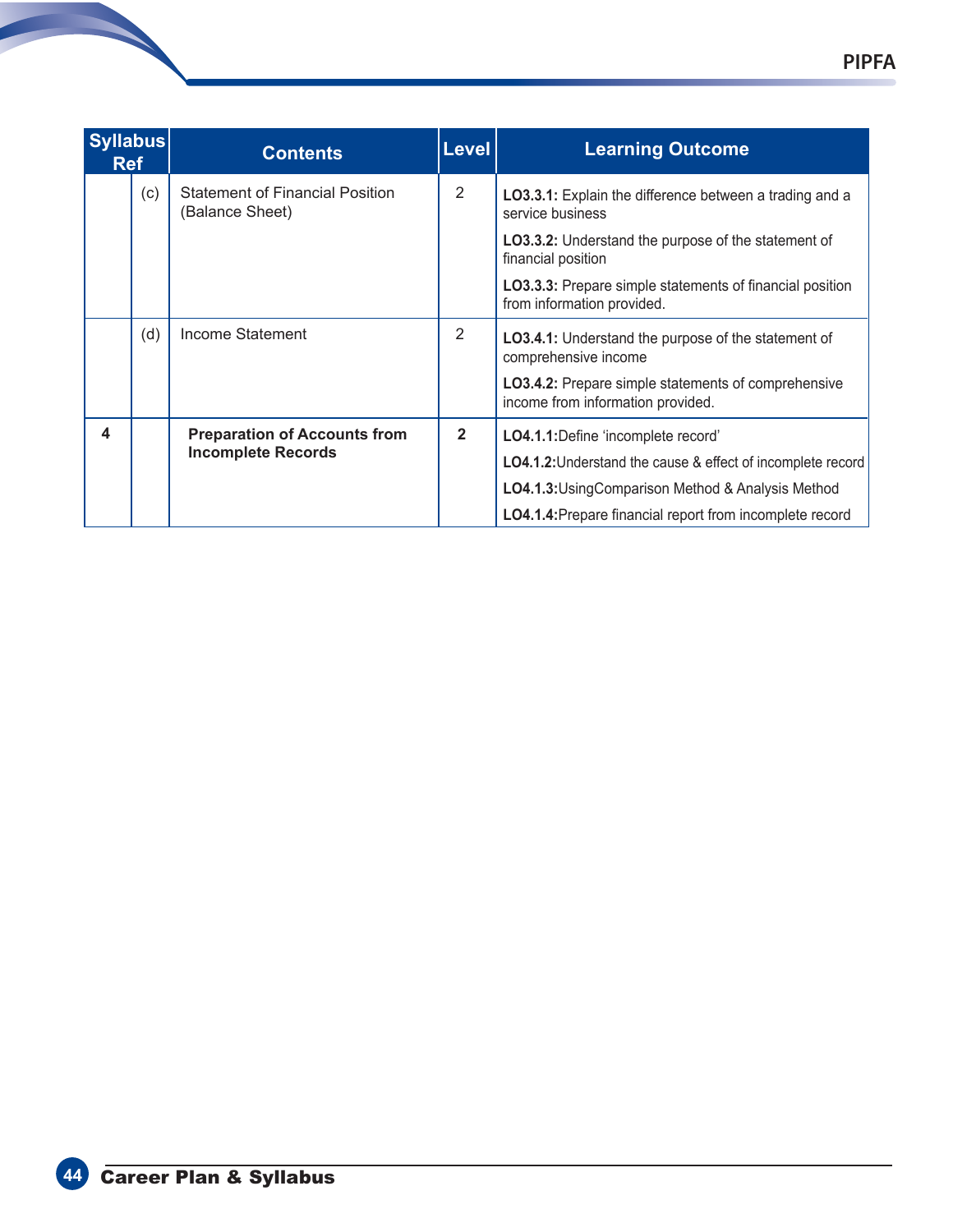# **LEVEL 1 BUSINESS ENGLISH AND BEHAVIORAL STUDIES**

#### **Objective**

To ensure that candidates can communicate effectively in the English language

| <b>Learning</b> | <b>Outcome</b>                                                                                              |  |  |  |  |  |
|-----------------|-------------------------------------------------------------------------------------------------------------|--|--|--|--|--|
|                 | On the successful completion of this paper candidates will be able to:                                      |  |  |  |  |  |
| 1               | Have a reasonably large vocabulary and the ability to use the different words in business<br>English        |  |  |  |  |  |
| 2               | Construct grammatically correct sentences                                                                   |  |  |  |  |  |
| 3               | Demonstrate good English comprehension skills                                                               |  |  |  |  |  |
| 4               | Understand basic concepts of organizational and human behavior in the context of a<br>business organization |  |  |  |  |  |

# **SPECIFICATION GRID**

| <b>S. No.</b> | <b>Syllabus Contents Area</b> | Weightage % |
|---------------|-------------------------------|-------------|
|               | Vocabulary                    | $15 - 20$   |
| 2             | <b>English Grammar</b>        | $40 - 45$   |
| 3             | Comprehension                 | $10 - 15$   |
| 4             | <b>Behavioral Studies</b>     | $25 - 30$   |
|               | Total                         | 100         |

| <b>Syllabus</b><br><b>Ref</b> |                   | <b>Contents</b>                                                                                                                                                                                                                           | <b>Level</b> | <b>Learning Outcome</b>                                                                                                                                                                                                                                                                  |
|-------------------------------|-------------------|-------------------------------------------------------------------------------------------------------------------------------------------------------------------------------------------------------------------------------------------|--------------|------------------------------------------------------------------------------------------------------------------------------------------------------------------------------------------------------------------------------------------------------------------------------------------|
|                               |                   | <b>Vocabulary</b>                                                                                                                                                                                                                         |              |                                                                                                                                                                                                                                                                                          |
|                               | (a)<br>(b)<br>(c) | Identify the correct meaning of<br>the words (A list of approximately<br>3500 commonly used words<br>would be provided by PIPFA)<br>Identification of Synonyms and<br>antonyms of the above words<br>Using the above words into sentences | 3            | LO1.1.1: Comprehend the role that language plays<br>in different contexts<br>LO1.1.2: Identify the correct<br>meaning of the word and use synonyms or<br>antonyms for the given words in a sentence<br><b>LO1.1.3:</b> Construct meaningful sentences using the<br>prescribed word list. |
| $\overline{2}$                |                   | <b>English Grammar</b>                                                                                                                                                                                                                    |              |                                                                                                                                                                                                                                                                                          |
|                               | (a)               | Parts of speech                                                                                                                                                                                                                           | 3            | LO2.1.1: Suggest the use of verb, adverb, noun,<br>pronoun, adjective, preposition, conjunction and<br>interjection in constructing sentences.                                                                                                                                           |
|                               | (b)               | Rules for formation of sentences                                                                                                                                                                                                          | 3            | LO2.2.1: Understand and determine declarative,                                                                                                                                                                                                                                           |
|                               | (c)               | Declarative, interrogative,<br>imperative exclamatory and<br>optative sentences                                                                                                                                                           | 3            | interrogative, imperative, exclamatory and optative<br>sentences<br>LO2.3.1: Understand and identify simple,<br>compound, complex, multiple and conditional                                                                                                                              |
|                               | (d)               | Simple, Compound, complex,<br>multiple and conditional sentences                                                                                                                                                                          | 3            | sentences<br>LO2.4.1: Understand the use of simple, composed<br>and complex sentenses together                                                                                                                                                                                           |
|                               | (e)               | Phrases and Idioms                                                                                                                                                                                                                        | 3            | LO2.5.1: Construct meaningful sentences using<br>commonly used phrases and idioms.                                                                                                                                                                                                       |
|                               | (f)               | Use of Tenses                                                                                                                                                                                                                             | 3            | LO2.6.1: Understand and apply rules of tenses in<br>sentences.                                                                                                                                                                                                                           |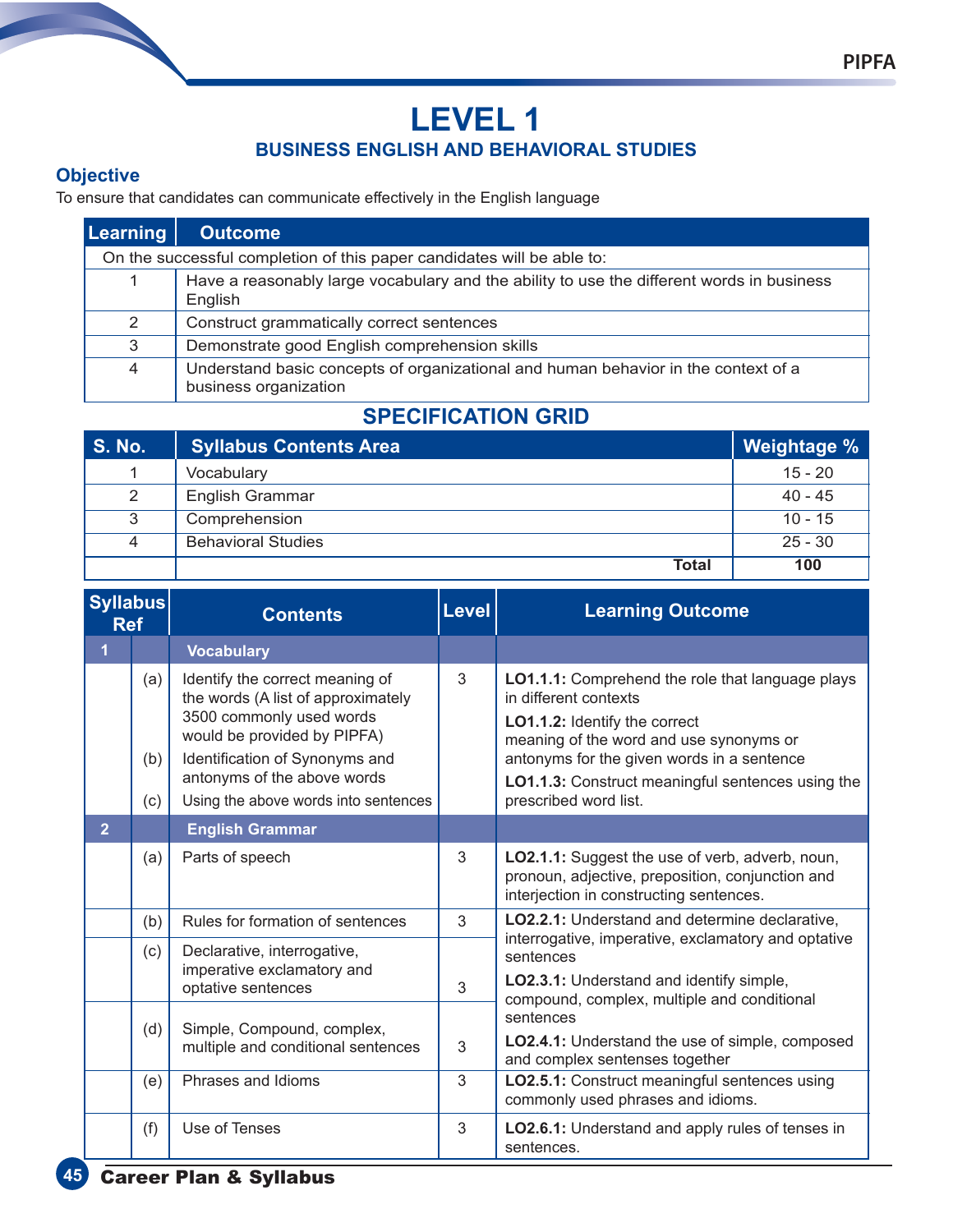| <b>Syllabus</b><br><b>Ref</b> |     | <b>Contents</b>                                                                                                                                                                         | <b>Level</b>   | <b>Learning Outcome</b>                                                                                                                                                                                                                                                                                                                            |
|-------------------------------|-----|-----------------------------------------------------------------------------------------------------------------------------------------------------------------------------------------|----------------|----------------------------------------------------------------------------------------------------------------------------------------------------------------------------------------------------------------------------------------------------------------------------------------------------------------------------------------------------|
|                               | (g) | Direct and indirect speech                                                                                                                                                              | $\overline{2}$ | <b>LO2.7.1:</b> Understand the difference between direct<br>and indirect speech<br>LO2.7.2: Use direct speech with the correct<br>punctuations and various reporting verbs<br>LO2.7.3: Identify the changes incidental to the<br>transformation of direct speech to indirect speech.                                                               |
|                               | (h) | Active and passive voice                                                                                                                                                                | 3              | LO2.8.1: Change the active voice to passive voice<br>and passive voice to active voice.                                                                                                                                                                                                                                                            |
|                               | (i) | Punctuation                                                                                                                                                                             | 3              | LO2.9.1: Determine the appropriate use of capital<br>letter, question mark, exclamation mark, full stop,<br>semi-colon, comma, colon, apostrophe, quotation<br>marks, brackets, dash, hyphen and ellipsis.                                                                                                                                         |
| 3                             |     | <b>Comprehension</b>                                                                                                                                                                    |                |                                                                                                                                                                                                                                                                                                                                                    |
|                               | (a) | Answering questions from given<br>passage                                                                                                                                               | 3              | LO3.1.1: Comprehend a brief write up and answer<br>questions based on that write up.                                                                                                                                                                                                                                                               |
| 4                             |     | <b>Behavioral Studies</b>                                                                                                                                                               |                |                                                                                                                                                                                                                                                                                                                                                    |
|                               | (a) | Definition and approaches to<br>behavioral studies                                                                                                                                      | 3              | LO4.1.1: Describe the principles of scientific<br>management stated by Fredrick Taylor<br>LO4.1.2: Explain the key principles of management<br>by Fayol and Urwick<br>LO4.1.3: Explain theories of management by Weber,<br>Rosemary Stewart and Elton Mayo<br>LO4.1.4: Discuss the criticism on scientific management                              |
|                               | (b) | <b>Organizational Cultures</b>                                                                                                                                                          | 3              | and classical approach to management<br>LO4.2.1: Describe organisational culture using examples<br>LO4.2.2: Discuss using examples the different levels of<br>organisational culture<br>LO4.2.3: Describe the types of cultures and their<br>efficacies in the context of performances of organisations                                            |
|                               | (c) | External and general factors<br>affecting organizational behavior                                                                                                                       | 3              | LO4.3.1: List the characteristics of bureaucratic organisa-<br>tions and discuss criticism on this form of management                                                                                                                                                                                                                              |
|                               | (d) | Management by objectives and<br>management by exception                                                                                                                                 | $\mathfrak{S}$ | LO4.4.1: Discuss theories of management presented by<br>Peter Drucker, Rosabeth Moss Kanter and Mintzberg.                                                                                                                                                                                                                                         |
|                               | (e) | <b>Individual Behavior</b><br>• Perceptions and attitudes<br>Job satisfaction and stress<br>$\bullet$<br>Self-efficacy<br>$\bullet$<br>Motivation and motivational factors<br>$\bullet$ | 3              | LO4.5.1: Discuss the Hawthorne experiments on human<br>relation approach, their significance and implications<br>LO4.5.2: Discuss critically the relevance of these experi-<br>ments for management and organisational behaviour                                                                                                                   |
|                               | (f) | Types and theories of leadership<br>and skills of leaders                                                                                                                               | 3              | LO4.6.1: Discuss Theory X, Theory Y and Theory Z<br>including their implications and differences.                                                                                                                                                                                                                                                  |
|                               | (g) | Conflict and negotiation                                                                                                                                                                | 3              | LO4.7.1: Explain various stages of the negotiation process<br>LO4.7.2: Describe the different skills of effective<br>negotiators<br>LO4.7.3: Describe the roles of mediators, arbitrators,<br>conciliators and consultants<br>LO4.7.4: Explain the low risk Techniques of negotiation<br>LO4.7.5: Explain the high risk Techniques of negotiation. |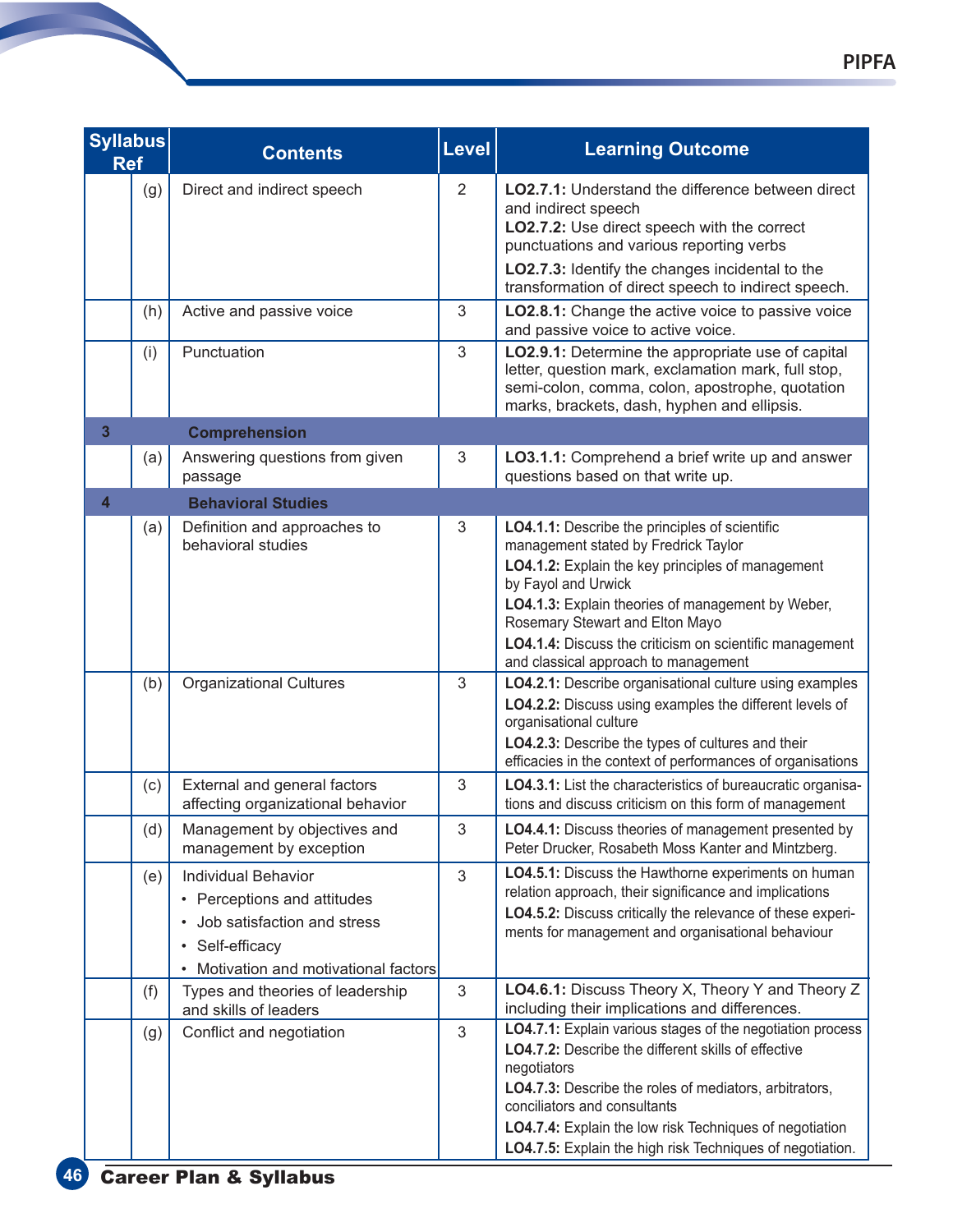# **Level – 2**

**4 Business Economics**

**5 Business Laws**

**6 Cost Accounting**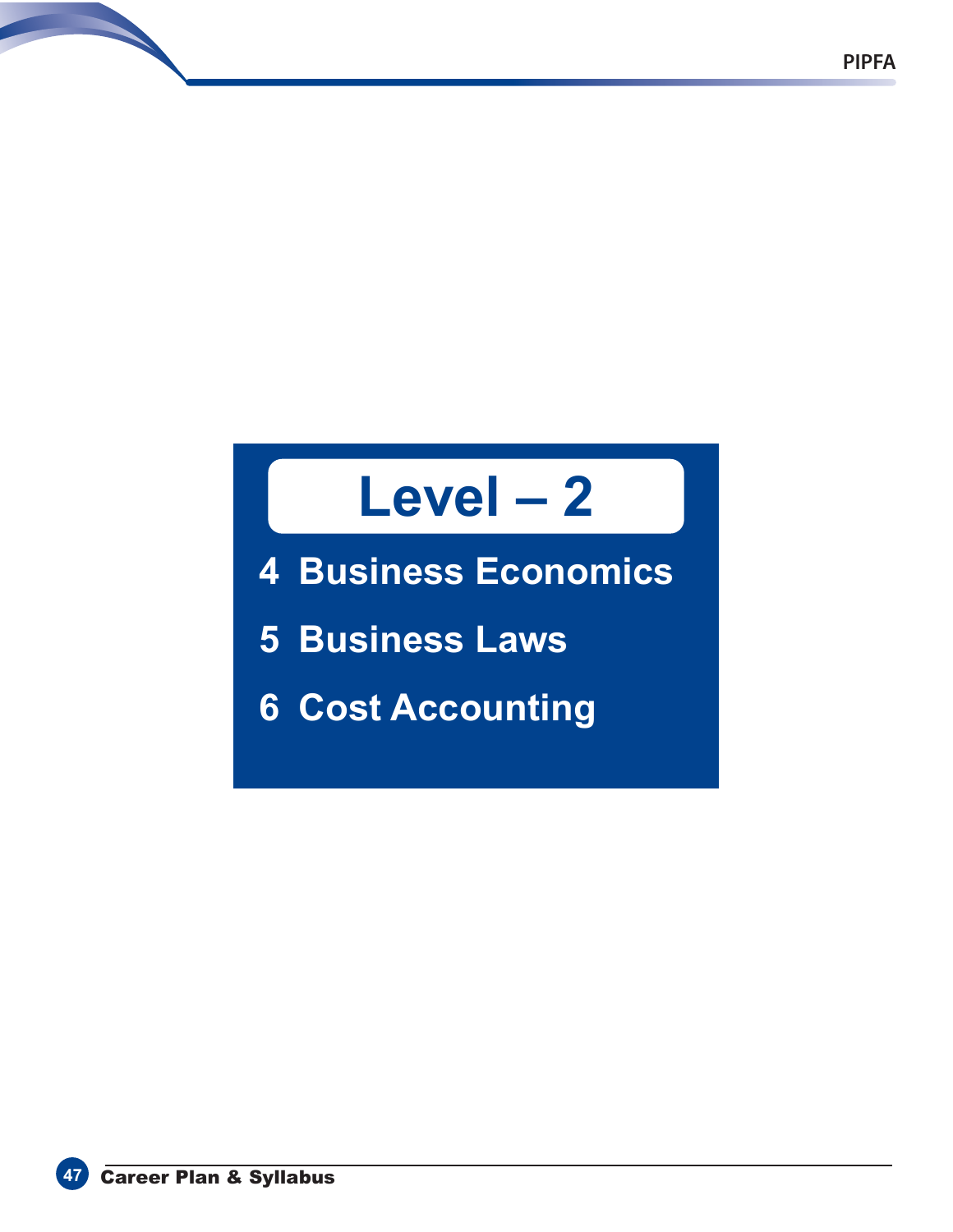# **LEVEL 2 BUSINESS ECONOMICS**

#### **Objective**

To enable candidates to equip themselves with the fundamental concepts of economics and finance needed as foundation for higher studies of finance.

| <b>Learning</b> | <b>Outcome</b>                                                                                                                                           |  |  |  |  |  |
|-----------------|----------------------------------------------------------------------------------------------------------------------------------------------------------|--|--|--|--|--|
|                 | On the successful completion of this paper, candidates will be able to:                                                                                  |  |  |  |  |  |
|                 | Understand the basic concepts of economics and their importance                                                                                          |  |  |  |  |  |
| $\overline{2}$  | Understand the basic concepts of micro-economics (Demand and supply, consumer<br>behavior, equilibrium of firms, market competition and laws of returns) |  |  |  |  |  |
| 3               | Understand the basic concepts of macro-economic and their impact on economic condition<br>of a country.                                                  |  |  |  |  |  |
| 4               | Understand the working of a banking system, financial markets and international trade.                                                                   |  |  |  |  |  |

# **SPECIFICATION GRID**

| <b>S. No.</b>  | <b>Syllabus Contents Area</b>                             | Weightage % |
|----------------|-----------------------------------------------------------|-------------|
|                | Basic concepts of economics                               | $5 - 10$    |
| 2              | <b>Microeconomics</b>                                     | $25 - 35$   |
| 3              | <b>Macroeconomics</b>                                     | $25 - 35$   |
| $\overline{4}$ | Banking system, financial markets and international Trade | $25 - 35$   |
|                | Total                                                     | 100         |

| <b>Syllabus</b><br><b>Ref</b> |     | <b>Contents</b>                                    | Level | <b>Learning Outcome</b>                                                                                                                                                                                                                                                                                                                                                                                                           |
|-------------------------------|-----|----------------------------------------------------|-------|-----------------------------------------------------------------------------------------------------------------------------------------------------------------------------------------------------------------------------------------------------------------------------------------------------------------------------------------------------------------------------------------------------------------------------------|
|                               |     | <b>Basic Concept of economics</b>                  |       |                                                                                                                                                                                                                                                                                                                                                                                                                                   |
|                               | (a) | Multiplicity of wants and scarcity of<br>resources | 1     | <b>LO1.1.1:</b> Overview of the definitions of economics<br>put forward by Adam Smith, Alfred Marshall and<br><b>Lionel Robbins</b><br>LO1.1.2: Describe the scope, objectives and<br>importance of economics<br>LO1.1.3: Describe the concept of scarcity, kinds of<br>scarce resources, choices and wants<br><b>LO1.1.4:</b> Describe, with examples, the concept of<br>economic problem and its implications for an<br>economy |
|                               | (b) | <b>Factors of Production</b>                       | 1     | LO1.2.1: Describe the concepts of goods and<br>services and identify various types of goods namely<br>merit goods, demerit goods, public goods, private<br>goods, club goods and free goods<br><b>LO1.2.2:</b> Differentiate between microeconomics<br>and macroeconomics and their scope, importance<br>and limitations.<br>LO1.2.3: Distinguish income from wealth.                                                             |
|                               | (c) | <b>Production Possibility Curve</b>                | 1     | LO1.3.1: Explain with examples the four factors of<br>production and identify the rewards of factors of production<br>LO1.3.2: Describe the concepts of economic agents,<br>consumption, production and specialization, division<br>of labor, technology and capital formation<br>LO1.3.3: Describe the production possibility curve<br>and its relevance to the concept of opportunity cost.                                     |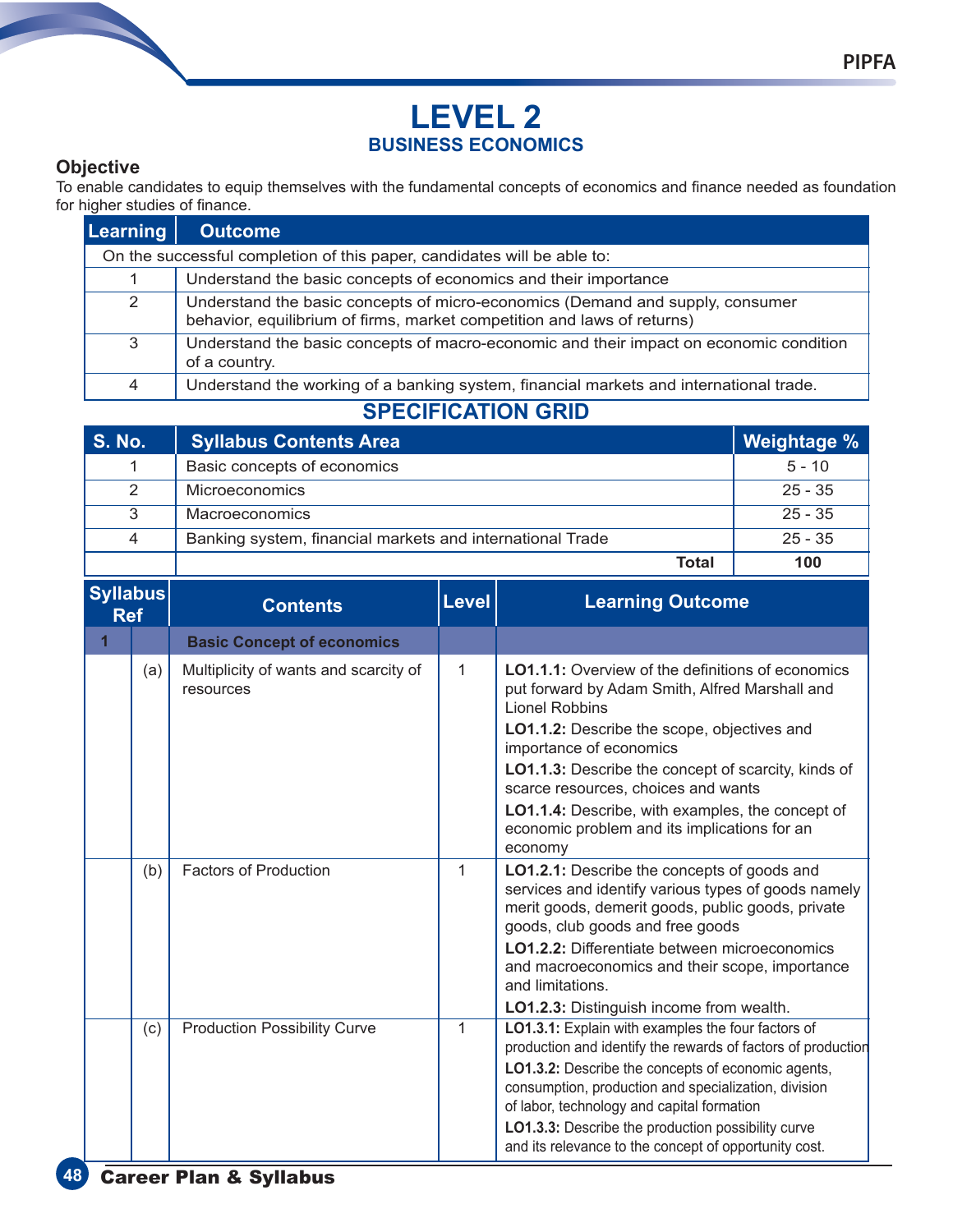| <b>Syllabus</b><br><b>Ref</b> |     | <b>Contents</b>                                                                                                                   | <b>Level</b> | <b>Learning Outcome</b>                                                                                                                                                                                                                                                                                                                                                                                                                                                                                                                                                                                                                                                                                                                                                                                                                                                                                                                                                                                                                                                                                                                                   |
|-------------------------------|-----|-----------------------------------------------------------------------------------------------------------------------------------|--------------|-----------------------------------------------------------------------------------------------------------------------------------------------------------------------------------------------------------------------------------------------------------------------------------------------------------------------------------------------------------------------------------------------------------------------------------------------------------------------------------------------------------------------------------------------------------------------------------------------------------------------------------------------------------------------------------------------------------------------------------------------------------------------------------------------------------------------------------------------------------------------------------------------------------------------------------------------------------------------------------------------------------------------------------------------------------------------------------------------------------------------------------------------------------|
|                               | (d) | Economic systems (Market,<br>Planned, Mixed, Islamic)                                                                             | $\mathbf{1}$ | LO1.4.1: Describe the major functions of an<br>economic system<br>LO1.4.2: Explain the salient features of planned<br>mixed, market economy and Islamic economic system<br>LO1.4.3: Provide example of a mixed economy, a<br>planned economy and a market economy<br><b>LO1.4.4:</b> Describe the merits and demerits of<br>planned, mixed and market economies<br>LO1.4.5: Compare the Islamic economic system<br>with other economic systems.                                                                                                                                                                                                                                                                                                                                                                                                                                                                                                                                                                                                                                                                                                           |
| $\overline{2}$                |     | <b>Micro Economics</b>                                                                                                            |              |                                                                                                                                                                                                                                                                                                                                                                                                                                                                                                                                                                                                                                                                                                                                                                                                                                                                                                                                                                                                                                                                                                                                                           |
|                               | (a) | Importance, scope and limitations of<br>microeconomics                                                                            | 1            | LO2.1.1: Define the concept of demand, state the<br>differences between want and demand and individual<br>and market demand<br>LO2.1.2: Define and explain law of demand with the<br>help of schedule and graph and explain assumptions<br>and limitations of the law                                                                                                                                                                                                                                                                                                                                                                                                                                                                                                                                                                                                                                                                                                                                                                                                                                                                                     |
|                               | (b) | Demand and Supply:<br>• Law of demand<br>• Law of supply<br>Equilibrium of demand and supply<br>• Elasticity of demand and supply | $\mathbf{1}$ | LO2.2.1: Identify the movements along and shifts of<br>a demand curve and explain the factors responsible<br>LO2.2.2: Assess the practical importance of law of<br>demand.<br>LO2.2.3: Define the concept of market and market<br>equilibrium<br>LO2.2.4: Explain the determination of price by<br>equilibrium of demand and supply with the help of a<br>schedule and graph<br>LO2.2.5: Explain the effect of changes in demand and<br>supply on market equilibrium<br>LO2.2.6: Discuss the determination of price of<br>perishable and durable goods.<br>LO2.2.7: Define price elasticity of demand and<br>explain the degrees of price elasticity of demand<br>LO2.2.8: Explain approaches to measure price<br>elasticity of demand<br>LO2.2.9: Explain practical importance and<br>determinants of price elasticity of demand<br>LO2.2.10: Discuss income and cross elasticity of<br>demand and their practical importance<br>LO2.2.11: Describe the concept of elasticity of supply<br>and explain the percentage and graphical methods of<br>measurement of elasticity of supply<br>LO2.2.12: Describe the determinants of supply and<br>elasticity |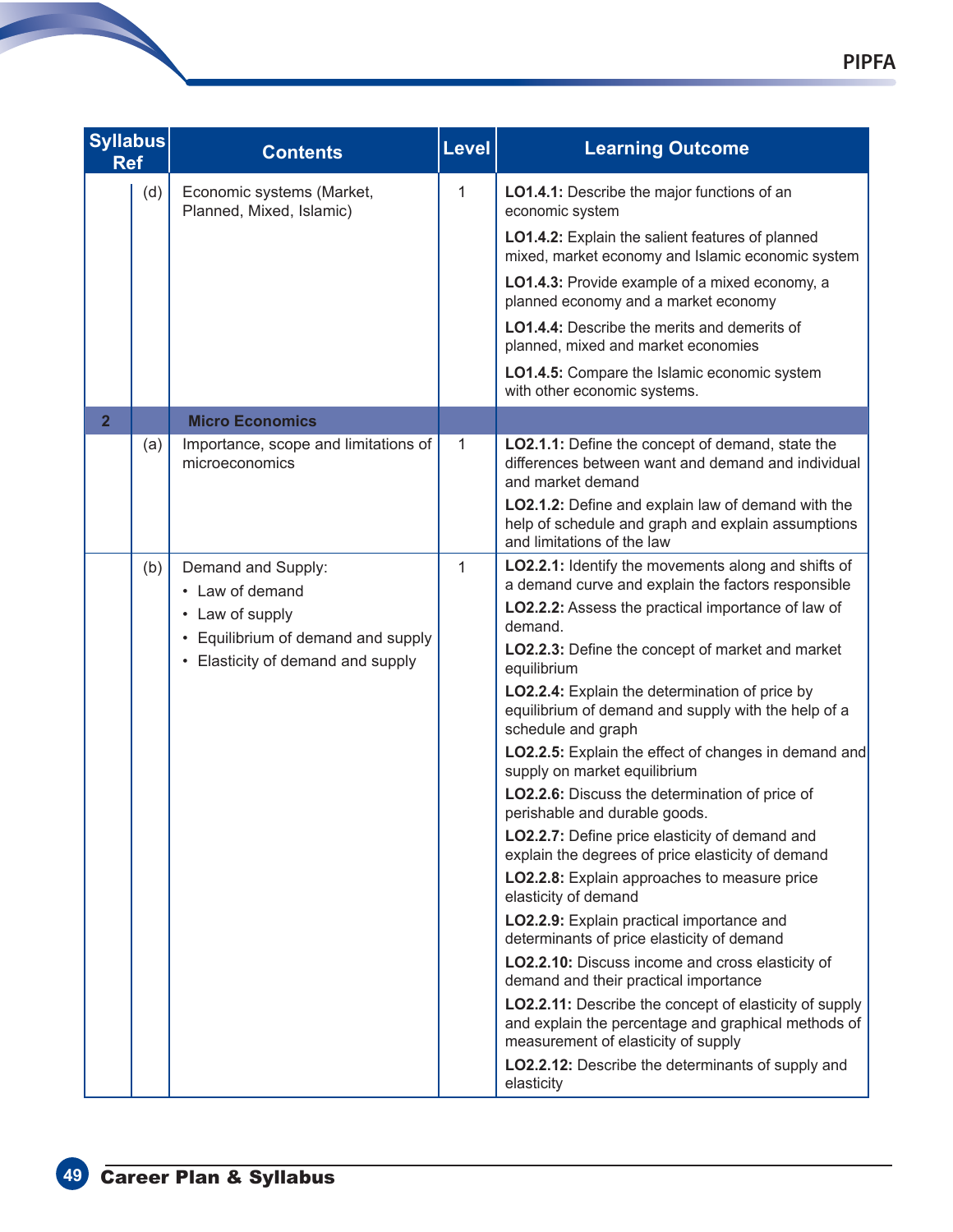| <b>Syllabus</b><br><b>Ref</b> |     | <b>Contents</b>                                                                  | <b>Level</b>   | <b>Learning Outcome</b>                                                                                                                                                                                                                                                                                                                                                                                                                                                                            |
|-------------------------------|-----|----------------------------------------------------------------------------------|----------------|----------------------------------------------------------------------------------------------------------------------------------------------------------------------------------------------------------------------------------------------------------------------------------------------------------------------------------------------------------------------------------------------------------------------------------------------------------------------------------------------------|
|                               | (c) | Law of diminishing marginal utility<br>and law of equi-marginal utility          | $\overline{2}$ | LO2.3.1: Define the term "utility", total and marginal utility<br>LO2.3.2: Explain the law of diminishing marginal utility<br>with the help of a graph and a schedule<br>LO2.3.3: Explain the assumptions,<br>limitations and practical importance of the law of<br>diminishing marginal utility<br>LO2.3.4: Explain the law of equi- marginal utility with<br>the help of a schedule and a graph<br>LO2.3.5: Explain the limitations and practical<br>importance of law of equi- marginal utility |
|                               | (d) | Consumer's equilibrium                                                           | $\overline{2}$ | LO2.4.1: Describe the meaning and characteristics of<br>indifference curves                                                                                                                                                                                                                                                                                                                                                                                                                        |
|                               | (e) | Indifference curves                                                              | $\overline{2}$ | LO2.5.1: Explain Budget line and consumer's<br>equilibrium through indifference curve analysis                                                                                                                                                                                                                                                                                                                                                                                                     |
|                               | (f) | Perfect competition, monopoly, mono-<br>polistic competition and oligopoly       | $\overline{2}$ | LO2.6.1: Understand the concept of cost of production<br>and its further classification into implicit and explicit costs                                                                                                                                                                                                                                                                                                                                                                           |
|                               | (g) | Equilibrium of firms under various<br>markets and in short-term and<br>long-term | $\overline{2}$ | LO2.7.1: Discuss short run curves of total cost, total<br>fixed cost, total variable cost, average cost and marginal<br>cost with the help of a schedule and graph.<br>LO2.7.2: Derive a long run average cost curve from a                                                                                                                                                                                                                                                                        |
|                               | (h) | Law of increasing returns and law<br>of diminishing returns                      | $\overline{2}$ | short run average cost curve<br>LO2.8.1: Derive a long run marginal cost curve with<br>the help of total cost curve.<br>LO2.8.2: Explain the concept of economies and<br>diseconomies of scale and their impact on the long<br>run costs.                                                                                                                                                                                                                                                          |
|                               | (i) | Cost of revenue                                                                  | $\overline{2}$ | LO2.9.1: Describe the concepts of marginal revenue,<br>total revenue and average revenue<br>LO2.9.2: Define perfect competition, state its features<br>and explain revenue curves under perfect and imperfect<br>competition.                                                                                                                                                                                                                                                                      |
| $\overline{\mathbf{3}}$       |     | <b>Macroeconomics</b>                                                            |                |                                                                                                                                                                                                                                                                                                                                                                                                                                                                                                    |
|                               | (a) | Scope and limitations of<br>macroeconomics                                       | 2              | LO3.1.1: Define national income, gross domestic product,<br>gross national product, net national product, personal<br>income, disposable personal income per capita, nominal<br>and real GDP                                                                                                                                                                                                                                                                                                       |
|                               | (b) | Circular flow of income                                                          | $\overline{2}$ | LO3.2.1: Explain circular flow of national income                                                                                                                                                                                                                                                                                                                                                                                                                                                  |
|                               | (c) | National Income and related<br>concepts i.e. GDP, GNP, NNP and DI                | $\overline{2}$ | LO3.3.1: Explain the product approach, income approach<br>and expenditure approach to the measurement of national<br>income                                                                                                                                                                                                                                                                                                                                                                        |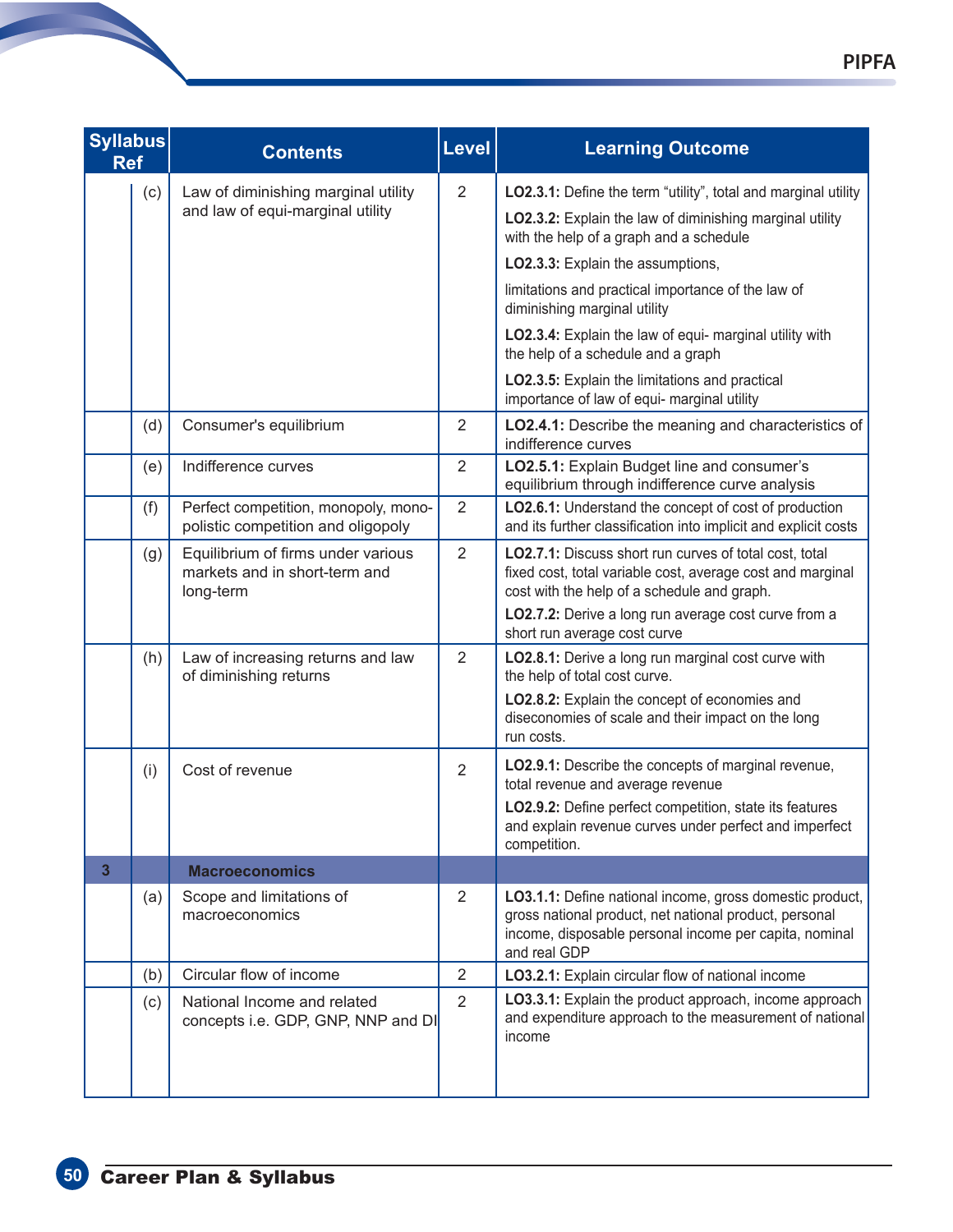| <b>Syllabus</b><br><b>Ref</b> | <b>Contents</b>                                       | Level          | <b>Learning Outcome</b>                                                                                                                                                                                                                                                                                                                                         |
|-------------------------------|-------------------------------------------------------|----------------|-----------------------------------------------------------------------------------------------------------------------------------------------------------------------------------------------------------------------------------------------------------------------------------------------------------------------------------------------------------------|
| (d)                           | Three approaches to measurement<br>of national income | $\overline{2}$ | LO3.4.1: State the difficulties usually faced in measuring<br>National Income.                                                                                                                                                                                                                                                                                  |
| (e)                           | Consumption, savings and<br>investment functions      | $\overline{2}$ | LO3.5.1: Define and explain consumption,<br>autonomous and induced consumption, average<br>and marginal propensity to consume                                                                                                                                                                                                                                   |
| (f)                           | Marginal propensity to consume<br>and save            | $\overline{2}$ | LO3.6.1: Identify how Keynes' Psychological law of<br>consumption explains the relationship between<br>consumption and income with the help of average<br>propensity to consume and marginal propensity to<br>consume curves                                                                                                                                    |
|                               |                                                       |                | LO3.6.2: Explain the determinants of the<br>consumption function                                                                                                                                                                                                                                                                                                |
|                               |                                                       |                | LO3.6.3: Define and explain saving, average and<br>marginal propensity to saving                                                                                                                                                                                                                                                                                |
|                               |                                                       |                | LO3.6.4: Explain the determinants of saving                                                                                                                                                                                                                                                                                                                     |
|                               |                                                       |                | LO3.6.5: Understand the stability of consumption<br>and saving functions in the short run and discuss<br>the reasons thereof                                                                                                                                                                                                                                    |
|                               |                                                       |                | LO3.6.6: Understand the meaning of investment,<br>induced investment and autonomous investment                                                                                                                                                                                                                                                                  |
|                               |                                                       |                | LO3.6.7: Explain the relationship of investment with<br>marginal efficiency of capital and interest rate                                                                                                                                                                                                                                                        |
|                               |                                                       |                | LO3.6.8: Explain classical and Keynesian approach<br>to determine equilibrium level of output/income.                                                                                                                                                                                                                                                           |
| (g)                           | Multiplier and accelerator                            | $\overline{2}$ | LO3.7.1: Comprehend the effect of the multiplier on<br>the level of national income and is limitations                                                                                                                                                                                                                                                          |
| (h)                           | Phases of business cycle                              | $\overline{2}$ | <b>LO3.8.1:</b> Comprehend the principle of acceleration<br>and its assumptions                                                                                                                                                                                                                                                                                 |
|                               |                                                       |                | LO3.8.2: Understand how the multiplier and<br>accelerator interact and cause fluctuations in output.                                                                                                                                                                                                                                                            |
| (i)                           | Inflation and unemployment                            | $\overline{2}$ | LO3.9.1: Describe the concept of unemployment, full<br>employment and types of unemployment                                                                                                                                                                                                                                                                     |
|                               |                                                       |                | LO3.9.2: Discuss the measures to reduce unemployment<br>LO3.9.3: Understand concepts of inflation, deflation,<br>stag-flation, wage spiral inflation, mild and hyperinflation<br>LO3.9.4: Explain the causes of inflation and measures to<br>overcome inflation with special reference to Pakistan<br>LO3.9.5: Discuss the cost of inflation and Phillips Curve |
| (j)                           | Fiscal budget                                         | $\overline{2}$ | LO3.10.1: Explain the objectives of fiscal policy and how<br>they are achieved through fiscal budgets<br>LO3.10.2: Explain the limitations of fiscal policy                                                                                                                                                                                                     |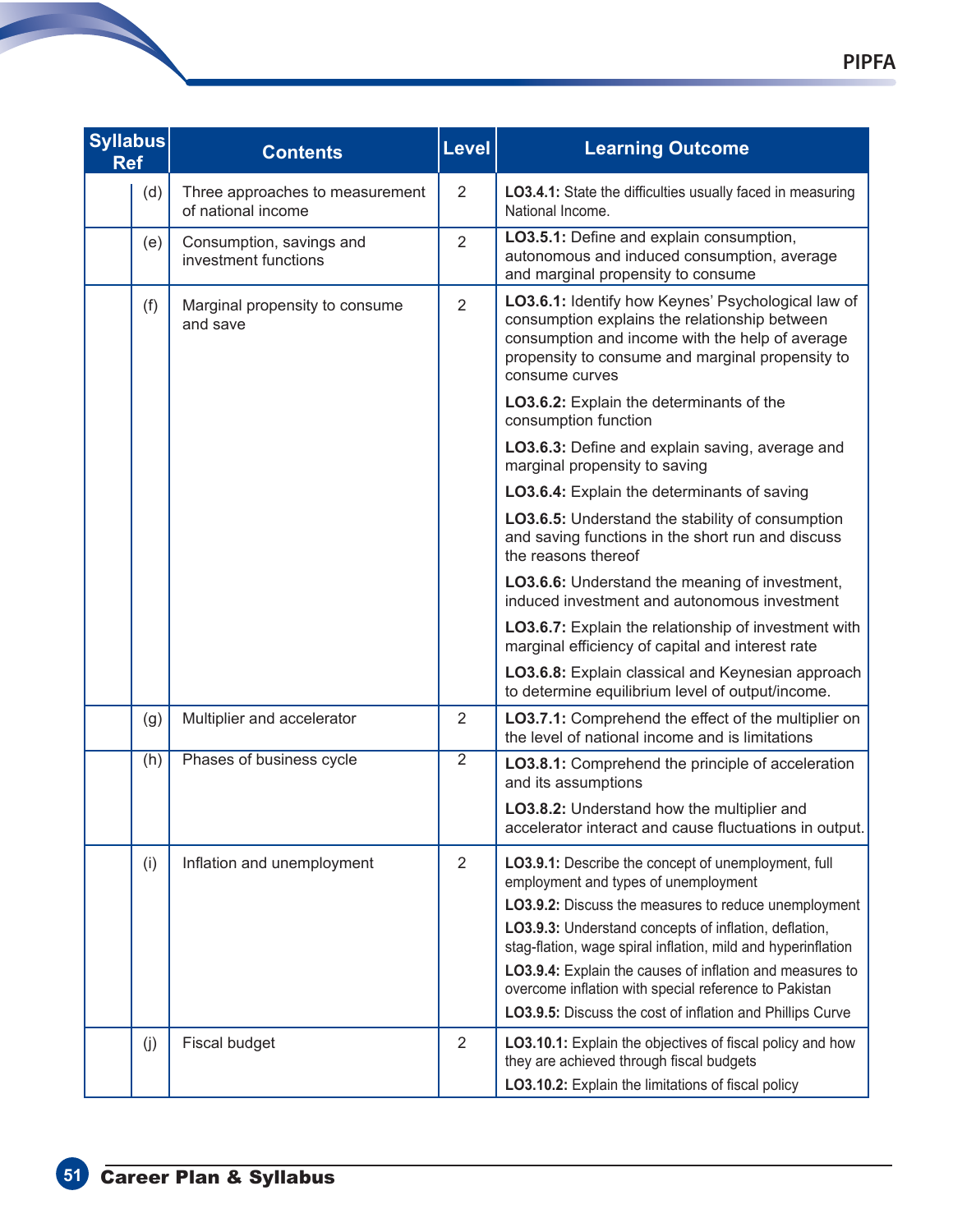| <b>Syllabus</b><br><b>Ref</b> |     | <b>Contents</b>                                                                                                                                                                                                                  | <b>Level</b>   | <b>Learning Outcome</b>                                                                                                                                                                                                                                                                                                                                                                                                                                                                                                                                                              |
|-------------------------------|-----|----------------------------------------------------------------------------------------------------------------------------------------------------------------------------------------------------------------------------------|----------------|--------------------------------------------------------------------------------------------------------------------------------------------------------------------------------------------------------------------------------------------------------------------------------------------------------------------------------------------------------------------------------------------------------------------------------------------------------------------------------------------------------------------------------------------------------------------------------------|
|                               | (k) | Principles, methods and forms of<br>taxation                                                                                                                                                                                     | $\overline{2}$ | LO3.11.1: Define direct, indirect, proportional,<br>progressive and regressive taxation<br>LO3.11.2: Understand functions of taxation, types<br>of taxes and characteristics of good tax policy<br>LO3.11.3: Explain the canons of taxation<br>LO3.11.4: Explain the advantages and disadvantages<br>of direct taxation<br>LO3.11.5: Explain the advantages and disadvantages<br>of indirect taxation.                                                                                                                                                                               |
| $\overline{\mathbf{4}}$       |     | <b>Banking System, financial</b><br>markets and international trade                                                                                                                                                              |                |                                                                                                                                                                                                                                                                                                                                                                                                                                                                                                                                                                                      |
|                               | (a) | <b>Banking System</b><br>• Functions and demand for money<br>• Types of banks and financial<br>institutions and their functions<br>• Credit formation by banks<br>• Role of central bank<br>• Monetary policy and its objectives | 1              | <b>LO4.1.1:</b> Define a bank and describe its kinds<br><b>LO4.1.2:</b> Describe the functions of a central bank.<br>LO4.1.3: Understand the meaning of monetary policy<br>LO4.1.4: Understand the objectives of monetary<br>policy and the mutual conflict of the objectives.                                                                                                                                                                                                                                                                                                       |
|                               | (b) | <b>Financial Markets</b><br>• Money markets<br>• Capital markets                                                                                                                                                                 | 1              | LO4.2.1: Describe the main features and objectives<br>of money markets.<br><b>LO4.2.2:</b> Describe the main features and objectives<br>of capital markets                                                                                                                                                                                                                                                                                                                                                                                                                           |
|                               | (c) | <b>International Trade</b><br>• Balance of trade<br>• Balance of Payments<br>• Foreign exchange rate (fixed and<br>floating) and its determination<br>• Factors affecting the size of<br>international trades                    | $\overline{2}$ | LO4.3.1: Distinguish between balance of trade and<br>balance of payment<br>LO4.3.2: Understand the nature of items that are<br>accounted for the concept of balance of trade and payment<br>LO4.3.3: Understand the different parts of balance of<br>payment<br>LO4.3.4: Explain the reasons of balance of payment<br>deficit and measures to rectify it with special reference<br>to Pakistan<br><b>LO4.3.5:</b> Explain the concept of J curve and inverse J curve<br>LO4.3.6: Explain the concept of exchange rate, its<br>determination and government's policy to influence it. |
|                               | (d) | Islamic banking system                                                                                                                                                                                                           | $\overline{2}$ | LO4.4.1: To understand interest free banking system                                                                                                                                                                                                                                                                                                                                                                                                                                                                                                                                  |
|                               | (e) | <b>Public &amp; Private Finance</b>                                                                                                                                                                                              | 2              | <b>LO4.5.1:</b> To understand the utilization of finance                                                                                                                                                                                                                                                                                                                                                                                                                                                                                                                             |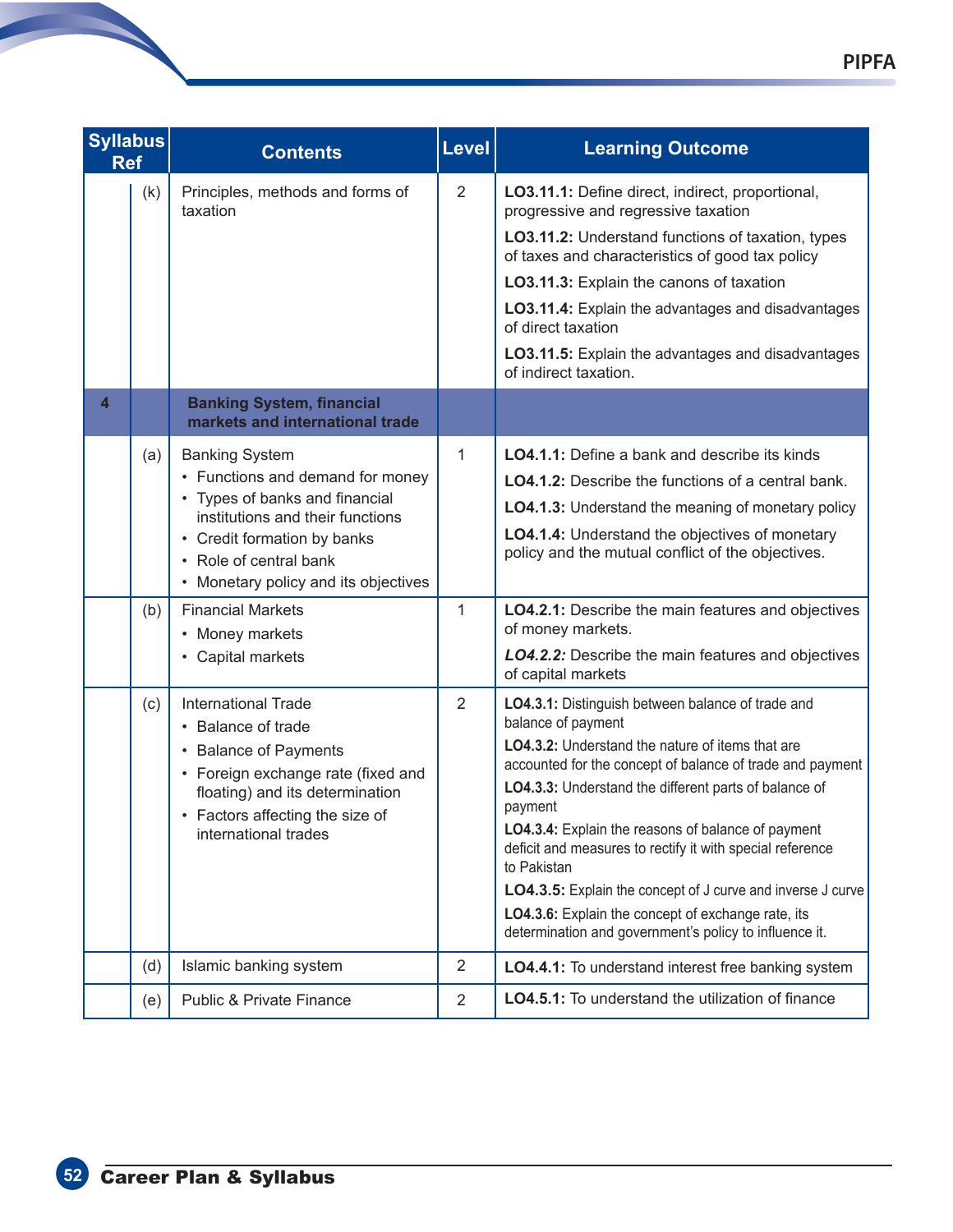# **LEVEL 2 BUSINESS LAW**

#### **Objective**

To give students an understanding of the legal system and commercial laws; and build a knowledge base of corporate laws.

| <b>Learning</b>                            | <b>Outcome</b>                                                                                                                      |  |
|--------------------------------------------|-------------------------------------------------------------------------------------------------------------------------------------|--|
| The candidate will be able to demonstrate: |                                                                                                                                     |  |
|                                            | Basic knowledge of the legal environment                                                                                            |  |
| 2                                          | Comprehension of laws governing contracts, partnership and negotiable instruments                                                   |  |
| 3                                          | Knowledge of the legal terminology of company law and the basics of company incorporation                                           |  |
| $\overline{4}$                             | Familiarity with the provisions governing the issuance of shares                                                                    |  |
| 5                                          | Knowledge of the management of companies familiarity with investment by companies,<br>financial accounts and distribution of profit |  |
| 6                                          | Knowledge of the appointment and removal of auditors and their responsibilities and duties.                                         |  |

# **SPECIFICATION GRID**

| <b>S. No.</b>  | <b>Syllabus Contents Area</b>           | <b>Weightage %</b> |
|----------------|-----------------------------------------|--------------------|
| 1              | Introduction to Pakistan's legal system | $05 - 10$          |
| 2              | Contract Act 1872                       | $15 - 20$          |
| 3              | Sale of Goods Act 1930                  | $10 - 15$          |
| $\overline{4}$ | Partnership Act 1932                    | $10 - 15$          |
| 5              | Companies Act, 2017                     | $40 - 50$          |
| 6              | Code of Corporate Governance            | $10 - 15$          |
|                | Total                                   | 100                |

| <b>Syllabus</b><br><b>Ref</b> |     | <b>Contents</b>                                                | Level          | <b>Learning Outcome</b>                                                                                                                                                                |
|-------------------------------|-----|----------------------------------------------------------------|----------------|----------------------------------------------------------------------------------------------------------------------------------------------------------------------------------------|
|                               |     | <b>Introduction to Pakistan's Legal</b><br><b>System</b>       |                |                                                                                                                                                                                        |
|                               | (a) | Sources of law and introduction to<br>constitution of Pakistan | 1              | <b>LO1.1.1:</b> Briefly describe sources of law in Pakistan<br><b>LO1.1.2:</b> Describe the basic structure of the<br>constitution of the Islamic Republic of Pakistan.                |
|                               | (b) | Process of legislation                                         | 1              | LO1.2.1: Define legislation and describe its forms<br>LO1.2.2: Briefly describe the process of legislation<br>as per the Constitution                                                  |
|                               | (c) | Legal system in Pakistan                                       | 1              | <b>LO1.3.1:</b> Identify and briefly explain the structure of<br>the courts in Pakistan<br>LO1.3.2 Explain alternate dispute resolution (ADR)<br>and its advantages and disadvantages. |
| $\overline{2}$                |     | <b>Contract Act 1872</b>                                       |                |                                                                                                                                                                                        |
|                               | (a) | Communication, acceptance and<br>revocation of proposals       | $\mathfrak{D}$ | <b>LO2.1.1:</b> Be aware of circumstances or conditions<br>when an agreement is considered as voidable / void                                                                          |
|                               | (b) | Essentials of a valid contract                                 | 2              | <b>LO2.2.1:</b> To understand the formation of valid<br>contract                                                                                                                       |
|                               | (c) | Void agreements and voidable<br>contracts                      | $\overline{2}$ | LO2.3.2: Identify different types of voidable / void<br>agreements.                                                                                                                    |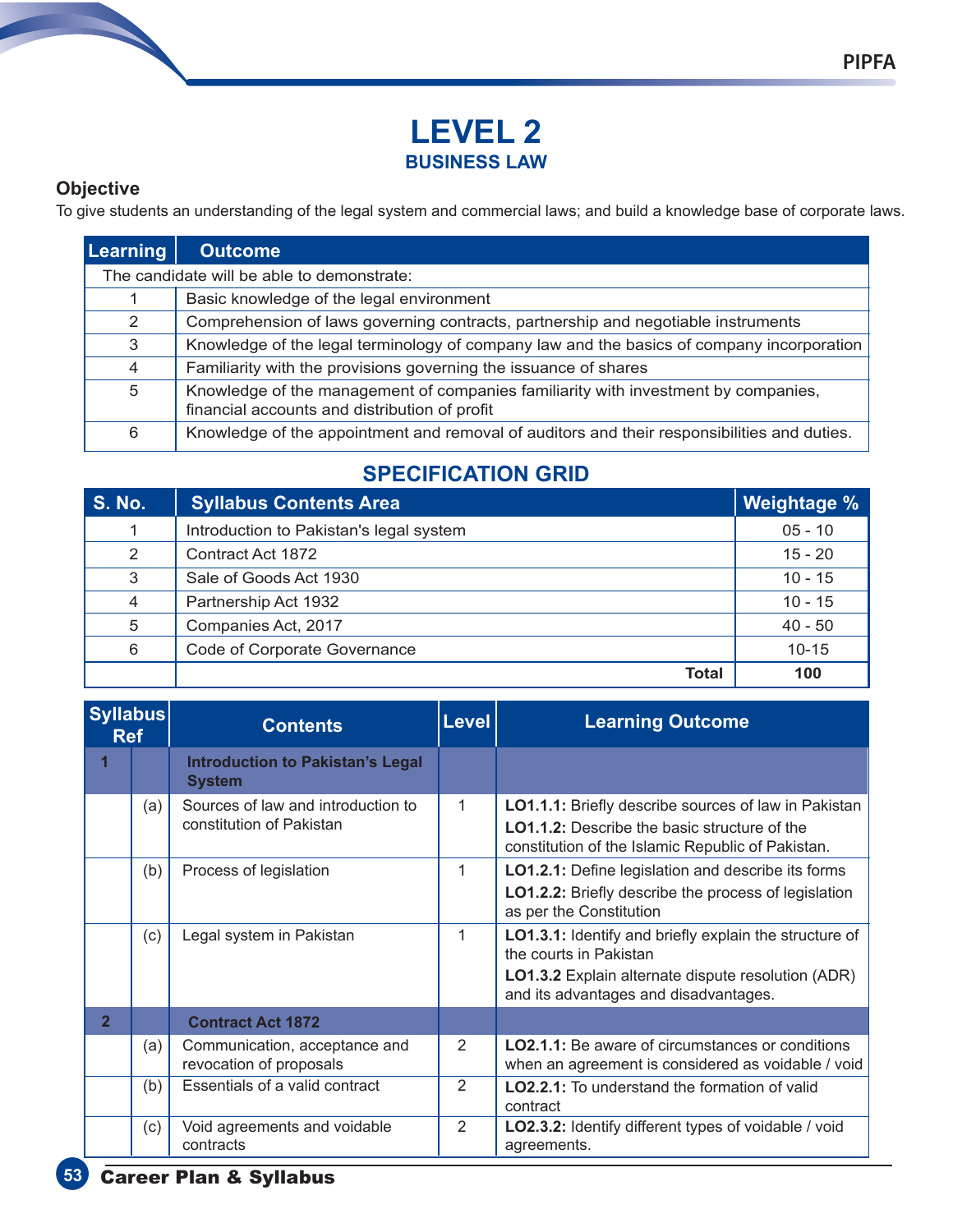| <b>Syllabus</b><br><b>Ref</b> | <b>Contents</b>                                                                           | Level          | <b>Learning Outcome</b>                                                                                                          |
|-------------------------------|-------------------------------------------------------------------------------------------|----------------|----------------------------------------------------------------------------------------------------------------------------------|
|                               | (d)<br>Contingent contracts                                                               | $\overline{2}$ | LO2.4.1: Define contingent contract                                                                                              |
|                               |                                                                                           |                | LO2.4.2: Identify characteristics of contingent contract                                                                         |
|                               |                                                                                           |                | LO2.4.3: Understand rules regarding contingent contract                                                                          |
|                               |                                                                                           |                | LO2.4.4: Understand the difference between<br>contingent contact and wagering agreement.                                         |
| (e)                           | Performance of contracts and<br>related matters                                           | $\overline{2}$ | LO2.5.1: Explain performance and its types i.e. actual<br>and attempted                                                          |
|                               |                                                                                           |                | LO2.5.2: Understand rules relating to joint and reciprocal<br>contracts and appropriation of payment                             |
|                               |                                                                                           |                | LO2.5.3: Identify essentials of a valid tender                                                                                   |
|                               |                                                                                           |                | LO2.5.4: Define tender and explain its types and effects.<br>Describe the essentials of a valid tender                           |
|                               |                                                                                           |                | <b>LO2.5.5:</b> Identify factors which may affect the performance<br>of a contract                                               |
|                               |                                                                                           |                | LO2.5.6: Understand and apply rules relating to joint<br>and reciprocal promises                                                 |
|                               |                                                                                           |                | LO2.5.7: Understand the meaning of appropriation of<br>payment and rules regarding appropriation of payment                      |
|                               |                                                                                           |                | LO2.5.8: Explain the assignment of contracts.                                                                                    |
| (f)                           | Certain relations resembling those                                                        | $\overline{2}$ | LO2.6.1: Explain the remedy                                                                                                      |
|                               | created by contracts                                                                      |                | <b>LO2.6.2:</b> Describe the various remedies available in case<br>of breach of a contract                                       |
| (g)                           | Breach of contracts                                                                       | $\overline{2}$ | LO2.7.3: Understand rules relating to amount of damages                                                                          |
|                               |                                                                                           |                | LO2.7.4: Identify and explain different kinds of damages                                                                         |
|                               |                                                                                           |                | LO2.7.5: Understand the remoteness of damages.                                                                                   |
| (h)                           | Contracts involving indemnity &<br>guarantee, bailment & pledge and<br>contract of agency | $\overline{2}$ | LO2.8.1: Define contract of indemnity and contract of<br>guarantee. Differentiate between contract of guarantee<br>and indemnity |
|                               |                                                                                           |                | LO2.8.2: Identify parties in a contract of indemnity and<br>contract of guarantee                                                |
|                               |                                                                                           |                | LO2.8.3: Differentiate between contract of guarantee<br>and indemnity                                                            |
|                               |                                                                                           |                | LO2.8.4: Describe the rights of indemnity holder                                                                                 |
|                               |                                                                                           |                | <b>LO2.8.5:</b> Identify the essentials of the contract of guarantee                                                             |
|                               |                                                                                           |                | LO2.8.6: Understand the kinds of guarantees i.e. specific<br>and continuing, and revocation of continuing guarantee              |
|                               |                                                                                           |                | LO2.8.7: Describe rights and responsibilities of surety                                                                          |
|                               |                                                                                           |                | LO2.8.8: Explain how surety is discharged                                                                                        |
|                               |                                                                                           |                | LO2.8.9: Understand rules relating to indemnity,<br>guarantee and surety.                                                        |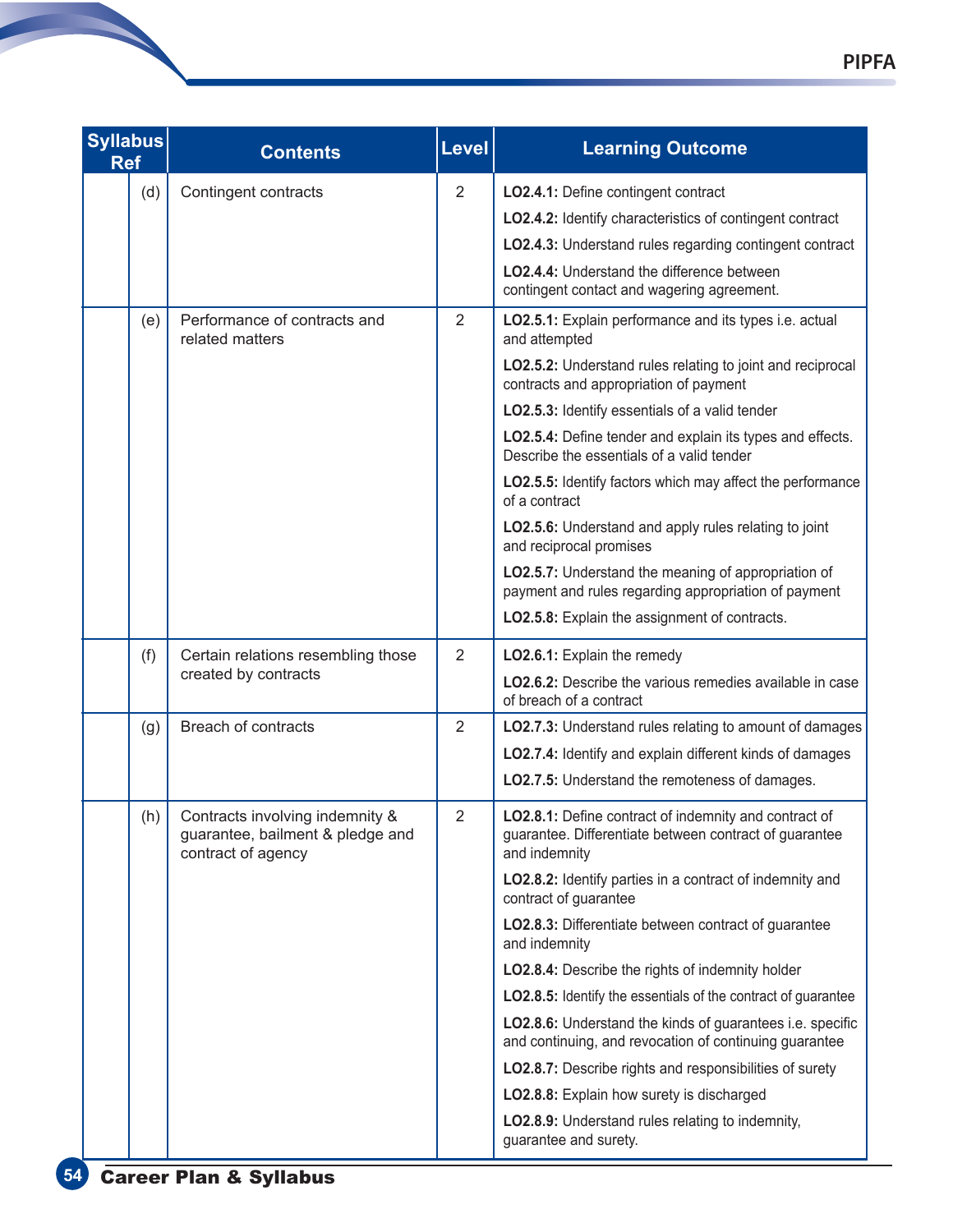| <b>Syllabus</b><br><b>Ref</b> |     | <b>Contents</b>                                                                            | <b>Level</b>   | <b>Learning Outcome</b>                                                                                                                                                                                                                                                                                                                                                                                                                                            |
|-------------------------------|-----|--------------------------------------------------------------------------------------------|----------------|--------------------------------------------------------------------------------------------------------------------------------------------------------------------------------------------------------------------------------------------------------------------------------------------------------------------------------------------------------------------------------------------------------------------------------------------------------------------|
| 3                             |     | Sale of Goods Act 1930                                                                     |                |                                                                                                                                                                                                                                                                                                                                                                                                                                                                    |
|                               | (a) | Formation of the contract of sale                                                          | $\overline{2}$ | LO3.1.1: Definition of certain terms.                                                                                                                                                                                                                                                                                                                                                                                                                              |
|                               | (b) | Transfer of property and transfer of title                                                 |                | LO3.1.2: Meaning of contract of sale                                                                                                                                                                                                                                                                                                                                                                                                                               |
|                               | (c) | Performance of the contract of sale                                                        |                | LO3.1.3: Distinctions of sale from another similar contract                                                                                                                                                                                                                                                                                                                                                                                                        |
|                               | (d) | Rights of unpaid seller                                                                    |                | LO3.1.4: Formalities of Contract of sale                                                                                                                                                                                                                                                                                                                                                                                                                           |
|                               | (e) | Breach of contract of sale                                                                 |                | LO3.1.5: Subject matter of contract of sale.                                                                                                                                                                                                                                                                                                                                                                                                                       |
|                               | (f) | Sale by auction                                                                            |                | LO3.1.6: Ascertainment of price for the contract of sale                                                                                                                                                                                                                                                                                                                                                                                                           |
|                               |     |                                                                                            |                | LO3.1.7: Stipulation as to time                                                                                                                                                                                                                                                                                                                                                                                                                                    |
| 4                             |     | <b>Partnership Act 1932</b>                                                                |                |                                                                                                                                                                                                                                                                                                                                                                                                                                                                    |
|                               | (a) | Scope and definitions                                                                      | $\overline{2}$ | LO4.1.1: Define the terms.                                                                                                                                                                                                                                                                                                                                                                                                                                         |
|                               | (b) | Nature of partnership                                                                      | 2              | LO4.2.1: Understand and describe the partnership<br>relationship, its creation and identify and explain the<br>types of partnership and the mode of determining<br>existence of a partnership.                                                                                                                                                                                                                                                                     |
|                               | (c) | Mutual rights and duties of partners                                                       | 2              | LO4.3.1: Determine and explain the rights and duties of<br>partners of the firm under various circumstances                                                                                                                                                                                                                                                                                                                                                        |
|                               |     |                                                                                            |                | LO4.3.2: Explain the provisions of the law relating to<br>conduct of the business, property of the firm and personal<br>profits earned by partners.                                                                                                                                                                                                                                                                                                                |
|                               | (d) | Relations of partners to third parties                                                     | $\overline{2}$ | LO4.4.1: Describe the relationship of partners with third<br>parties                                                                                                                                                                                                                                                                                                                                                                                               |
|                               |     |                                                                                            |                | LO4.4.2: Identify and explain the concepts of implied<br>authority of the partner in relation to third parties, partner's<br>authority in an emergency, mode of doing act to bind the<br>firm, effect of admissions by a partner, effect of notice to<br>acting partner, liability of a partner for acts of the firm and<br>liability of the firm for wrongful acts of a partner or<br>misapplication by partners, principle of holding out in<br>given situations |
|                               |     |                                                                                            |                | LO4.4.3: Identify and explain the rights and restrictions of<br>transferee of a partner's interest                                                                                                                                                                                                                                                                                                                                                                 |
|                               |     |                                                                                            |                | LO4.4.4: Identify and explain the rights and liabilities of a<br>minor admitted to the benefits of partnership.                                                                                                                                                                                                                                                                                                                                                    |
| 5.                            |     | <b>Companies Act 2017</b>                                                                  |                |                                                                                                                                                                                                                                                                                                                                                                                                                                                                    |
|                               | (a) | Definitions, Jurisdiction of Courts<br>and incorporation of companies<br>(Section 1 to 51) | 2              | <b>LO5.1.1:</b> Define/describe the terms which are relevant to<br>the areas covered in the syllabus.                                                                                                                                                                                                                                                                                                                                                              |
|                               |     |                                                                                            |                |                                                                                                                                                                                                                                                                                                                                                                                                                                                                    |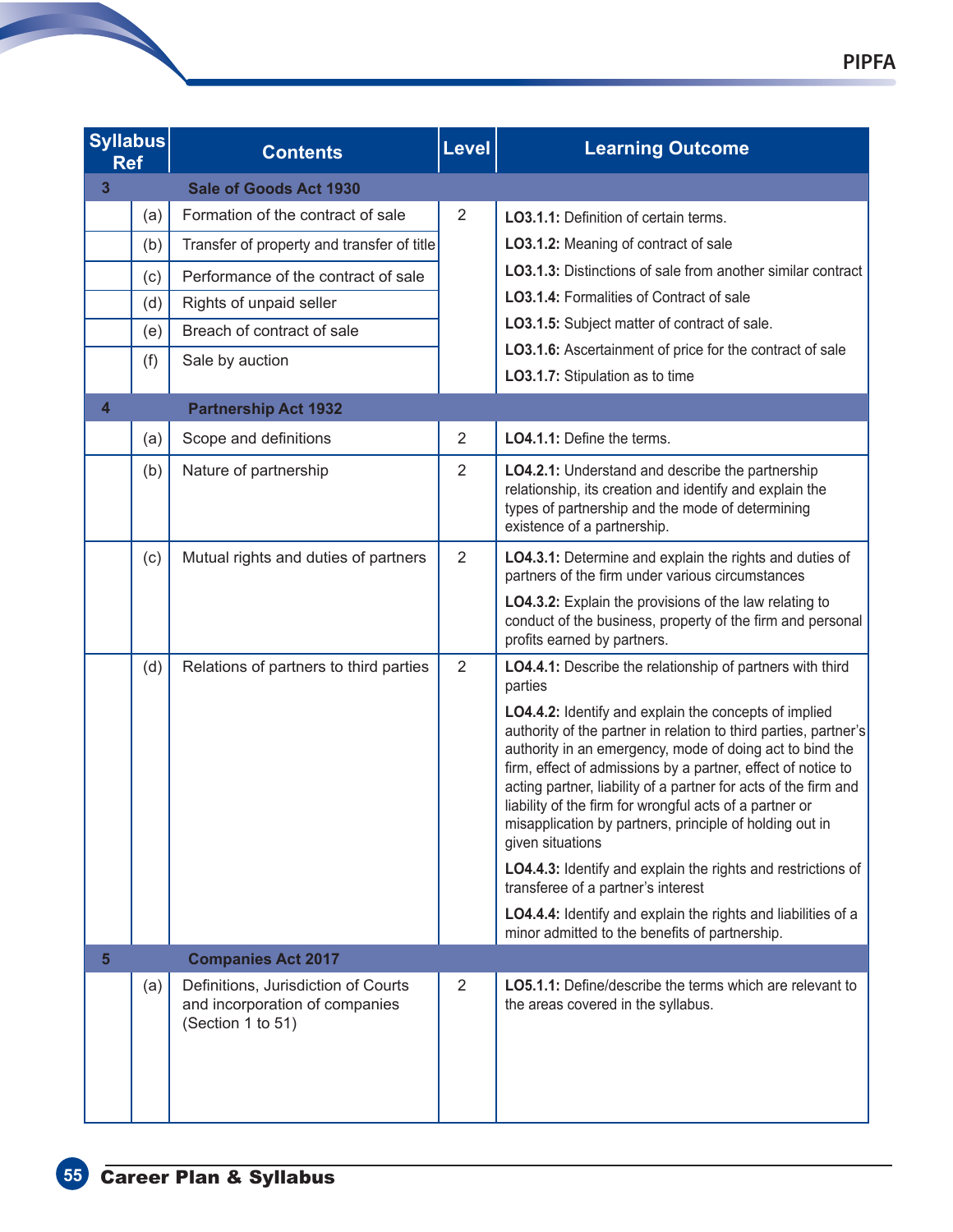| <b>Syllabus</b><br><b>Ref</b> | <b>Contents</b>                                                                | Level          | <b>Learning Outcome</b>                                                                                                                                                                                                   |
|-------------------------------|--------------------------------------------------------------------------------|----------------|---------------------------------------------------------------------------------------------------------------------------------------------------------------------------------------------------------------------------|
| (b)                           | Shares and debentures, rights of<br>shareholders, charges and                  | $\overline{2}$ | LO5.2.1: Provision relating to nature / number of shares<br>and other securities                                                                                                                                          |
|                               | mortgages (Section 57 to 117)                                                  |                | <b>LO5.2.2:</b> Describe the classes and kinds of shares                                                                                                                                                                  |
|                               |                                                                                |                | LO5.2.3: Describe with simple example the condition of<br>fully paid shares                                                                                                                                               |
|                               |                                                                                |                | LO5.2.4: State the provision relating to alteration of share<br>capital / kinds of alterations that can be made to the share<br>capital                                                                                   |
|                               |                                                                                |                | LO5.2.5: Understand the meaning of variation of<br>shareholders' rights<br>LO5 .2.6: Demonstrate familiarity with the provisions<br>relating to variation of Shareholders' rights.                                        |
|                               |                                                                                |                | LO5.2.7: State the provision with respect to prohibition<br>of purchase of own shares by a company.                                                                                                                       |
| (c)                           | Management and Administration<br>(Sections 142 to 204 A)                       | $\overline{2}$ | LO5.3.1: Discuss with simple examples the provisions<br>with regard to having a registered office, publication of<br>name, Penalties for non- publication of names and<br>publication of authorized and paid- up capital. |
|                               |                                                                                |                | LO5.3.2: define minimum subscription and State the<br>conditions to be fulfilled before commencement of<br>business by a company                                                                                          |
|                               |                                                                                |                | LO5.3.3: State the applicability and non-applicability of<br>the conditions on different kinds of company.                                                                                                                |
|                               |                                                                                |                | LO5.3.4: State the consequences of non-compliance of<br>Section 19                                                                                                                                                        |
|                               |                                                                                |                | LO5.3.5: State the timing, matters and reports relating to<br>statutory meetings                                                                                                                                          |
|                               |                                                                                |                | LO5.3.6: State the timing, matters and reports relating to<br>an annual general meeting using simple examples                                                                                                             |
|                               |                                                                                |                | LO5.3.7: State who can call an annual general meeting                                                                                                                                                                     |
|                               |                                                                                |                | LO5.3.8: State the timing, matters and reports relating to<br>an extraordinary general meeting                                                                                                                            |
| (d)                           | Investments, contracts and<br>disclosure of interests<br>(Sections 208 to 229) | $\overline{2}$ | LO5.4.1: Describe the conditions applicable to a company<br>for making investment in associated companies and<br>undertakings.                                                                                            |
|                               |                                                                                |                | LO5.4.2: Discuss with simple examples as to how a<br>company can hold its investment in names other than its<br>own name.                                                                                                 |
|                               |                                                                                |                | LO5.4.3: Explain the provisions/ requirements of<br>disclosure of interest by director in contract / arrangement<br>entered into by or on behalf of the company.                                                          |
|                               |                                                                                |                | LO5.4.4: Explain the provisions/ requirements of<br>disclosure of interest by officers in contract / arrangement<br>entered into by or on behalf of the company.                                                          |
|                               |                                                                                |                | LO5.4.5: Describe the provisions relating to participation of<br>interested director in the proceedings of directors in contract<br>/arrangement entered into by or on behalf of the company.                             |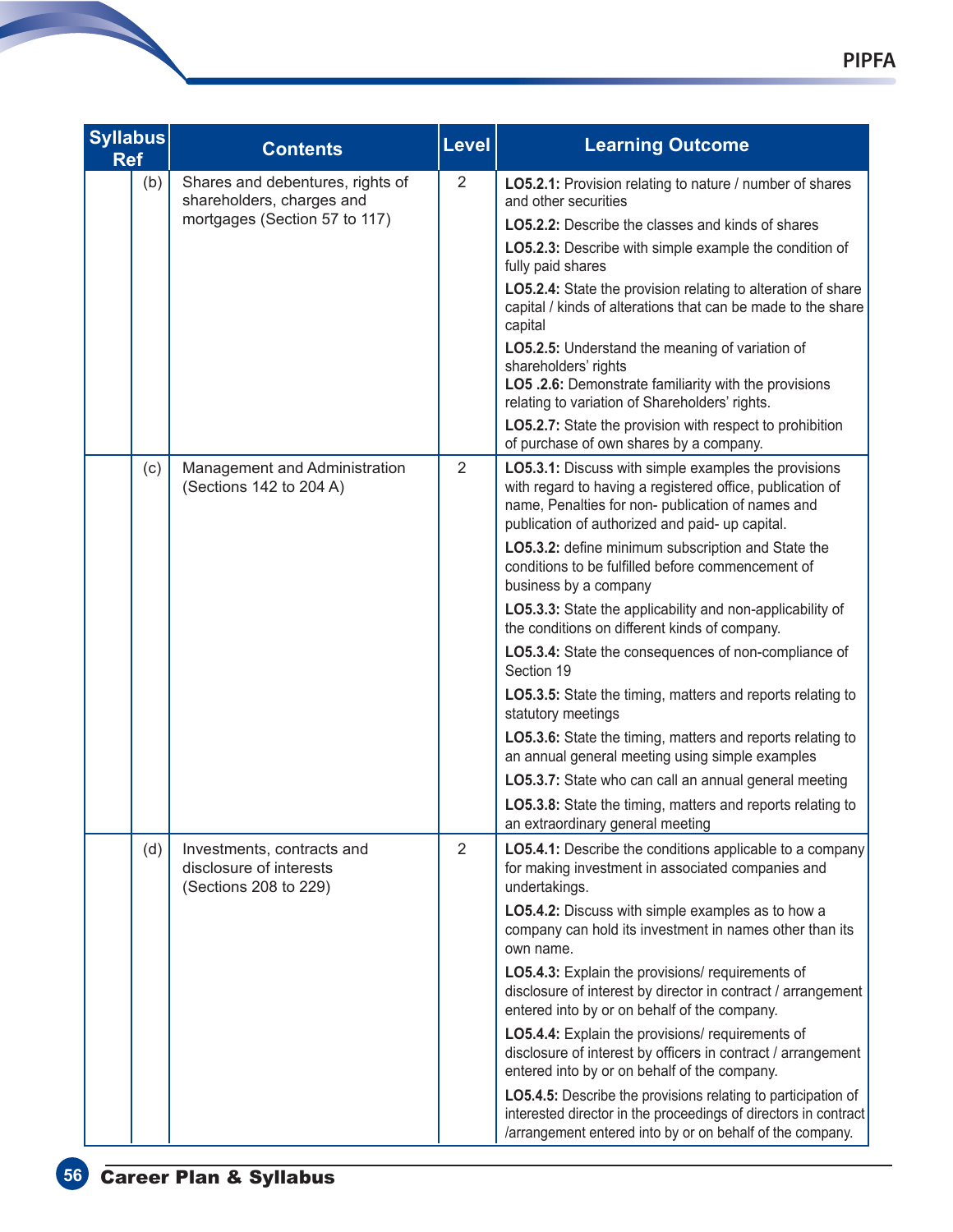| <b>Syllabus</b><br><b>Ref</b> |     | <b>Contents</b>                                                            | <b>Level</b>   | <b>Learning Outcome</b>                                                                                                                                  |
|-------------------------------|-----|----------------------------------------------------------------------------|----------------|----------------------------------------------------------------------------------------------------------------------------------------------------------|
|                               | (e) | Accounts, audit and distribution of<br>profits (Sections 230 to 257)       | 2              | LO5.5.1: Describe the provisions relating to the books of<br>accounts to be kept by company.                                                             |
|                               |     |                                                                            |                | <b>LO5.5.2:</b> Explain the provisions/ requirements with<br>respect to the Financial statements                                                         |
|                               |     |                                                                            |                | <b>LO5.5.3:</b> Describe contents of directors' report and<br>statement of compliance / duty to prepare directors'<br>report and statement of compliance |
|                               |     |                                                                            |                | LO5.5.4: Describe the provisions relating to approval and<br>authentication of financial statements                                                      |
|                               |     |                                                                            |                | <b>LO5.5.5:</b> Discuss requirements of filing of financial<br>statements with the registrar.                                                            |
|                               |     | <b>Code of Corporate Governance</b>                                        |                |                                                                                                                                                          |
|                               | (a) | <b>Public Sector Companies</b>                                             | $\overline{2}$ | LO6.1.1: Discuss the requirement of the Public sector code                                                                                               |
|                               |     | (Corporate Governance) Rules, 2013                                         |                | <b>LO6.1.2:</b> Explain the compliance of code in various situations.                                                                                    |
|                               | (b) | Code of Corporate Governance for<br>Listed Companies (Chapter II, III & V) | 2              | LO6.2.1: Explaining the compliance to provisions of<br>Chapters II, III and V of Corporate Governance Rules 2017                                         |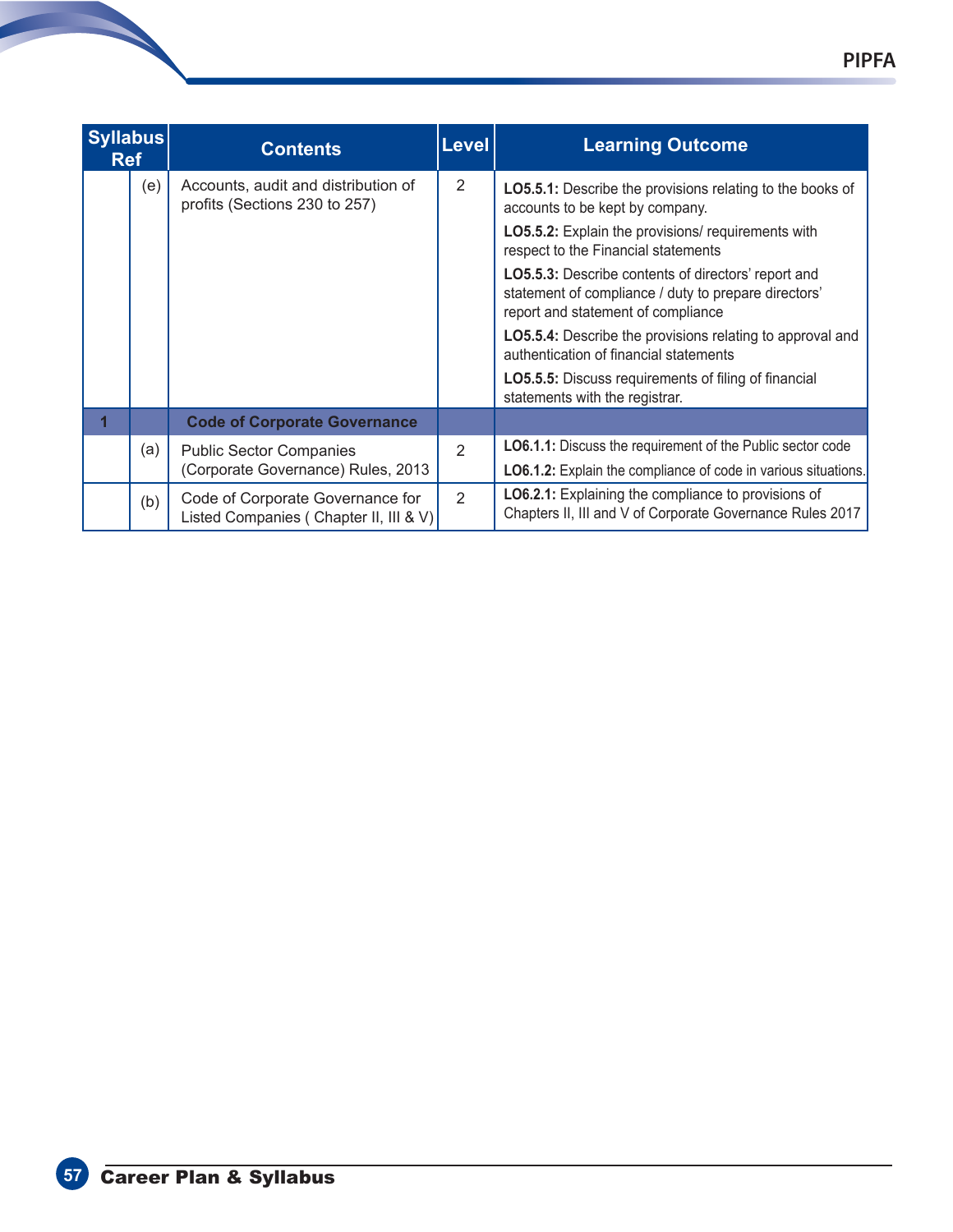#### **5.6 Syllabu**

# **LEVEL 2 COST ACCOUNTING**

#### **Objective**

To equip candidates with techniques of cost accounting to provide a knowledge base for decision making skills.

| Learning | <b>Outcome</b>                                                                                                                                                                                                                        |
|----------|---------------------------------------------------------------------------------------------------------------------------------------------------------------------------------------------------------------------------------------|
|          | TOn the successful completion of this paper candidates will be able to:                                                                                                                                                               |
|          | Understand the cost accounting concepts, the cost accounting cycle and the elements of<br>cost and their accounting                                                                                                                   |
| 2        | Differentiate between applied and actual overheads and understand the basis of allocation of<br>overheads                                                                                                                             |
| 3        | Comprehend the process of cost accounting under various costing systems and determine<br>the cost of products (including joint products and by-products) and jobs the system of<br>standard costing and compute and analyze variances |

# **SPECIFICATION GRID**

| <b>S. No.</b> | <b>Syllabus Contents Area</b>                                                    | Weightage % |
|---------------|----------------------------------------------------------------------------------|-------------|
|               | Cost accounting concepts and accounting for material labor and factory overheads | $30 - 40$   |
| 2             | <b>Costing Systems</b>                                                           | $40 - 50$   |
| 3             | Standard costing and variance analysis                                           | $15 - 25$   |
|               | Total                                                                            | 100         |

| <b>Syllabus</b><br><b>Ref</b> |     | <b>Contents</b>                 | <b>Level</b> | <b>Learning Outcome</b>                                                                       |
|-------------------------------|-----|---------------------------------|--------------|-----------------------------------------------------------------------------------------------|
| 1A                            |     | <b>Cost Accounting Concepts</b> |              |                                                                                               |
|                               | (a) | Elements of cost                | 2            | <b>LO1.1.1:</b> Explain the flow of cost in the production                                    |
|                               | (b) | Direct and indirect cost        | 2            | process using examples<br><b>LO1.2.1:</b> Prepare accounting entries for the flow of<br>cost. |
|                               | (c) | Applied and actual overheads    | 2            | <b>LO1.3.1:</b> Describe manufacturing overheads using<br>examples                            |
|                               | (d) | Fixed and variable overheads    | 2            | <b>LO1.4.1:</b> Compare manufacturing, administrative<br>and selling costs                    |
|                               |     |                                 |              | LO1.4.2: Identify manufacturing overheads from<br>data provided                               |
|                               |     |                                 |              | <b>LO1.4.3:</b> Describe and distinguish between actual<br>overhead and applied overhead      |
|                               | (e) | Period and product costs        | 2            | LO1.5.1: Calculate applied overheads using data<br>provided.                                  |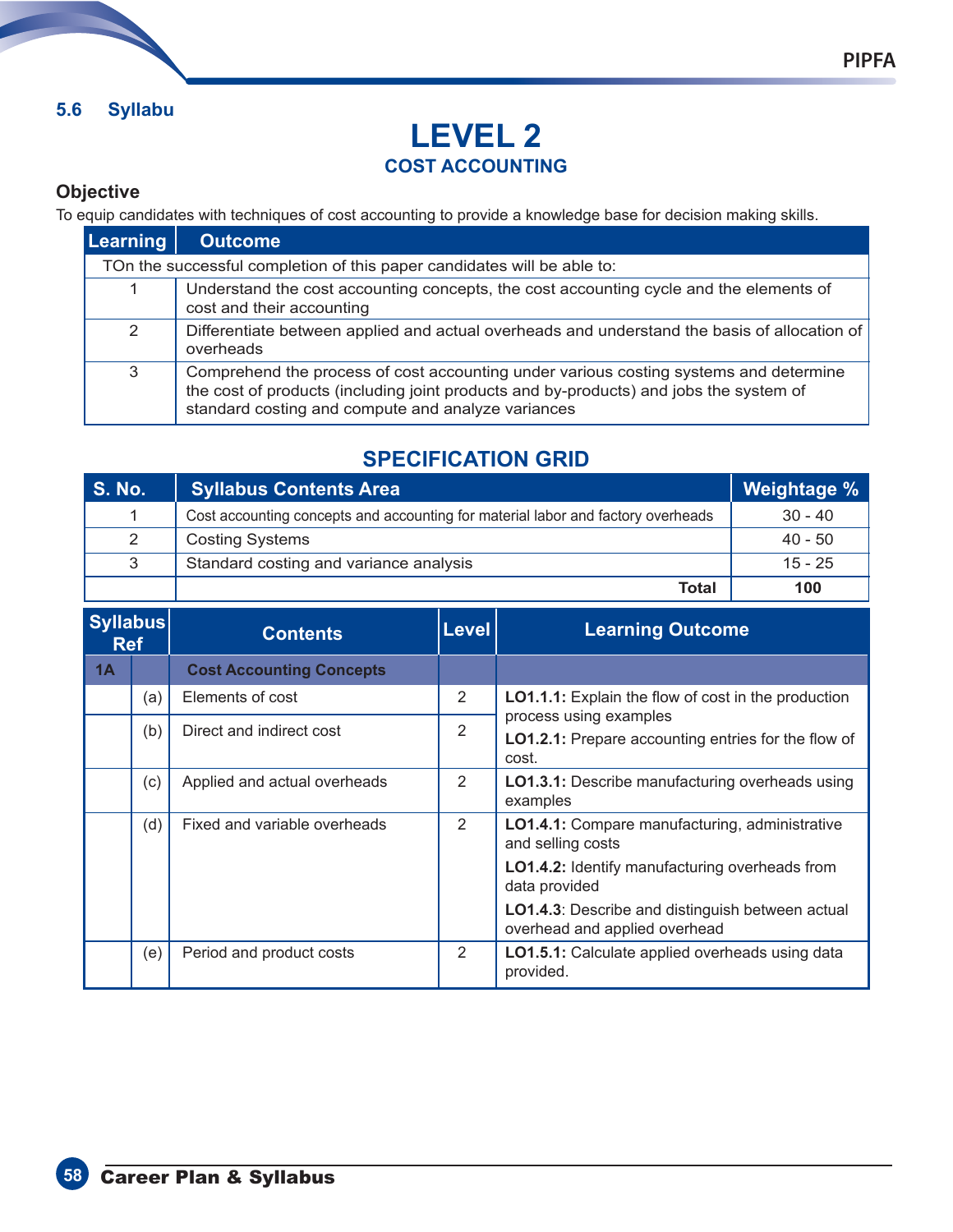| <b>Syllabus</b><br><b>Ref</b> | <b>Contents</b>                                                                                                                                                                                                                                                                                                                                                                                                                        | Level          | <b>Learning Outcome</b>                                                                                                                                                                                                                                                                                                                                                                                                                                                                                                                                                                                                                                                                                                                                                                                    |
|-------------------------------|----------------------------------------------------------------------------------------------------------------------------------------------------------------------------------------------------------------------------------------------------------------------------------------------------------------------------------------------------------------------------------------------------------------------------------------|----------------|------------------------------------------------------------------------------------------------------------------------------------------------------------------------------------------------------------------------------------------------------------------------------------------------------------------------------------------------------------------------------------------------------------------------------------------------------------------------------------------------------------------------------------------------------------------------------------------------------------------------------------------------------------------------------------------------------------------------------------------------------------------------------------------------------------|
| 1B                            | <b>Cost accounting concepts and</b><br><b>Accounting for material, labor</b><br>and factory overheads                                                                                                                                                                                                                                                                                                                                  |                |                                                                                                                                                                                                                                                                                                                                                                                                                                                                                                                                                                                                                                                                                                                                                                                                            |
| (a)                           | <b>Material</b><br>• Procedure for procurement and<br>recording of material<br>• Material costing methods<br>• Basis of valuation (FIFO,<br>weighted average)<br>• Accounting for material and<br>related costs                                                                                                                                                                                                                        | $\overline{2}$ | LO1.1.1: Apply inventory valuation methods (namely,<br>FIFO, weighted average, lower of cost and net realizable<br>value) in simple scenarios<br>LO1.1.2: Comment on the suitability of inventory valuation<br>under FIFO, weighted average, lower of cost and net<br>realizable value<br>LO1.1.3: Compare inventory valuation under FIFO,<br>weighted average, lower of cost and net realizable value<br>LO1.1.4: Calculate NRVs of inventories in a given scenario.                                                                                                                                                                                                                                                                                                                                      |
| (b)                           | Labor<br>• Direct and indirect labor<br>• Remuneration methods (periodic basis,<br>hourly rate, straight piece rate, differential<br>piece rate, incentive wage plans)<br>• Labor related costs (Overtime,<br>bonus, vacation pay, guaranteed<br>wage plans and pensions)<br>• Accounting for labor and labor related costs                                                                                                            | $\overline{2}$ | LO1.2.1: Discuss productivity and efficiency<br>measurement in relation to controlling labor costs<br>LO1.2.2: Explain the concept of Remuneration systems,<br>incentive wage plans and types therein.<br>LO1.2.3: Record labor costs<br>LO1.2.4: Apply the impact of learning curve theory on the<br>productivity of employees.                                                                                                                                                                                                                                                                                                                                                                                                                                                                           |
| (c)                           | Overheads<br>• Nature of factory overhead expenses<br>• Calculation and use of predetermined<br>factory overhead rate<br>• Accounting for actual and applied<br>overheads and under/over<br>absorbed overheads<br>• Allocation, apportionment and<br>absorption of service departments<br>overheads<br>• Analysis of under/over absorption<br>in terms of expenditure and volume<br>variance<br>• Administrative and selling overheads | $\overline{2}$ | LO1.3.1: Describe manufacturing overheads using examples<br>LO1.3.2: Compare manufacturing, administrative and<br>selling costs<br>LO1.3.3: Identify manufacturing overheads from data provided<br>LO1.3.4: Describe and distinguish between actual<br>overhead and applied overhead<br><b>LO1.3.5:</b> Calculate applied overheads using data provided<br>LO1.3.6: Compare actual and absorbed overheads from<br>data provided<br>LO1.3.7: Analyze over or under absorption in terms of<br>expenditure and volume variances<br>LO1.3.8: Account for over or under- absorbed overheads.<br>LO1.3.9: Allocate costs to production and service<br>departments using information provided<br>LO1.3.10: Allocate costs of service departments to<br>production department using data and information provided. |
| $\overline{2}$                | <b>Costing Systems</b>                                                                                                                                                                                                                                                                                                                                                                                                                 |                |                                                                                                                                                                                                                                                                                                                                                                                                                                                                                                                                                                                                                                                                                                                                                                                                            |
| (a)                           | Job costing and batch costing                                                                                                                                                                                                                                                                                                                                                                                                          | $\overline{2}$ | LO2.1.1: Describe job order costing<br>LO2.1.2: Calculatethe cost of a job and inventories by<br>application of job order costing<br>LO2.1.3: Prepare accounting entries under the job<br>order costing system.                                                                                                                                                                                                                                                                                                                                                                                                                                                                                                                                                                                            |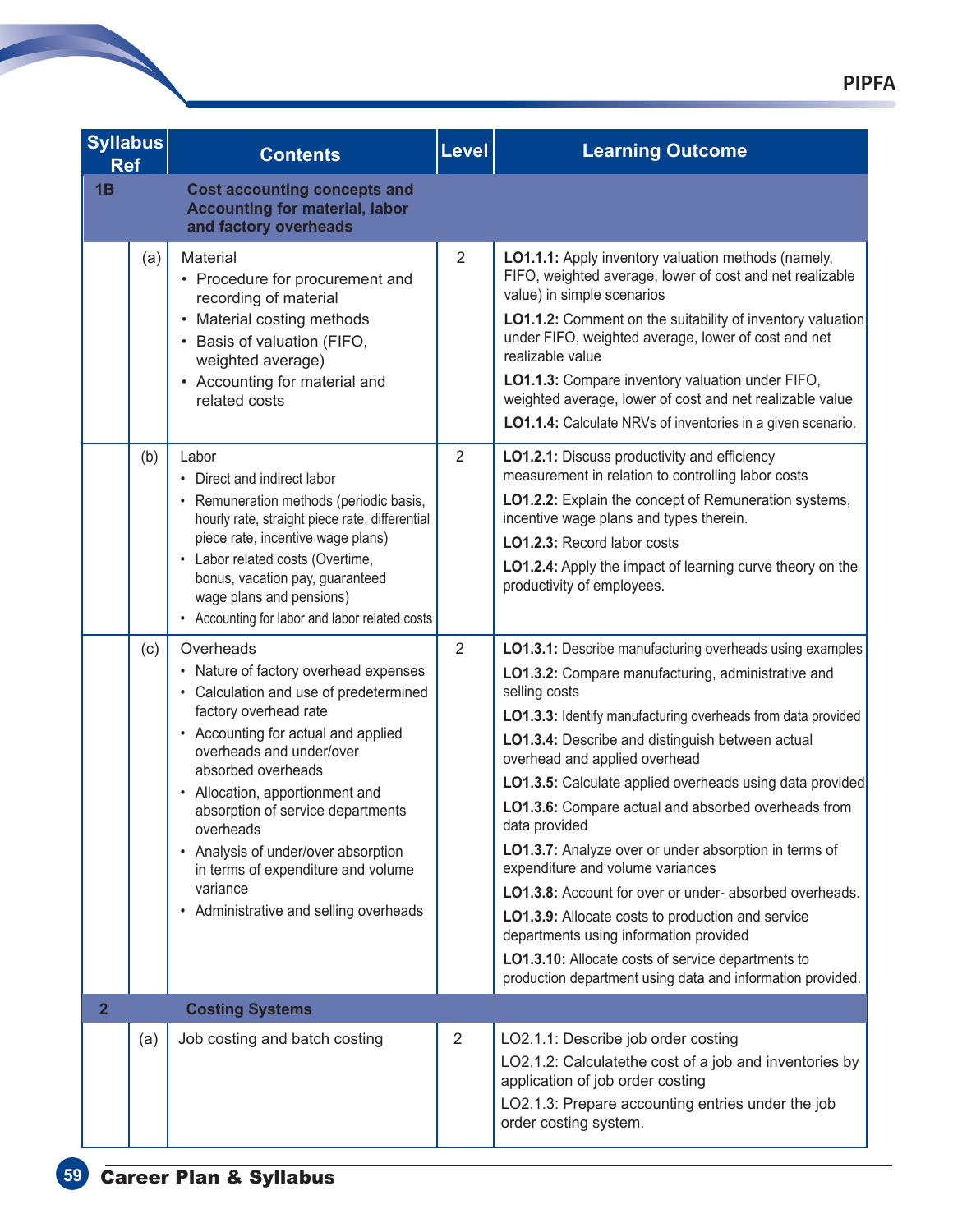| <b>Syllabus</b><br><b>Ref</b> | <b>Contents</b>                                                                                                                                                                                        | <b>Level</b>   | <b>Learning Outcome</b>                                                                                                                                                                                                                                                                                                                                                                                                                                          |
|-------------------------------|--------------------------------------------------------------------------------------------------------------------------------------------------------------------------------------------------------|----------------|------------------------------------------------------------------------------------------------------------------------------------------------------------------------------------------------------------------------------------------------------------------------------------------------------------------------------------------------------------------------------------------------------------------------------------------------------------------|
| (b)                           | Process costing                                                                                                                                                                                        | $\overline{2}$ | LO2.2.1: Describe the process costing including the<br>treatment of normal / abnormal loss / gain<br>LO2.2.2: Calculate cost of product and inventories by<br>application of process costing<br>LO2.2.3: Prepare accounting entries under the<br>process costing system.<br>LO2.2.4: Account for the cost of rework<br>LO2.2.5: Account for the units added in subsequent<br>departments<br>LO2.2.6: Account for the N.R.V of by- product in<br>process account. |
| (c)                           | Costing of joint and by-products                                                                                                                                                                       | $\overline{2}$ | LO2.3.1: Describe joint and by products using examples<br>LO2.3.2: Allocate joint production costs using sales<br>value, physical units, average units and weighted<br>average methods<br>LO2.3.3: Account for by-products using recognition of<br>gross revenue, recognition of net revenue and<br>replacement cost approaches.                                                                                                                                 |
| (d)                           | Marginal and absorption costing                                                                                                                                                                        | $\overline{2}$ | LO2.4.1: Explain the concept of marginal costing and<br>apply on given data<br>LO2.4.2: Explain how marginal costing helps<br>managerial decisions using examples.                                                                                                                                                                                                                                                                                               |
| 3                             | <b>Standard Costing and Variance Analysis</b>                                                                                                                                                          |                |                                                                                                                                                                                                                                                                                                                                                                                                                                                                  |
| (a)                           | Introduction to standard costing                                                                                                                                                                       | $\overline{2}$ | LO3.1.1: Explain standard costing using examples                                                                                                                                                                                                                                                                                                                                                                                                                 |
| (b)                           | Establishing standard costs                                                                                                                                                                            | $\overline{2}$ | LO3.2.1: Perform standard setting for material, labor and<br>factory overhead.                                                                                                                                                                                                                                                                                                                                                                                   |
| (c)                           | Calculation of variances<br>• Material variances (Price, Usage, Mix<br>and Yield variance)<br>• Labor variances (Rate and efficiency<br>variances)<br>• Overheads (Three and four variance<br>methods) | $\overline{2}$ | LO3.3.1: Calculate, analyze and interpret various<br>variances relating to material, labor and factory overhead.                                                                                                                                                                                                                                                                                                                                                 |
| (d)                           | Analysis and interpretation of<br>variances                                                                                                                                                            | $\overline{2}$ | <b>LO3.4.1:</b> Variance is the difference between an actual<br>and estimated cost Variance analysis is one step in the<br>process of identifying and explaining the reasons for<br>different outcomes                                                                                                                                                                                                                                                           |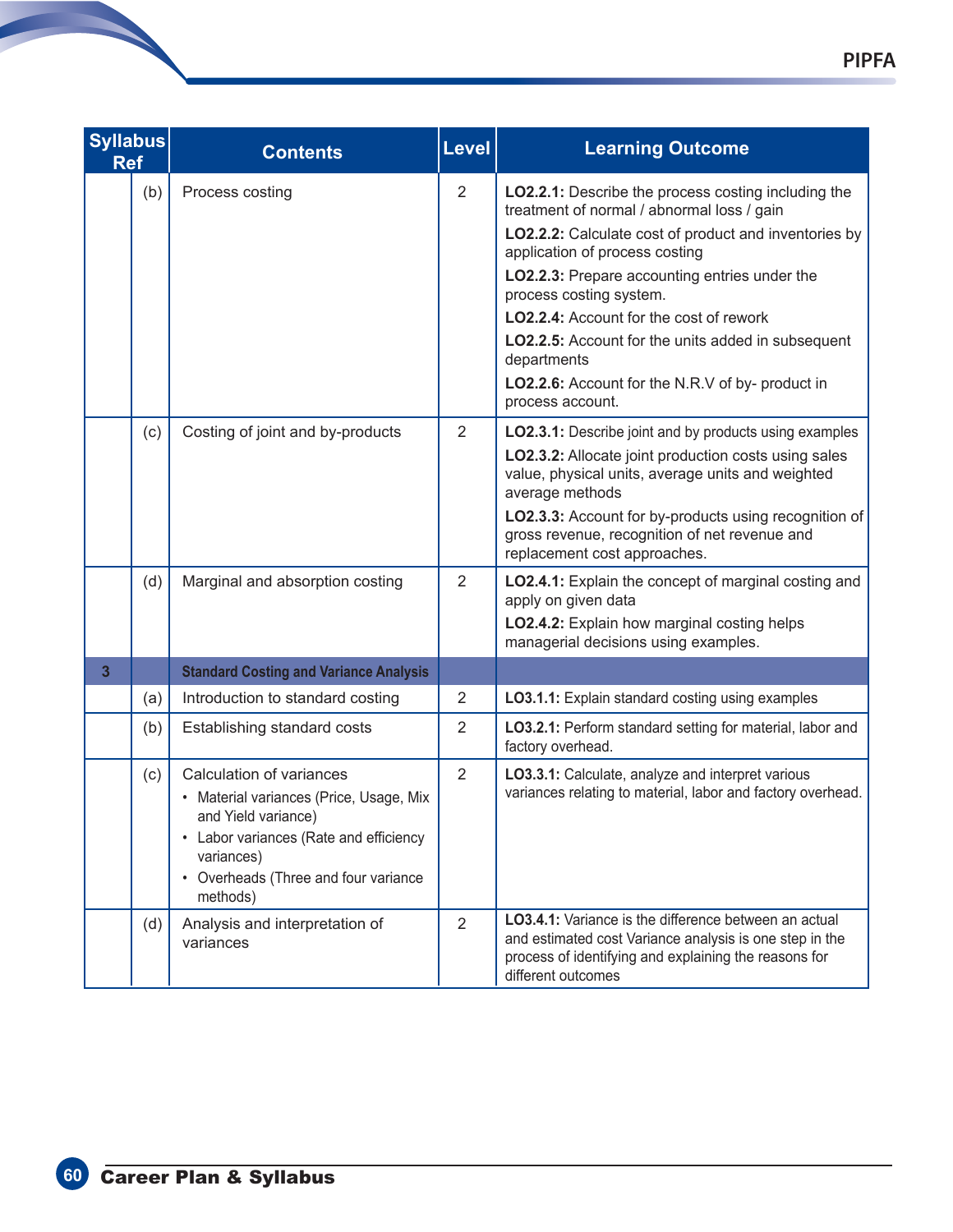# **Level – 3**

- **7 Financial Accounting**
- **8 Taxation**
- **9 Business Communication & Report Writing**
- **10 Management Strategy**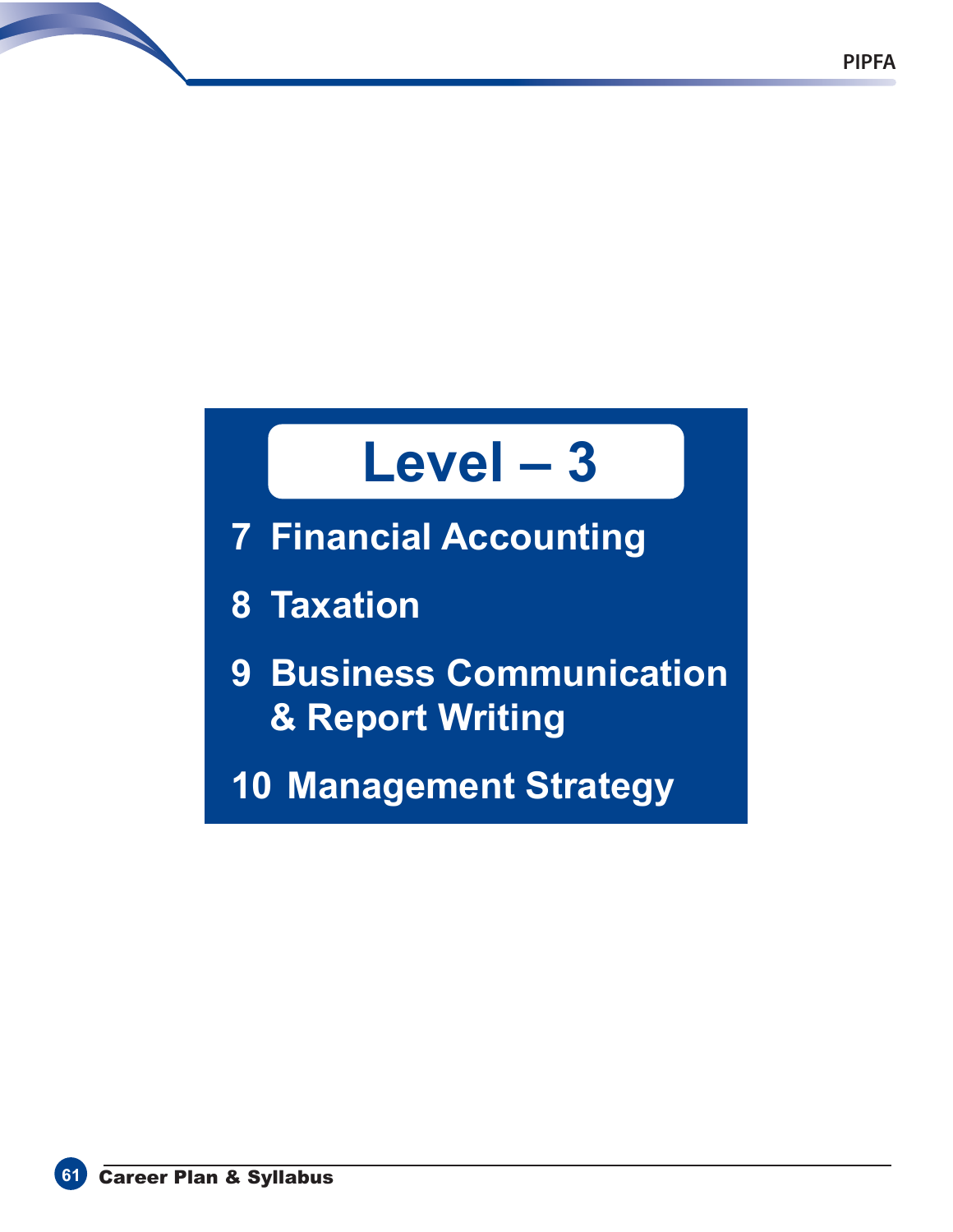# **LEVEL 3 FINANCIAL ACCOUNTING**

#### **Objective**

To provide candidates with an understanding of the fundamentals of accounting theory and basic financial accounting with particular reference to international pronouncements.

| Learning | <b>Outcome</b>                                                                                                                                                                                                      |
|----------|---------------------------------------------------------------------------------------------------------------------------------------------------------------------------------------------------------------------|
|          | On the successful completion of this paper candidates will be able to:                                                                                                                                              |
|          | Prepare financial statements on the format prescribed by IAS 1                                                                                                                                                      |
| 2        | Determine the cost of inventory and Property, Plant and Equipment in accordance with IAS<br>and their subsequent recording in the financial statements. Provisions, Contingent Liablities<br>and Contingent Assets. |
| 3        | Understand and apply the rules related to revenue recognition & Understand the concepts<br>involved in Event Occuririing after balance sheet, related party transactions and Provisions.                            |
| 4        | Prepare partnership accounts and prepare entries in respect of admission/retirement of<br>partners and amalgamation/dissolution of partnership.                                                                     |

# **SPECIFICATION GRID**

| <b>S. No.</b> | <b>Syllabus Contents Area</b>                                                                                                         | <b>Weightage %</b> |
|---------------|---------------------------------------------------------------------------------------------------------------------------------------|--------------------|
| 1             | Preparation of Financial Statements of limited liability companies in<br>accordance with IFRSand Companies Act, 2017                  | $25 - 35$          |
| 2             | Accounting for Inventories and Property, Plant and Equipment and<br>Provisions, Contingent Liabilities and Contingent Assets (IAS 37) | $20 - 35$          |
| 3             | Revenue Recognition (IFRS 15) & Event Occurring after balance sheet<br>(IAS 10), Related party transactions (*IAS 24)                 | $20 - 30$          |
| 4             | <b>Partnership Accounts</b>                                                                                                           | $20 - 25$          |
|               | Total                                                                                                                                 | 100                |

| <b>Syllabus</b><br><b>Ref</b> |     | <b>Contents</b>                                                                                                                            | <b>Level</b> | <b>Learning Outcome</b>                                                                                                                                                                                                                                                                                             |
|-------------------------------|-----|--------------------------------------------------------------------------------------------------------------------------------------------|--------------|---------------------------------------------------------------------------------------------------------------------------------------------------------------------------------------------------------------------------------------------------------------------------------------------------------------------|
|                               |     | <b>Preparation of Financial Statements</b><br>in accordance with IFRS                                                                      |              |                                                                                                                                                                                                                                                                                                                     |
|                               | (a) | Statement of financial position<br>under IAS 1                                                                                             | 1            | LO1.1.1: Prepare simple statement of financial<br>position in accordance with the guidance in IAS 1<br>from data and information provided.                                                                                                                                                                          |
|                               | (b) | Statement of comprehensive<br>income (IAS 1)                                                                                               | 1            | LO1.2.1: Prepare simple statement of<br>comprehensive income in accordance<br>with the guidance in IAS 1 from data and<br>information provided.                                                                                                                                                                     |
|                               | (c) | Statement of cash flows (IAS 7)<br>using direct and indirect method                                                                        | 1            | LO1.3.1: Demonstrate thorough understanding of<br>cash and cash equivalents, operating, investing and<br>financing activities<br><b>LO1.3.2:</b> Calculate changes in working capital to be<br>included in the operating activities<br>LO1.3.3: Compute items which are presented on<br>the statement of cash flows |
|                               | (d) | Analysis of Cash flow and working<br>Capital-New Addition Ration Analysis,<br><b>Trend Analysis and Cash Flow</b><br>Analysis-New Addition | 1            | LO1.4.1: Prepare a statement of cash flows of a<br>limited company in accordance with IAS 7 using the<br>indirect method.                                                                                                                                                                                           |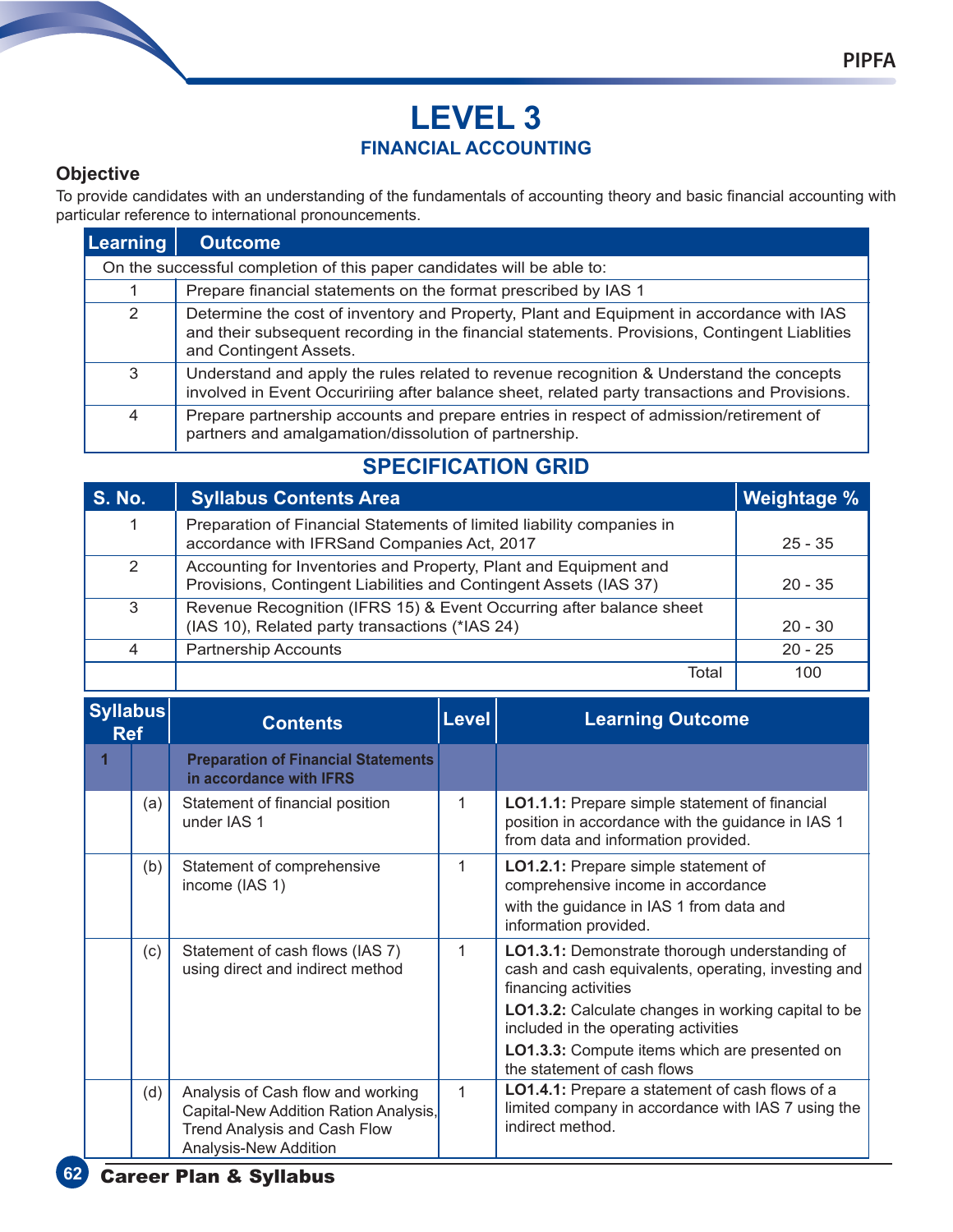| <b>Syllabus</b><br><b>Ref</b> |     | <b>Contents</b>                                                                                                                                                | Level          | <b>Learning Outcome</b>                                                                                                                                                                                                                                                                                                                                                                                                                                                       |
|-------------------------------|-----|----------------------------------------------------------------------------------------------------------------------------------------------------------------|----------------|-------------------------------------------------------------------------------------------------------------------------------------------------------------------------------------------------------------------------------------------------------------------------------------------------------------------------------------------------------------------------------------------------------------------------------------------------------------------------------|
| 2A                            |     | <b>Accounting for Inventories (IAS 2)</b>                                                                                                                      |                |                                                                                                                                                                                                                                                                                                                                                                                                                                                                               |
|                               | (a) | Periodic and perpetual inventory<br>systems and the difference between<br>the accounting entries under the two<br>systems.                                     | 2              | LO2.1.1: Understand and analyze the difference<br>between perpetual and periodic inventory systems<br>LO2.1.2: Understand and analyze the difference<br>between FIFO and weighted average cost formulas<br>and use them to estimate the cost of inventory<br>LO2.1.3: Account for the application of cost formulas<br>(FIFO/weighted average cost) on perpetual and<br>periodic inventory system<br>LO2.1.4: Identify the impact of inventory valuation<br>methods on profit. |
|                               | (b) | Cost of inventories including cost of<br>conversion                                                                                                            | 2              | LO2.2.1: Calculate cost of inventory in accordance<br>with IAS-2 using data provided including cost of<br>purchase, cost of conversions, and other costs<br>LO2.2.2: Identify relevant and irrelevant cost from<br>data provided.                                                                                                                                                                                                                                             |
|                               | (c) | Net Realizable Value                                                                                                                                           | $\overline{2}$ | LO2.3.1: Describe Net Realizable Value (NRV)<br>LO2.3.2: Explain the situation when the cost of<br>inventories may not be recoverable<br>LO2.3.3: Demonstrate the steps in measuring<br>inventory at lower of cost or NRV<br>LO2.3.4: Post journal entries for adjustments in<br>carrying value (excluding reversal of write downs)                                                                                                                                           |
|                               | (d) | Presentation of inventories and the<br>related disclosures as per IAS 2                                                                                        | 2              | LO2.4.1: Understand the disclosure requirements<br>and prepare extracts of necessary disclosures<br>(excluding pledged inventories and reversal of<br>write downs).                                                                                                                                                                                                                                                                                                           |
| 2B                            |     | <b>Accounting for Property, Plant and</b><br><b>Equipment (IAS 16)</b>                                                                                         |                |                                                                                                                                                                                                                                                                                                                                                                                                                                                                               |
|                               | (a) | Initial measurement of property,<br>plant and equipment (components<br>of cost, determining cost in case of<br>exchange of assets)                             | $\overline{2}$ | <b>LO2.1.1:</b> Calculate the cost on initial recognition of property,<br>plant and equipment in accordance with IAS-16 including<br>different elements of cost and the measurement of cost<br>LO2.1.2: Analyze subsequent expenditure that may be<br>capitalized, distinguishing between capital and revenue items.                                                                                                                                                          |
|                               | (b) | Revaluation of property, plant and<br>equipment (basic principles,<br>accounting entries for revaluation,<br>impairment and depreciation after<br>revaluation) | $\overline{2}$ | LO2.2.1: Present property, plant and equipment after<br>recognition under cost model and revaluation model using<br>data and information provided.                                                                                                                                                                                                                                                                                                                            |
|                               | (c) | Disposal (de-recognition) of fixed<br>assets (under cost as well as<br>revaluation method)                                                                     | $\overline{2}$ | LO2.3.1: Account for de-recognition of property, plant and<br>equipment recognized earlier under cost and revaluation<br>methods                                                                                                                                                                                                                                                                                                                                              |
|                               | (d) | Disclosure requirements as per<br><b>IAS 16</b>                                                                                                                | $\overline{2}$ | LO2.4.1: Post journal entries to account for de-recognition<br>using data provided.                                                                                                                                                                                                                                                                                                                                                                                           |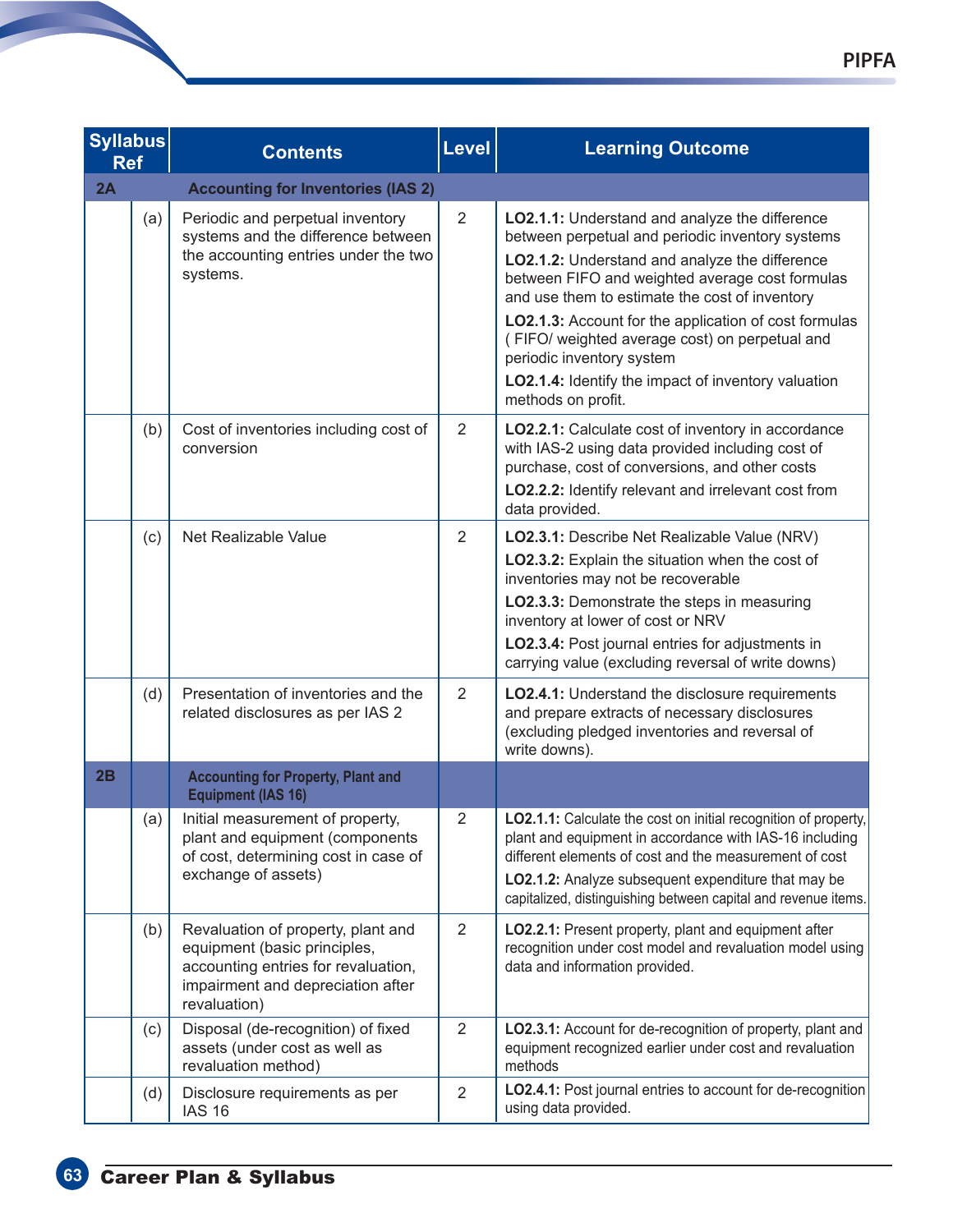| <b>Syllabus</b><br><b>Ref</b> |                                 | <b>Contents</b>                                                                                                                                                                                | Level          | <b>Learning Outcome</b>                                                                                                                                                                                                                                           |
|-------------------------------|---------------------------------|------------------------------------------------------------------------------------------------------------------------------------------------------------------------------------------------|----------------|-------------------------------------------------------------------------------------------------------------------------------------------------------------------------------------------------------------------------------------------------------------------|
| 2C                            |                                 | <b>Provisions, Contingent Liabilities</b><br>and Contingent Assets (IAS 37)                                                                                                                    |                | <b>LO2.1.1:</b> Identify the requirement of a provision,<br>contingent liability and contingent asset.<br>LO2.1.2: Determine when to recognize a provision<br>and how to measure it.<br>LO2.1.3: Determine when and how a contingent<br>item should be disclosed. |
| 3A                            |                                 | Revenue from contracts with<br>customers (IFRS-15)<br>Revenue recognition principles;                                                                                                          |                | LO3.1.1: Identify the fundamental concepts related<br>to revenue recognition and measurement.                                                                                                                                                                     |
|                               | (a)<br>(b)<br>(c)<br>(d)<br>(e) | <b>Excluding</b><br>Variable Consideration<br><b>Contingent Consideration</b><br>Rebate & Discounts<br>Loyalty Program & Schemes<br>Cost associated with obtaining and<br>completing contracts | $\overline{2}$ | LO3.1.2: Apply the five-step revenue recognition<br>process.<br>LO3.1.3: Apply the five-step process to major<br>revenue recognition issues.<br>LO3.1.4: Identify presentation and disclosure<br>requirements regarding revenue                                   |
| 3B                            |                                 | <b>Event Occurring after balance</b><br>sheet, (IAS 10)                                                                                                                                        |                | LO3.2.1 Identify the types of events<br>LO3.2.2 Explain the accounting treatment and<br>disclosure requirements                                                                                                                                                   |
| 3C                            |                                 | related party transactions (IAS 24)                                                                                                                                                            |                | LO3.3.1 Defining related parties and related parties<br>transactions<br>LO3.3.2 Explaining the disclosure required under<br><b>IAS 24</b>                                                                                                                         |
| 4                             |                                 | <b>Partnership Accounts</b>                                                                                                                                                                    |                |                                                                                                                                                                                                                                                                   |
|                               | (a)                             | Partners' capital and current accounts                                                                                                                                                         | $\overline{2}$ | LO6.4.1: Make journal entries in the case of the<br>dissolution of a partnership to record:                                                                                                                                                                       |
|                               | (b)                             | Allocation of profit and loss and<br>preparation of income statement<br>and balance sheet                                                                                                      | $\overline{2}$ | transfer and sale of assets and liabilities to third<br>$\bullet$<br>parties and partners                                                                                                                                                                         |
|                               | (c)                             | Admission and retirement (death)<br>of partners                                                                                                                                                | $\overline{2}$ | payment of realization expenses closing of the<br>$\bullet$<br>realization account; and settlement of partners'<br>capital account.                                                                                                                               |
|                               | (d)                             | Computation and recording of goodwill                                                                                                                                                          | 2              |                                                                                                                                                                                                                                                                   |
|                               | (e)                             | Amalgamation and dissolution                                                                                                                                                                   | $\overline{2}$ |                                                                                                                                                                                                                                                                   |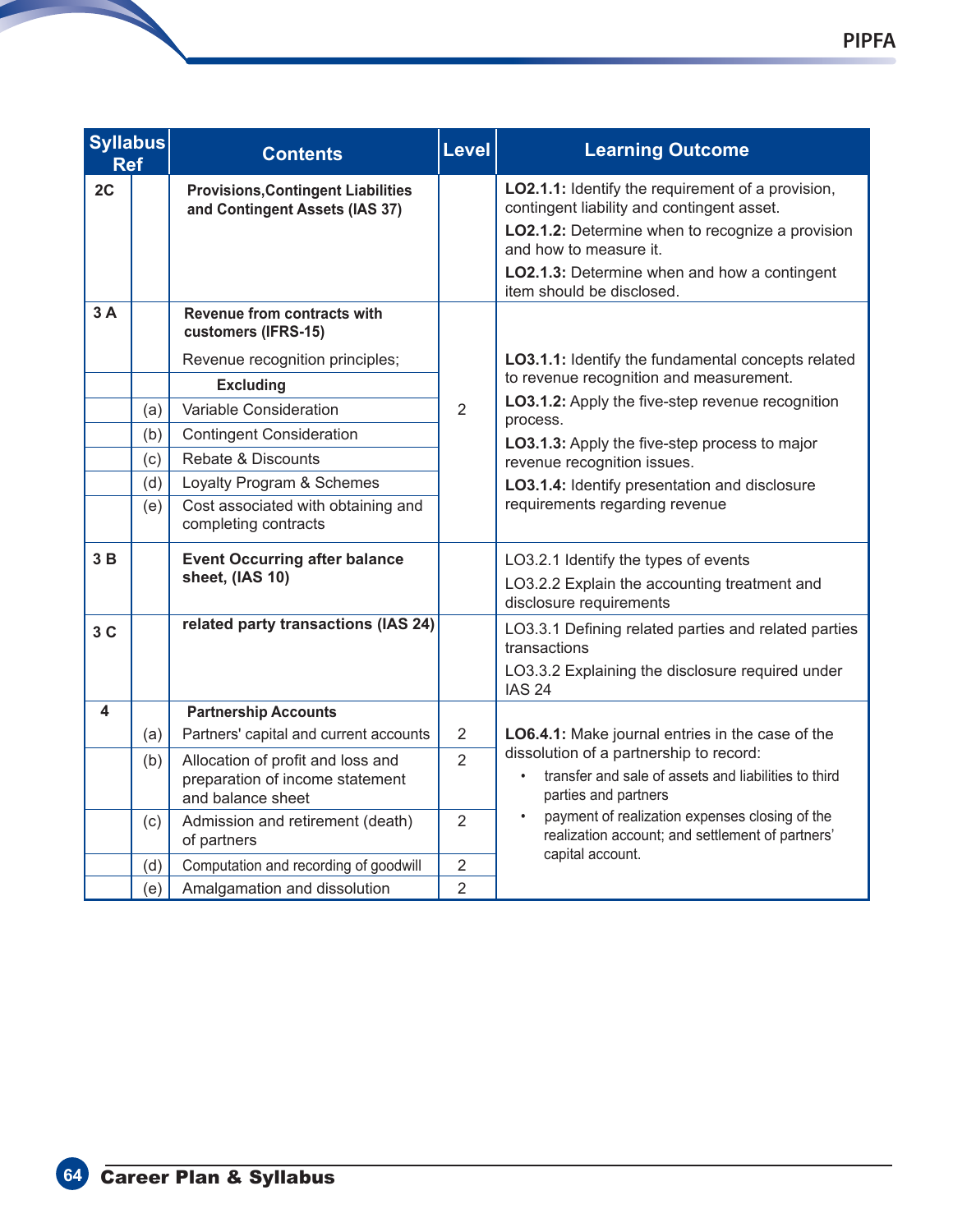# **LEVEL 3 TAXATION**

#### **Objective**

To provide basic knowledge in the understanding of objectives of taxation and core areas of Income Tax Ordinance, 2001, Income Tax Rules 2002 and Sales Tax Act 1990 and Sales Tax Rules.

| <b>Learning</b> | <b>Outcome</b>                                                                |  |  |  |  |
|-----------------|-------------------------------------------------------------------------------|--|--|--|--|
|                 | On the successful completion of this paper candidates will be able to:        |  |  |  |  |
| 1               | Understand the system of taxation in Pakistan                                 |  |  |  |  |
| 2               | Understand the ethical principles related to taxation                         |  |  |  |  |
| 3               | Understand and apply provisions of Income Tax Ordinance, 2001                 |  |  |  |  |
| $\overline{4}$  | Understand and apply provisions of Sales Tax Act, 1990                        |  |  |  |  |
| 5               | Understand the main (Chapter I and II) provisions of Federal Excise Act, 2005 |  |  |  |  |

# **SPECIFICATION GRID**

| <b>S. No.</b> | <b>Syllabus Contents Area</b>                                | Weightage % |
|---------------|--------------------------------------------------------------|-------------|
|               | System of taxation in Pakistan and constitutional provisions | $8 - 12$    |
| 2             | Income tax                                                   | $50 - 60$   |
| 3             | Sales tax                                                    | $25 - 30$   |
| 4             | <b>Federal Excise</b>                                        | $5 - 10$    |
| 5             | <b>Ethics</b>                                                | $5 - 10$    |
|               | Total                                                        | 100         |

| <b>Syllabus</b><br><b>Ref</b> |     | <b>Contents</b>                                                                                                 | Level | <b>Learning Outcome</b>                                                                                                                                                                                                                                                                                                                                                                                                                                                                                                                                        |
|-------------------------------|-----|-----------------------------------------------------------------------------------------------------------------|-------|----------------------------------------------------------------------------------------------------------------------------------------------------------------------------------------------------------------------------------------------------------------------------------------------------------------------------------------------------------------------------------------------------------------------------------------------------------------------------------------------------------------------------------------------------------------|
| 1                             |     | <b>System of Taxation in Pakistan</b><br>and Constitutional Provisions                                          |       |                                                                                                                                                                                                                                                                                                                                                                                                                                                                                                                                                                |
|                               | (a) | Different kinds of taxes and their<br>scope                                                                     | 1     | LO1.1.1: Comprehend the main objectives of taxation<br>LO1.1.2: Justify taxation as means of development.<br>LO1.1.3: Understand the implication of direct and indirect<br>taxation.<br>LO1.1.4: Comprehend different kinds of taxes and their scope<br>including the powers of provinces to legislate on taxes.<br>LO1.1.5: State the history of taxation in the sub-continent.                                                                                                                                                                               |
|                               | (b) | Provincial financial procedures<br>(Article 78 to 88 of the Constitution)                                       | 1     | LO1.2.1: Demonstrate familiarity with the Federal<br><b>Consolidated Fund and Public Account</b><br>LO1.2.2: Demonstrate familiarity with the expenditure<br>that can be charged upon Federal Consolidated Fund.                                                                                                                                                                                                                                                                                                                                               |
|                               | (c) | Provincial financial procedures<br>(Article 118 to 127 of the<br>Constitution)                                  | 2     | LO1.3.1: Demonstrate familiarity with the Provincial<br><b>Consolidated Fund and Public Account</b><br>LO1.3.2: Demonstrate familiarity with the expenditure<br>that can be charged upon Provincial Consolidated Fund.                                                                                                                                                                                                                                                                                                                                         |
|                               | (d) | Distribution of revenue between<br>Federation and the Provinces<br>(Article 160 to 165A of the<br>Constitution) | 2     | LO1.4.1: Demonstrate familiarity with the formation of<br>National Finance Commission and its main function<br>LO1.4.2: Demonstrate familiarity with the taxes that<br>can be raised under the authority of Parliament<br>LO1.4.3: Demonstrate familiarity with the powers of<br>provincial assemblies in respect of professional tax<br>LO1.4.4: Demonstrate familiarity with the exemption<br>available to federal and provincial governments<br>LO1.4.5: Demonstrate familiarity with the tax on<br>corporation owned by federal and provincial government. |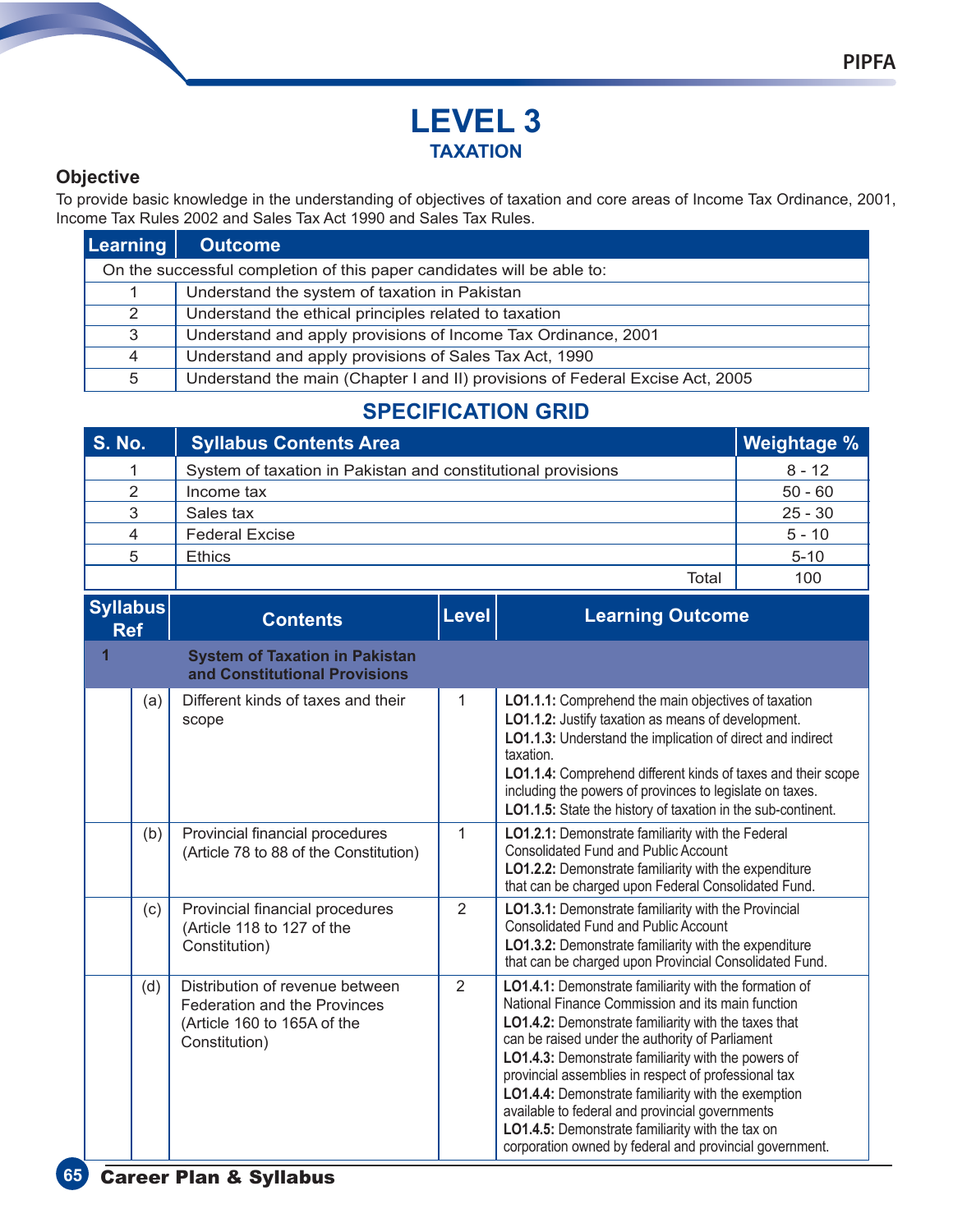| <b>Syllabus</b><br><b>Ref</b> |     | <b>Contents</b>                                                                                                                                                                                                                                                                                                                  | Level          | <b>Learning Outcome</b>                                                                                                                                                                                                                                                                                                                                                                                                                                                                                                                                                                                                                                                                                                                                                                                                                  |
|-------------------------------|-----|----------------------------------------------------------------------------------------------------------------------------------------------------------------------------------------------------------------------------------------------------------------------------------------------------------------------------------|----------------|------------------------------------------------------------------------------------------------------------------------------------------------------------------------------------------------------------------------------------------------------------------------------------------------------------------------------------------------------------------------------------------------------------------------------------------------------------------------------------------------------------------------------------------------------------------------------------------------------------------------------------------------------------------------------------------------------------------------------------------------------------------------------------------------------------------------------------------|
|                               | (e) | Federal Legislative List relating to<br>revenue generating measures<br>(related part of Fourth Schedule to<br>the Constitution of Pakistan                                                                                                                                                                                       |                | <b>LO1.5.1:</b> Enlist the revenue collection as mentioned<br>at S.No.43 to 53 in Fourth Schedule attached to<br>the Constitution                                                                                                                                                                                                                                                                                                                                                                                                                                                                                                                                                                                                                                                                                                        |
| $\overline{2}$                |     | <b>Income Tax</b>                                                                                                                                                                                                                                                                                                                |                |                                                                                                                                                                                                                                                                                                                                                                                                                                                                                                                                                                                                                                                                                                                                                                                                                                          |
|                               | (a) | Chapter I (Definitions as per Section<br>2 sub-section 1,5,5A,6,7,9,10,11,12,<br>11A, 14, 15, 16, 17, 18, 19, 19A, 19B, 20,<br>21,22,23,23A,24,25,26,27,29,29A,<br>29C, 30, 30A, 30AA, 32, 33, 36, 37, 38,<br>40,41,42,43,44,44A,45,46,47,48,49,<br>50,51,52,53,54,55,58,59,59A,61,<br>61A, 62, 63, 64, 66, 68, 69, 70, 70A, 73) | $\overline{2}$ | LO2.1.1: Describe the definitions given in section<br>2 sub-section 1, 5, 5A, 6, 7, 9, 10, 11A, 15, 19, 19C,<br>20, 21, 22, 23, 23A, 28A, 29, 29A, 29C, 33, 35C, 36,<br>37, 38, 44A, 46, 47, 49, 50, 51, 52, 53,59A, 66, 68, 75<br>LO2.1.2: Describe other definitions covered under<br>relevant sections<br>LO2.1.3: Understand and apply definitions on simple<br>scenarios.                                                                                                                                                                                                                                                                                                                                                                                                                                                           |
|                               | (b) | Chapter II - Charge of tax<br>(Excluding section 7)                                                                                                                                                                                                                                                                              | $\overline{2}$ | LO2.2.1: Explain the chargeability of tax with simple<br>examples.                                                                                                                                                                                                                                                                                                                                                                                                                                                                                                                                                                                                                                                                                                                                                                       |
|                               | (c) | Chapter III - Tax on taxable income<br>(Excluding sections 14, 23B, 29A,<br>30, 31, 42, 43 and 49)                                                                                                                                                                                                                               | $\overline{2}$ | LO2.3.1: Understand the concepts of income, total<br>income & taxable income with heads of income<br>LO2.3.2: Understand and compute taxable income and<br>tax thereon relating to salary, income from property,<br>income from business, capital gain, dividend, profit on<br>debt, ground rent, rent from sub-lease, income from<br>provision of amenities, utilities or any other services<br>connected with rented building and consideration for<br>vacating the possession of building<br>LO2.3.3: Explain different exemption and tax concession<br>for income including 2nd schedule exemptions<br>LO2.3.4: Comprehend and apply the concepts of set-off<br>and carry forward of losses for different heads of income<br><b>LO2.3.5</b> Understand and compute deductible allowances<br>and tax credits available to tax payers. |
|                               | (d) | Chapter IV - Common Rules                                                                                                                                                                                                                                                                                                        | $\overline{2}$ | LO2.4.1: Understand and apply on simple scenarios<br>provisions for income of joint owner, apportionment of<br>deductions, fair market value and receipt of income<br>LO2.4.2: Explain using simple examples the provisions<br>relating to tax year<br>LO2.4.3: Explain with simple examples the provisions<br>relating to disposal and acquisition of assets, cost and<br>consideration received.                                                                                                                                                                                                                                                                                                                                                                                                                                       |
|                               | (e) | Chapter V - Provisions governing<br>persons (Excluding sections 90, 95,<br>96, 97, 97A, 98, 98A, 98C)                                                                                                                                                                                                                            | $\overline{2}$ | LO2.5.1: Describe with simple examples the meaning of<br>persons, resident and non-resident persons and associates.<br>LO2.5.2: Describe with simple examples the principles of<br>taxation of individuals.                                                                                                                                                                                                                                                                                                                                                                                                                                                                                                                                                                                                                              |
|                               | (f) | Chapter VI - Special Industries<br>(Section 100B and 100C)                                                                                                                                                                                                                                                                       | $\overline{2}$ | LO2.5.3: Describe with simple examples the principles of<br>taxation of association of persons and computational<br>aspects of AoP and its members.                                                                                                                                                                                                                                                                                                                                                                                                                                                                                                                                                                                                                                                                                      |
|                               | (g) | Chapter VII - International<br>(Excluding sections 106 and 107)                                                                                                                                                                                                                                                                  | $\overline{2}$ | LO2.6.1: Understand the applicability of tax on foreign<br>salary income, credit against foreign tax and treatment of                                                                                                                                                                                                                                                                                                                                                                                                                                                                                                                                                                                                                                                                                                                    |
|                               | (h) | Chapter VIII - Anti-avoidance<br>(Section 111)                                                                                                                                                                                                                                                                                   | $\overline{2}$ | foreign loss of a resident in simple scenarios.<br>LO2.7.1: To understand the concept of anti avoidance in<br>relation with Income Tax Law                                                                                                                                                                                                                                                                                                                                                                                                                                                                                                                                                                                                                                                                                               |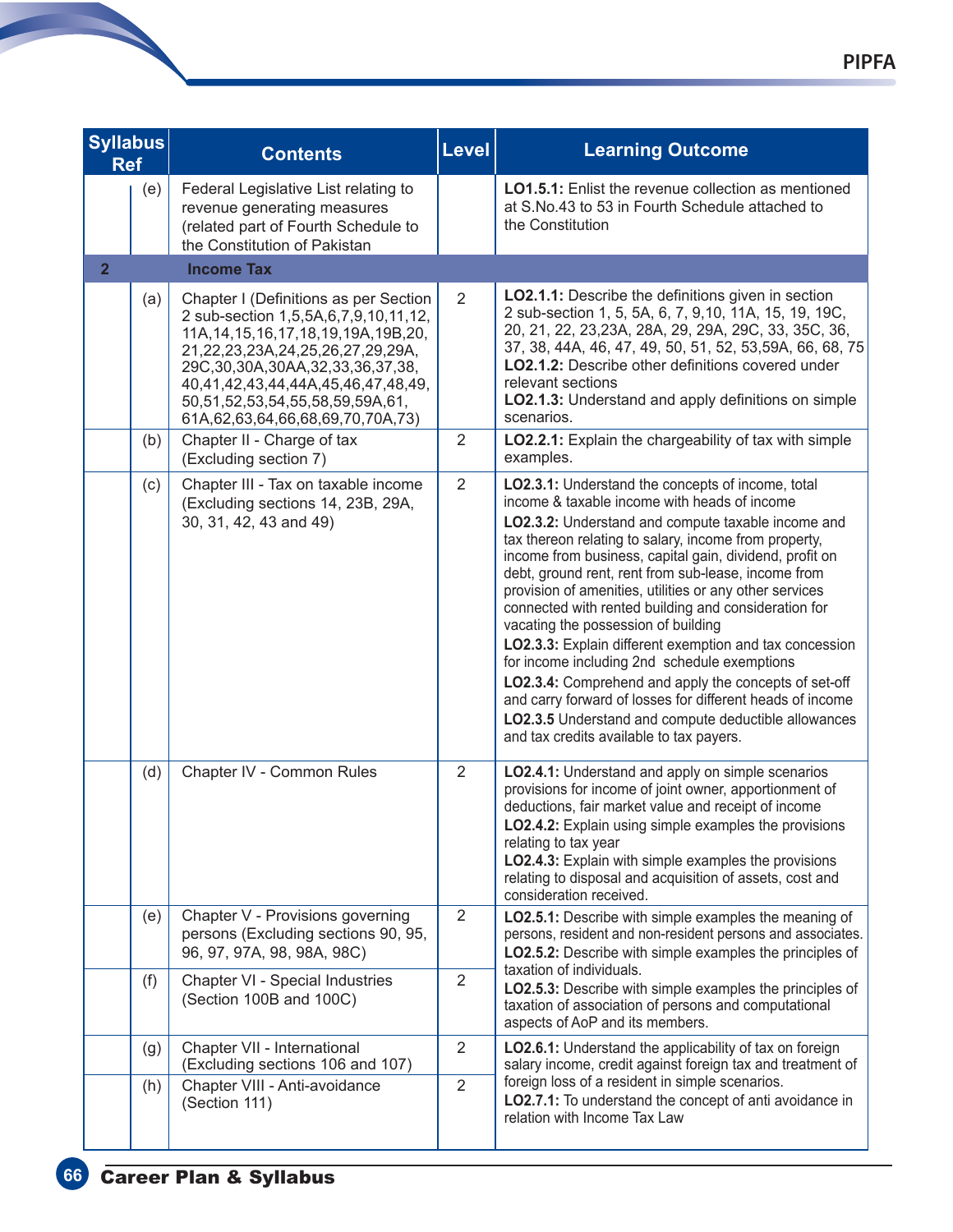| <b>Syllabus</b><br><b>Ref</b> |     | <b>Contents</b>                                                                                                                                                                                                                                    | <b>Level</b>   | <b>Learning Outcome</b>                                                                                                                                                                                                                                                                                                                                                                                                                                                                                                                                                                                                                                                                                           |
|-------------------------------|-----|----------------------------------------------------------------------------------------------------------------------------------------------------------------------------------------------------------------------------------------------------|----------------|-------------------------------------------------------------------------------------------------------------------------------------------------------------------------------------------------------------------------------------------------------------------------------------------------------------------------------------------------------------------------------------------------------------------------------------------------------------------------------------------------------------------------------------------------------------------------------------------------------------------------------------------------------------------------------------------------------------------|
|                               | (i) | Chapter IX - Minimum Tax                                                                                                                                                                                                                           | 2              | LO2.8.1: Understand the provisions relating to<br>Minimum Tax<br>LO2.8.2: Calculate Minimum Tax according to the<br>provisions.                                                                                                                                                                                                                                                                                                                                                                                                                                                                                                                                                                                   |
|                               | (j) | Chapter X - Procedure (Excluding<br>sections 134A, 138, 138A, 141, 143,<br>144, 146, 146A, 146B, 156A, 156B,<br>165A, 170, 178, 179, 180, 181A,<br>181B, 181C, 182, 183, 194, 197,<br>198, 199, 200, 201, 202, 203, 203A,<br>204, 205A, 206, 206A) |                | LO2.9.1: Identify persons required to furnish a return of<br>income<br>LO2.9.2: Identify persons not required to furnish a return<br>of income<br>LO2.9.3: Identify persons required to furnish wealth<br>statements<br><b>LO2.9.4:</b> List the contents of wealth statement<br>LO2.9.5: Understand the procedure for extension in time<br>for furnishing the returns and other documents.<br>LO2.9.6: Understand the meaning of assessment by<br>Commissioner and power of Commissioner to conduct audit.<br><b>LO2.9.7:</b> List the appellate bodies<br>LO2.9.8: Explain using<br>simple examples the circumstances when appeal to the<br>Commissioner (Appeals) is made and the pre-conditions<br>applicable |
|                               | (k) | <b>Chapter XII - Transitional Advance</b><br>Tax Provisions (Section 231A,<br>231AA, 233, 236A, 236C, 236I,<br>236K, 236M and 236N)                                                                                                                | 2              | LO2.10.1: Apply rules relevant to learning outcomes<br>specified against each topic on well explained scenarios.<br>LO2.11.1: To understand conceptual problem solving skills<br>in context of incom tax                                                                                                                                                                                                                                                                                                                                                                                                                                                                                                          |
|                               | (1) | Income tax rules related to above<br>mentioned provisions of the Income<br>Tax Ordinance, 2001                                                                                                                                                     | 2              |                                                                                                                                                                                                                                                                                                                                                                                                                                                                                                                                                                                                                                                                                                                   |
|                               | (m) | First, Second and Third Schedules<br>to the Income Tax Ordinance, 2001                                                                                                                                                                             | $\overline{2}$ | LO2.12.1: Apply clauses relevant to learning outcomes<br>specified against each topic on well explained scenario.                                                                                                                                                                                                                                                                                                                                                                                                                                                                                                                                                                                                 |
|                               |     | the examination paper, wherever relevant)                                                                                                                                                                                                          |                | Note: Rates of tax on individuals and association of persons as per First schedule would be provided in                                                                                                                                                                                                                                                                                                                                                                                                                                                                                                                                                                                                           |
| $\overline{\mathbf{3}}$       |     | <b>Sales Tax Act 1990</b>                                                                                                                                                                                                                          |                |                                                                                                                                                                                                                                                                                                                                                                                                                                                                                                                                                                                                                                                                                                                   |
|                               | (a) | Chapter I - Preliminary (Definitions<br>as per Section 2 sub-sections 3, 3A,<br>5AA, 5AB, 6A, 6B,<br>7, 8, 9, 11, 11A, 12, 14, 16, 17, 19,<br>20, 21, 22A, 23, 25, 27, 28, 29A, 31,<br>33, 33A, 35, 37, 39, 40, 41, 43, 44,<br>46, 47, 48)         | 1              | LO3.1.1: Describe the definitions given in section 2<br>sub-section 1, 3, 5AA, 5AB,<br>9, 11, 14, 16, 17, 19, 20, 21, 22A, 25, 27, 28, 29A, 33,<br>33A, 35, 39, 40, 41, 43, 44, 46, 46A, 47, 48<br>LO3.1.2: Describe other definitions covered under relevant<br>sections LO3.1.3: Apply definitions on simple scenarios.                                                                                                                                                                                                                                                                                                                                                                                         |
|                               | (b) | Chapter II - Scope and payment of<br>tax (Excluding section 7)                                                                                                                                                                                     | $\overline{2}$ | LO3.2.1: Understand the application of sales tax law on<br>taxable supplies including zero rated and exempt supplies<br>LO3.2.2: State the determination, time and manner of<br>sales tax liability and payment using simple examples<br>LO3.2.3: Understand how excess input tax will be carried<br>forward and refunded.                                                                                                                                                                                                                                                                                                                                                                                        |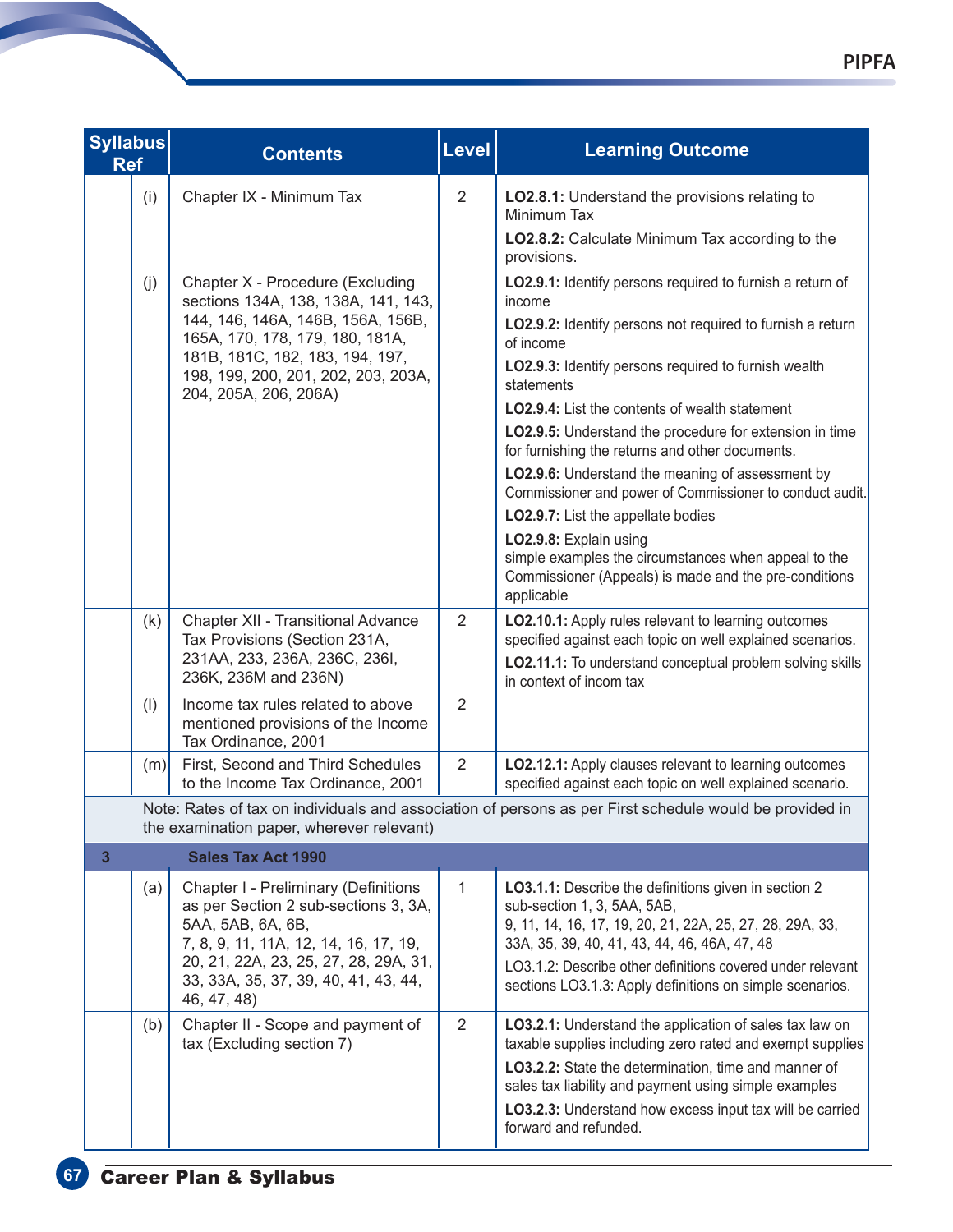| <b>Syllabus</b><br><b>Ref</b> | <b>Contents</b>                                                                                                                                                                           | Level          | <b>Learning Outcome</b>                                                                                                                                                                                                                                                                                                                                                                                                                                                                                                  |
|-------------------------------|-------------------------------------------------------------------------------------------------------------------------------------------------------------------------------------------|----------------|--------------------------------------------------------------------------------------------------------------------------------------------------------------------------------------------------------------------------------------------------------------------------------------------------------------------------------------------------------------------------------------------------------------------------------------------------------------------------------------------------------------------------|
| (c)                           | Chapter III - Registration                                                                                                                                                                | $\overline{2}$ | LO3.3.1: State the requirement and procedure of<br>registration and de- registration.                                                                                                                                                                                                                                                                                                                                                                                                                                    |
| (d)                           | Chapter IV - Book keeping and<br>invoicing requirements                                                                                                                                   | $\mathbf{1}$   | LO3.4.1: List the record to be kept by a registered person<br>LO3.4.2: State the requirements of tax invoice<br>LO3.4.3: Explain the retention period of record using<br>simple examples.                                                                                                                                                                                                                                                                                                                                |
| (e)                           | Chapter V - Returns                                                                                                                                                                       | $\overline{2}$ | LO3.5.1: Understand the various types of returns required<br>to be filed by registered and un-registered persons.                                                                                                                                                                                                                                                                                                                                                                                                        |
| (f)                           | Chapter VII - Offences and penalties<br>(Sections 33 and 34)                                                                                                                              | $\overline{2}$ | LO3.6.1: Concept of offences & penalties                                                                                                                                                                                                                                                                                                                                                                                                                                                                                 |
| (g)                           | Chapter VIII - Appeals (Sections<br>45B, 46 and 47)                                                                                                                                       | $\overline{2}$ | LO3.7.1: Way & methods of appeals                                                                                                                                                                                                                                                                                                                                                                                                                                                                                        |
| (h)                           | Chapter X - Miscellaneous<br>(Sections 58, 66, 67 and 73)                                                                                                                                 | $\overline{2}$ | LO3.8.1: Explain the concept other issues related to<br>sales tax                                                                                                                                                                                                                                                                                                                                                                                                                                                        |
| (i)                           | Sales Tax Rules, 2006<br>(Chapters I, II, III and IV)                                                                                                                                     | $\overline{2}$ | LO3.9.1: Explain the requirement and procedure of<br>registration, compulsory registration and deregistration<br>using simple examples.<br>LO3.9.2: Explain the requirement and procedure of filing<br>of return using simple examples.<br>LO3.9.3: Explain the requirement and procedure of<br>issuing debit and credit notes using simple examples<br>LO3.9.4: State the procedure for destruction of goods.<br>LO3.9.5: Explain the requirement and procedure of<br>apportionment of input tax using simple examples. |
| 4                             | <b>Federal Excise Act 2005</b>                                                                                                                                                            |                |                                                                                                                                                                                                                                                                                                                                                                                                                                                                                                                          |
| (a)                           | <b>Chapter I - Preliminary (Definitions</b><br>as per Section 2 sub-sections 7, 8,<br>8a, 8b, 8c, 8d, 9, 9a, 10, 11, 12a, 13,<br>15, 16, 16a, 18, 20, 21, 21a, 22, 23,<br>23a, 25 and 26) |                | <b>LO4.1.1:</b> Enlist the revenue collection as mentioned at<br>S. No. 43 to 53 in Fourth Schedule attached to the<br>Constitution                                                                                                                                                                                                                                                                                                                                                                                      |
| (b)                           | Chapter II - Levy, collection and<br>payment of duty                                                                                                                                      |                |                                                                                                                                                                                                                                                                                                                                                                                                                                                                                                                          |
| 5                             | <b>Ethics</b>                                                                                                                                                                             |                |                                                                                                                                                                                                                                                                                                                                                                                                                                                                                                                          |
| (a)                           | Ethics for tax legislation                                                                                                                                                                |                | LO5.1.1: Apply critical thinking and problem-solving skills<br>related to taxation of individuals, flow through entities,<br>and corporations.                                                                                                                                                                                                                                                                                                                                                                           |
| (b)                           | Ethics for taxpayers and tax<br>practitioners                                                                                                                                             |                | LO5.2.1: Recognize potential opportunities for tax savings<br>and tax planning in relation with Tax                                                                                                                                                                                                                                                                                                                                                                                                                      |
| (c)                           | Ethics for tax implementing<br>authorities                                                                                                                                                |                | LO5.3.1: Demonstrate knowledge of the components of<br>the basic income tax formula for individuals and business<br>entities, understand when income and deductions are<br>recognized, and describe when they are excluded<br>(or disallowed) or deferred.<br>LO5.3.2: Apply analytical reasoning tools to assess how taxes                                                                                                                                                                                              |
|                               |                                                                                                                                                                                           |                | affect economic decisions for individuals and business entities.<br>LO5.3.3: Understand tax-related statutory, regulatory, and<br>professional ethics obligations and identify tax-based<br>community service opportunities.                                                                                                                                                                                                                                                                                             |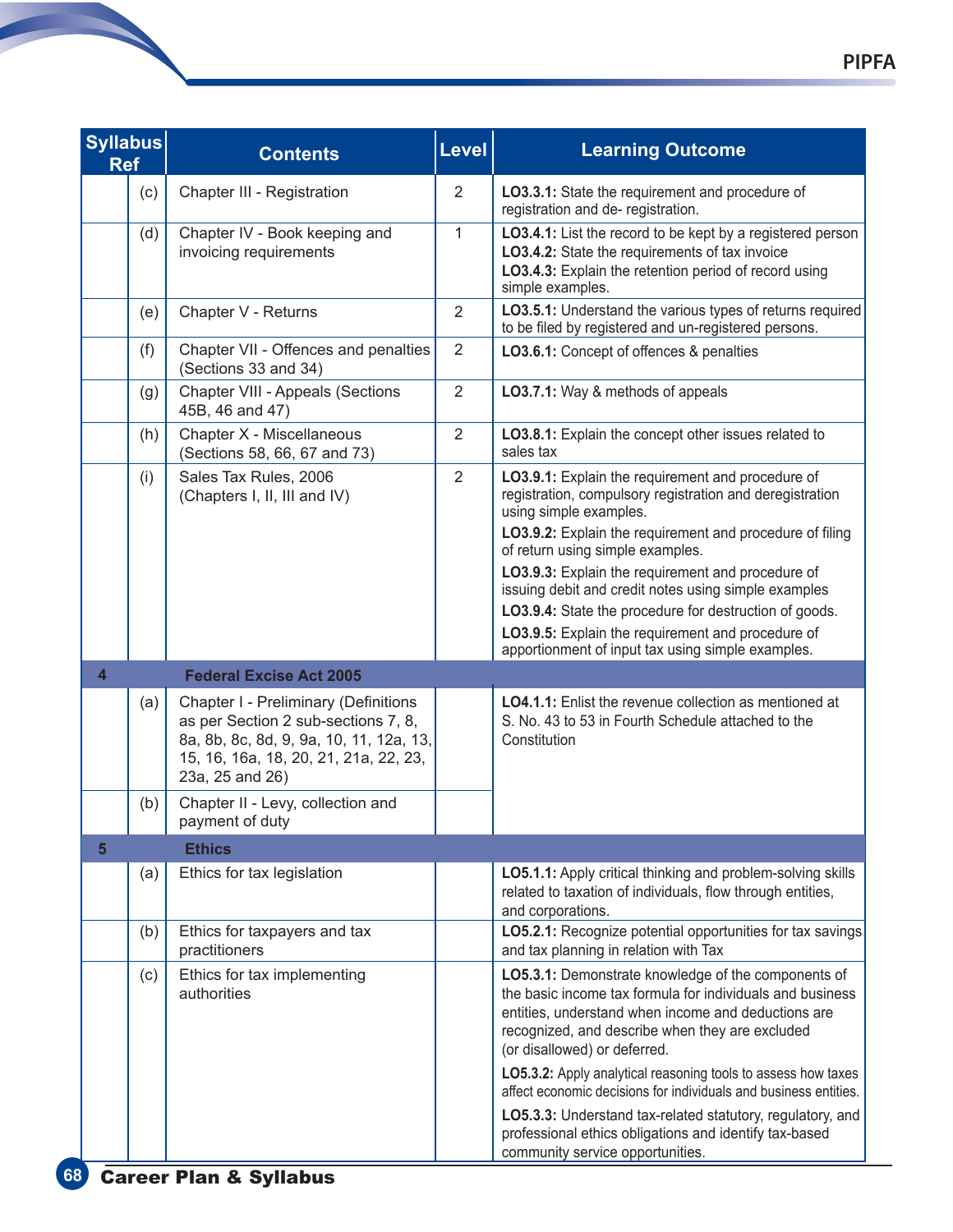# **LEVEL 3 BUSINESS COMMUNICATION & REPORT WRITING**

#### **Object**

To ensure that candidates can communicate effectively while performing their professional responsibilities

| <b>Learning</b>                                                        | <b>Outcome</b>                                                                                     |  |  |  |
|------------------------------------------------------------------------|----------------------------------------------------------------------------------------------------|--|--|--|
| On the successful completion of this paper candidates will be able to: |                                                                                                    |  |  |  |
|                                                                        | Comprehend the concepts and principles of business communication                                   |  |  |  |
| 2                                                                      | Apply knowledge and demonstrate of interpersonal and intra-personal skills                         |  |  |  |
| 3                                                                      | Understand and write various business messages-formats                                             |  |  |  |
| $\overline{4}$                                                         | Understand different types of electronic communication, its key features, benefits and Limitations |  |  |  |
| 5                                                                      | Write precis and Reports                                                                           |  |  |  |

# **SPECIFICATION GRID**

| <b>S. No.</b> | <b>Syllabus Contents Area</b>                 | Weightage % |
|---------------|-----------------------------------------------|-------------|
| 1             | <b>Fundamentals of Business Communication</b> | $20 - 25$   |
| 2             | Inter-personal and intra-personal skills      | $20 - 25$   |
| 3             | <b>Written Business Messages</b>              | $20 - 25$   |
| 4             | <b>Electronic Communication</b>               | $10 - 15$   |
| 5             | Precis and Report Writing                     | $15 - 25$   |
|               | Total                                         | 100         |

| <b>Syllabus</b><br><b>Ref</b> |     | <b>Contents</b>                                                                              | <b>Level</b> | <b>Learning Outcome</b>                                                                                                                                                                                                                                                                                                                                                                                                           |
|-------------------------------|-----|----------------------------------------------------------------------------------------------|--------------|-----------------------------------------------------------------------------------------------------------------------------------------------------------------------------------------------------------------------------------------------------------------------------------------------------------------------------------------------------------------------------------------------------------------------------------|
|                               |     | <b>Fundamentals of Business</b><br><b>Communication</b>                                      |              |                                                                                                                                                                                                                                                                                                                                                                                                                                   |
|                               | (a) | Definition, Goals, Patterns and<br><b>Channels of Business</b><br>Communication              | 3            | <b>LO1.1.1:</b> Define business communication<br><b>LO1.1.2:</b> Describe with simple examples the goals,<br>patterns (formal and informal), and channels of<br>business communication.                                                                                                                                                                                                                                           |
|                               | (b) | Information needs, Components of<br>Communication Process, Methods,<br><b>Barriers</b>       | 3            | LO1.2.1: Define "communication process"<br>LO1.2.2: Explain and illustrate the components of<br>the communication process, namely: context,<br>sender, message, medium, recipient and feedback<br>LO1.2.3: Identify the information needs of the<br>organization and its sources, levels and usefulness<br>for effective communication<br><b>LO1.2.4:</b> Explain with simple examples the barriers<br>to effective communication |
|                               | (c) | Formal and Informal Communication<br>and different Types of<br><b>Communication networks</b> | 3            | <b>LO1.3.1:</b> Describe different methods of<br>communication and also state its appropriate medium<br>LO1.3.2: Classify different types of communication<br>networks and describe their influence on the<br>communication process within an organization.                                                                                                                                                                       |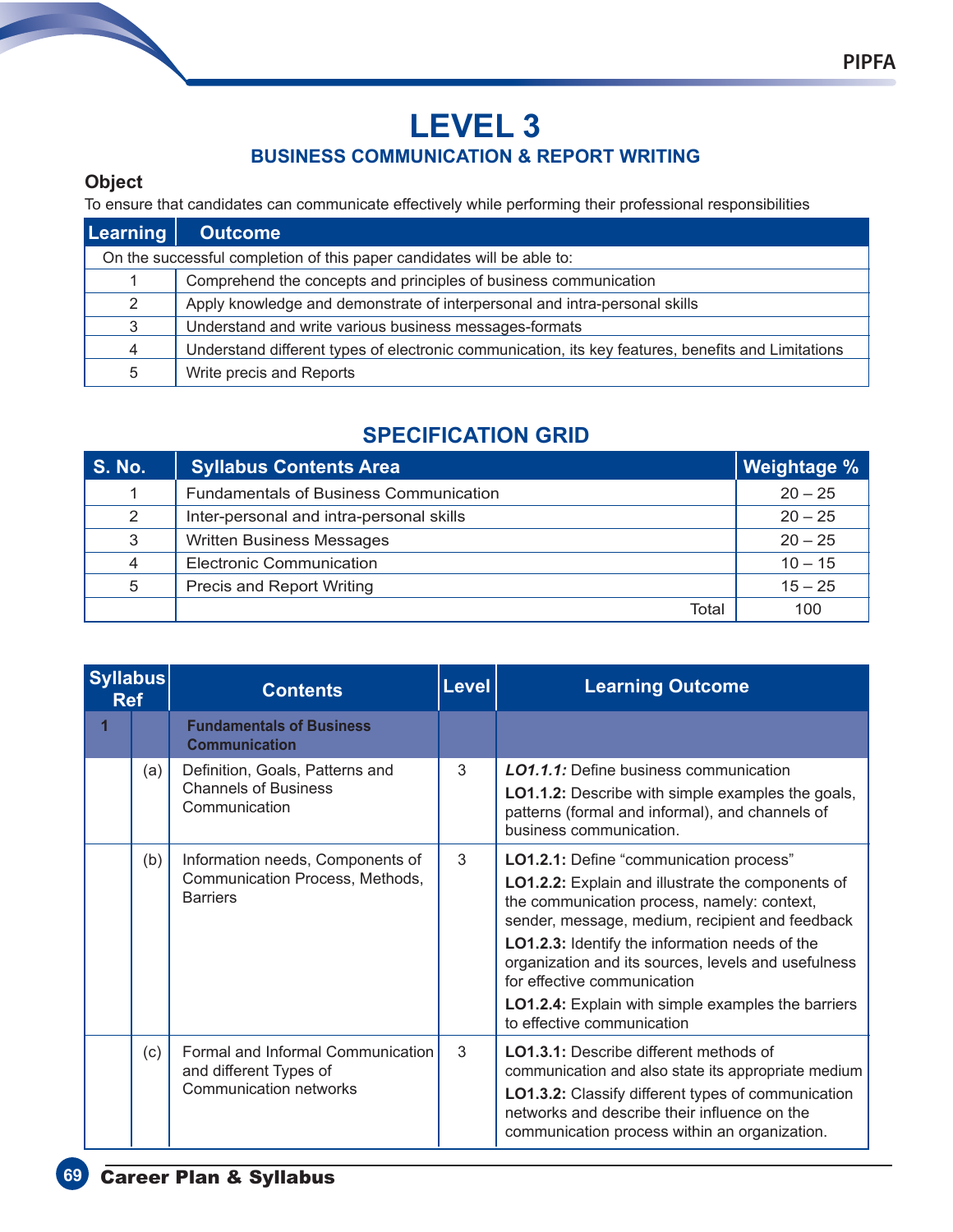| <b>Syllabus</b><br><b>Ref</b> |                                 | <b>Contents</b>                                                                                                                                                                     | Level            | <b>Learning Outcome</b>                                                                                                                                                                                                                                                                                                                                                                                                                                                                                                                      |
|-------------------------------|---------------------------------|-------------------------------------------------------------------------------------------------------------------------------------------------------------------------------------|------------------|----------------------------------------------------------------------------------------------------------------------------------------------------------------------------------------------------------------------------------------------------------------------------------------------------------------------------------------------------------------------------------------------------------------------------------------------------------------------------------------------------------------------------------------------|
|                               | (d)                             | Seven C's of effective communication                                                                                                                                                | 3                | <b>LO1.4.1:</b> Describe with simple examples the seven<br>C's of effective communication<br>LO1.4.2: Identify weaknesses in a given simple<br>communication process applying the Seven C's                                                                                                                                                                                                                                                                                                                                                  |
| $\overline{2}$                |                                 | <b>Inter-Personal and Intrapersonal</b><br><b>Skills</b>                                                                                                                            |                  |                                                                                                                                                                                                                                                                                                                                                                                                                                                                                                                                              |
|                               | (a)<br>(b)<br>(c)<br>(d)        | Axioms and purposes of<br>inter-personal communication<br>Forms of communication<br>• Oral communication<br>• Written communication<br>Listening skills<br>Non-verbal communication | 3<br>3<br>3<br>3 | LO2.1.1: Identify the axioms of interpersonal<br>communication<br><b>LO2.1.2:</b> Specify the purposes of interpersonal<br>communication<br>LO2.1.3: Determine the role of stereotypes in the<br>communication process<br>LO2.1.4: Identify the role of communication conflict<br>in intercultural relationships<br>LO2.1.5: Explain the key ways to improve<br>interpersonal skills<br><b>LO2.2.6:</b> Identify the elements and traits of ethics in<br>interpersonal communication.<br>LO2.2.1: Identify forms of non-verbal communication |
|                               |                                 |                                                                                                                                                                                     |                  | including facial expressions, posture, gestures, eye<br>contact, voice and touch<br>LO2.2.2: Explain the uses of non-verbal messages.                                                                                                                                                                                                                                                                                                                                                                                                        |
|                               | (e)                             | Ethics in inter-personal communication                                                                                                                                              | 3                | LO2.3.1: Develop an awareness and appreciation of the                                                                                                                                                                                                                                                                                                                                                                                                                                                                                        |
|                               | (f)                             | Basic aspects of intra-personal<br>(self-concept, perception and<br>expectation)                                                                                                    | 3                | importance of intra- personal communication<br>LO2.3.2: Identify the basic aspects of intra-personal<br>communication including self-concept, perception<br>and expectation.                                                                                                                                                                                                                                                                                                                                                                 |
| $\mathbf{3}$                  |                                 | <b>Written Business Messages</b>                                                                                                                                                    |                  |                                                                                                                                                                                                                                                                                                                                                                                                                                                                                                                                              |
|                               | (a)                             | Objectives and key elements of<br>written business messages                                                                                                                         | 3                | <b>LO3.1.1:</b> Classify the types of business letters and circulars<br><b>LO3.1.2:</b> Determine the qualities of an effective letter and<br>circular<br>LO3.1.3: Describe the different components of business<br>letter<br>LO3.1.4: Explain the salient features of persuasive letters<br>and circulars                                                                                                                                                                                                                                   |
|                               | (b)<br>(c)<br>(d)<br>(e)<br>(e) | Letters<br>Memos<br><b>Circulars</b><br>Agendas<br><b>Minutes</b>                                                                                                                   | 3                |                                                                                                                                                                                                                                                                                                                                                                                                                                                                                                                                              |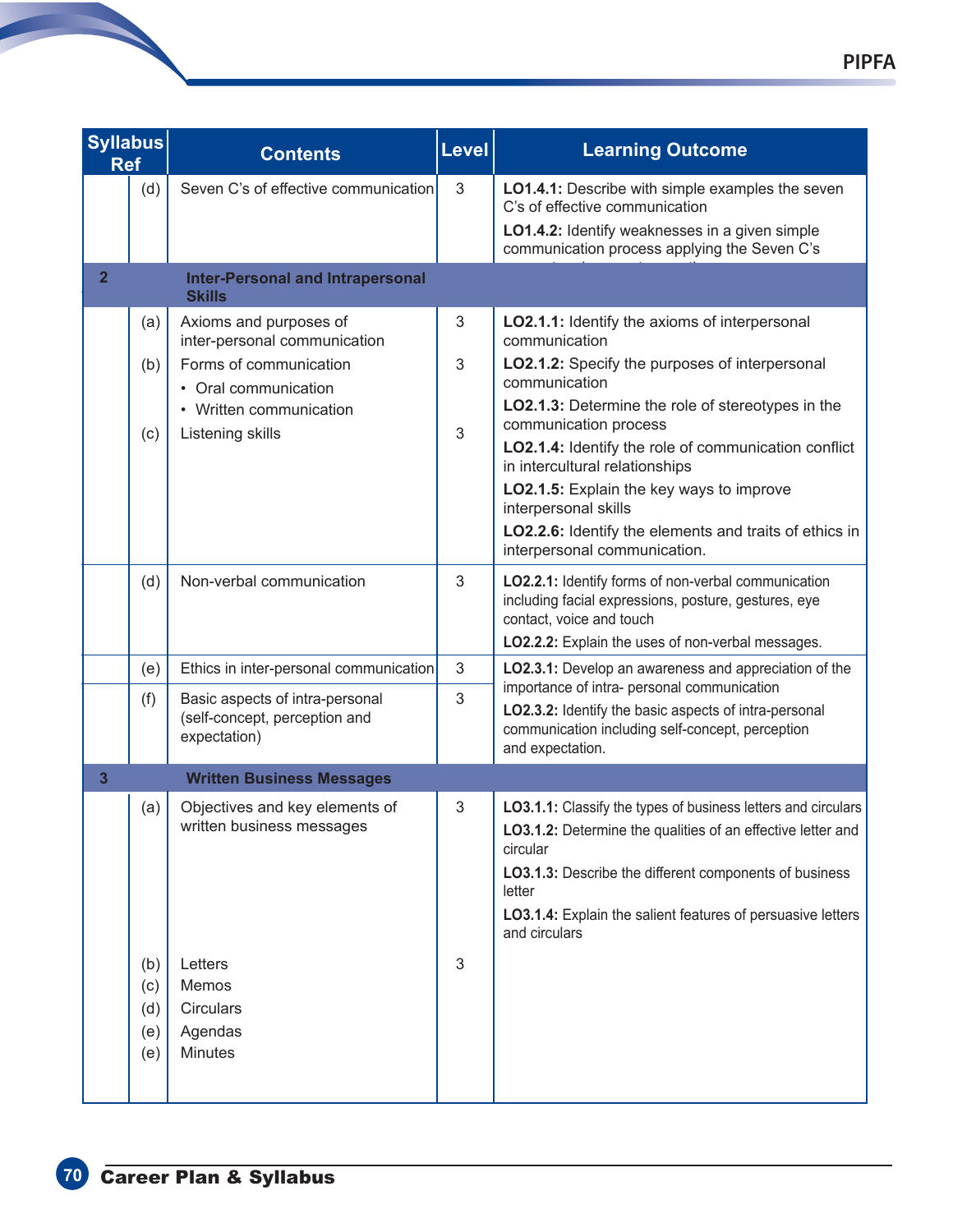| <b>Syllabus</b><br><b>Ref</b> |     | <b>Contents</b>                                                                      | Level          | <b>Learning Outcome</b>                                                                                                                           |
|-------------------------------|-----|--------------------------------------------------------------------------------------|----------------|---------------------------------------------------------------------------------------------------------------------------------------------------|
| $\overline{\mathbf{4}}$       |     | <b>Electronic Communication</b>                                                      |                |                                                                                                                                                   |
|                               | (a) | Key Terms Introduction                                                               | 2              | <b>LO4.1.1:</b> Explain the main features and practical use<br>of social networking forums, blogs, podcasting,                                    |
|                               | (b) | E-mail                                                                               |                | discussion boards, messaging, video conferencing                                                                                                  |
|                               | (c) | <b>Video Conferencing</b>                                                            | $\overline{2}$ | and email<br><b>LO4.1.2:</b> Discuss the benefits and limitations of<br>various types of electronic communication.                                |
|                               | (d) | Websites                                                                             | 2              | LO4.1.3: State meaning, types and services of<br>web hosting.                                                                                     |
| 5                             |     | <b>Precis and Report Writing</b>                                                     |                |                                                                                                                                                   |
|                               | (a) | <b>Precis Writing</b>                                                                | 3              | LO5.1.1: State the meaning and purpose of a short                                                                                                 |
|                               | (b) | Introduction to Business reports<br>(objectives, common types, contents,<br>process) | 3              | business report<br><b>LO5.1.2:</b> Describe the contents of a business report<br><b>LO5.1.3:</b> Differentiate between different types of reports |
|                               | (c) | <b>Short Business Report</b>                                                         | 3              | <b>LO5.1.4:</b> Explain the contents of different types of reports.                                                                               |
|                               | (d) | Long report                                                                          | 3              |                                                                                                                                                   |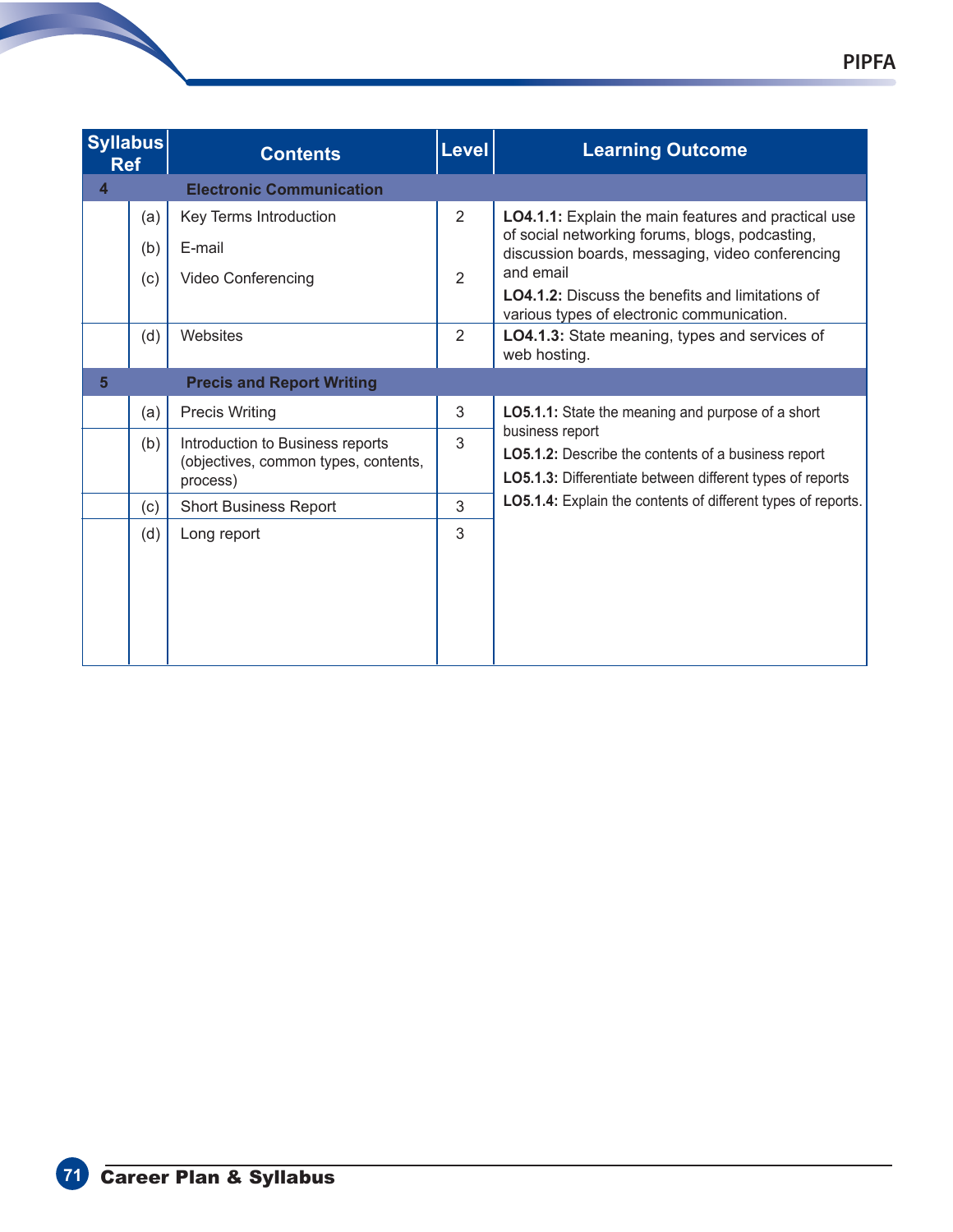# **LEVEL 3 MANAGEMENT STRATEGY**

| Learning                                                               | <b>Outcome</b>                                                                                                                                                                                                                                                                                                                                                                                                                                                                                                                                                   |  |  |
|------------------------------------------------------------------------|------------------------------------------------------------------------------------------------------------------------------------------------------------------------------------------------------------------------------------------------------------------------------------------------------------------------------------------------------------------------------------------------------------------------------------------------------------------------------------------------------------------------------------------------------------------|--|--|
| On the successful completion of this paper candidates will be able to: |                                                                                                                                                                                                                                                                                                                                                                                                                                                                                                                                                                  |  |  |
| 1                                                                      | Understand the Covers information technology internal control, general controls, application<br>controls and batch processing input controls. / Implies specific types of control activities, informa-<br>tion technology is not a "stand-alone" control consideration.  Application controls include controls<br>over input, processing, output, master file, interface, and data management system controls.                                                                                                                                                   |  |  |
| 2                                                                      | Provide a basic understanding of data analysis using statistics and to use computational tools on<br>problems of applied nature is the objective and Explaining business Analysis is crucial to under-<br>stand impediments to process efficiency andproffering effective solutions.                                                                                                                                                                                                                                                                             |  |  |
| 3                                                                      | Explaining the principles of organization structure and design; environment, strategy, technology,<br>organizational culture, change, organizational and inter-organizational relationships, decision<br>making hierarchies, bureaucracy, power, and politics and Understanding the role of business in<br>society, the primary functions within a business, and peak, contraction, and trough), and describe<br>their impact on business operations.                                                                                                            |  |  |
| 4                                                                      | Learn two research studies, the article identifies, compares and contrasts the various factors<br>influencing learning in work, at organizational, functional and individual levels, and then focuses<br>upon factors influencing computer-based learning and to Implement An Outcome-Based Learning<br>Framework. Examining Organization's Vision And Mission. Where does the journey start? Trans-<br>lating Vision Into Goals. Cascading Goals. Identifying The Appropriate Learning Solution. Aligning<br>The Learning Objectives. To Performance Objectives |  |  |
| 5                                                                      | Understanding the issues surrounding organizational behavior. Management issues such as<br>diversity, attitudes and job satisfaction, personality, and values in organizational behavior are<br>explored, as well as the underlining theories behind issues such as emotions and motivation.                                                                                                                                                                                                                                                                     |  |  |

# **SPECIFICATION GRID**

| <b>S. No.</b> | <b>Syllabus Contents Area</b>                                                                                                        | <b>Weightage %</b> |
|---------------|--------------------------------------------------------------------------------------------------------------------------------------|--------------------|
| 1             | Adequacy of General Information Technology Controls and Application<br>Controls (Auditing Systems Acquisition / Development Process) | $15 - 20$          |
| 2             | Data Analysis & Business Analysis on the Basis of I.T.                                                                               | $20 - 25$          |
| 3             | Design and Structuring of Organization & Types of Functions and<br>Operations of Organization                                        | $20 - 25$          |
| 4             | Factors influencing Strategy of an Organization & Implementation of the<br><b>Strategy</b>                                           | $20 - 25$          |
| 5             | Theories of the Organization Behavior                                                                                                | $10 - 20$          |
|               | Total                                                                                                                                | 100                |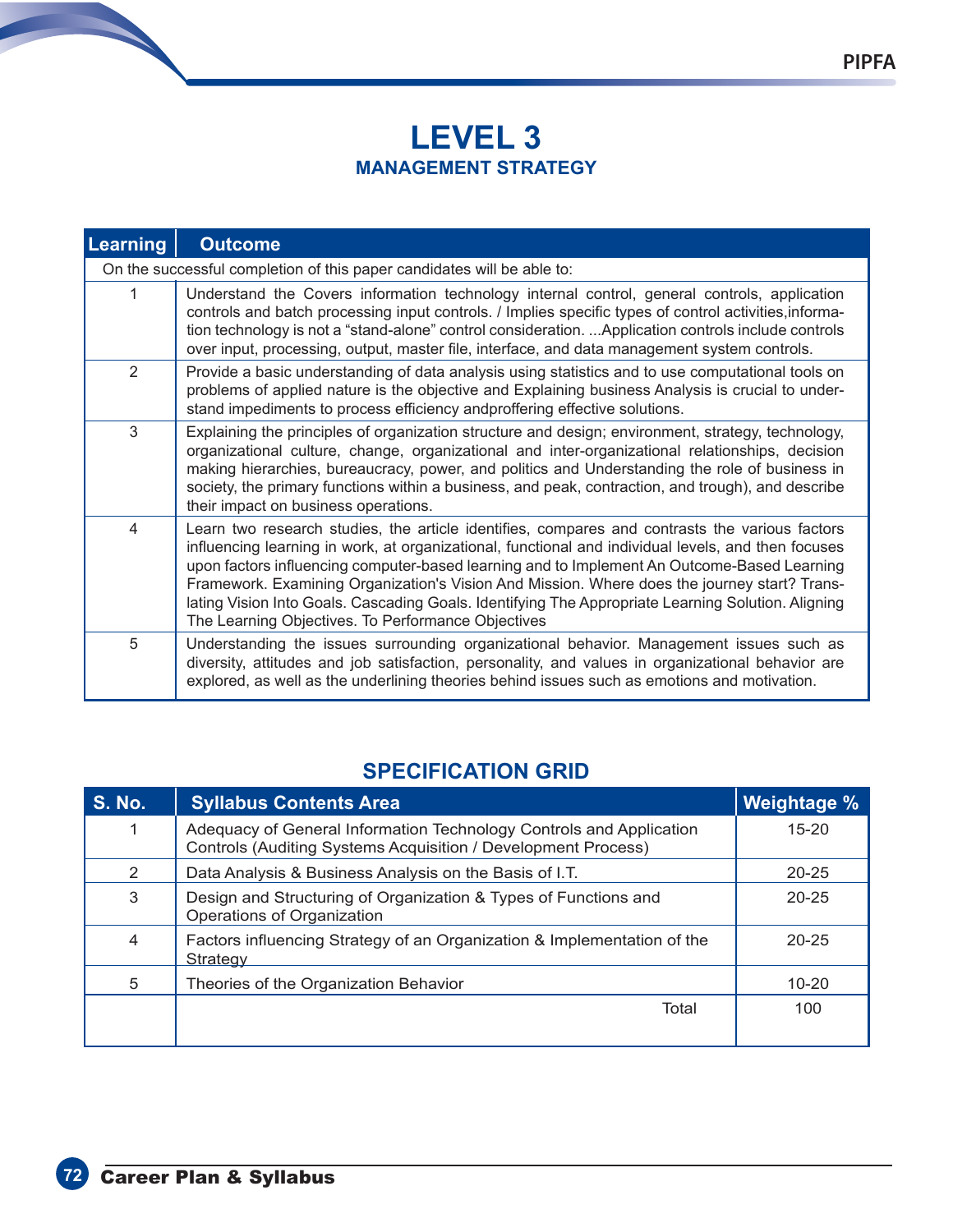| <b>Syllabus</b><br><b>Ref</b> |     | <b>Contents</b>                                                                                                                                                                  | <b>Level</b>   | <b>Learning Outcome</b>                                                                                                                                                                                                                                                                                                                                                                                                                                      |
|-------------------------------|-----|----------------------------------------------------------------------------------------------------------------------------------------------------------------------------------|----------------|--------------------------------------------------------------------------------------------------------------------------------------------------------------------------------------------------------------------------------------------------------------------------------------------------------------------------------------------------------------------------------------------------------------------------------------------------------------|
| 1                             |     | <b>Adequacy of General Information</b><br><b>Technology Controls and</b><br><b>Application Controls (Auditing</b><br><b>Systems Acquisition /</b><br><b>Development Process)</b> |                |                                                                                                                                                                                                                                                                                                                                                                                                                                                              |
|                               | (a) | Risk of inadequate system<br>development life cycle (SDLC) and<br>review of development                                                                                          | 3              | LO1.1.1: Learning the right developmental strategies,<br>procedures and systems.<br>LO1.1.2: The process of expanding the outcomes                                                                                                                                                                                                                                                                                                                           |
|                               | (b) | Review of acquisition process for<br>outsourcing                                                                                                                                 | 3              | whilefocusing on the concept of outsourcing.<br>Acquiring, reviewing and evaluating the outsourcing<br>process.                                                                                                                                                                                                                                                                                                                                              |
|                               | (c) | Information system maintenance<br>practices                                                                                                                                      | 3              | LO1.1.3: Understanding the steps required in<br>maintenance such as corrective, adaptive,                                                                                                                                                                                                                                                                                                                                                                    |
|                               | (d) | Change management                                                                                                                                                                | 3              | perfective and preventive.                                                                                                                                                                                                                                                                                                                                                                                                                                   |
|                               | (e) | Library control software, review of<br>the practice of project management<br>tools and techniques                                                                                | 3              | LO1.1.4: Understanding the controlled identification<br>and implementation of required changes within a<br>computer system.<br>LO1.1.5: Learning the protocols of Library                                                                                                                                                                                                                                                                                    |
|                               |     |                                                                                                                                                                                  |                | management with the amalgamation technology<br>and techniques.                                                                                                                                                                                                                                                                                                                                                                                               |
| $\overline{2}$                |     | <b>Data Analysis</b>                                                                                                                                                             |                |                                                                                                                                                                                                                                                                                                                                                                                                                                                              |
|                               | (a) | What is a data-base?                                                                                                                                                             | 3              | LO2.1.1: Explaining the need of data feeding into                                                                                                                                                                                                                                                                                                                                                                                                            |
|                               | (b) | Data modelling;                                                                                                                                                                  | 3              | computer; accessibility of data in various ways.<br>LO2.2.1: Understanding the data objects and their                                                                                                                                                                                                                                                                                                                                                        |
|                               | (c) | Types of databases;                                                                                                                                                              | 3              | relationships to other data objects.                                                                                                                                                                                                                                                                                                                                                                                                                         |
|                               | (d) | The roles of a data-base management<br>system                                                                                                                                    | 3              | LO2.3.1: Understanding the common types of<br>databases.                                                                                                                                                                                                                                                                                                                                                                                                     |
|                               | (e) | Data as a resource;                                                                                                                                                              | 3              | LO2.4.1: Explaining the functions of database                                                                                                                                                                                                                                                                                                                                                                                                                |
|                               | (f) | Importance of models.                                                                                                                                                            | 3              | management system and ways of utilizing the<br>DBMS in productive manner.                                                                                                                                                                                                                                                                                                                                                                                    |
|                               | (g) | Information systems categories;                                                                                                                                                  | 3              | LO2.5.1: Learning the development and execution                                                                                                                                                                                                                                                                                                                                                                                                              |
|                               | (h) | Office automation systems                                                                                                                                                        | 3              | of architectures, policies, practices and proce-<br>dures that properly manage the full data lifecycle                                                                                                                                                                                                                                                                                                                                                       |
|                               | (i) | Communication systems                                                                                                                                                            | 3              | needs of an enterprise                                                                                                                                                                                                                                                                                                                                                                                                                                       |
|                               | (j) | Decision support systems                                                                                                                                                         | 3              | LO2.6.1: Understanding that models play a crucial                                                                                                                                                                                                                                                                                                                                                                                                            |
|                               | (k) | Enterprise systems                                                                                                                                                               | 3              | role in the creation and use of these any system<br>and help to increase their comprehensibility.                                                                                                                                                                                                                                                                                                                                                            |
|                               | (1) | Limitations                                                                                                                                                                      | $\sqrt{3}$     | LO2.7.1: Learning different categories of Informa-                                                                                                                                                                                                                                                                                                                                                                                                           |
|                               | (m) | Uses of information systems categories                                                                                                                                           | $\mathfrak{S}$ | tion systems such as; Data Processing Systems<br>(DPS), Management Information Systems (MIS),<br>Decision Support Systems (DSS) & Executive<br>Information System (EIS)<br>LO2.8.1: Explaining Office automation systems,<br>which are configurations of networked computer<br>hardware / software. A variety OAS are now<br>applied to business and communication functions<br>that used to be performed manually or in multiple<br>locations of a company. |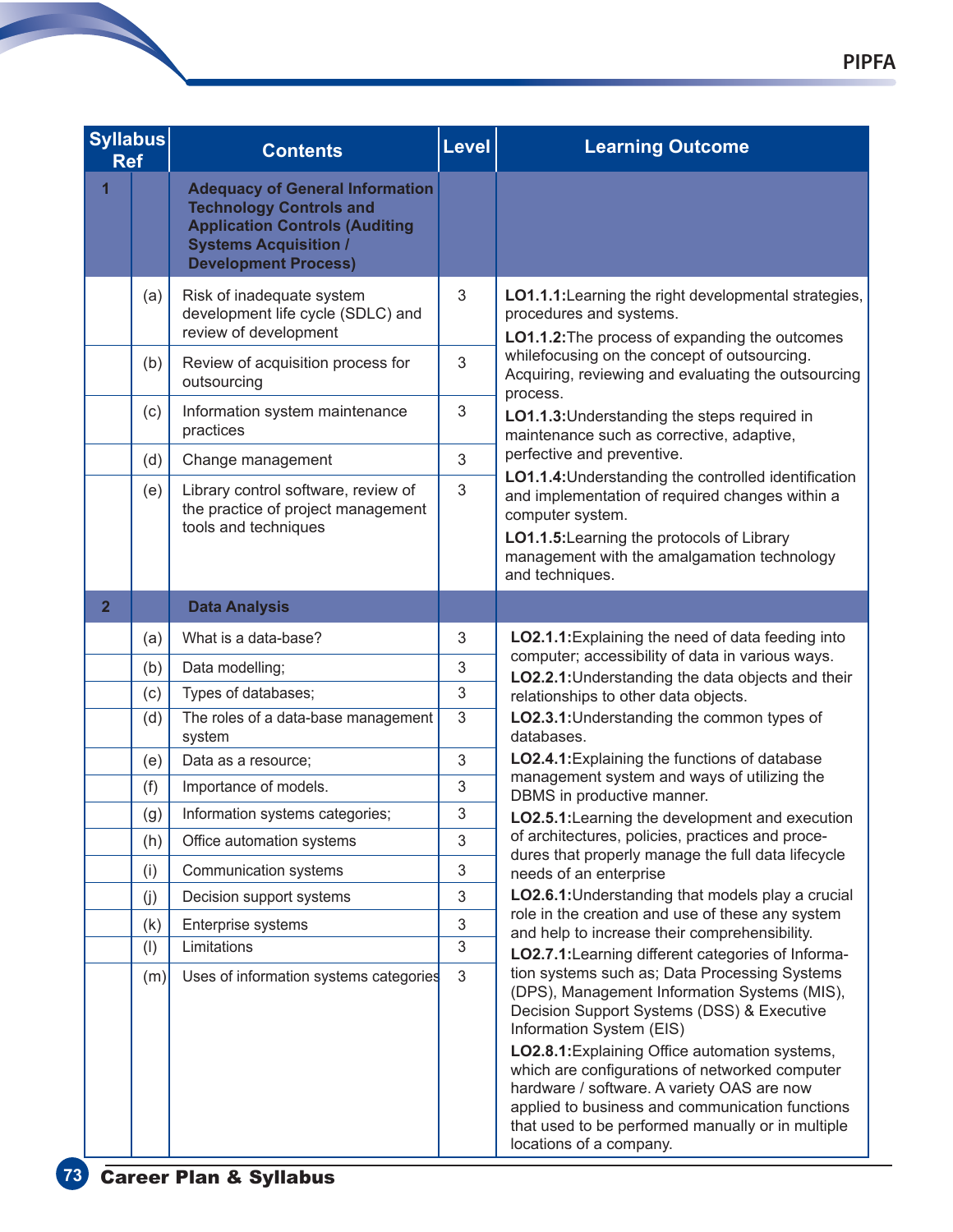| <b>Syllabus</b><br><b>Ref</b> |     | <b>Contents</b>                                                                                                       | Level | <b>Learning Outcome</b>                                                                                                                                                                                                                                                                                                                                                                                                                                                                                                                                                                                                                                                                                                                                                                                                                                                          |
|-------------------------------|-----|-----------------------------------------------------------------------------------------------------------------------|-------|----------------------------------------------------------------------------------------------------------------------------------------------------------------------------------------------------------------------------------------------------------------------------------------------------------------------------------------------------------------------------------------------------------------------------------------------------------------------------------------------------------------------------------------------------------------------------------------------------------------------------------------------------------------------------------------------------------------------------------------------------------------------------------------------------------------------------------------------------------------------------------|
|                               |     |                                                                                                                       |       | LO2.9.1: Explaining the system that describes<br>communication with many hardware and software<br>tools. Knowing collection of individual communica-<br>tions networks, transmission systems and data<br>terminal equipment etc.<br>LO2.10.1: Learning about decision support<br>system; an information system that supports<br>business or organizational decision-making<br>activities.<br>LO2.11.1: Defining the system as the large<br>complex computing systems which handle large<br>volumes of data and enable organizations to<br>integrate and coordinate their business process-<br>es.<br>LO2.12.1: Dealing with lack of resources, systems<br>and complex situations.<br>LO2.13.1: Usage of the group of interrelated<br>components that work to carry out input, process-<br>ing, storage, output and control actions in order to<br>convert data into information. |
| $\overline{\mathbf{3}}$       |     | <b>Business Analysis on the Basis</b><br>of I.T                                                                       |       |                                                                                                                                                                                                                                                                                                                                                                                                                                                                                                                                                                                                                                                                                                                                                                                                                                                                                  |
|                               | (a) | Identify the characteristics of big data<br>and the different types and sources<br>of data                            | 3     | LO3.1.1: Identification and categorization of data,<br>statistically                                                                                                                                                                                                                                                                                                                                                                                                                                                                                                                                                                                                                                                                                                                                                                                                             |
|                               | (b) | Specify uses of data analytics by<br>organizations                                                                    | 3     | LO3.2.1: Understanding data analytics which<br>includes data mining, which involves sorting<br>through large data sets to identify trends, patterns<br>and relationships.                                                                                                                                                                                                                                                                                                                                                                                                                                                                                                                                                                                                                                                                                                        |
|                               | (c) | Specify different types of cyber risk<br>and attack and the steps organizations<br>can take to improve cyber security | 3     | LO3.3.1: Identifying the cyber risks that an organi-<br>zation faces, adapting to look at what controls to<br>put in place, and what technologies will be needed<br>for prevention. How improvement in technology<br>can be deployed to prevent or reduce the impact<br>of cyber risks, depending on risk assessment and<br>what is deemed an acceptable level of risk.                                                                                                                                                                                                                                                                                                                                                                                                                                                                                                          |
|                               | (d) | Specify the features and uses of cloud<br>accounting, the internet of things and<br>distributed ledger technology.    | 3     | LO3.4.1: Emphasizing and learning the modern<br>era of hosting from remote servers and their<br>working procedures under the umbrella of<br>accounting.                                                                                                                                                                                                                                                                                                                                                                                                                                                                                                                                                                                                                                                                                                                          |
| $\overline{4}$                |     | <b>Design and Structuring of</b><br><b>Organization</b>                                                               |       |                                                                                                                                                                                                                                                                                                                                                                                                                                                                                                                                                                                                                                                                                                                                                                                                                                                                                  |
|                               | (a) | <b>Business Values (Virtues)</b>                                                                                      | 3     | LO4.1.1: Setting and determining the health and<br>well-being of the business in the long run.                                                                                                                                                                                                                                                                                                                                                                                                                                                                                                                                                                                                                                                                                                                                                                                   |
|                               | (b) | Vision versus Mission                                                                                                 | 3     | LO4.2.1: Understanding the statement that defines<br>company's objectives and its relation with the<br>statement that describes the desired future<br>position of the company.                                                                                                                                                                                                                                                                                                                                                                                                                                                                                                                                                                                                                                                                                                   |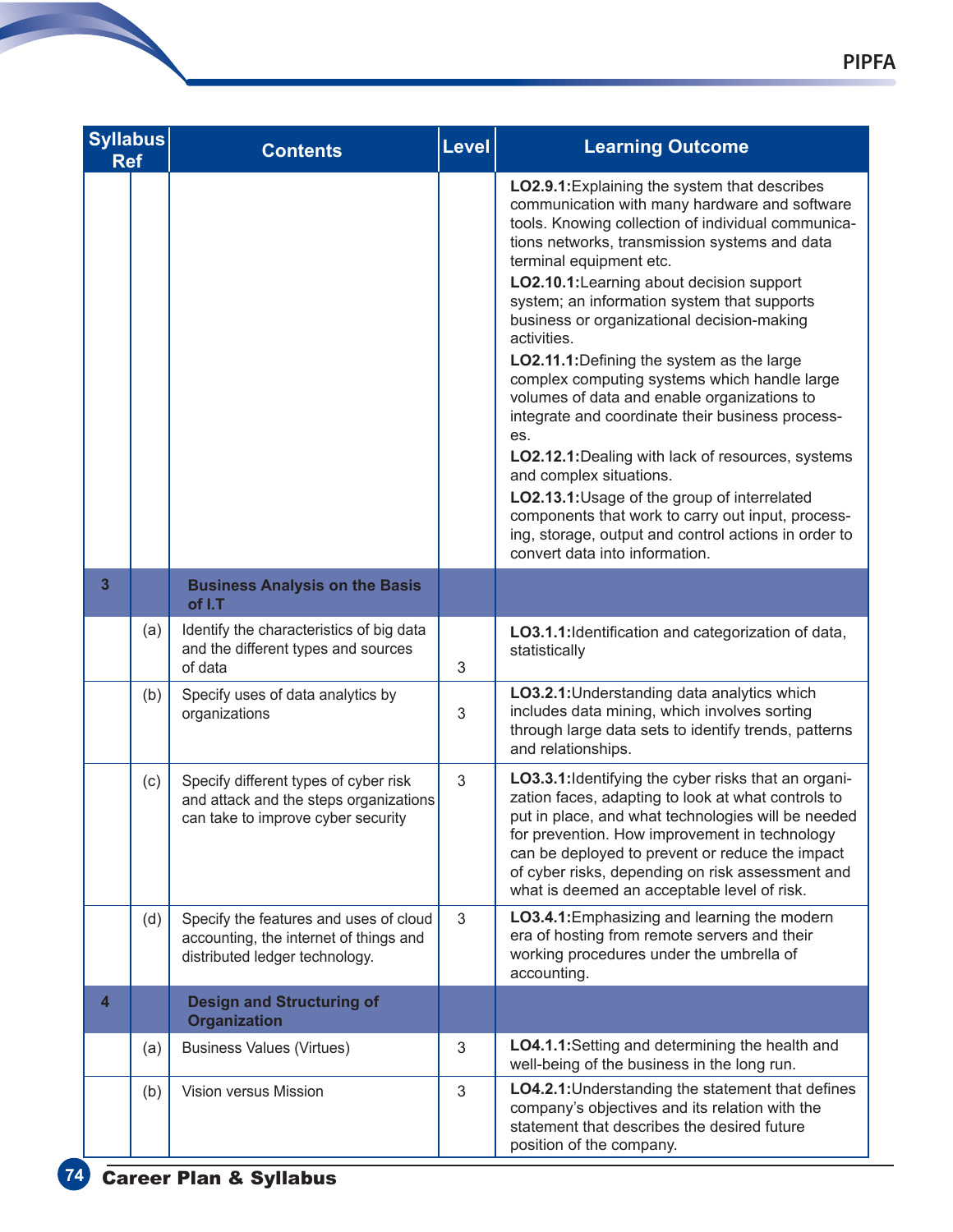| <b>Syllabus</b><br><b>Ref</b> |     | <b>Contents</b>                                                                                                                                                                 | <b>Level</b> | <b>Learning Outcome</b>                                                                                                                                                                                                                                                      |
|-------------------------------|-----|---------------------------------------------------------------------------------------------------------------------------------------------------------------------------------|--------------|------------------------------------------------------------------------------------------------------------------------------------------------------------------------------------------------------------------------------------------------------------------------------|
|                               | (c) | The importance of a clear Mission                                                                                                                                               | 3            | LO4.3.1: Understanding the value of unambiguous<br>Mission statement, and advantages of defining<br>clear road map and the right direction.                                                                                                                                  |
|                               | (d) | Components of a Vision and Mission<br><b>Statements</b>                                                                                                                         | 3            | LO4.4.1: Learning the core components of vision<br>and mission statements; making them easy to<br>define and effective.                                                                                                                                                      |
|                               | (e) | Characteristics of a Vision and Mission<br><b>Statements</b>                                                                                                                    | 3            | LO4.5.1: Understanding the features of vision and<br>mission statements. To design general, descrip-<br>tive and clear statement at the same time.                                                                                                                           |
|                               | (f) | Developing Vision and Mission<br><b>Statements</b>                                                                                                                              | 3            | LO4.6.1: Designing the precise and message-con-<br>veying vision and mission statements.                                                                                                                                                                                     |
| 5                             |     | <b>Types of Functions and</b><br>perations of Organization<br>A typical business operation of<br>organization may consist of the<br>following main departments or<br>functions: |              |                                                                                                                                                                                                                                                                              |
|                               | (a) | Production                                                                                                                                                                      | 3            | LO5.1.1: Producing refers to manufacturing or<br>creating a product or good from raw materials.                                                                                                                                                                              |
|                               | (b) | Research and Development (often<br>abbreviated to R&D) Purchasing                                                                                                               | 3            | LO5.2.1: Focusing on the work directed towards<br>the innovation, introduction, and improvement of<br>products and processes.                                                                                                                                                |
|                               | (c) | Purchasing                                                                                                                                                                      | 3            | LO5.3.1: Learning that the purchasing activities<br>are needed to ensure that needed items are<br>obtained in a timely manner and at a reasonable<br>cost.                                                                                                                   |
|                               | (d) | Marketing (including the selling<br>function)                                                                                                                                   | 3            | LO5.4.1: Understanding marketing function that<br>involves determining client. needs and wants and<br>responding through planning.                                                                                                                                           |
|                               | (e) | Human Resource Management                                                                                                                                                       | 3            | LO5.5.1: Learning the practice of recruiting, hiring,<br>deploying and managing an organization's<br>employees                                                                                                                                                               |
|                               | (f) | Accounting and Finance                                                                                                                                                          | 3            | LO5.6.1: Explaining the Accounting and Finance<br>are the field of accounting concerned with the<br>summary, analysis and reporting of financial<br>transactions related to a business. This involves<br>the preparation of financial statements available<br>for public use |
| $6\phantom{1}$                |     | <b>Factors influencing Strategy of</b><br>an Organization                                                                                                                       |              |                                                                                                                                                                                                                                                                              |
|                               | (a) | <b>Generic Competitive Strategy</b>                                                                                                                                             | 3            | LO6.1.1: To familiarize the methodology designed to<br>provide companies with a strategic plan to compete<br>and gain an advantage within the marketplace.                                                                                                                   |
|                               | (b) | Using the Value Chain in Competitive<br>Strategy                                                                                                                                | 3            | LO6.2.1: Effectiveness that how value chains can<br>be finely tuned to gain a competitive edge                                                                                                                                                                               |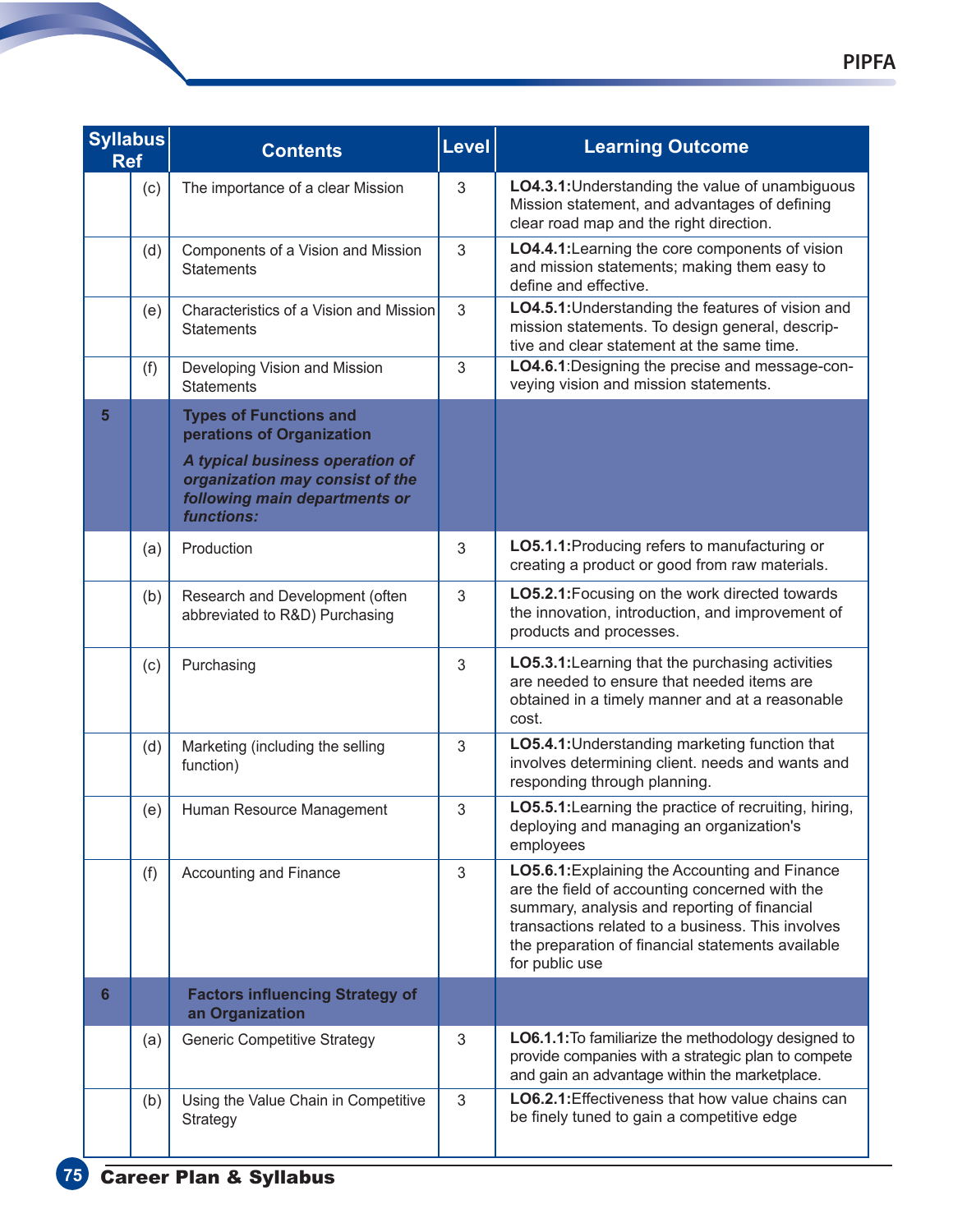| <b>Syllabus</b><br><b>Ref</b> |     | <b>Contents</b>                                                                                                                                                                                                                                                                                                                                                    | Level          | <b>Learning Outcome</b>                                                                                                                                                                                                                                                                                                                                                                                          |
|-------------------------------|-----|--------------------------------------------------------------------------------------------------------------------------------------------------------------------------------------------------------------------------------------------------------------------------------------------------------------------------------------------------------------------|----------------|------------------------------------------------------------------------------------------------------------------------------------------------------------------------------------------------------------------------------------------------------------------------------------------------------------------------------------------------------------------------------------------------------------------|
|                               | (c) | Pricing and Competition                                                                                                                                                                                                                                                                                                                                            | 3              | LO6.3.1: To learn the process of selecting strategic<br>price points to best take advantage of a product or<br>service-based market relative to competition.                                                                                                                                                                                                                                                     |
| $\overline{7}$                |     | <b>Implementation of the Strategy</b>                                                                                                                                                                                                                                                                                                                              |                |                                                                                                                                                                                                                                                                                                                                                                                                                  |
|                               | (a) | Acquisition and Strategic Alliances                                                                                                                                                                                                                                                                                                                                | $\sqrt{3}$     | LO7.1.1: Learning Importance of alliances,<br>join-ventures and mutual-goals achievement.                                                                                                                                                                                                                                                                                                                        |
|                               | (b) | Aligning Organizational Structure and<br>Strategy                                                                                                                                                                                                                                                                                                                  | $\mathfrak{S}$ | LO7.2.1: To understand the balance between<br>organizational strategy while achieving organiza-<br>tion's mission and objectives                                                                                                                                                                                                                                                                                 |
|                               | (c) | <b>Managing Change</b>                                                                                                                                                                                                                                                                                                                                             | $\mathfrak{Z}$ | LO7.3.1: Learning the change management; its<br>process, tools and techniques to manage the<br>people side of change to achieve the required<br>business outcome                                                                                                                                                                                                                                                 |
|                               | (d) | Cost reduction Methodologies                                                                                                                                                                                                                                                                                                                                       | 3              | LO7.4.1: Cost reduction strategies are effective<br>principles or methods for increasing operations<br>efficiency. Cost reduction strategies can reduce<br>operations costs while increasing productivity,<br>allowing for strategic reallocation of resources.                                                                                                                                                  |
|                               | (e) | <b>Evaluating Functional Strategies</b>                                                                                                                                                                                                                                                                                                                            | 3              | LO7.5.1: Explaining the functional areas of a<br>business that are commonly assigned func-<br>tion-specific goals are human resources, produc-<br>tion, research and development, marketing, and<br>perhaps information technology.                                                                                                                                                                              |
|                               | (f) | <b>Business Plans</b>                                                                                                                                                                                                                                                                                                                                              | 3              | LO7.6.1: Learning the process of planning and the<br>differences between strategic and business<br>planning. Understanding financial, competitors<br>and feasibility aspects.                                                                                                                                                                                                                                    |
| 8                             |     | <b>Theories of the Organization</b><br><b>Behavior</b>                                                                                                                                                                                                                                                                                                             |                |                                                                                                                                                                                                                                                                                                                                                                                                                  |
|                               | (a) | Requirements of Future Organizations<br><b>Features Characterizing Future</b><br>Organization:<br>• Perceived need for change<br>Cooperation at the top<br>Both Leadership and Management<br>Proactive work to become future<br>leaders<br>Ability to implement changes<br>$\bullet$<br><b>Excellent Short-Term Results</b><br><b>Structure Facilitates Change</b> | 3              | LO8.1.1: To understand and identify trends in the<br>development of OB<br>LO8.1.2: To explain these trends in the light of<br>global economies and geo-political developments<br>LO8.1.3: Use a variety of perspectives to under-<br>stand the forms and functions of modern organiza-<br>tions                                                                                                                  |
|                               | (b) | Levels and perspectives in Organizational<br>theory In this a distinction is made<br>between these three perspectives<br>through three primary areas of focus for<br>a given organizational theory:<br>• Focus on Performance of tasks<br><b>Focus on Motivation</b><br>• Focus on adjustments to the<br>surrounding environment                                   |                | LO8.2.1: Understanding the concept of organiza-<br>tional theory, i.e., it is an assembly of people<br>working together to achieve common objectives<br>through a division of labor. The responsibilities of<br>an organizationto provide means of using individu-<br>al strengths within a group to achieve more than<br>can be accomplished by the aggregate efforts of<br>group members working individually. |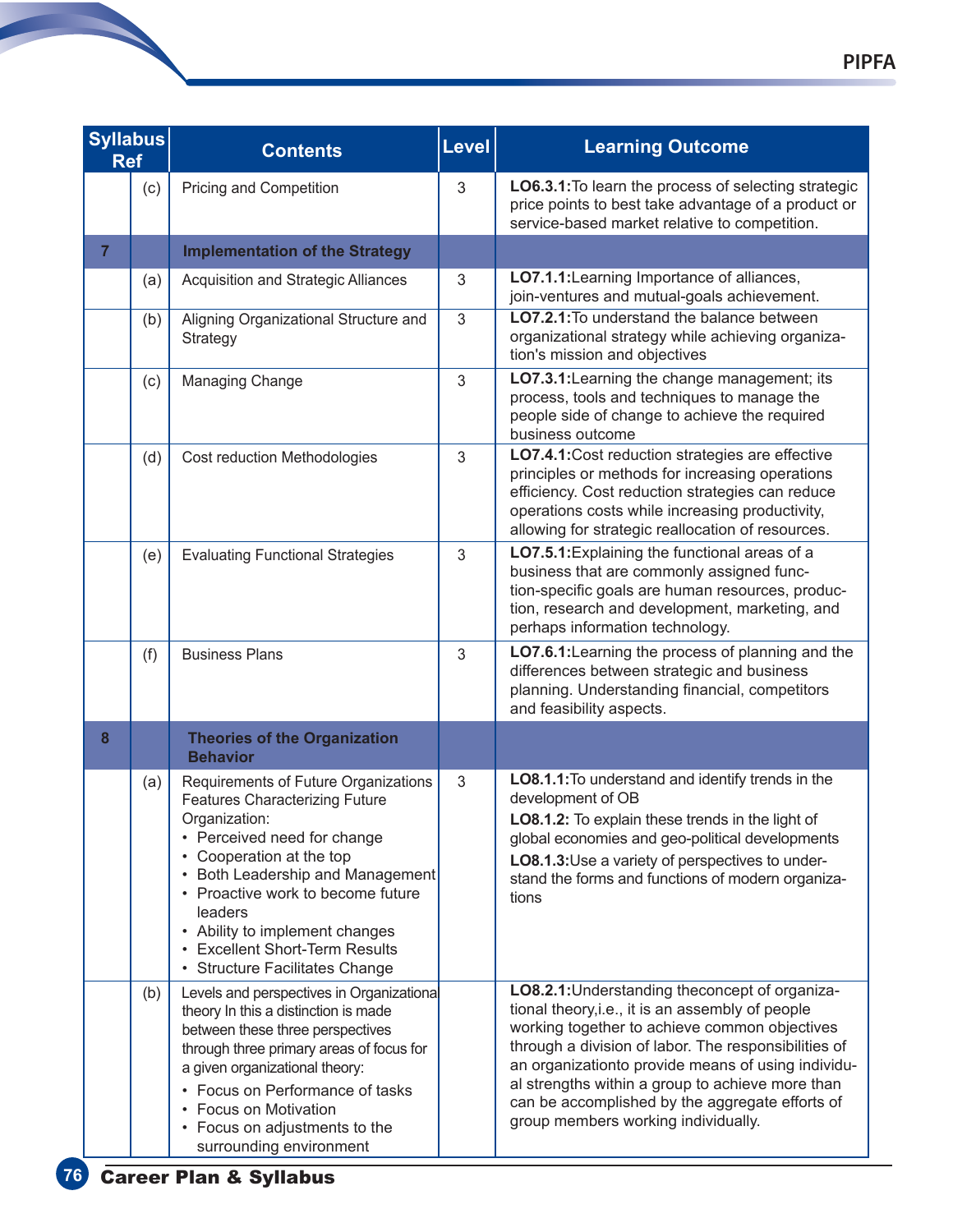| <b>Syllabus</b><br><b>Ref</b> | <b>Contents</b>                                                                                                                                                                                                                                                                  | <b>Level</b> | <b>Learning Outcome</b>                                                                                                                                                                                                                                                                                                                                                                                                                                                                                          |
|-------------------------------|----------------------------------------------------------------------------------------------------------------------------------------------------------------------------------------------------------------------------------------------------------------------------------|--------------|------------------------------------------------------------------------------------------------------------------------------------------------------------------------------------------------------------------------------------------------------------------------------------------------------------------------------------------------------------------------------------------------------------------------------------------------------------------------------------------------------------------|
| (c)                           | The Connecting need in organizational<br>theory This is structured according to<br>three areas of focus and sub-divided<br>according to the three analysis levels:<br>Social physiological Analysis Level<br>• Structural analysis Level<br><b>Organizational Learning Level</b> | 3            | LO8.3.1: Explain how employees are motivated<br>according to Maslow's hierarchy of needs.<br>LO8.3.2: Explain how the ERG (existence, related-<br>ness, growth) theory addresses the limitations of<br>Maslow's hierarchy.<br>LO8.3.3: Describing the differences among factors<br>contributing to employee motivation and how these<br>differ from factors contributing to dissatisfaction.<br>LO8.3.4: Learning new skills or ideas, and their<br>productivity at work may increase as they gain<br>expertise. |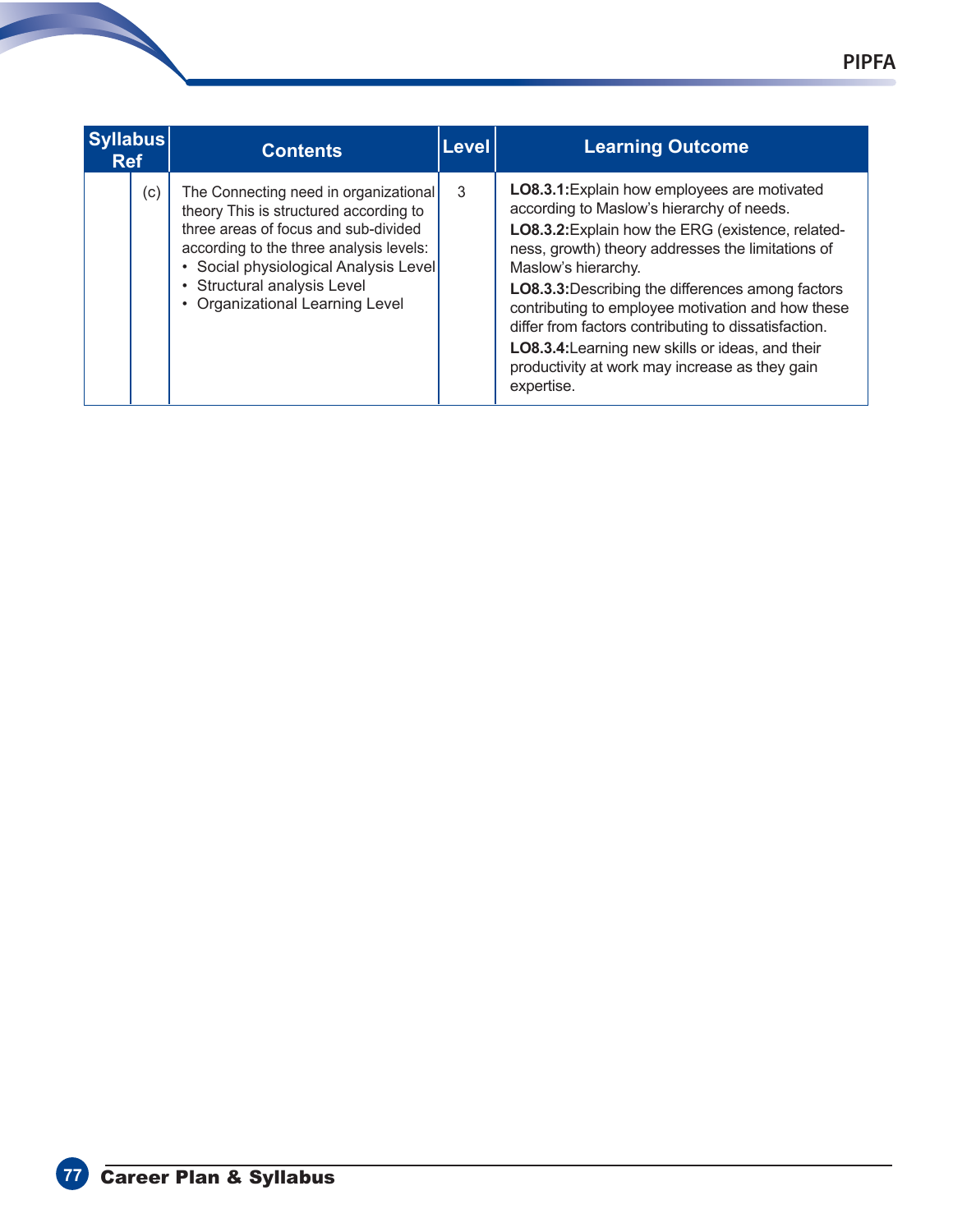# **Level – 4**

**11 Financial Reporting**

**12 Management Accounting**

- **13 Audit, Assurance & Ethics**
- **14 Business Organization**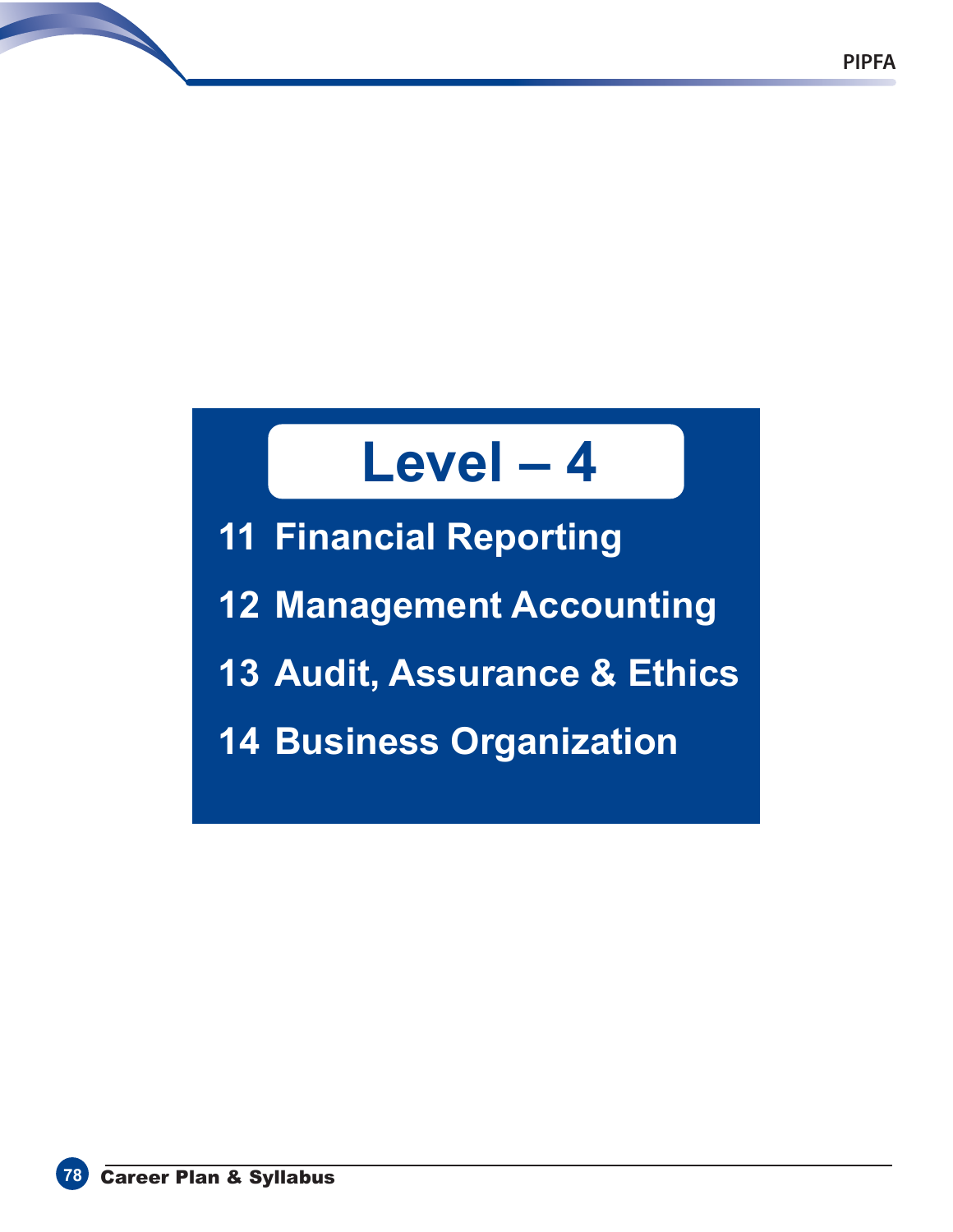#### **Objective**

To broaden the knowledge base of basic accounting acquired in earlier modules with emphasis on International Financial Reporting Standards.

| Learning                                                               | <b>Outcome</b>                                                                                                                                                                                                                                                                                                                                                                    |  |  |
|------------------------------------------------------------------------|-----------------------------------------------------------------------------------------------------------------------------------------------------------------------------------------------------------------------------------------------------------------------------------------------------------------------------------------------------------------------------------|--|--|
| On the successful completion of this paper candidates will be able to: |                                                                                                                                                                                                                                                                                                                                                                                   |  |  |
|                                                                        | Prepare financial statements including consolidated financial statements with one subsidiary<br>Containing disclosures in accordance with IFRS and Companies Act, 2017.                                                                                                                                                                                                           |  |  |
| 2                                                                      | Accounting for transactions related to tangible and intangible assets and leases. Understand the<br>concept of capitalization of borrowing costs.                                                                                                                                                                                                                                 |  |  |
| 3                                                                      | Accounting for transactions related to taxation.Comprehend rules of revenue recognition.<br>Understand the reporting of basic earing per share and segment reporting.                                                                                                                                                                                                             |  |  |
| $\overline{4}$                                                         | Understand the implications of changes in accounting policies, estimates and Errors. Understand<br>the accounting of investment properties and non-current assets held for disposal. Understanding<br>the definition of financial instrument and classification, recognition, measurement and presentation<br>of basic financial instruments (excluding all kind of derivatives). |  |  |

# **SPECIFICATION GRID**

| <b>S. No.</b>  | <b>Syllabus Contents Area</b>                                                                                                                                             | <b>Weightage %</b> |
|----------------|---------------------------------------------------------------------------------------------------------------------------------------------------------------------------|--------------------|
|                | Final account including consolidation with a single Subsidiary                                                                                                            | $20 - 30$          |
| 2              | Accounting for tangible and intangible assets, leases, borrowing costs and<br>impairment of assets (IES 16, 17, 23, 36, 38)                                               | $20 - 25$          |
| 3              | Ethics in Financial Reporting, Accounting for taxation, Revenue from contracts<br>with customers, Basic Earnings per share and Segment Reporting                          | $25 - 30$          |
| $\overline{4}$ | Changes in Accounting policies and estimates and correction of errors,<br>non-current assets held for disposal, investment properties and basic<br>financial instruments. | $20 - 25$          |
|                | Total                                                                                                                                                                     | 100                |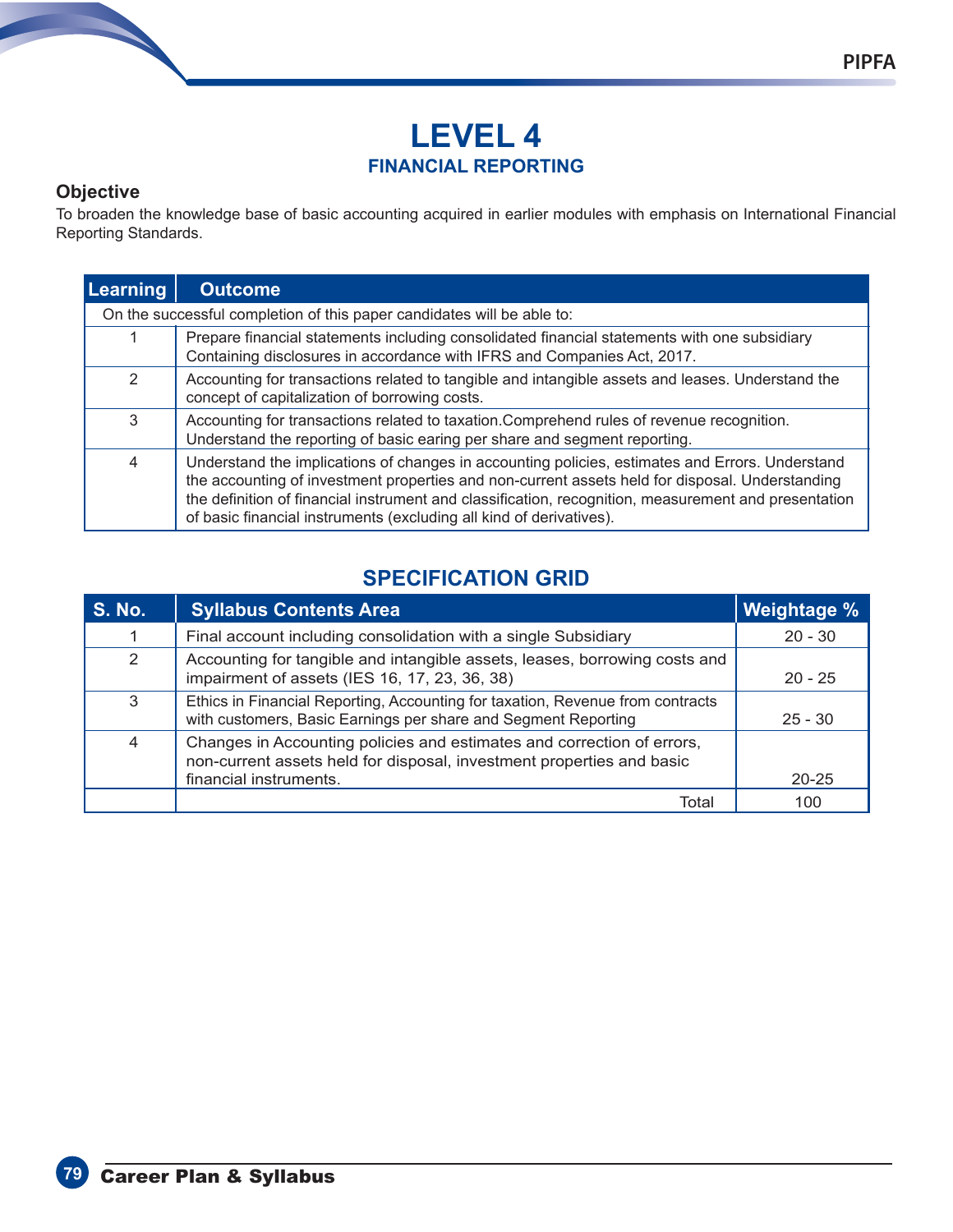| <b>Syllabus</b><br><b>Ref</b> |     | <b>Contents</b>                                                                                                                                                                                                                                                                                                                                       | <b>Level</b>   | <b>Learning Outcome</b>                                                                                                                                                                                                                                                                                                                                                                                                                                                                                                                                                                                                                                                                                                                                                         |  |
|-------------------------------|-----|-------------------------------------------------------------------------------------------------------------------------------------------------------------------------------------------------------------------------------------------------------------------------------------------------------------------------------------------------------|----------------|---------------------------------------------------------------------------------------------------------------------------------------------------------------------------------------------------------------------------------------------------------------------------------------------------------------------------------------------------------------------------------------------------------------------------------------------------------------------------------------------------------------------------------------------------------------------------------------------------------------------------------------------------------------------------------------------------------------------------------------------------------------------------------|--|
| $\overline{1}$                |     | <b>Final Accounts including</b><br><b>Consolidation with a single subsidiary</b>                                                                                                                                                                                                                                                                      |                |                                                                                                                                                                                                                                                                                                                                                                                                                                                                                                                                                                                                                                                                                                                                                                                 |  |
|                               | (a) | Preparation of financial statements<br>of limited companies under<br>international financial reporting<br>standards (those covered in<br>syllabus) and Companies Act 2017.                                                                                                                                                                            | $\overline{2}$ | LO1.1.1: Identify the laws, regulations, reporting<br>standards and other requirements applicable to<br>statutory financial statements of a limited company<br>LO1.1.2: Prepare and present the following in<br>accordance with the disclosure requirements of<br>IAS1, Companies Act, fourth schedule / fifth schedule<br>Statement of financial position<br>$\bullet$<br>Statement of comprehensive income<br>Statement of changes in equity<br>Notes to the financial statements<br>LO1.1.3: Prepare statement of cash flows in<br>accordance with the requirements of IAS 7.                                                                                                                                                                                                |  |
|                               | (b) | Consolidated financial statements<br>involving a single subsidiary and<br>simple adjustments i.e. elimination<br>of investment in subsidiary and<br>recognizing goodwill/gain from<br>bargain purchase; identification of<br>non-controlling interest, inter-company<br>sales and purchases and profit/loss<br>on inventories (excluding tax impact). | 1              | LO1.2.1: Describe the concept of a group as a<br>single economic unit<br>LO1.2.2: Define using simple examples subsidiary,<br>parent and control<br>LO1.2.3: Describe situations when control is<br>presumed to exist<br>LO1.2.4: Identify and describe the circumstances in<br>which an entity is required to prepare and present<br>consolidated financial statements<br>LO1.2.5: Eliminate (by posting journal entries) the<br>carrying amount of the parent's investment in<br>subsidiary against the parent's portion of equity of<br>subsidiary and recognize the difference between the<br>two balances as either.<br>goodwill; or<br>gain from bargain purchase<br>LO1.2.6: Define and describe non-controlling<br>interest in the case of a partially owned subsidiary |  |
|                               |     |                                                                                                                                                                                                                                                                                                                                                       |                | LO1.2.7: Identify the non-controlling interest in the<br>following:<br>net assets of a consolidated subsidiary; and<br>profit or loss of the consolidated subsidiary for<br>the reporting period<br>LO1.2.8: Post adjusting entries to eliminate the<br>effects of intergroup sale of inventory and<br>depreciable assets.<br>LO1.2.9: Prepare and present simple consolidated<br>statements of financial position involving a single<br>subsidiary in accordance with IFRS 10.<br>LO1.2.10: Prepare and present a simple consolidated<br>statement of comprehensive income involving a<br>single subsidiary in accordance with IFRS 10.                                                                                                                                        |  |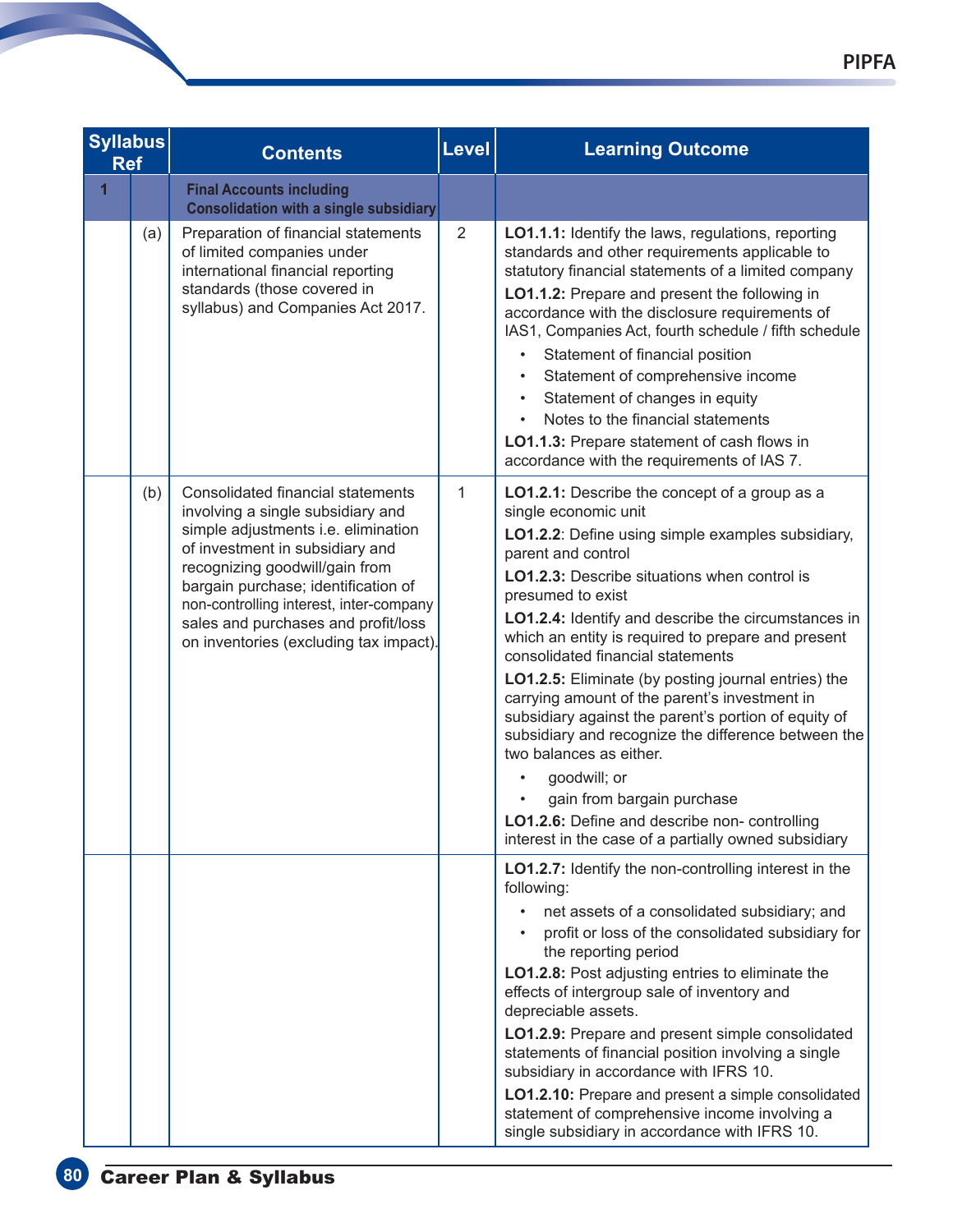| <b>Syllabus</b><br><b>Ref</b> |     | <b>Contents</b>                                                                                                                                                                                                                                                                                                                                                          | <b>Level</b>   | <b>Learning Outcome</b>                                                                                                                                                                                                                                                                                                                                                    |
|-------------------------------|-----|--------------------------------------------------------------------------------------------------------------------------------------------------------------------------------------------------------------------------------------------------------------------------------------------------------------------------------------------------------------------------|----------------|----------------------------------------------------------------------------------------------------------------------------------------------------------------------------------------------------------------------------------------------------------------------------------------------------------------------------------------------------------------------------|
| $\overline{2}$                |     | <b>Accounting for Tangible and</b><br>Intangible assets, leases, borrowing<br>costs and impairment of assets                                                                                                                                                                                                                                                             |                |                                                                                                                                                                                                                                                                                                                                                                            |
|                               | (a) | Recognition, de-recognition,<br>measurement, depreciation/<br>amortization and measurement after<br>recognition of non-current assets<br>(IAS 16 and IAS 38).                                                                                                                                                                                                            | $\overline{2}$ | LO2.1.1: Explain and apply the accounting<br>treatment of property, plant and equipment and<br>intangible assets<br>LO2.1.2: Formulate accounting policies in respect<br>of property, plant and equipment and intangible assets.                                                                                                                                           |
|                               | (b) | Leases (IFRS 16)<br>• Accounting for right-of-use (ROU)<br>of asset and lease obligations by<br>lessee.<br>• Operating and finance lease<br>(excluding sale and lease back<br>transactions and dealer leasing)<br>• Preparation of amortization<br>schedules and journal entries<br>• Preparation of extracts of financial<br>statements showing required<br>disclosures | $\overline{2}$ | LOI.2.2.1 Explain accounting lease by lessees.<br>LOI.2.2.2 Explain accounting of operating and<br>finance lease by lessor.<br>LOI.2.2.3 Formulate accounting policies and<br>prepare extracts and make disclosures.                                                                                                                                                       |
|                               | (c) | Borrowing costs (IAS 23)<br>• Criteria for qualifying assets<br>• Determining amount of borrowing<br>cost to be capitalized<br>• Disclosure requirements                                                                                                                                                                                                                 | $\overline{2}$ | LO2.3.1: Describe borrowing cost and qualifying<br>assets using examples<br>LO2.3.2: Identify and<br>account for borrowing costs in accordance with<br><b>IAS 23</b><br>LO2.3.3: Disclose borrowing costs in financial<br>statements<br>LO2.3.4: Formulate accounting policies in respect<br>of borrowing cost.                                                            |
|                               | (d) | Impairment of individual assets<br>(excluding cash generating unit,<br>goodwill and financial assets) (IAS 36)<br>• Costs of disposal, fair value and<br>recoverable amount of an asset<br>• Measuring recoverable amount<br>and value in use<br>• Recognizing an impairment loss<br>• Reversal of impairment loss<br>recognized in prior period(s)                      | $\overline{2}$ | LO2.4.1: Identify and assess the circumstances<br>when the assets may be impaired<br>LO2.4.2: Discuss the measurement of recoverable<br>amount<br>LO2.4.3: Identify a cash-generating unit and assess<br>its recoverable amount, including its components<br>LO2.4.4: Account for the related impairment<br>expenses (excluding accounting for reversal of<br>impairment). |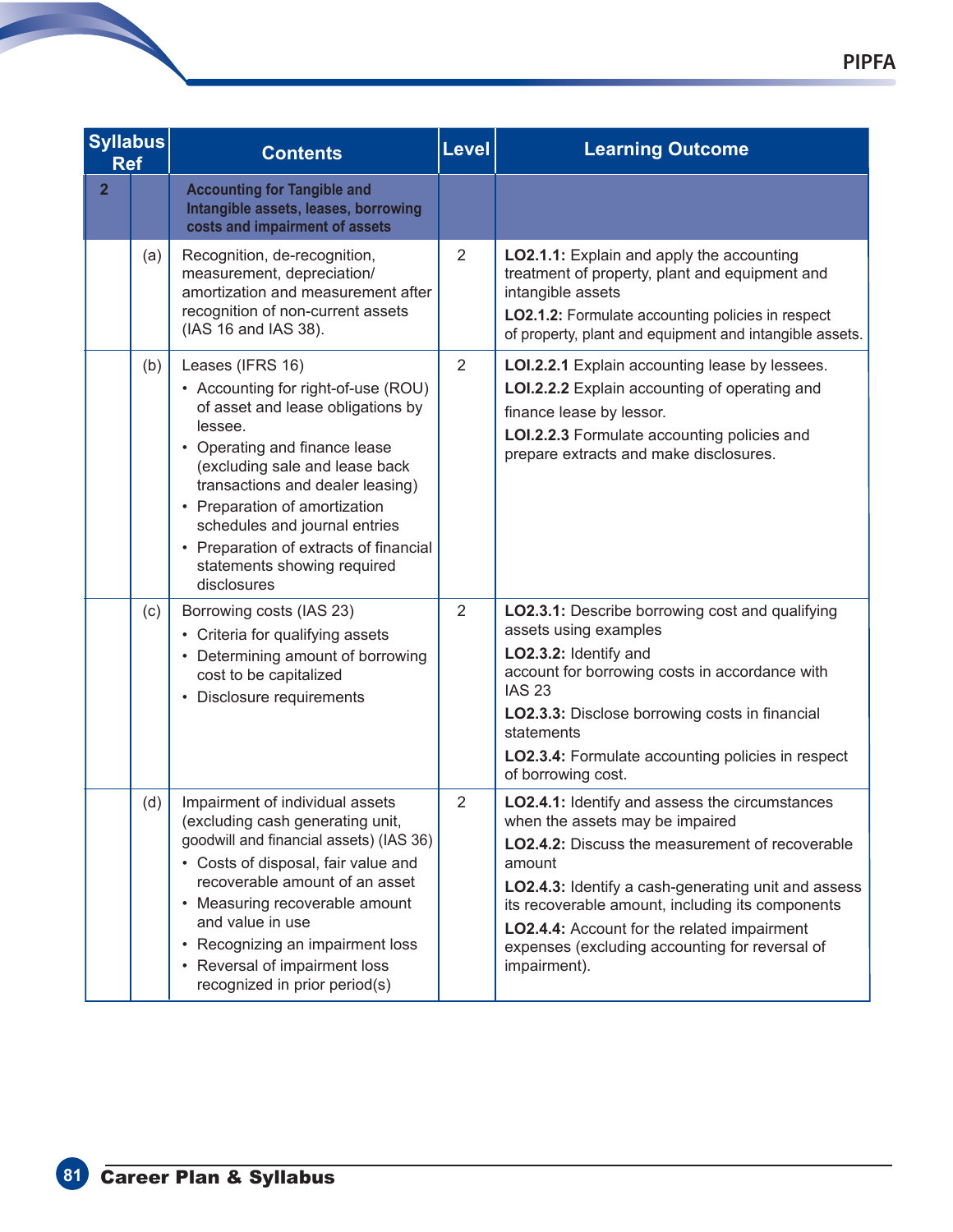| <b>Syllabus</b><br><b>Ref</b> |     | <b>Contents</b>                                                                                                                                                                                                                                                                                                                                                                                | <b>Level</b>   | <b>Learning Outcome</b>                                                                                                                                                                                                                                                                                                                                                                                                                                                                                                                                                         |
|-------------------------------|-----|------------------------------------------------------------------------------------------------------------------------------------------------------------------------------------------------------------------------------------------------------------------------------------------------------------------------------------------------------------------------------------------------|----------------|---------------------------------------------------------------------------------------------------------------------------------------------------------------------------------------------------------------------------------------------------------------------------------------------------------------------------------------------------------------------------------------------------------------------------------------------------------------------------------------------------------------------------------------------------------------------------------|
| $\overline{\mathbf{3}}$       |     | <b>Ethics in Financial Reporting, Accounting</b><br>for taxation, Revenue from contracts with<br>customers, Basic Earnings per share and<br><b>Segment Reporting</b>                                                                                                                                                                                                                           |                |                                                                                                                                                                                                                                                                                                                                                                                                                                                                                                                                                                                 |
|                               | (a) | <b>Ethics in Financial Reporting</b><br>Fundamental principles (sections<br>100 to 150 of the Code of Ethics for<br><b>Chartered Accountants)</b><br>An understanding of ethics relating<br>to preparation and reporting of<br>financial information (Section 320 of<br>Code of Ethics for Chartered<br>Accountants)                                                                           |                | LO3.1.1: Explain basic tax policy considerations<br>underlying common tax regimes.<br>LO3.1.2: Understand tax-related statutory,<br>regulatory, and professional ethics obligations and<br>identify tax-based community service opportunities                                                                                                                                                                                                                                                                                                                                   |
|                               | (b) | Taxation (IAS 12)<br>• Current and prior period tax<br>• Difference between temporary and<br>permanent timing differences<br>• Deferred tax asset, liability and charge<br>(excluding impact of revaluation of<br>fixed assets, business combinations<br>and goodwill, investments in<br>subsidiary/associated undertakings<br>and share based payments)<br>• Journal entries<br>• Disclosures | 2              | LO4.1.1: Define temporary differences and identify<br>temporary differences that cause deferred tax<br>liabilities and deferred tax assets<br>LO4.1.2: Determine amounts to be recognized in<br>respect of temporary differences<br>LO4.1.3: Prepare and present deferred tax<br>calculations using the balance sheet approach<br>LO4.1.4: Account for the major components of tax<br>expense/income and its relationship with accounting<br>profit<br>LO4.1.5: Formulate accounting policies in respect<br>of deferred tax<br>LO4.1.6: Apply disclosure requirements of IAS12. |
|                               | (c) | Revenue from contract with<br>customers (IFRS-15)                                                                                                                                                                                                                                                                                                                                              | 2              | LO3.3.1: Identify the fundamental concepts related<br>to revenue recognition and measurement.<br>LO3.3.2: Apply the five-step revenue recognition<br>process.<br>LO3.3.3: Apply the five-step process to major<br>revenue recognition issues.<br>LO3.3.4: Identify presentation and disclosure<br>requirements regarding revenue<br>LO 3.3.5 Accounting for Variable consideration, non-<br>cash consideration and accounting for contract costs.                                                                                                                               |
|                               | (d) | Basics Earning per share (IAS-33)                                                                                                                                                                                                                                                                                                                                                              | $\overline{2}$ | LO3.4.1: Explain how to apply the criteria for<br>determining a reportable segment                                                                                                                                                                                                                                                                                                                                                                                                                                                                                              |
|                               | (e) | Segment reporting (IFRS 8)<br>• Operating segments<br>• Aggregation criteria<br>Quantitative thresholds<br>Disclosure requirements                                                                                                                                                                                                                                                             | $\overline{2}$ | LO3.5.1: Understand how to prepare the disclosures<br>required by IFRS 8 for reportable segments                                                                                                                                                                                                                                                                                                                                                                                                                                                                                |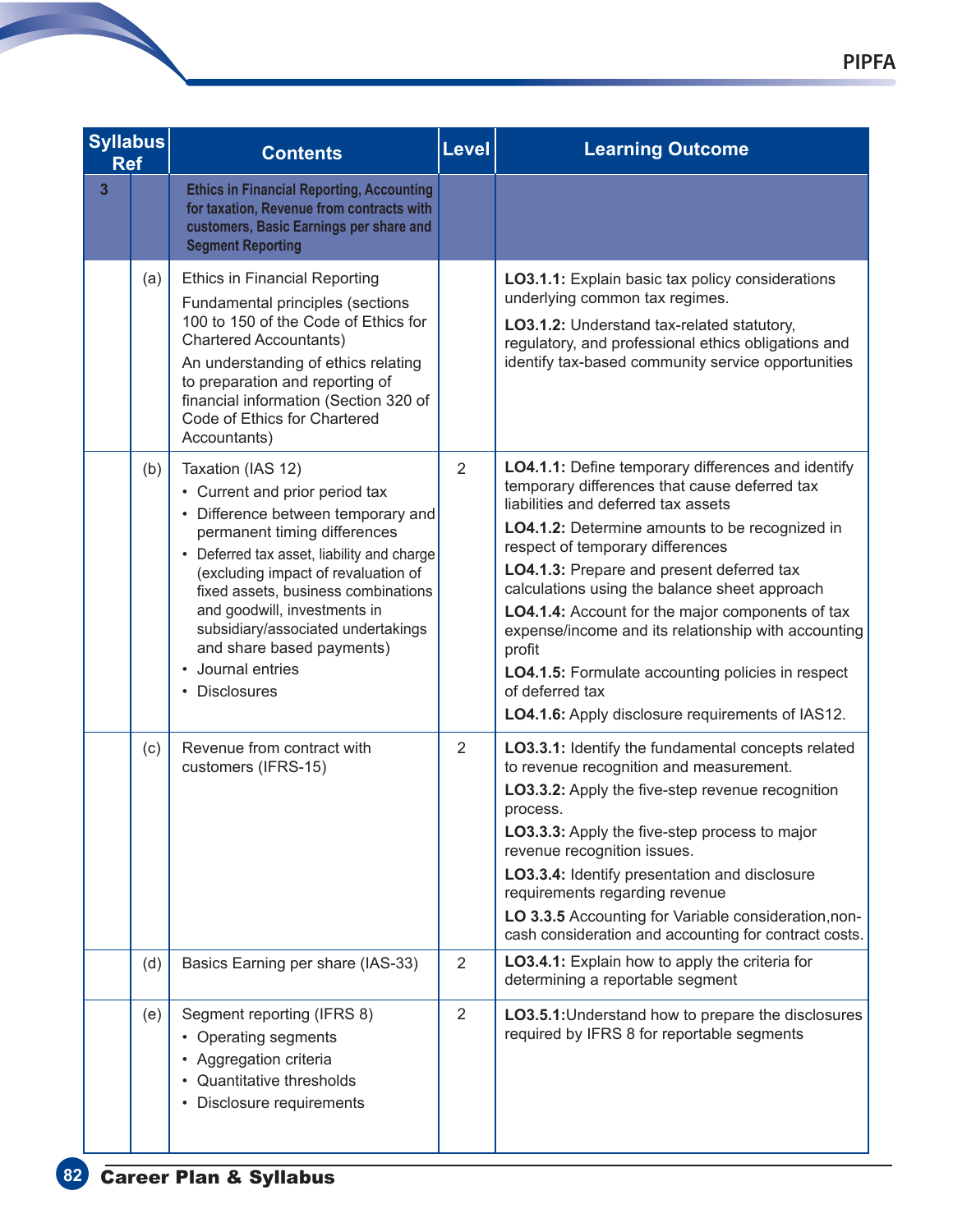| <b>Syllabus</b><br><b>Ref</b> |     | <b>Contents</b>                                                                                                                                                                            | <b>Level</b>   | <b>Learning Outcome</b>                                                                                                                                                                                                                                                                                                                                                                                                                                                                                                                                                                                                                                                                                                                                                                         |
|-------------------------------|-----|--------------------------------------------------------------------------------------------------------------------------------------------------------------------------------------------|----------------|-------------------------------------------------------------------------------------------------------------------------------------------------------------------------------------------------------------------------------------------------------------------------------------------------------------------------------------------------------------------------------------------------------------------------------------------------------------------------------------------------------------------------------------------------------------------------------------------------------------------------------------------------------------------------------------------------------------------------------------------------------------------------------------------------|
| $\overline{\mathbf{4}}$       |     | <b>Changes in Accounting Policies and</b><br><b>Estimates and Correction of Errors,</b><br>non-current assets held for disposal,<br>investment properties, Basic financial<br>instruments. |                |                                                                                                                                                                                                                                                                                                                                                                                                                                                                                                                                                                                                                                                                                                                                                                                                 |
|                               | (a) | Changes in Accounting Policies and<br>estimates, error (IAS-8)                                                                                                                             | 2              | LO5.1.1: Define liability, provision, contingent<br>liability and contingent asset also describe their<br>accounting treatment.<br>LO5.1.2: Distinguish between provisions, contingent<br>liabilities or contingent assets<br>LO5.1.3: Understand and apply the recognition and<br>de-recognition criteria for provisions<br>LO5.1.4: Calculate/ measure provisions such as<br>warranties/guarantees, restructuring, onerous<br>contracts, environmental and similar provisions,<br>provisions for future repairs or refurbishments<br>LO5.1.5: Account for changes in provisions                                                                                                                                                                                                               |
|                               | (b) | Non-current Assets held for Disposal<br>(IFRS 5)                                                                                                                                           | 2              | LO5.2.1: Define accounting policies, accounting<br>estimates and prior period errors                                                                                                                                                                                                                                                                                                                                                                                                                                                                                                                                                                                                                                                                                                            |
|                               | (c) | Investment Properties (IAS 40)                                                                                                                                                             | $\overline{2}$ | LO5.2.2: Account for the effect of change in<br>accounting estimates and policies in the financial                                                                                                                                                                                                                                                                                                                                                                                                                                                                                                                                                                                                                                                                                              |
|                               | (d) | <b>Basis Financial Instruments:</b><br>"Classification, recognition and<br>measurement of debt and equity<br>instruments".                                                                 | $\overline{2}$ | statements<br>LO5.2.3: Understand and analyse using examples,<br>IFRS guidance on accounting policies, change in<br>accounting policies and disclosure<br>LO5.2.4: Understand and analyse using examples,<br>IFRS guidance on accounting estimates, changes<br>in accounting estimates and disclosure<br>LO5.2.5: Understand and analyse using examples,<br>IFRS guidance on errors, correction of errors and<br>disclosure<br>LO5.2.6: Assess and account for adjusting and<br>non-adjusting events after the reporting period.<br>LO5.2.7 Determine items that require separate<br>disclosure, including their accounting treatment and<br>required disclosures.<br>LO5.2.8: Understand and analyze using examples,<br>going concern issues arising after the end of the<br>reporting period. |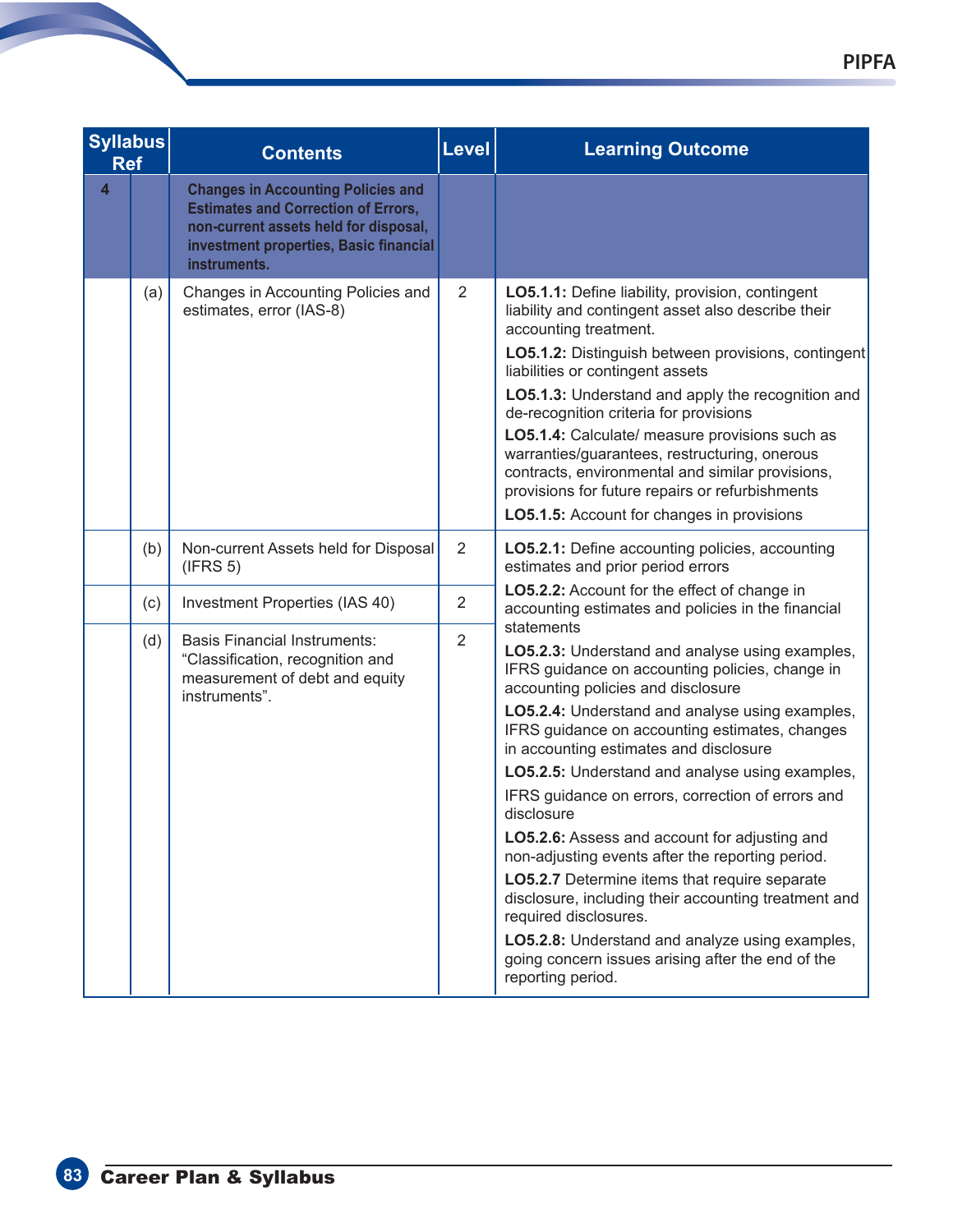# **LEVEL 4 MANAGEMENT ACCOUNTING**

### **Objective**

To equip candidates with techniques of management accounting to provide a knowledge base for decision making skills.

| <b>Learning</b> | <b>Outcome</b>                                                                   |
|-----------------|----------------------------------------------------------------------------------|
|                 | On the successful completion of this paper candidates will be able to:           |
|                 | Prepare budgets and forecasts and understand budgetary controls                  |
| 2               | Apply the cost accounting concepts and techniques in the decision-making process |
| 3               | Carry out performance analysis                                                   |
| 4               | Apply the concept of time value of money                                         |

### **SPECIFICATION GRID**

| <b>S. No.</b> | <b>Syllabus Contents Area</b>         | Weightage % |
|---------------|---------------------------------------|-------------|
|               | Introduction to Management Accounting | $3 - 7$     |
| 2             | Forecasting and Budgeting             | $15 - 20$   |
| 3             | Performance Analysis                  | $25 - 35$   |
| 4             | <b>Decision Making</b>                | $30 - 40$   |
| 5             | Introduction to Financial Management  | $10 - 15$   |
|               | Total                                 | 100         |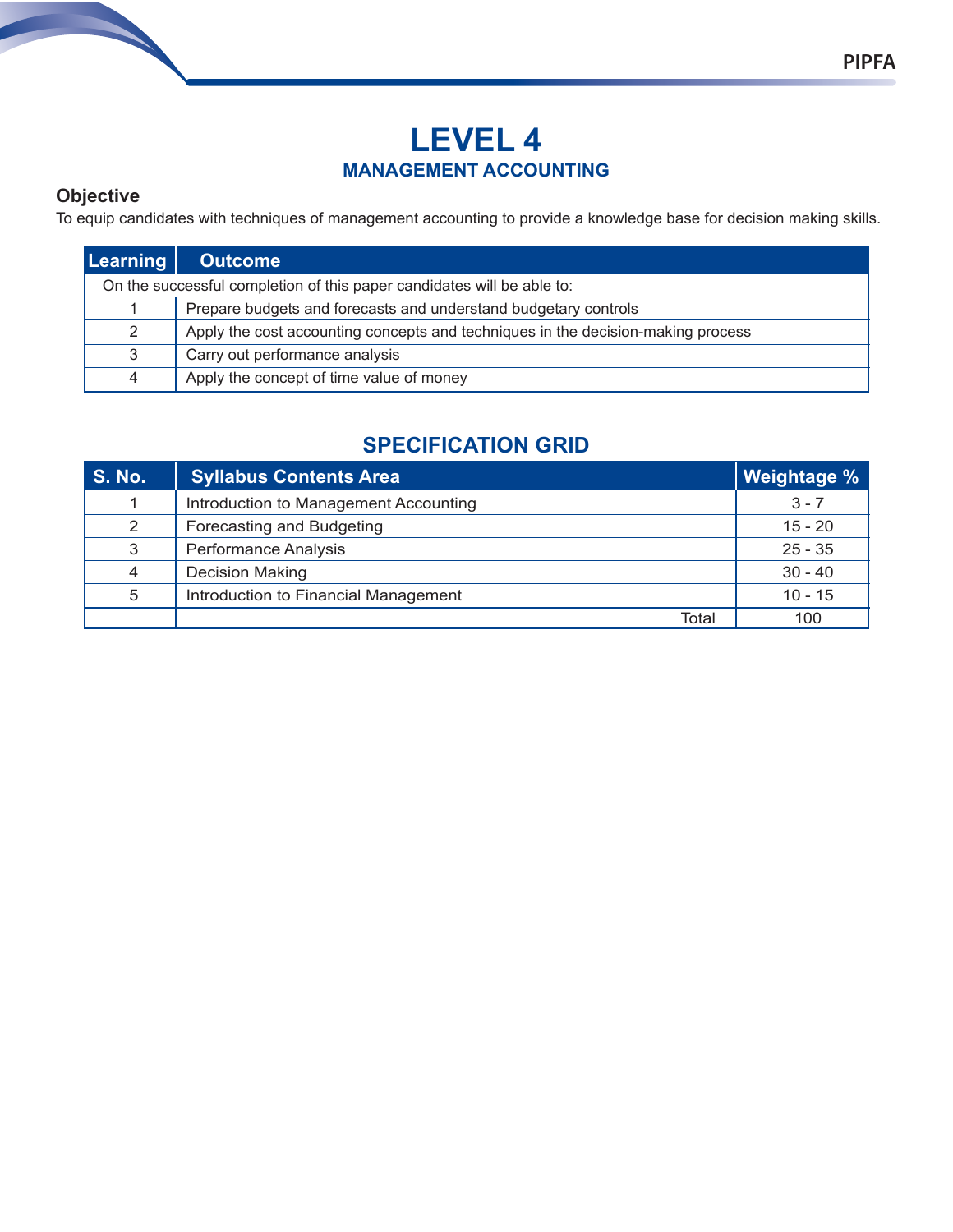| <b>Syllabus</b><br><b>Ref</b> |     | <b>Contents</b>                                 | Level          | <b>Learning Outcome</b>                                                                                                                                                                                                                                                                                                                                                                                                                                                                                                                                                                                                                                                                         |  |
|-------------------------------|-----|-------------------------------------------------|----------------|-------------------------------------------------------------------------------------------------------------------------------------------------------------------------------------------------------------------------------------------------------------------------------------------------------------------------------------------------------------------------------------------------------------------------------------------------------------------------------------------------------------------------------------------------------------------------------------------------------------------------------------------------------------------------------------------------|--|
| $\overline{1}$                |     | <b>Introduction to management</b><br>accounting |                |                                                                                                                                                                                                                                                                                                                                                                                                                                                                                                                                                                                                                                                                                                 |  |
|                               | (a) | Scope of management accounting                  | $\overline{2}$ | LO1.1.1: Explain how Management Accounting works                                                                                                                                                                                                                                                                                                                                                                                                                                                                                                                                                                                                                                                |  |
|                               | (b) | Objectives and role of management<br>accounting | $\overline{2}$ | LO1.1.2: Stakeholders of Management Accounting.<br>LO1.1.3: Feasibility of the achievement of objective<br>through Management Accounting                                                                                                                                                                                                                                                                                                                                                                                                                                                                                                                                                        |  |
|                               | (c) | Limitations of management<br>accounting         | 1              | LO1.1.4: Drawbacks of the Management Accounting<br>LO1.1.5: Expectation of Stakeholders from the<br>study of Management Accounting.<br>LO1.1.6: Difference between Cost and<br>Management Accounting.                                                                                                                                                                                                                                                                                                                                                                                                                                                                                           |  |
| $\overline{2}$                |     | <b>Forecasting and Budgeting</b>                |                |                                                                                                                                                                                                                                                                                                                                                                                                                                                                                                                                                                                                                                                                                                 |  |
|                               | (a) | Purpose of budgeting and forecasting            | $\overline{2}$ | LO2.1.1: Explain how budgeting process works and                                                                                                                                                                                                                                                                                                                                                                                                                                                                                                                                                                                                                                                |  |
|                               | (b) | Budget and planning process                     |                | how it fits into overall planning and control<br>LO2.1.2: Prepare forecasts on given data and                                                                                                                                                                                                                                                                                                                                                                                                                                                                                                                                                                                                   |  |
|                               | (c) | Revenue and production budgets                  |                | assumptions using Qualitative and Quantitative                                                                                                                                                                                                                                                                                                                                                                                                                                                                                                                                                                                                                                                  |  |
|                               | (d) | Cash budgets                                    |                | methods including Time Series Models, Moving<br>Averages and Linear Regression Analysis.                                                                                                                                                                                                                                                                                                                                                                                                                                                                                                                                                                                                        |  |
|                               | (e) | Zero based budgeting and flexible<br>budgets    |                | LO2.1.3: Identify and describe different purposes of<br>budgeting                                                                                                                                                                                                                                                                                                                                                                                                                                                                                                                                                                                                                               |  |
|                               | (f) | <b>Budgetary controls</b>                       |                | LO2.1.4: Identify and describe the various stages in                                                                                                                                                                                                                                                                                                                                                                                                                                                                                                                                                                                                                                            |  |
|                               |     |                                                 |                | the budgeting process<br>LO2.1.5: Prepare following types of budgets:<br>fixed and flexible budgets;<br>sales budget;<br>production budget;<br>direct materials budget;<br>direct labour budget;<br>manufacturing overhead budget;<br>inventory budget;<br>cost of goods sold budget;<br>selling and administrative expenses<br>Master/cash budget;<br>zero based budgets, and<br>capital expenditure budgets;<br><b>LO2.1.6:</b> Discuss various approaches to Budgeting<br>(i.e. flexible and fixed budgets, incremental<br>budgeting, zero based budgeting, continuous<br>(rolling) budgeting and performance budgeting<br>LO2.1.7: Describe the human & motivational<br>aspects of budgets. |  |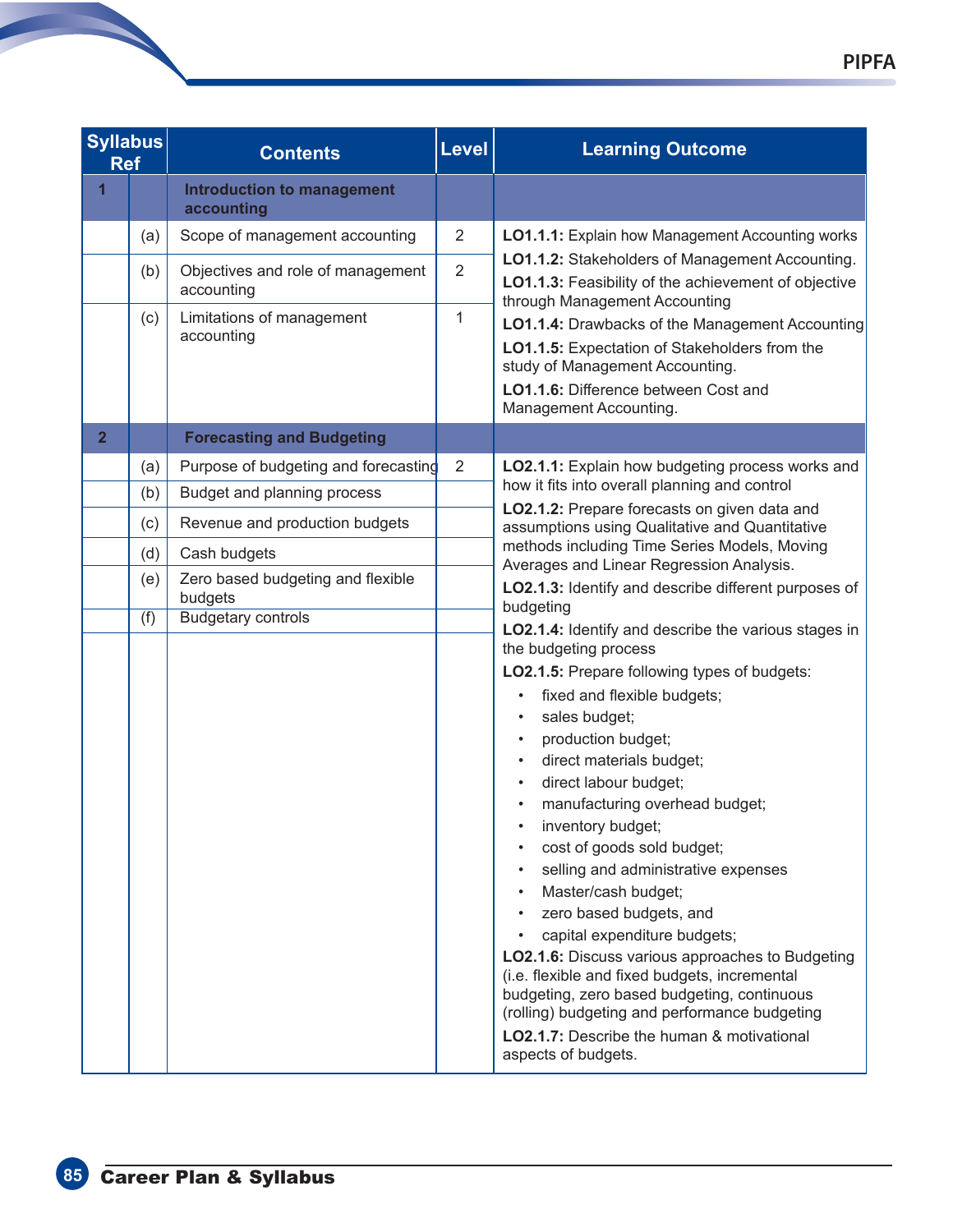| <b>Syllabus</b><br><b>Ref</b> |                          | <b>Contents</b>                                                                                                                                                                        | Level                                                                | <b>Learning Outcome</b>                                                                                                                                                                                                                                                                                                  |  |
|-------------------------------|--------------------------|----------------------------------------------------------------------------------------------------------------------------------------------------------------------------------------|----------------------------------------------------------------------|--------------------------------------------------------------------------------------------------------------------------------------------------------------------------------------------------------------------------------------------------------------------------------------------------------------------------|--|
| 3                             |                          | <b>Performance Analysis</b>                                                                                                                                                            |                                                                      |                                                                                                                                                                                                                                                                                                                          |  |
|                               | (a)<br>(b)<br>(c)        | Cost, volume and profit analysis<br>Break-even analysis<br>Working capital management<br>(Cash, debtor, creditors and inventory                                                        | $\overline{2}$<br>$\overline{2}$                                     | LO3.1.1: Explain the break-even point using<br>examples and margin of safety<br>LO3.1.2: Calculate the breakeven point in quantity<br>and amount from information provided                                                                                                                                               |  |
|                               | (d)<br>(e)<br>(f)<br>(g) | management techniques and policies)<br>Return on capital<br>Divisional performance<br><b>Transfer pricing</b><br>Performance analysis of non-profit<br>and public welfare organization | $\overline{2}$<br>$\overline{2}$<br>$\overline{2}$<br>$\overline{2}$ | LO3.1.3: Apply cost volume profit (CVP) analysis<br>and explain its usefulness for management                                                                                                                                                                                                                            |  |
| $\overline{\mathbf{4}}$       | (a)                      | <b>Decision Making</b><br>Cost Concepts in decision making                                                                                                                             |                                                                      | LO4.1.1: Describe opportunity cost Using examples.                                                                                                                                                                                                                                                                       |  |
|                               |                          | • Relevant cost<br>• Sunk cost<br>• Opportunity cost / imputed cost<br>• Replacement cost<br>• Differential cost                                                                       |                                                                      | LO4.1.2: Describe relevant costs using examples<br>LO4.1.3: Identify the costs that are relevant to a<br>particular decision in given data.                                                                                                                                                                              |  |
|                               | (b)                      | Pricing decisions and pricing strategies                                                                                                                                               | $\overline{2}$                                                       | LO4.2.1: Apply marginal and relevant costing<br>concepts to analyse make or buy options                                                                                                                                                                                                                                  |  |
|                               | (c)                      | Make or buy decisions                                                                                                                                                                  | $\overline{2}$                                                       | LO4.2.2: Analyse make or buy options in case of                                                                                                                                                                                                                                                                          |  |
|                               | (d)                      | Sell or process decision                                                                                                                                                               | $\overline{2}$                                                       | capacity constraints<br>LO4.2.3: Discuss using examples the importance of                                                                                                                                                                                                                                                |  |
|                               | (e)                      | Operate or shut down decisions                                                                                                                                                         | $\overline{2}$                                                       | qualitative considerations in make or buy decisions.                                                                                                                                                                                                                                                                     |  |
|                               | (f)<br>(g)               | Utilization of spare capacity<br>Pricing for special orders                                                                                                                            | $\overline{2}$<br>$\overline{2}$                                     | LO4.2.4: Perform incremental cost benefit analysis<br>for a special order.<br>LO4.2.5: Perform incremental cost benefit analysis<br>for further processing Costs                                                                                                                                                         |  |
| 5                             |                          | <b>Introduction to Financial Management</b>                                                                                                                                            |                                                                      |                                                                                                                                                                                                                                                                                                                          |  |
|                               | (a)                      | Concept of present value and net<br>present value<br>Capital Budgeting (Capital Budget<br>Technique) Debt vs equity financing<br>(Source of Financing)                                 | $\mathbf{1}$<br>$\overline{2}$                                       | LO5.1.1: Explain the time value of money<br>LO5.1.2: Identify and calculate relevant cash flows<br>for investment projects.<br>LO5.1.3: Calculate net present value and internal<br>rate of return of given cash flows.<br>LO5.1.4: Assess the usefulness of NPV and IRR models.<br>LO5.1.5: Understand different phases |  |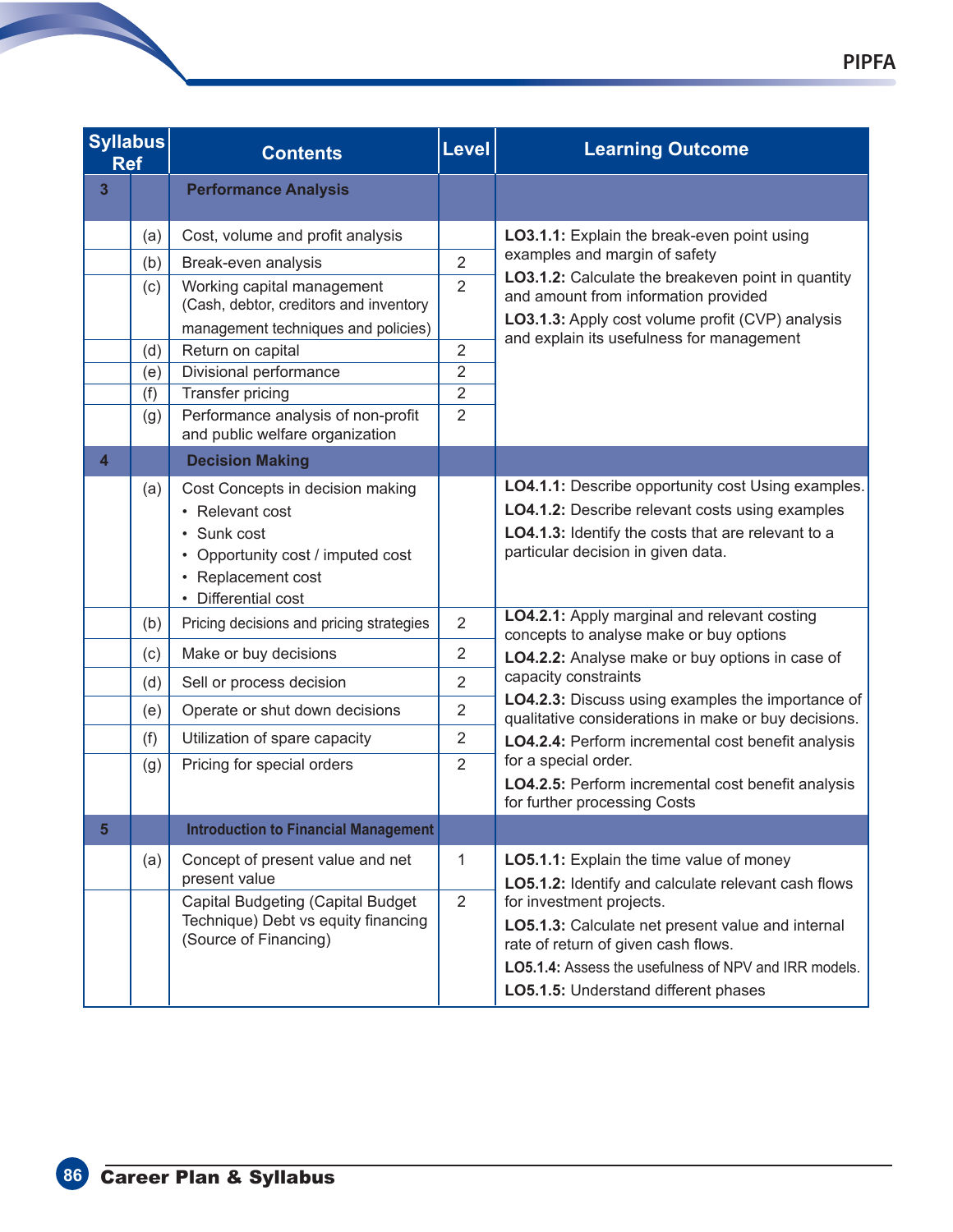#### **Objective**

To acquire knowledge of theory, skills, techniques of auditing and to enable the students to understand International Standards on Auditing, Assurance and Ethics.

| <b>Learning</b> | <b>Outcome</b>                                                                                                                                                            |
|-----------------|---------------------------------------------------------------------------------------------------------------------------------------------------------------------------|
|                 | On the successful completion of this paper candidates will be able to:                                                                                                    |
|                 | Demonstrate knowledge of general concepts governing an audit                                                                                                              |
| 2               | Demonstrate working knowledge of simple audit procedures and the requirements of the<br>Companies Act 2017 relating to audit report on financial statements               |
| 3               | Understand the guidelines provided by International Standards on Auditing on specific matters<br>which the auditor is generally expected to deal with in any normal audit |
| 4               | Comprehend the fundamental principles of professional ethics governing the conduct of personnel<br>involved in audit                                                      |

# **SPECIFICATION GRID**

| <b>S. No.</b>  | <b>Syllabus Contents Area</b>            | ∥ Weightage % ∣ |
|----------------|------------------------------------------|-----------------|
| 1              | General concepts and principles of audit | $20 - 25$       |
| 2              | Performance of audit and reporting       | $30 - 40$       |
| 3              | Audit evidence                           | $25 - 30$       |
| $\overline{4}$ | <b>Professional Accountancy</b>          | $10 - 15$       |
| 5              | <b>Professional Ethics</b>               | $10 - 15$       |
|                | Total                                    | 100             |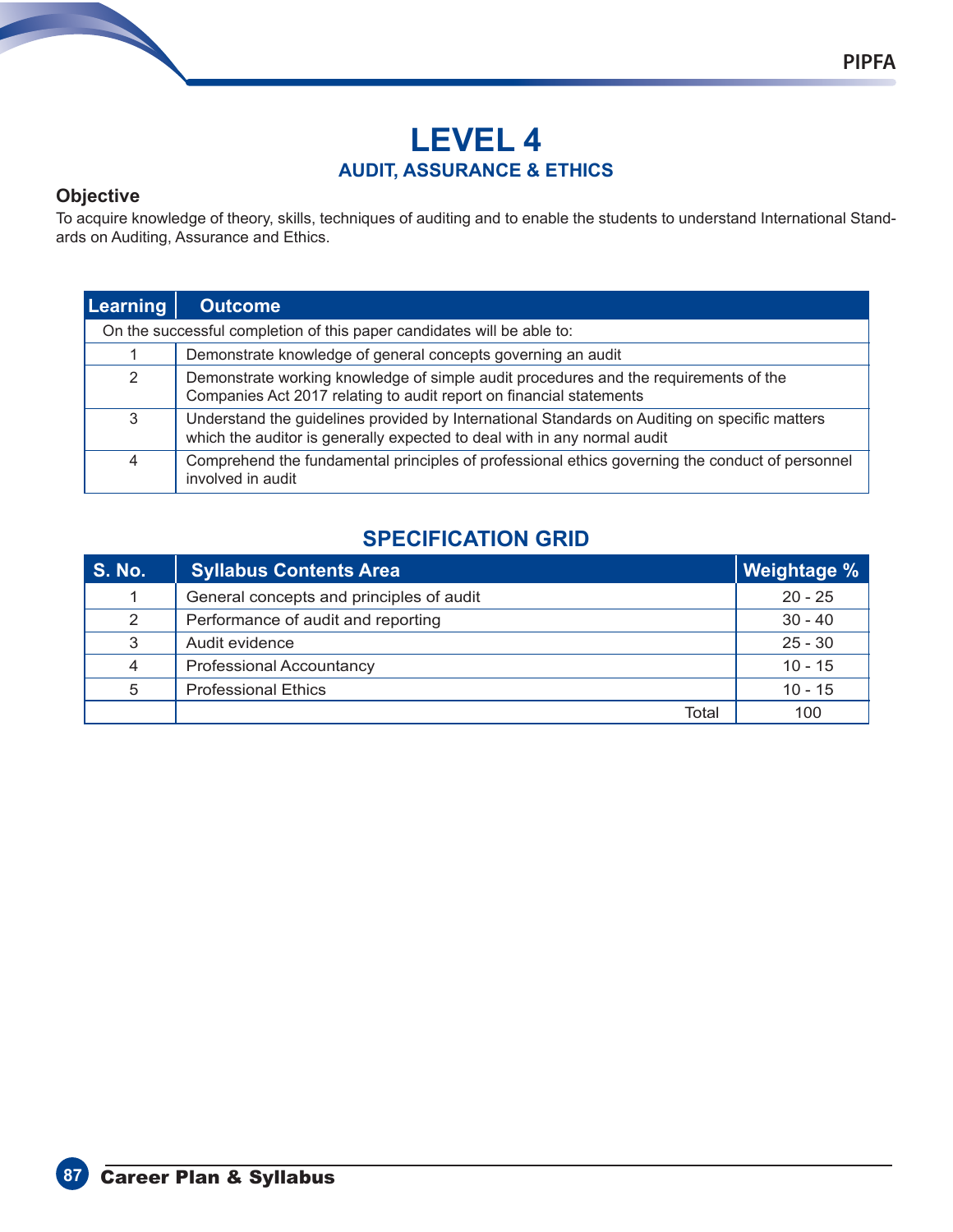| <b>Syllabus</b><br><b>Ref</b> |     | <b>Contents</b>                                                                                                     | Level          | <b>Learning Outcome</b>                                                                                                                                                                                                                                                                                                                                                                                                                                                                                                                                                                                                                                                                                                                                                                                                                                                                                                                                                                                                                                                                                                                                                                                                                                                                                                   |
|-------------------------------|-----|---------------------------------------------------------------------------------------------------------------------|----------------|---------------------------------------------------------------------------------------------------------------------------------------------------------------------------------------------------------------------------------------------------------------------------------------------------------------------------------------------------------------------------------------------------------------------------------------------------------------------------------------------------------------------------------------------------------------------------------------------------------------------------------------------------------------------------------------------------------------------------------------------------------------------------------------------------------------------------------------------------------------------------------------------------------------------------------------------------------------------------------------------------------------------------------------------------------------------------------------------------------------------------------------------------------------------------------------------------------------------------------------------------------------------------------------------------------------------------|
| 1                             |     | <b>General concepts and principles</b><br>of audit                                                                  |                |                                                                                                                                                                                                                                                                                                                                                                                                                                                                                                                                                                                                                                                                                                                                                                                                                                                                                                                                                                                                                                                                                                                                                                                                                                                                                                                           |
|                               | (a) | Introduction to International<br><b>Federation of Accountants</b>                                                   | 1              | LO1.1.1: Briefly describe the organizational<br>overview encompassing<br>History;<br>Vision and mission                                                                                                                                                                                                                                                                                                                                                                                                                                                                                                                                                                                                                                                                                                                                                                                                                                                                                                                                                                                                                                                                                                                                                                                                                   |
|                               | (b) | Introduction to International Auditing<br>and Assurance Standard Setting Body                                       | 1              | LO1.2.1: Briefly describe the objectives and<br>functions of IAASB.                                                                                                                                                                                                                                                                                                                                                                                                                                                                                                                                                                                                                                                                                                                                                                                                                                                                                                                                                                                                                                                                                                                                                                                                                                                       |
|                               | (c) | <b>Objectives and General Principles</b><br>governing an audit (ISA 200)                                            | $\overline{2}$ | LO1.3.1: Describe the objectives of audit including<br>concepts of accountability, stewardship, agency,<br>independence and fair presentation<br>LO1.3.2: Describe the overall objectives of the<br>independent auditor.<br>LO1.3.3: Describe the concepts of assurance and<br>levels of assurance i.e. absolute, reasonable and<br>limited assurance including elements of an<br>assurance engagement, assurances provided by<br>audit and review engagement<br>LO1.3.4: Explain the requirements of an external<br>audit, eligibility and ineligibility of auditor<br>LO1.3.5: Describe the rights and duties of auditors<br>LO1.3.6: Explain the nature and scope of an audit<br>designed to enable the independent auditor to meet<br>those objectives<br>LO1.3.7: Outline the requirements establishing the<br>general responsibilities of the independent auditor<br>applicable in all audits including consideration of<br>inherent limitations of an audit<br><b>LO1.3.8</b> Discuss the concept of professional<br>skepticism.<br>LO1.3.9: Discuss the concept of interim and final<br>audit<br>LO1.3.10: List the audit procedures that can be<br>performed by the external auditor at the interim<br>and final stage of an audit<br>LO1.3.11: Discuss the concept of audit of<br>Not-for-profit organizations. |
|                               | (d) | Distinguish between the<br>responsibilities of auditor and the<br>accountant, in respect of financial<br>statements | $\overline{2}$ | LO1.4.1: Understand the responsibility of<br>management and those charged with governance<br>for financial reporting and related internal control<br>on financial reporting                                                                                                                                                                                                                                                                                                                                                                                                                                                                                                                                                                                                                                                                                                                                                                                                                                                                                                                                                                                                                                                                                                                                               |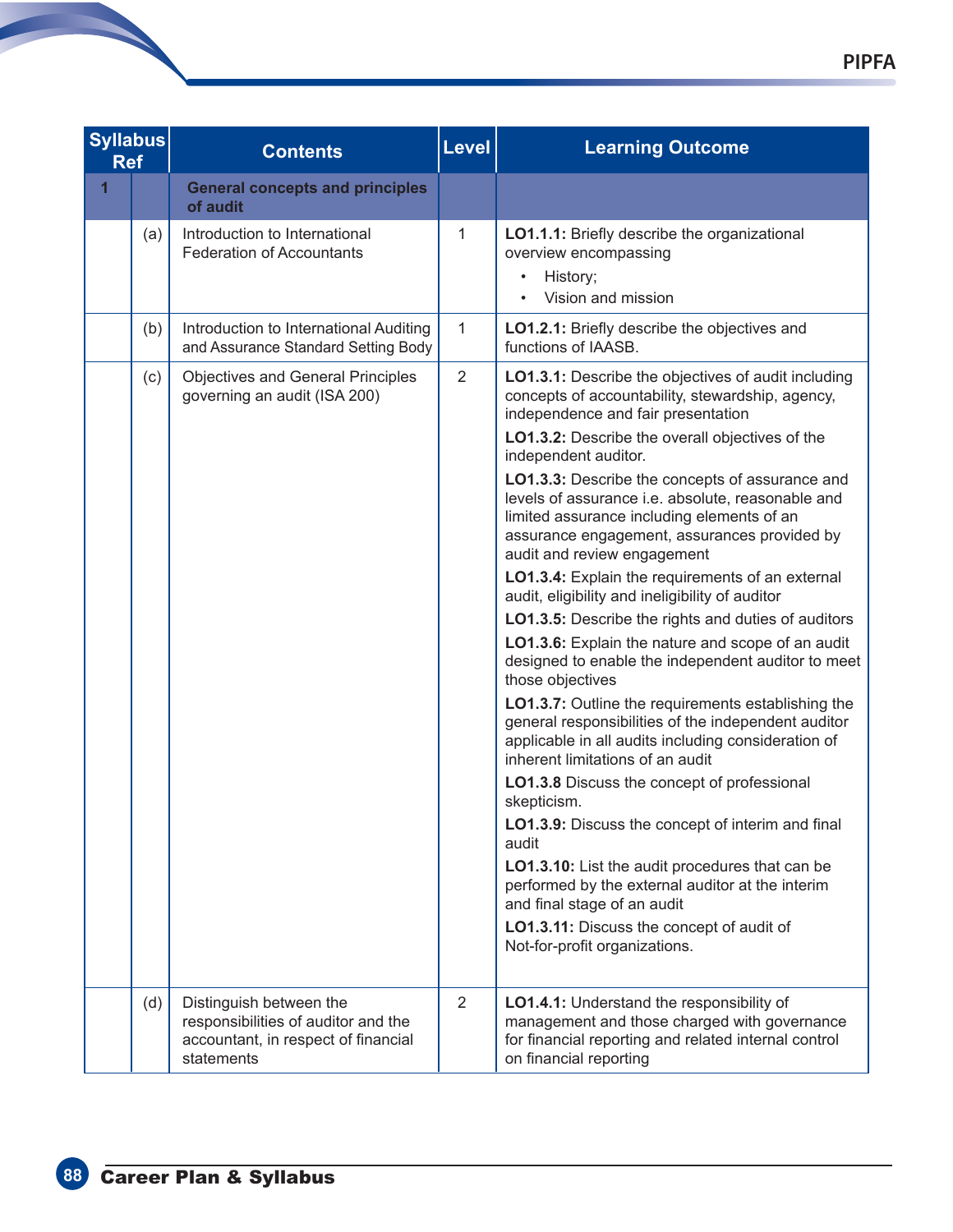| <b>Syllabus</b><br><b>Ref</b> |     | <b>Contents</b>                                                                           | <b>Level</b>   | <b>Learning Outcome</b>                                                                                                                                                                                                                                                                                                                                                                                                                                                                                                                                                                                                                           |
|-------------------------------|-----|-------------------------------------------------------------------------------------------|----------------|---------------------------------------------------------------------------------------------------------------------------------------------------------------------------------------------------------------------------------------------------------------------------------------------------------------------------------------------------------------------------------------------------------------------------------------------------------------------------------------------------------------------------------------------------------------------------------------------------------------------------------------------------|
|                               | (e) | Auditor's responsibility to consider<br>fraud (ISA 240)                                   | $\overline{2}$ | LO1.5.1: Distinguish between the terms<br>'error', 'fraud' and 'misstatement'<br>LO1.5.2: Compare the respective responsibilities of<br>management and auditors for fraud<br>LO1.5.3: Describe the matters to be considered and<br>procedures to be carried out to assist the auditor in<br>identifying, assessing and detecting the risks of<br>material misstatement due to fraud<br>LO1.5.4: Identify the fraud risk factors in the simple<br>scenario as given in the appendix 1 of ISA 240<br>LO1.5.5: Identify the circumstances that indicate the<br>possibility of fraud in the simple scenario as given in<br>the Appendix 3 of ISA 240. |
|                               | (f) | Appointment and removal of<br>auditors (sections 252 to 260 of the<br>Companies Act 2017) | $\overline{2}$ | LO1.6.1: Explain how the first and subsequent<br>auditors are appointed LO1.6.2: Explain how the<br>first and subsequent auditors are removed<br>LO1.6.3: Describe qualification and disqualification<br>of the auditor<br>LO1.6.4: Describe the powers and duties of auditors<br>LO1.6.5: Describe the concept of audit of cost accounts<br><b>LO1.6.6:</b> Discuss the additional matters to be<br>included in the auditor's report.                                                                                                                                                                                                            |
|                               | (g) | Terms of audit engagements<br>$($ ISA 210 $)$                                             | $\overline{2}$ | LO1.7.1: Describe the preconditions for an audit<br>and upon which it is necessary for the auditor and<br>the entity's management to agree<br>LO1.7.2: Respond if preconditions are not present<br>or limit is imposed on scope of audit in well<br>explained simple situations<br>LO1.7.3: State the contents of an audit engagement<br>letter<br>LO1.7.4: Discuss the requirement of issuance of<br>engagement letter and factors that necessitate the<br>issuance of engagement letter in case of recurring audit<br><b>LO1.7.5:</b> Discuss the circumstances of acceptances<br>of changes in terms of engagement by the auditor.             |
| $\overline{2}$                |     | <b>Performance of audit and reporting</b>                                                 |                |                                                                                                                                                                                                                                                                                                                                                                                                                                                                                                                                                                                                                                                   |
|                               | (a) | Planning an audit (ISA 300)                                                               | 2              | LO2.1.1: Discuss the need for planning an audit<br>including contents of an audit plan and its relation<br>with risk assessment<br>LO2.1.2: Discuss the contents of overall audit<br>strategy and audit plan<br>LO2.1.3: State who should be involved in planning and<br>what preliminary engagement activities are necessary<br><b>LO2.1.4:</b> Outline the additional considerations that<br>should be identified while planning the initial audit.                                                                                                                                                                                             |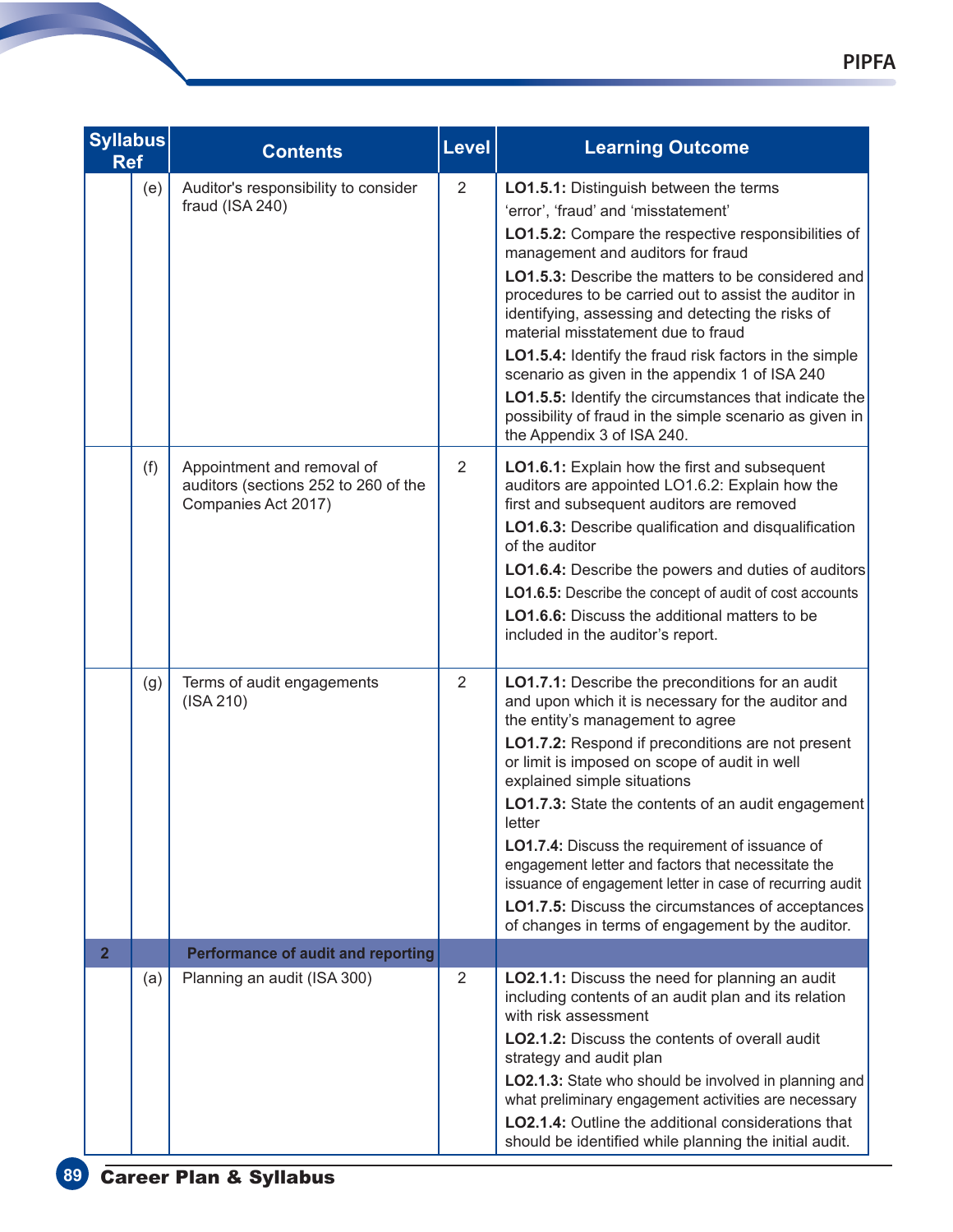| <b>Syllabus</b><br><b>Ref</b> | <b>Contents</b>                                | Level          | <b>Learning Outcome</b>                                                                                                                                                                                                                                            |
|-------------------------------|------------------------------------------------|----------------|--------------------------------------------------------------------------------------------------------------------------------------------------------------------------------------------------------------------------------------------------------------------|
| (b)                           | Assessment of audit risks (ISA 315<br>and 330) | $\overline{2}$ | LO2.2.1: Discuss the risk-based approach to<br>auditing including audit risk model                                                                                                                                                                                 |
|                               |                                                |                | LO2.2.2: Identify the inherent risk, control risk and<br>detection risk in simple scenario                                                                                                                                                                         |
|                               |                                                |                | LO2.2.3: Explain relationship between audit risk<br>and its components i.e. inherent risk, control risk<br>and detection risk                                                                                                                                      |
|                               |                                                |                | <b>LO2.2.4:</b> Discuss the identification and assessment<br>of the risks of material misstatement at both the<br>financial statement level and assertion level,<br>including understanding of entity, its environment,<br>accounting and internal control systems |
|                               |                                                |                | LO2.2.5: Explain the elements of internal control                                                                                                                                                                                                                  |
|                               |                                                |                | <b>LO2.2.6:</b> Discuss the evaluation of controls and<br>control environment and communication of<br>deficiencies to the management                                                                                                                               |
|                               |                                                |                | <b>LO2.2.7:</b> Explain the categories of control activities<br>(internal controls) by using simple examples<br>including Application and General IT Controls                                                                                                      |
|                               |                                                |                | LO2.2.8: Explain and identify the control<br>weaknesses in the given scenario and suggest<br>appropriate recommendations to remove these<br>weaknesses                                                                                                             |
|                               |                                                |                | LO2.2.9: Discuss and explain the limitations of<br>internal control system                                                                                                                                                                                         |
| (c)                           | Audit materiality (ISA 320)                    | 2              | LO2.3.1: Explain the concepts of materiality and<br>performance materiality using simple examples.                                                                                                                                                                 |
|                               |                                                |                | LO2.3.2: Explain materiality level or levels for<br>particular classes of transactions, account balances<br>or disclosures                                                                                                                                         |
|                               |                                                |                | LO2.3.3: Explain the relationship between audit risk<br>and level of materiality                                                                                                                                                                                   |
| (d)                           | Audit evidence (ISA 500)                       | 2              | LO2.4.1: Explain, using examples, sufficient<br>appropriate audit evidence                                                                                                                                                                                         |
|                               |                                                |                | <b>LO2.4.2:</b> Discuss the general principles assisting<br>the auditor in assessing the relevance and reliability<br>of audit evidence                                                                                                                            |
|                               |                                                |                | LO2.4.3: Discuss audit procedures to obtain audit<br>evidence including types of audit procedures                                                                                                                                                                  |
|                               |                                                |                | LO2.4.4: Discuss the course of action available to<br>auditor in case sufficient appropriate audit evidence<br>is not obtained                                                                                                                                     |
|                               |                                                |                | LO2.4.5: Explain the financial statement assertions<br>including Assertions about class of transactions,<br>account balances and presentation and disclosure                                                                                                       |
|                               |                                                |                | LO2.4.6: Explain the audit work related to Inventory                                                                                                                                                                                                               |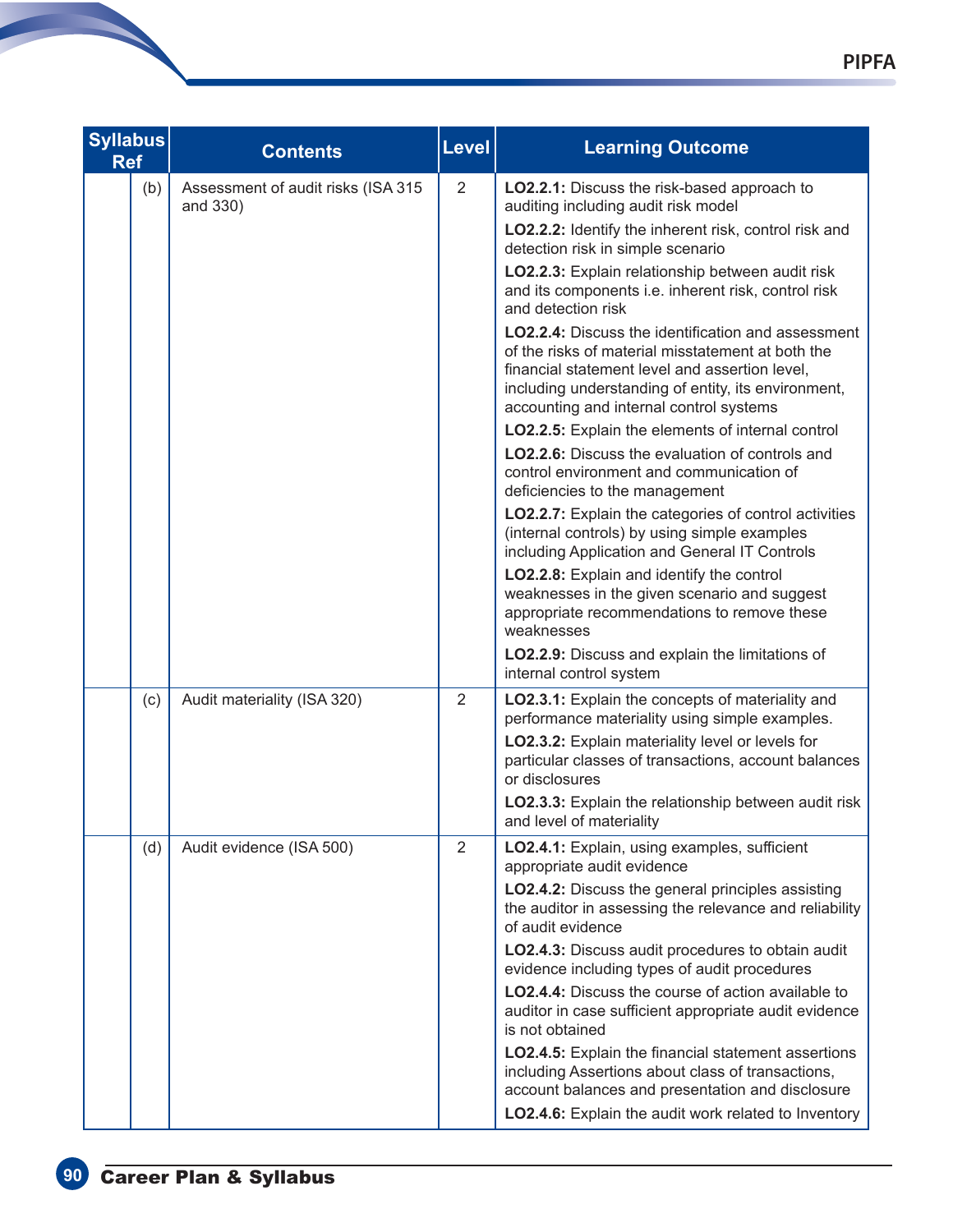| <b>Syllabus</b><br><b>Ref</b> | <b>Contents</b>                                                  | <b>Level</b>   | <b>Learning Outcome</b>                                                                                                                                                                                                                                                                                                                                                                                                                                                                                                                                                                                                                                                                                                                                                                                                                                                                                                                                                                                 |
|-------------------------------|------------------------------------------------------------------|----------------|---------------------------------------------------------------------------------------------------------------------------------------------------------------------------------------------------------------------------------------------------------------------------------------------------------------------------------------------------------------------------------------------------------------------------------------------------------------------------------------------------------------------------------------------------------------------------------------------------------------------------------------------------------------------------------------------------------------------------------------------------------------------------------------------------------------------------------------------------------------------------------------------------------------------------------------------------------------------------------------------------------|
| (e)                           | Audit sampling (ISA 530)                                         | $\overline{2}$ | LO2.5.1: Explain audit sampling, statistical sampling<br>and sampling and non-sampling risk using simple<br>examples<br><b>LO2.5.2:</b> Discuss the relationship between sampling<br>and audit risk model<br>LO2.5.3: Explain what matters are considered by<br>auditors in respect of sample design, size and<br>selection of items for testing using simple examples<br>including sample selection method.                                                                                                                                                                                                                                                                                                                                                                                                                                                                                                                                                                                            |
| (f)                           | <b>Tests of controls and Substantive</b><br>procedures (ISA 330) | $\overline{2}$ | LO2.6.1: Explain the nature, extent and timing of<br>test of controls using simple examples<br>LO2.6.2: Explain the concept of Computer Assisted<br><b>Audit Techniques</b><br>LO2.6.3: Explain how auditors evaluate the<br>operating effectiveness of controls using simple<br>examples<br><b>LO2.6.4:</b> Understand the financial statement<br>assertions<br>LO2.6.5: Briefly explain the advantages and<br>dis-advantages of both test data and audit software.<br>LO2.6.6: Discuss the use of computer software in<br>substantive testing, auditing around the computer<br>and directional testing<br>LO2.6.7: Discuss the methods of obtaining audit<br>evidence for substantive testing<br>LO2.6.8: Explain the nature, extent and timing of<br>substantive procedures for different items of<br>financial statements.<br>LO2.6.9: Explain the controls over major transaction<br>cycles including related risks, weaknesses control<br>objectives and designing appropriate tests of controls. |
| (g)                           | Analytical procedures (ISA 520)                                  | $\overline{2}$ | LO2.7.1: Explain the nature and purpose of<br>substantive analytical procedures using simple<br>examples<br>LO2.8.2: State the purpose of analytical procedures<br>performed near the end of the audit<br>LO2.7.2: Applying analytical procedures through<br>calculations of different ratios for different items of<br>financial statements<br>LO2.7.3: Factors to be considered when using<br>analytical procedures as substantive procedures<br>LO2.7.4: Course of action when results of analytical<br>procedures identify fluctuations and inconsistencies.                                                                                                                                                                                                                                                                                                                                                                                                                                        |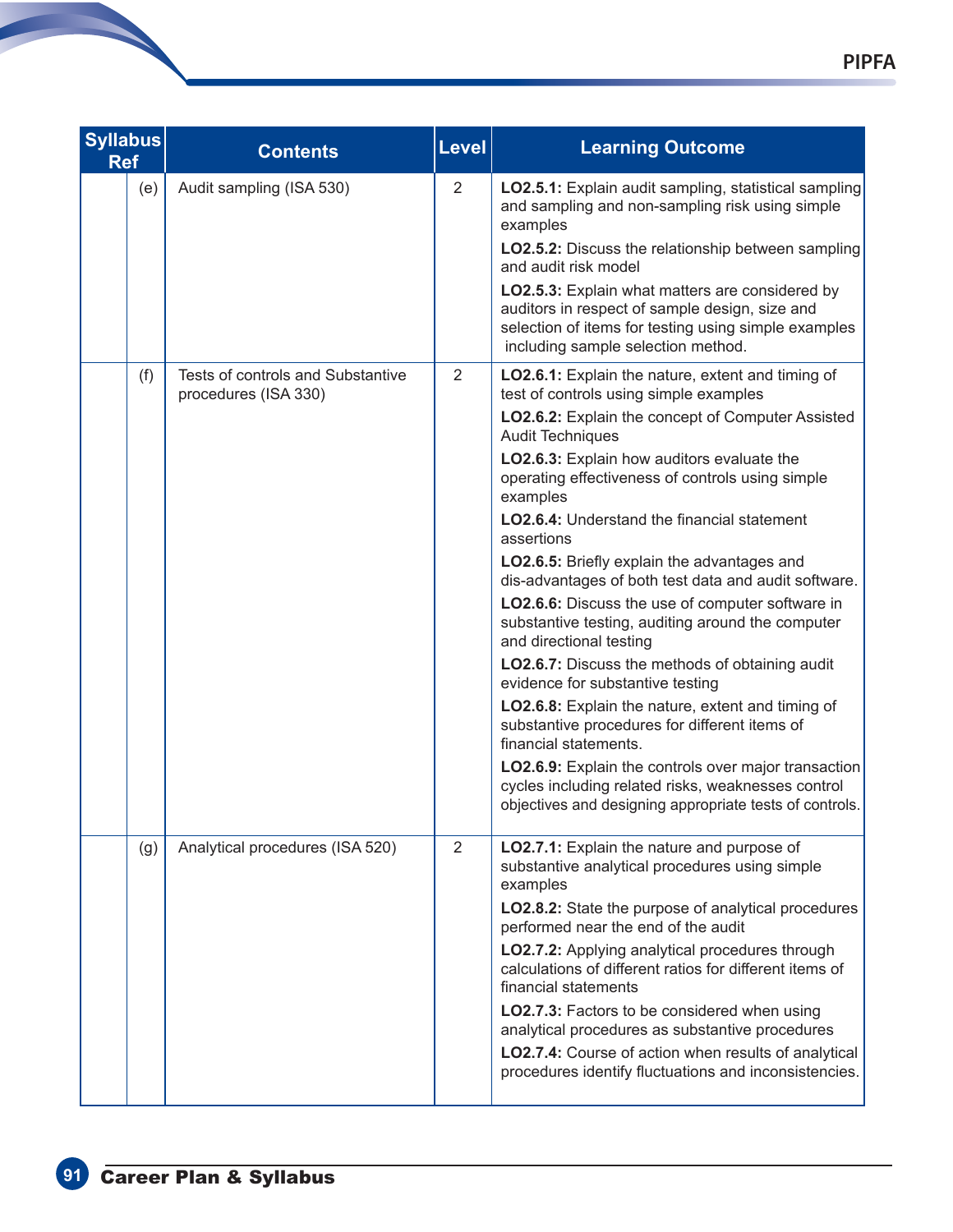|   | <b>Syllabus</b><br><b>Ref</b> | <b>Contents</b>                                                                                                                                                 | Level          | <b>Learning Outcome</b>                                                                                                                                                                                                                                                                                                                                                                                                                                                                                                                                                                                                                                                                                                                |
|---|-------------------------------|-----------------------------------------------------------------------------------------------------------------------------------------------------------------|----------------|----------------------------------------------------------------------------------------------------------------------------------------------------------------------------------------------------------------------------------------------------------------------------------------------------------------------------------------------------------------------------------------------------------------------------------------------------------------------------------------------------------------------------------------------------------------------------------------------------------------------------------------------------------------------------------------------------------------------------------------|
|   | (h)                           | Documentation (ISA 230)                                                                                                                                         | 2              | LO2.8.1: Explain the nature and purpose of audit<br>documentation LO2.8.2: Describe the form, content<br>and extent of audit documentation using simple<br>examples<br>LO2.8.3: Discuss the use of computer based audit<br>working papers<br>LO2.8.4: Explain the difference between permanent<br>and current working papers with examples.<br>LO2.8.5: List the contents of working paper file /<br>audit documentation<br>LO2.8.6: Discuss the ownership, custody and<br>confidentiality of audit working papers<br>LO2.8.7: Understand the nature of assembly of the<br>final audit file.                                                                                                                                           |
| 3 | (i)                           | Contents of audit report of annual<br>financial statements under<br>Companies Act, 2017 and types<br>of modifications in audit reports<br><b>Audit evidence</b> |                | LO2.9.1: Understand modified and unmodified<br>audit opinion<br>LO2.9.2: Explain qualified opinion, disclaimer of<br>opinion and adverse opinion<br>LO2.9.3: Explain emphasis of matter and other<br>matter in the auditor's report<br><b>LO2.9.4:</b> List the circumstances under which an<br>external auditor uses an emphasis of matter and<br>other matter paragraph in the auditor's report                                                                                                                                                                                                                                                                                                                                      |
|   |                               |                                                                                                                                                                 |                |                                                                                                                                                                                                                                                                                                                                                                                                                                                                                                                                                                                                                                                                                                                                        |
|   | (a)                           | External Confirmations (ISA 505)                                                                                                                                | $\overline{2}$ | LO3.1.1: Define external confirmation and list<br>various types of third party confirmations available<br>to an external auditor.<br>LO3.1.2: Describe the significance of using external<br>confirmation procedures for obtaining relevant and<br>reliable audit evidence<br><b>LO3.1.3:</b> Describe the steps involved in external<br>confirmation procedures<br>LO3.1.4: Differentiate between the positive<br>confirmation request and negative confirmation<br>request, including their appropriateness in different<br>situations<br>LO3.1.5: Discuss the conditions of sending<br>negative confirmations<br>LO3.1.6: Discuss the auditor's course of Action if<br>management refuses to allow auditor to send<br>confirmation. |
|   | (b)                           | Subsequent events (ISA 560)<br>(Excluding matters related to<br>issuance of revised reports)                                                                    | 2              | LO3.2.1: Explain subsequent events and its<br>relevance with the following critical dates<br>• Date of the financial statements<br>• Date of approval of the financial statements<br>• Date of the auditor's report<br>• Date the financial statements are issued                                                                                                                                                                                                                                                                                                                                                                                                                                                                      |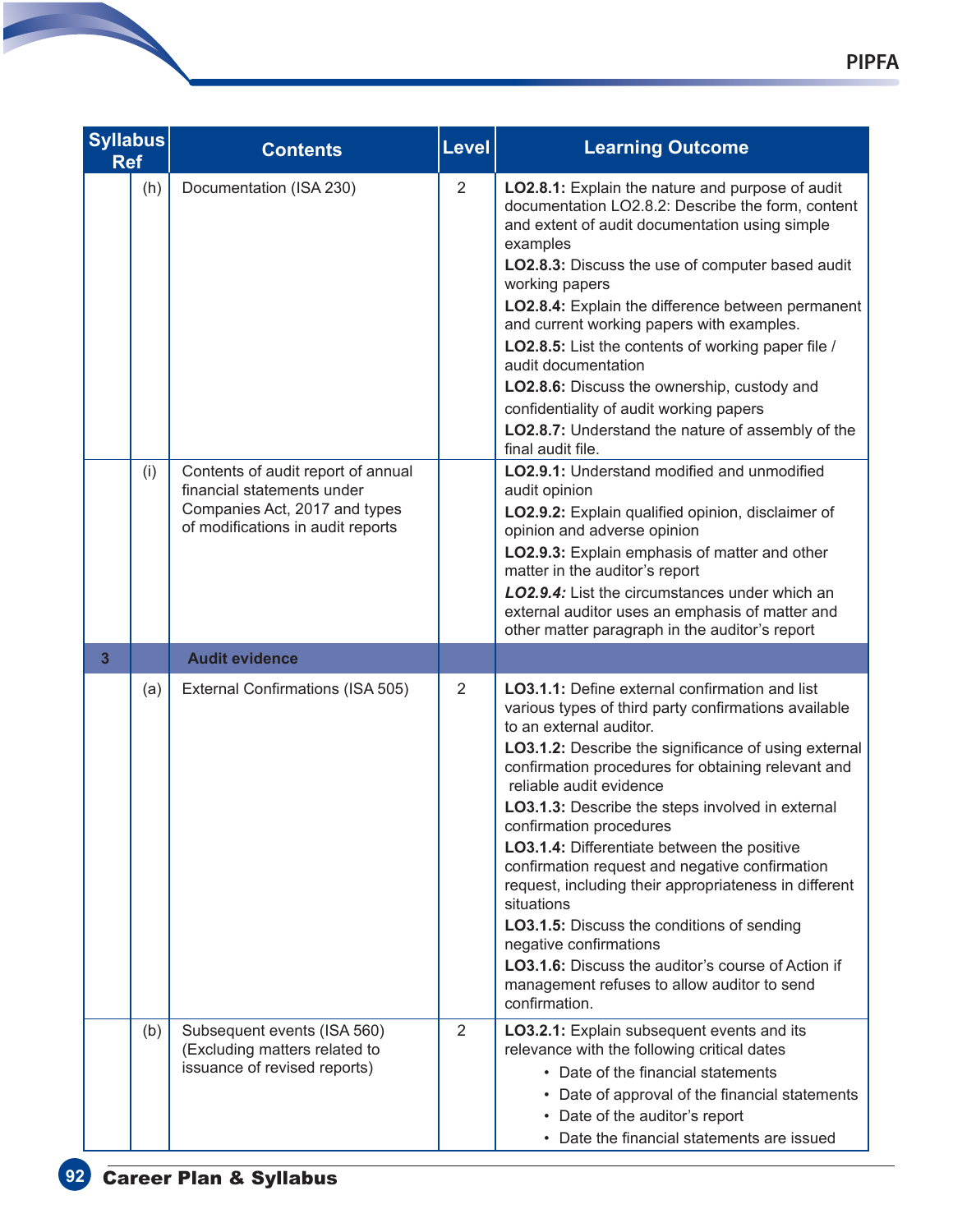| <b>Syllabus</b><br><b>Ref</b> |     | <b>Contents</b>                                       | Level          | <b>Learning Outcome</b>                                                                                                                                                                                                                                                                                                                                                                                                                                                                                                                                                                                                                                                                                            |
|-------------------------------|-----|-------------------------------------------------------|----------------|--------------------------------------------------------------------------------------------------------------------------------------------------------------------------------------------------------------------------------------------------------------------------------------------------------------------------------------------------------------------------------------------------------------------------------------------------------------------------------------------------------------------------------------------------------------------------------------------------------------------------------------------------------------------------------------------------------------------|
|                               |     |                                                       |                | LO3.2.2: Explain the subsequent events review<br>procedure<br>LO3.2.3: Discuss the classification of subsequent<br>events into adjusting and non-adjusting events<br>LO3.2.4: Describe the auditor's responsibility in<br>respect of following situations<br>• Events occurring between the date of the<br>financial statements and the date of the<br>auditor's report<br>• Facts which become known to the auditor<br>after the date of the auditor's report but<br>before the date the financial statements<br>are issued<br>• Facts which become known to the auditor<br>after the financial statements have been<br>issued<br>LO3.2.5: Identify the subsequent events and explain<br>the auditor's responses. |
|                               | (c) | Written representation (ISA 580)                      | 2              | LO3.3.1: Discuss the nature of written<br>representations as audit evidence<br><b>LO3.3.2:</b> Discuss the circumstances where written<br>representations are necessary and the matters on<br>which representations are commonly obtained<br>LO3.3.3: Discuss the form and content of written<br>representations<br>LO3.3.4: Explain the various types of written<br>representation<br>LO3.3.5: Discuss the auditor's course of action if<br>management refuses to provide requested written<br>representation.<br>LO3.3.6: Discuss the auditor's course of action<br>when there is doubt as to the reliability of written<br>representation provided by the management.                                           |
|                               | (d) | Using the work of internal auditor<br>$($ ISA 610 $)$ | $\overline{2}$ | LO3.4.1: Explain the relationship between the<br>external auditor with internal auditors and auditor's<br>experts<br>LO3.4.2: Explain the internal audit function<br>including internal audit activities<br>LO3.4.3: Discuss the factors determining the<br>independence of internal auditors, weaknesses<br>and limitations of internal audit<br><b>LO3.4.4:</b> Discuss how external auditors determine<br>whether and to what extent they use the work of<br>internal audit                                                                                                                                                                                                                                     |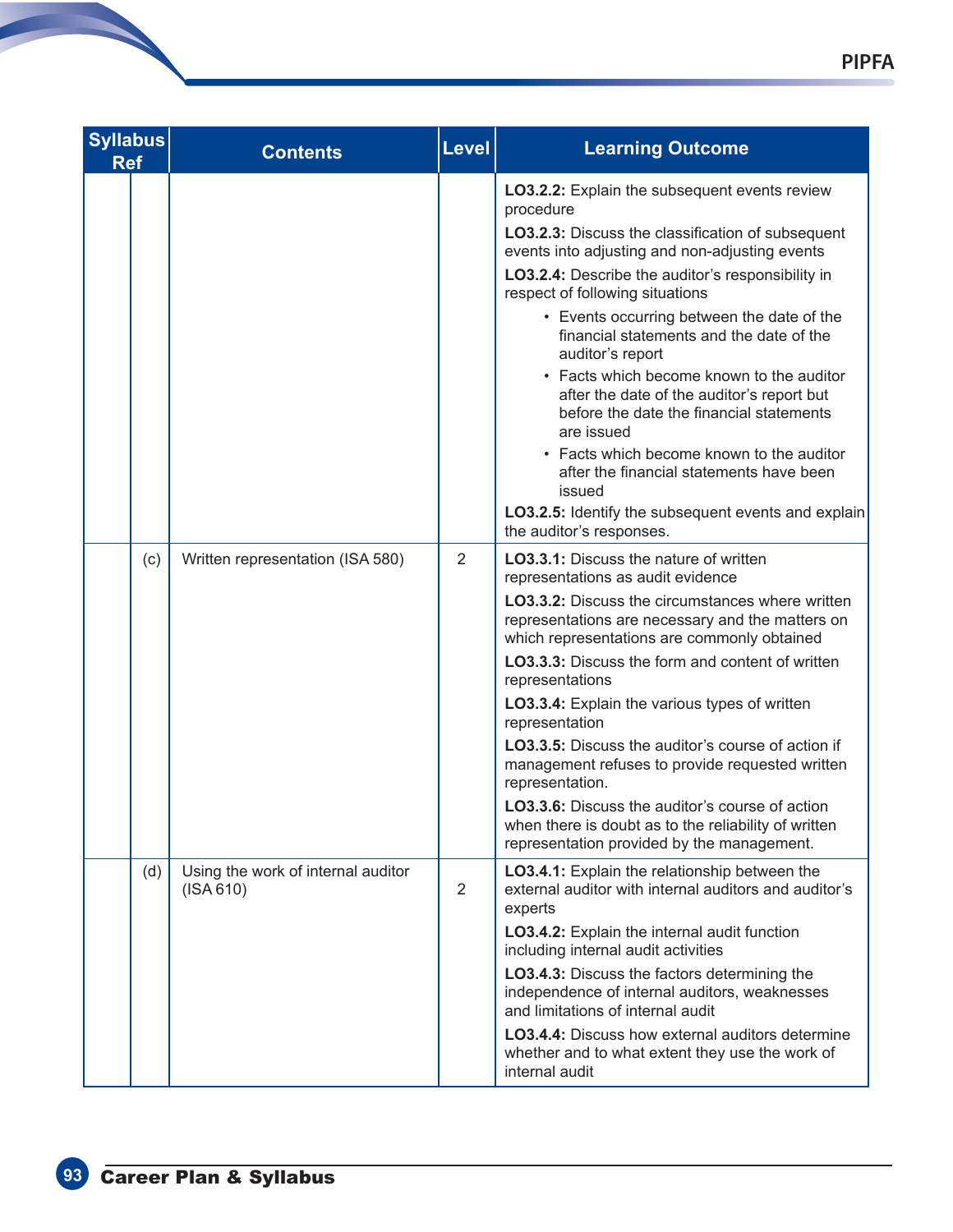| <b>Syllabus</b><br><b>Ref</b> |     | <b>Contents</b>                                                                                          | <b>Level</b>   | <b>Learning Outcome</b>                                                                                                                                                                                                                                                                                                                                                                                                                                                                                                                                                                                                                                                                    |
|-------------------------------|-----|----------------------------------------------------------------------------------------------------------|----------------|--------------------------------------------------------------------------------------------------------------------------------------------------------------------------------------------------------------------------------------------------------------------------------------------------------------------------------------------------------------------------------------------------------------------------------------------------------------------------------------------------------------------------------------------------------------------------------------------------------------------------------------------------------------------------------------------|
|                               | (e) | Using the work of auditor's expert<br>$($ ISA 620 $)$                                                    | $\overline{2}$ | <b>LO3.5.1:</b> Discuss how the auditor assesses the<br>work of an expert<br>LO3.5.2: Discuss howthe external auditor uses the<br>work of an auditor's<br>Expert when that work is used to assist in obtaining<br>sufficient appropriate audit evidence.                                                                                                                                                                                                                                                                                                                                                                                                                                   |
|                               | (f) | Difference between annual audit<br>and review of interim financial<br>statements                         | 2              | LO3.6.1: Explain the objective of a review<br>engagement of financial statements and how it<br>differs from an audit<br>LO3.6.2: State the terms of engagement which<br>may be included in the engagement letter<br>LO3.6.3: Explain assurance and non-assurance<br>engagement with examples.<br>LO3.6.4: Describe the procedures generally adopted<br>by the practitioner to obtain evidence in review<br>engagements<br>LO3.6.5: Discuss and explain the report issued<br>under engagement to review financial statements.                                                                                                                                                               |
| $\overline{\mathbf{4}}$       |     | <b>Professional Accountancy</b>                                                                          |                |                                                                                                                                                                                                                                                                                                                                                                                                                                                                                                                                                                                                                                                                                            |
|                               | (a) | Fundamental principles (Section 100<br>to 150 of the Code of Ethics for<br><b>Chartered Accountants)</b> | 2              | LO4.1.1: Describe with simple examples the<br>fundamental principles of professional ethics of<br>integrity, objectivity, professional competence and<br>due care, confidentiality and professional behavior<br>LO4.1.2: Apply the conceptual framework to identify,<br>evaluate and address threats to compliance with<br>fundamental principles<br><b>LO4.1.3:</b> Understand the threats and circumstances<br>that cause threats of self-interest, self-review,<br>advocacy, familiarity, and intimidation<br>LO4.1.4: Discuss the safeguards to offset the threats<br>to compliance with the fundamental principles<br>LO4.1.5: Discuss the concept of ethical conflict<br>resolution. |
|                               | (b) | Client and engagement acceptance<br>(Section 210 of the Code of Ethics<br>for Chartered Accountants)     | 2              | LO4.2.1: Explain the advertisement and publicity<br>guidelines of ICAP's Code of Ethics for obtaining<br>the audit work<br>LO4.2.2: Apply the conceptual framework to identify,<br>evaluate and address threats incase of Fees,<br>Referral Fees and Tendering for audit work.<br>LO4.2.3: Explain using simple examples the matters<br>to be considered and the procedures that an audit<br>firm/ professional accountant should carry out in<br>the following circumstances:<br>Client acceptance<br>Engagement acceptance<br>Changes in a professional appointment<br>$\bullet$<br>(including Additional work, Mid-Term Removal<br>and Non-reappointment)                               |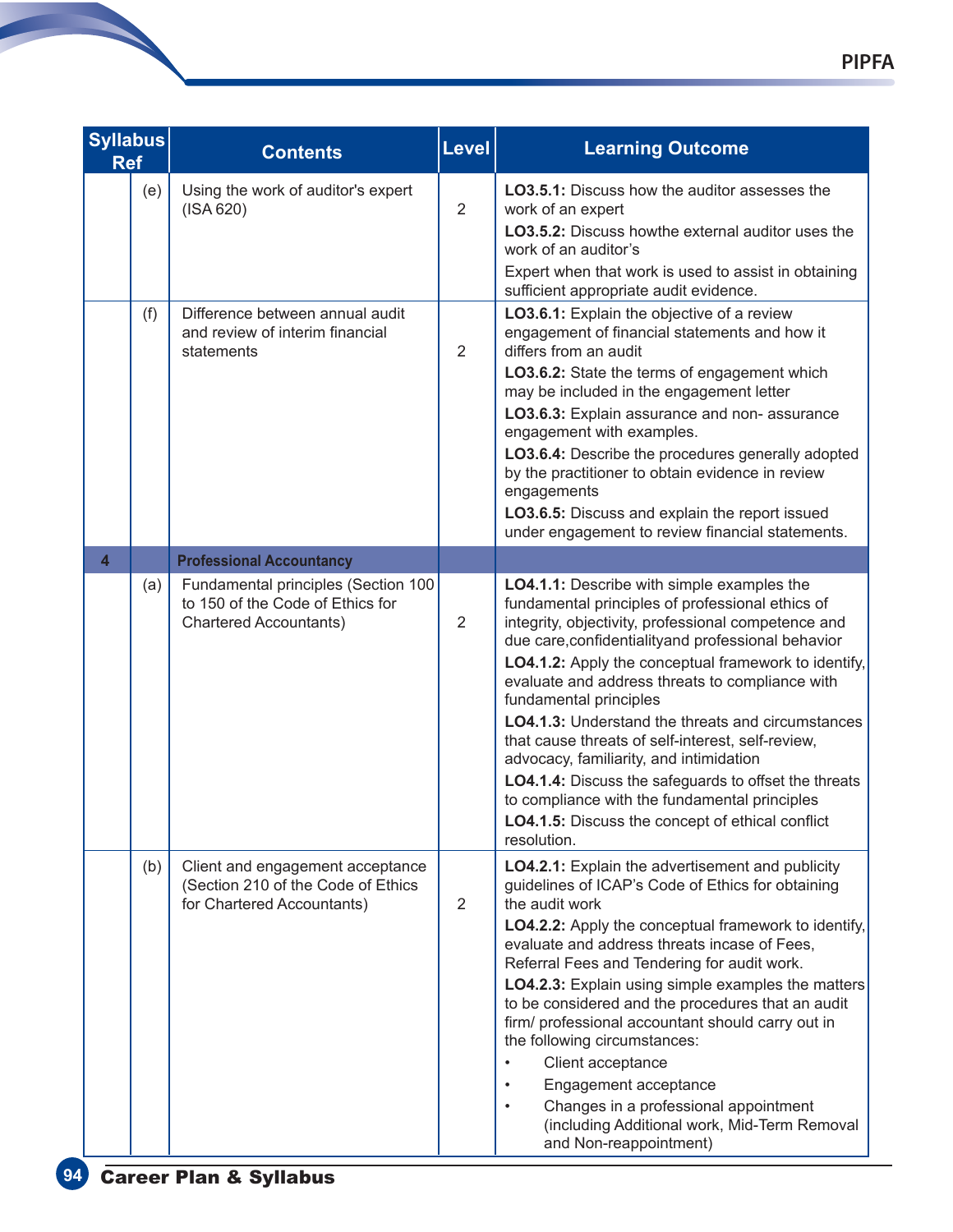|                | <b>Syllabus</b><br><b>Ref</b> | <b>Contents</b>               | Level          | <b>Learning Outcome</b>                                                                                                                                                                                                                                                                                                                                                                                                                                                                                                                                                                                                                                                                 |
|----------------|-------------------------------|-------------------------------|----------------|-----------------------------------------------------------------------------------------------------------------------------------------------------------------------------------------------------------------------------------------------------------------------------------------------------------------------------------------------------------------------------------------------------------------------------------------------------------------------------------------------------------------------------------------------------------------------------------------------------------------------------------------------------------------------------------------|
| 5 <sup>5</sup> |                               | <b>Professional Ethics</b>    |                |                                                                                                                                                                                                                                                                                                                                                                                                                                                                                                                                                                                                                                                                                         |
|                | (a)                           | Code of Ethics issued by IFAC | $\overline{2}$ | LO5.1.1: Describe with simple examples the<br>fundamental principles of professional ethics of<br>integrity, objectivity, professional competence and<br>due care, confidentiality and professional behavior.<br>LO5.1.2: Apply the conceptual framework to identify,<br>evaluate and address threats to compliance with<br>fundamental principles.<br>LO5.1.3: Understand the threats and circumstances<br>that cause threats of self-interest, self-review,<br>advocacy, familiarity, and intimidation.<br>LO5.1.4: Discuss the safeguards to offset the<br>threats to compliance with the fundamental principles.<br>LO5.1.5: Discuss the concept of ethical conflict<br>resolution. |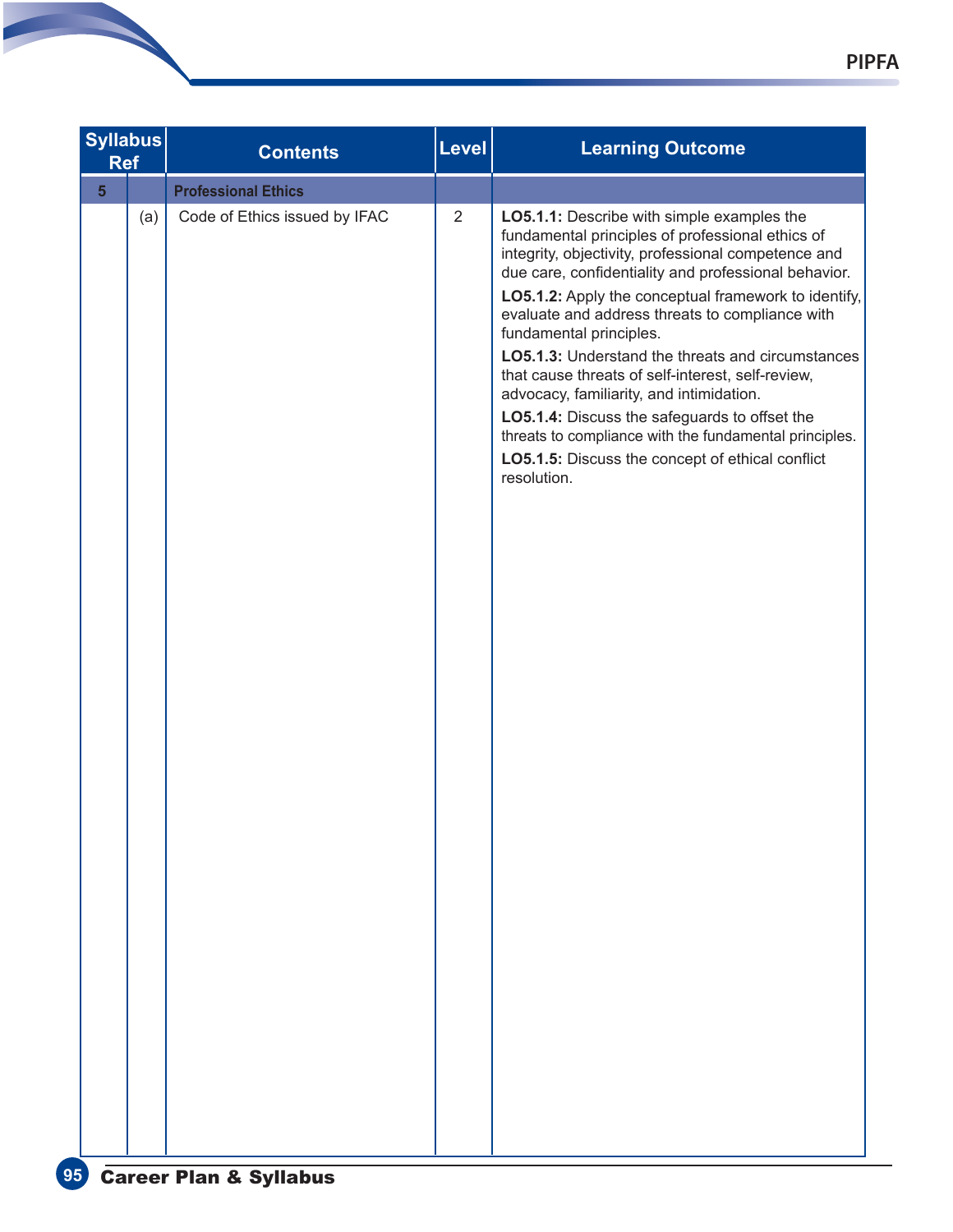# **LEVEL 4 BUSINESS ORGANIZATION**

| Learning | <b>Outcome</b>                                                                                                                                                                                                                                                                                                                                                                                                                                                                                                                     |
|----------|------------------------------------------------------------------------------------------------------------------------------------------------------------------------------------------------------------------------------------------------------------------------------------------------------------------------------------------------------------------------------------------------------------------------------------------------------------------------------------------------------------------------------------|
|          | On the successfulcompletion ofthis papercandidateswillbe ableto:                                                                                                                                                                                                                                                                                                                                                                                                                                                                   |
| 1        | Lead the organization through the discharge of its responsibilities in relation to strategic direction,<br>policy approval, oversight and accountability such that the good governance outcomes of an<br>ethical culture, good performance, effective control and legitimacy with stakeholders are achieved<br>by the organization and to explain the Governance plays a pivotal role in determining how organi-<br>zations function, which is why we have witnessed a proliferation of governance concepts in<br>diverse contexts |
| 2        | Explain the investigating attributes of a risk management training decision framework has been a<br>challenging research experience that was only made possible with the support and cooperation<br>from a number of people.                                                                                                                                                                                                                                                                                                       |
| 3        | Explaining the COSO internal control framework begins with a focus on organizationalobjectives<br>for operations, reporting, and compliance and identifies five components of internal control under-<br>stand an organization's environment includes factors that it can readily affect as well as factors<br>that largely lay beyond its influence.                                                                                                                                                                              |
| 4        | Understand the impact of globalization. Know the main aspects.                                                                                                                                                                                                                                                                                                                                                                                                                                                                     |

# **SPECIFICATION GRID**

| <b>S. No.</b> | <b>Syllabus Contents Area</b>                                                                             | <b>Weightage %</b> |
|---------------|-----------------------------------------------------------------------------------------------------------|--------------------|
| 1             | Principles of Good Goverenance (Audit Assurance)                                                          | $20 - 25$          |
| 2             | Rights and Responsibilities of Stakeholders and Components of<br><b>Organization Governance Framework</b> | $20 - 25$          |
| 3             | Risk Management Framework for Organization                                                                | $20 - 25$          |
| 4             | <b>Components of Internal Control Reporting Framework</b>                                                 | $20 - 25$          |
| 5             | Environment of Organization (PESTEL)&Globalization                                                        | $15 - 20$          |
|               | Total                                                                                                     | 100                |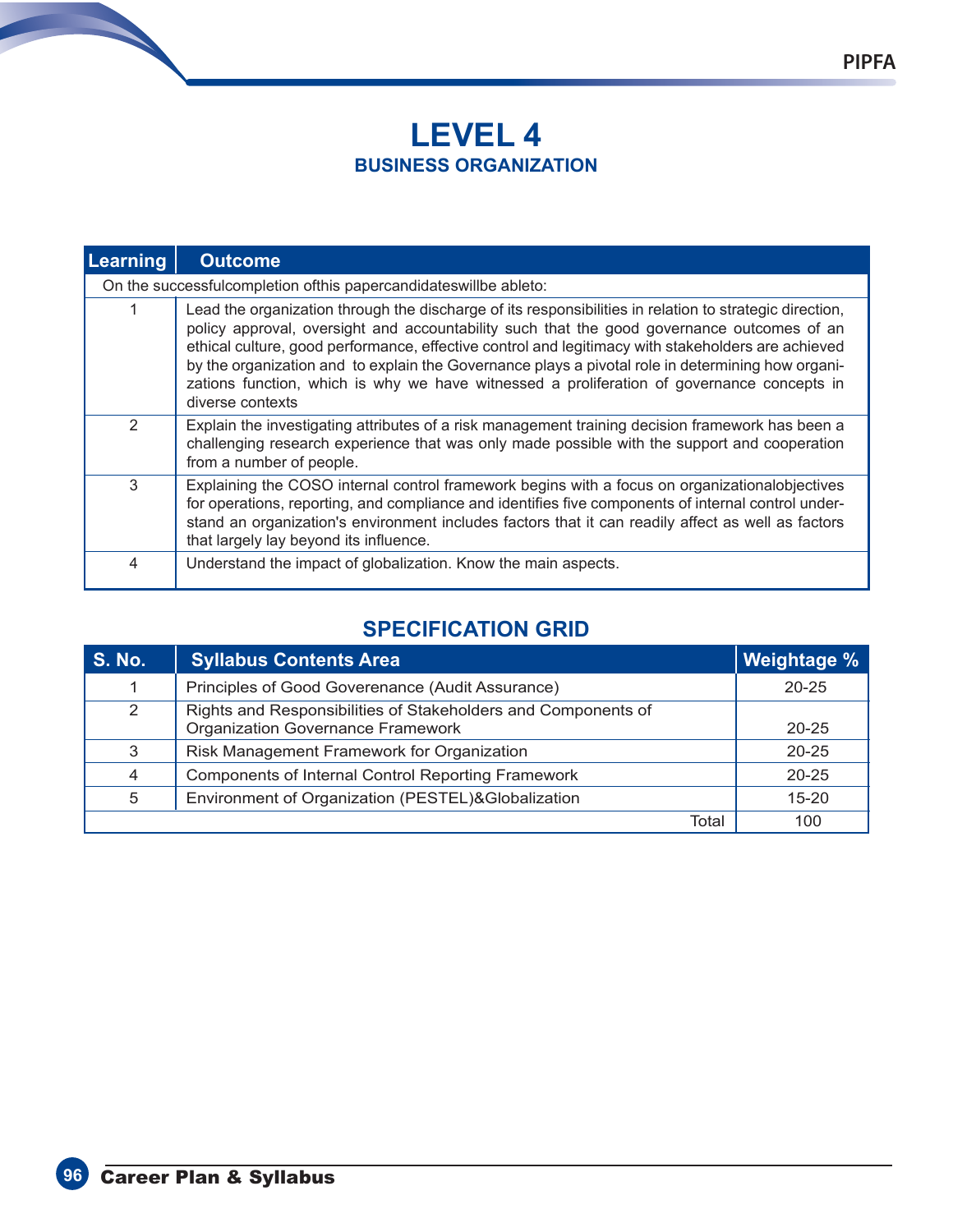| <b>Syllabus</b><br><b>Ref</b> |     | <b>Contents</b>                                                    | Level | <b>Learning Outcome</b>                                                                                                                                                                                                                                                                                                                                                               |
|-------------------------------|-----|--------------------------------------------------------------------|-------|---------------------------------------------------------------------------------------------------------------------------------------------------------------------------------------------------------------------------------------------------------------------------------------------------------------------------------------------------------------------------------------|
| $\overline{1}$                |     | <b>Principles of Good Goverenance</b><br>(Audit Assurance)         |       |                                                                                                                                                                                                                                                                                                                                                                                       |
|                               | (a) | Participation, Representation,<br><b>Fair Conduct of Elections</b> | 3     | LO1.1.1: Understanding the principles that are<br>stated to be evolutionary in nature and should be<br>reviewed in the light of significant changes in<br>circumstances. Learning the corporate governance,<br>which is primarily based on ethical code of<br>business conduct, the principles of good corporate<br>governance should be non-binding on the corpo-<br>rate companies. |
|                               | (b) | Responsiveness                                                     | 3     | LO1.1.2: To learn the quality of reacting quickly and<br>positively.                                                                                                                                                                                                                                                                                                                  |
|                               | (c) | <b>Efficiency and Effectiveness</b>                                | 3     | LO1.1.3: To learn the ability to do things well,<br>successfully, and without waste, while the meeting<br>the degree of successfully producing the desired<br>result.                                                                                                                                                                                                                 |
|                               | (d) | Openness and Transparency                                          | 3     | LO1.1.4: To increase the acceptability and making<br>an individualtransparent and fair.                                                                                                                                                                                                                                                                                               |
|                               | (e) | Rule of Law                                                        | 3     | LO1.1.5: Understanding the restriction of the<br>arbitrary exercise of power by subordinating it to<br>well-defined and established laws.                                                                                                                                                                                                                                             |
|                               | (f) | <b>Ethical Conduct</b>                                             | 3     | LO1.1.6: A code of ethics outlines the ethical<br>principles that govern decisions and behavior at a<br>company or organization.                                                                                                                                                                                                                                                      |
|                               | (g) | <b>Competence and Capacity</b>                                     | 3     | LO1.1.7: To learn demonstrable characteristics and<br>skills that enable performance of a job and maxi-<br>mizing the output.                                                                                                                                                                                                                                                         |
|                               | (h) | Innovation and Openness to Change                                  | 3     | LO1.1.8: To familiarize students with the concept of<br>continuous improvement and adaptability towards<br>new advancements & betterment.                                                                                                                                                                                                                                             |
|                               | (i) | Sustainability and Long-term<br>Orientation                        | 3     | LO1.1.9: To focus on meeting the needs of the<br>present and as well as acquiring the long-term<br>goals.                                                                                                                                                                                                                                                                             |
|                               | (j) | Sound Financial Management                                         | 3     | LO1.1.10: To learn careful tracking and prudent<br>management of company's financial resources and<br>cash-flow.                                                                                                                                                                                                                                                                      |
|                               | (k) | Human rights, Cultural Diversity and<br>Social Cohesion            | 3     | LO1.1.11: Understanding the rights basic rights of<br>workforce.                                                                                                                                                                                                                                                                                                                      |
|                               |     |                                                                    |       | LO1.1.12: Believe in co-existence and cross-cultur-<br>al relations amongst the diversified workforce.                                                                                                                                                                                                                                                                                |
|                               |     |                                                                    |       | LO1.1.13: The concept of social cohesion, and its<br>relationship to human rights in particular; discrimi-<br>nation                                                                                                                                                                                                                                                                  |
|                               | (1) | Accountability                                                     | 3     | LO1.1.12: To understand the responsibility within<br>job and considering accountable for the job.                                                                                                                                                                                                                                                                                     |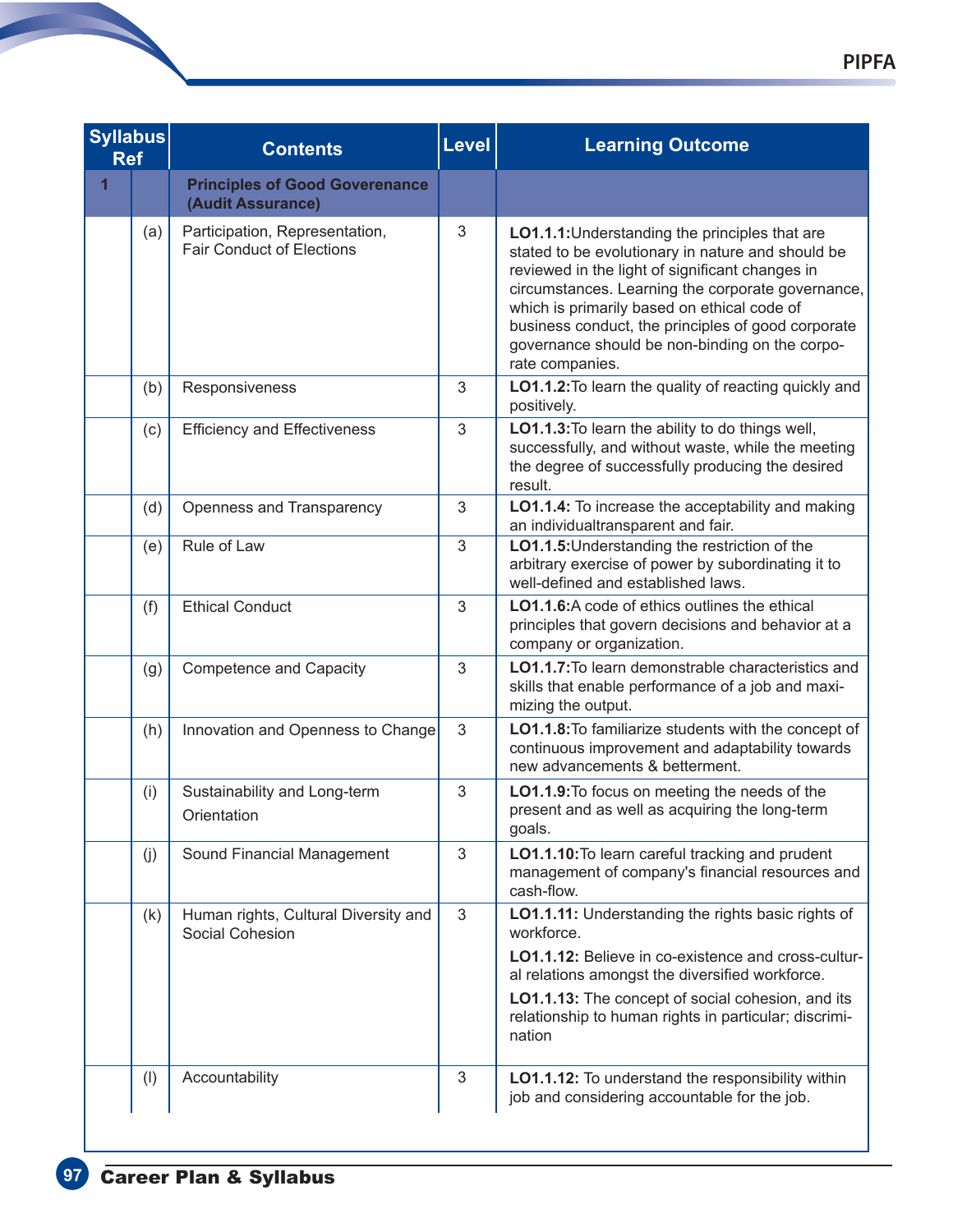| <b>Syllabus</b><br><b>Ref</b> |     | <b>Contents</b>                                                                                                                                                                         | Level          | <b>Learning Outcome</b>                                                                                                                                                                                                                                                                                                       |
|-------------------------------|-----|-----------------------------------------------------------------------------------------------------------------------------------------------------------------------------------------|----------------|-------------------------------------------------------------------------------------------------------------------------------------------------------------------------------------------------------------------------------------------------------------------------------------------------------------------------------|
| $\overline{2}$                |     | <b>Rights and Responsibilities of</b><br><b>Stakeholders and Components of</b><br><b>Organization Governance Framework</b><br>The main components of a<br>governance model contain some |                |                                                                                                                                                                                                                                                                                                                               |
|                               | (a) | important key aspects:<br>Board Oversight and Responsibilities                                                                                                                          | 3              | LO2.1.1: The responsibilities of board, carrying out<br>oversight responsibilities across the organization in<br>areas such as business and risk strategy, organiza-<br>tion, financial soundness and regulatory compli-<br>ance.                                                                                             |
|                               | (b) | <b>Committee Authorities and</b><br>Responsibilities                                                                                                                                    | 3              | LO2.2.1: Understanding the authorities of commit-<br>tee. As per the bylaws, the committee is given<br>responsibilities to act on behalf of the board, its<br>membership, functions, and authority level.                                                                                                                     |
|                               | (c) | Organizational Design and Reporting<br><b>Structure</b>                                                                                                                                 | 3              | LO2.3.1: Understanding the organizational design<br>is actually a formal process of integrating people,<br>information and technology together in the right mix<br>to achieve objectives and its relations with organi-<br>zational structure is the formal lines of authority                                                |
|                               | (d) | Management Accountability and<br>Authority                                                                                                                                              | 3              | LO2.4.1: Understanding the obligation.<br>• There must be an obligation or duty to do<br>something where someone is held to<br>account.<br>• An action. An individual is held to account<br>for not just results, but also, actions. More<br>than simply getting something done,<br>accountability involves how it gets done. |
|                               | (e) | Performance Management and<br>Incentives                                                                                                                                                | 3              | LO2.5.1: Learning the performance management,<br>and its pivotal elements' role in drivingcorporate<br>decision-making for people and about people; in<br>the form of incentives.                                                                                                                                             |
| $\overline{2}$                |     | <b>Risk Management Framework for</b><br><b>Organization</b>                                                                                                                             |                |                                                                                                                                                                                                                                                                                                                               |
|                               | (a) | <b>Business Risks</b>                                                                                                                                                                   | 3              | LO3.3.1: Understanding the threats and prospects<br>failure for the business.                                                                                                                                                                                                                                                 |
|                               | (b) | <b>Enterprise Risk Management</b>                                                                                                                                                       | $\overline{3}$ | LO3.3.2: Analysis about the modern businesses,<br>how they face diverse collection of obstacles and<br>potential dangers.                                                                                                                                                                                                     |
|                               | (c) | Risk Management Responsibilities                                                                                                                                                        | 3              | LO3.3.3: Learning the set of responsibilities; to<br>communicate risk policies and processes for an<br>organization                                                                                                                                                                                                           |
|                               | (d) | <b>Stakeholders and Risks</b>                                                                                                                                                           | 3              | LO3.3.4: Understanding that Risks often have<br>difficulty clarifying the role of stakeholders in risk<br>management.                                                                                                                                                                                                         |
|                               | (e) | Risk Assessment Risk response                                                                                                                                                           | 3              | LO3.3.5: Understanding that the response(s) to a<br>given risk should reflect the risk type, the risk<br>assessment (likelihood, impact, and criticality) and<br>the organization's attitude to risk.                                                                                                                         |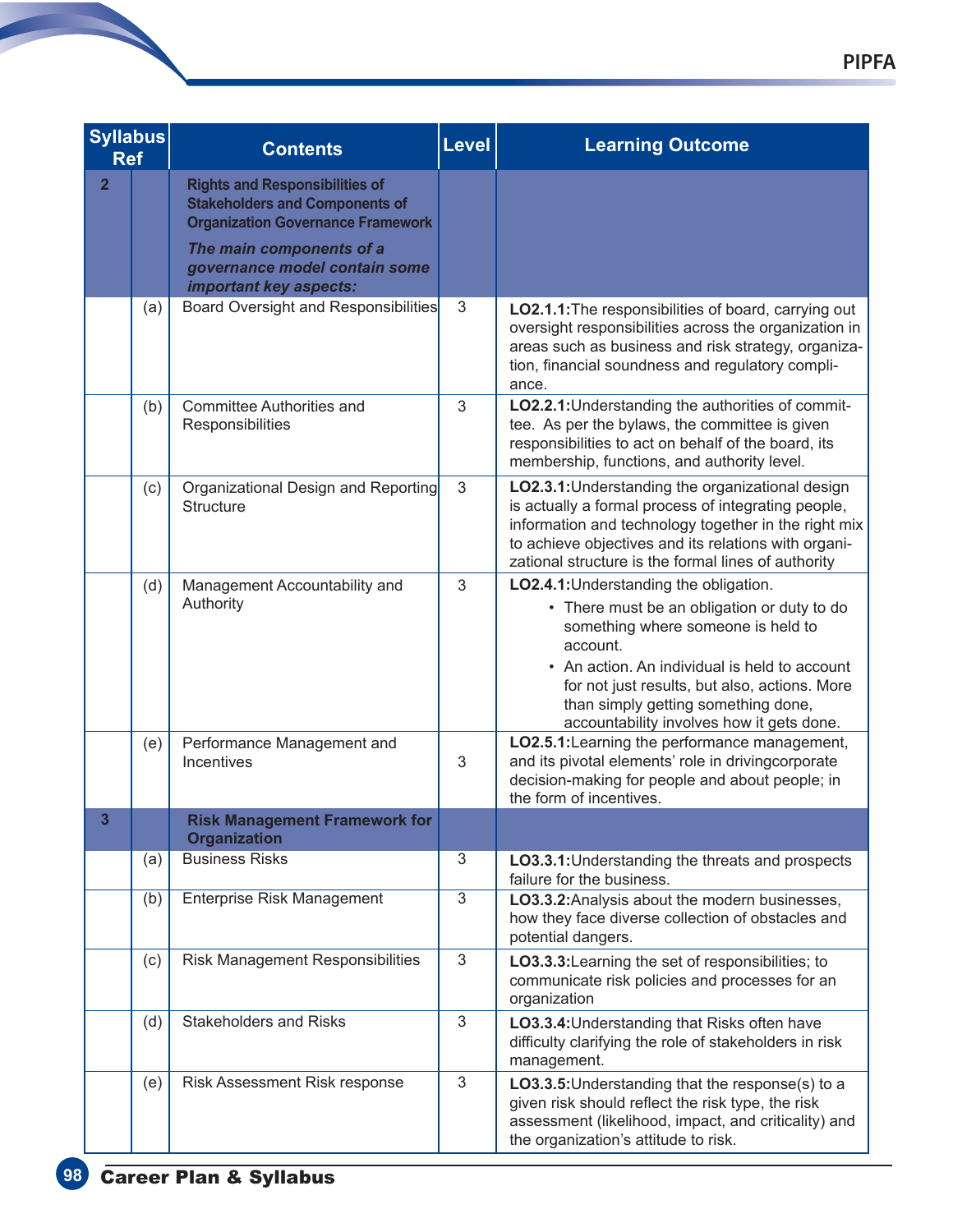| <b>Syllabus</b><br><b>Ref</b> |     | <b>Contents</b>                                                                                                                                                                                                                                                                                                                       | <b>Level</b>   | <b>Learning Outcome</b>                                                                                                                                                                                                                                                                                                                                                                                                                                                                                                                                    |
|-------------------------------|-----|---------------------------------------------------------------------------------------------------------------------------------------------------------------------------------------------------------------------------------------------------------------------------------------------------------------------------------------|----------------|------------------------------------------------------------------------------------------------------------------------------------------------------------------------------------------------------------------------------------------------------------------------------------------------------------------------------------------------------------------------------------------------------------------------------------------------------------------------------------------------------------------------------------------------------------|
| $\overline{\mathbf{4}}$       |     | <b>Components of Internal Control</b><br><b>Reporting Framework</b><br>In an "effective" internal control<br>system, the following five<br>components work to support the<br>achievement of an entity's mission<br>strategies and related business<br>objectives.                                                                     |                |                                                                                                                                                                                                                                                                                                                                                                                                                                                                                                                                                            |
|                               | (a) | <b>Control Environment</b><br>• Integrity and Ethical Values<br>• Commitment to Competence<br>• Board of Directors and Audit<br>Committee<br>Management's Philosophy and<br><b>Operating Style</b><br><b>Organizational Structure</b><br>• Assignment of Authority and<br>Responsibility<br>Human Resource Policies and<br>Procedures | 3              | LO4.1.1: Learning the control environment in the<br>view of the following:<br>• Those being control environment, risk<br>assessment, control activities, information<br>and communication, and monitoring<br>activities.<br>Management establishes with board<br>$\bullet$<br>oversight, structures, reporting lines and<br>appropriate authorizes and responsibility in<br>pursuit of the objectives.<br>• The organization demonstrates a commit-<br>ment to attract, develop and retain compe-<br>tent individuals in alignment with the<br>objectives. |
|                               | (b) | <b>Risk Assessment</b><br>• Company-wide Objectives<br>• Process-level Objectives<br>• Risk Identification and Analysis<br><b>Managing Change</b>                                                                                                                                                                                     | 3              | LO4.2.1: Explaining the Risk assessment, that it is<br>the identification of hazards that could negatively<br>impact an organization's ability to conduct<br>business. Learning and identify these inherent<br>business risks and provide measures, processes<br>and controls to reduce the impact of these risks to<br>business operations.                                                                                                                                                                                                               |
|                               | (c) | <b>Control Activities</b><br>• Policies and Procedures<br>• Security (Application and Network)<br><b>Application Change Management</b><br><b>Business Continuity/Backups</b><br>٠<br>Outsourcing<br>٠                                                                                                                                 | 3              | LO4.3.1: Learning that Control activities steps are<br>widely utilized framework containing best practices<br>for both security and application controls. It<br>consists of domains and processes. The basic<br>structure indicates that IT processes satisfy<br>business requirements, which is enabled by<br>specific IT control activities. It also recommends<br>best practices and methods of evaluation of an<br>enterprise's IT controls.                                                                                                           |
|                               | (d) | Information and Communication<br>• Quality of Information<br>• Effectiveness of Communication                                                                                                                                                                                                                                         | 3              | LO4.4.1: Learning the Information and communica-<br>tions technology (ICT) skills, and the ability of an<br>individual to converse with people through technology.                                                                                                                                                                                                                                                                                                                                                                                         |
|                               | (e) | Monitoring<br><b>Ongoing Monitoring</b><br><b>Separate Evaluations</b><br><b>Reporting Deficiencies</b>                                                                                                                                                                                                                               | $\mathfrak{S}$ | <b>LO4.5.1:</b> Explaining the ongoing evaluations,<br>separate evaluations and Reporting, including<br>controls to affect the principles within each compo-<br>nent, is present and functioning. Learning ongoing<br>evaluations, built into business processes at<br>different levels of the entity, provide timely informa-<br>tion. Separate evaluations, conducted periodically,<br>varies in scope and frequency depending on<br>assessment of risks, effectiveness of ongoing<br>evaluations, and other management considerations.                  |